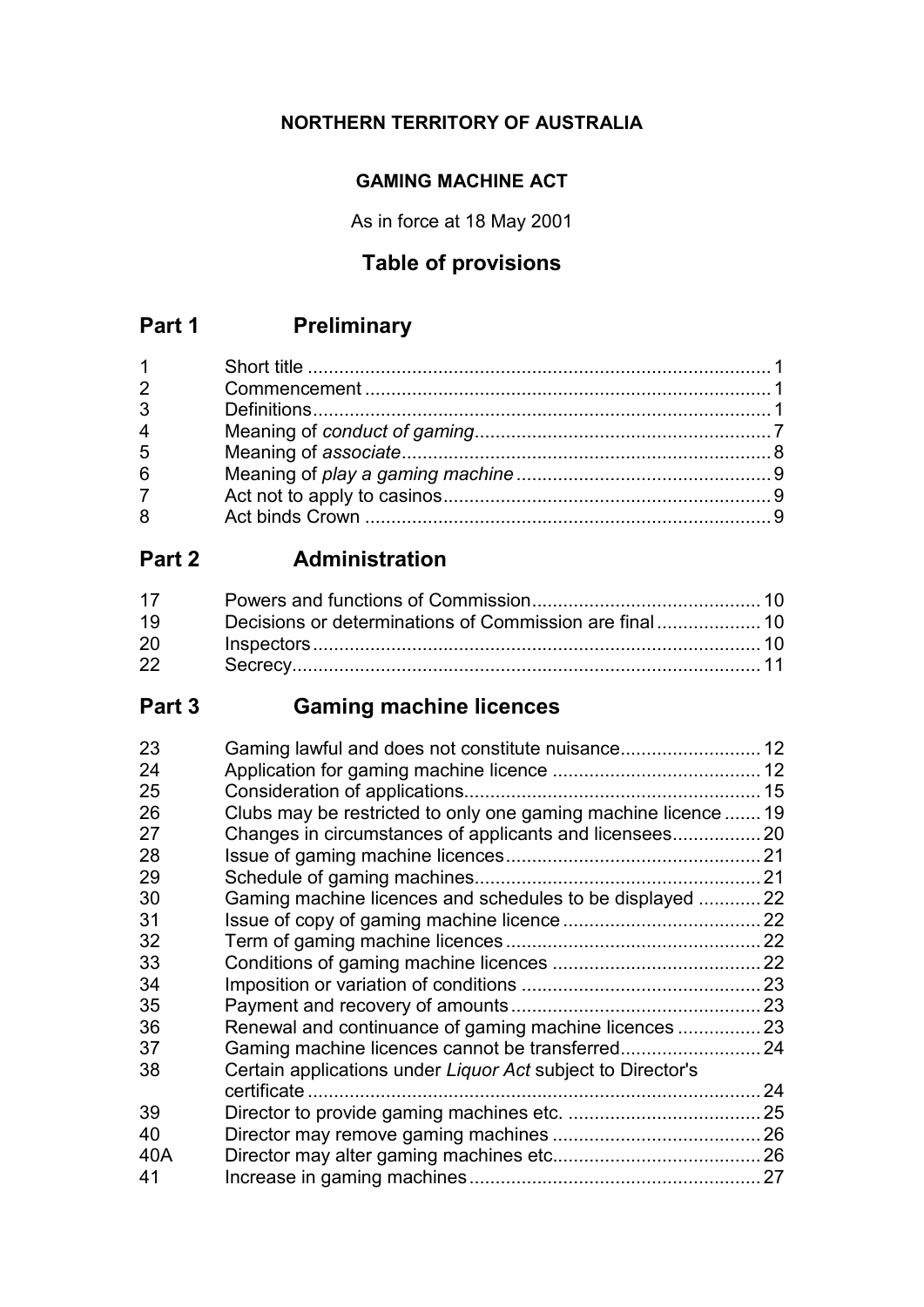| 42 |                                                               | 28 |
|----|---------------------------------------------------------------|----|
| 43 | Modification or relocation of gaming machine areas            | 30 |
| 44 |                                                               |    |
| 45 |                                                               | 34 |
| 46 | Cessation or commencement of executive officer or secretary   | 34 |
| 47 |                                                               | 34 |
| 48 | Cancellation or suspension of gaming machine licences in      |    |
|    |                                                               | 35 |
| 49 | Cancellation, suspension, &c., of gaming machine licences  35 |    |
| 50 | Suspension of gaming machine licence pending decision 40      |    |
| 51 |                                                               |    |
| 52 |                                                               |    |
| 53 |                                                               |    |
| 54 | Appointment of administrator instead of suspension  41        |    |
| 55 |                                                               |    |
| 56 | Liability for losses incurred during administration  42       |    |
| 57 | Continuance of licences in certain circumstances  42          |    |
|    |                                                               |    |

## **Part 4 Licensing of repairers, service contractors and machine managers**

| 58 | Unlicensed persons not to install, &c., gaming equipment  43    |  |
|----|-----------------------------------------------------------------|--|
| 59 | Unlicensed persons not to be service contractors  43            |  |
| 60 | Unlicensed persons not to be machine managers 44                |  |
| 61 | Certain persons to apply for machine manager's licence  45      |  |
| 62 |                                                                 |  |
| 63 | Changes in circumstances of applicants for and holders of       |  |
|    | licences                                                        |  |
| 64 |                                                                 |  |
| 65 |                                                                 |  |
| 66 |                                                                 |  |
| 67 |                                                                 |  |
| 68 |                                                                 |  |
| 69 |                                                                 |  |
| 70 |                                                                 |  |
| 71 |                                                                 |  |
| 72 |                                                                 |  |
| 73 |                                                                 |  |
| 74 | Disclosure of influential or benefiting parties  53             |  |
| 75 | Investigation of holder of licence and associates54             |  |
| 76 | Cessation or commencement of executive officer or secretary  55 |  |
| 77 |                                                                 |  |
| 78 |                                                                 |  |
| 79 | Cancellation or suspension of licence under this Part  58       |  |
| 80 |                                                                 |  |
| 81 |                                                                 |  |
| 82 |                                                                 |  |
|    |                                                                 |  |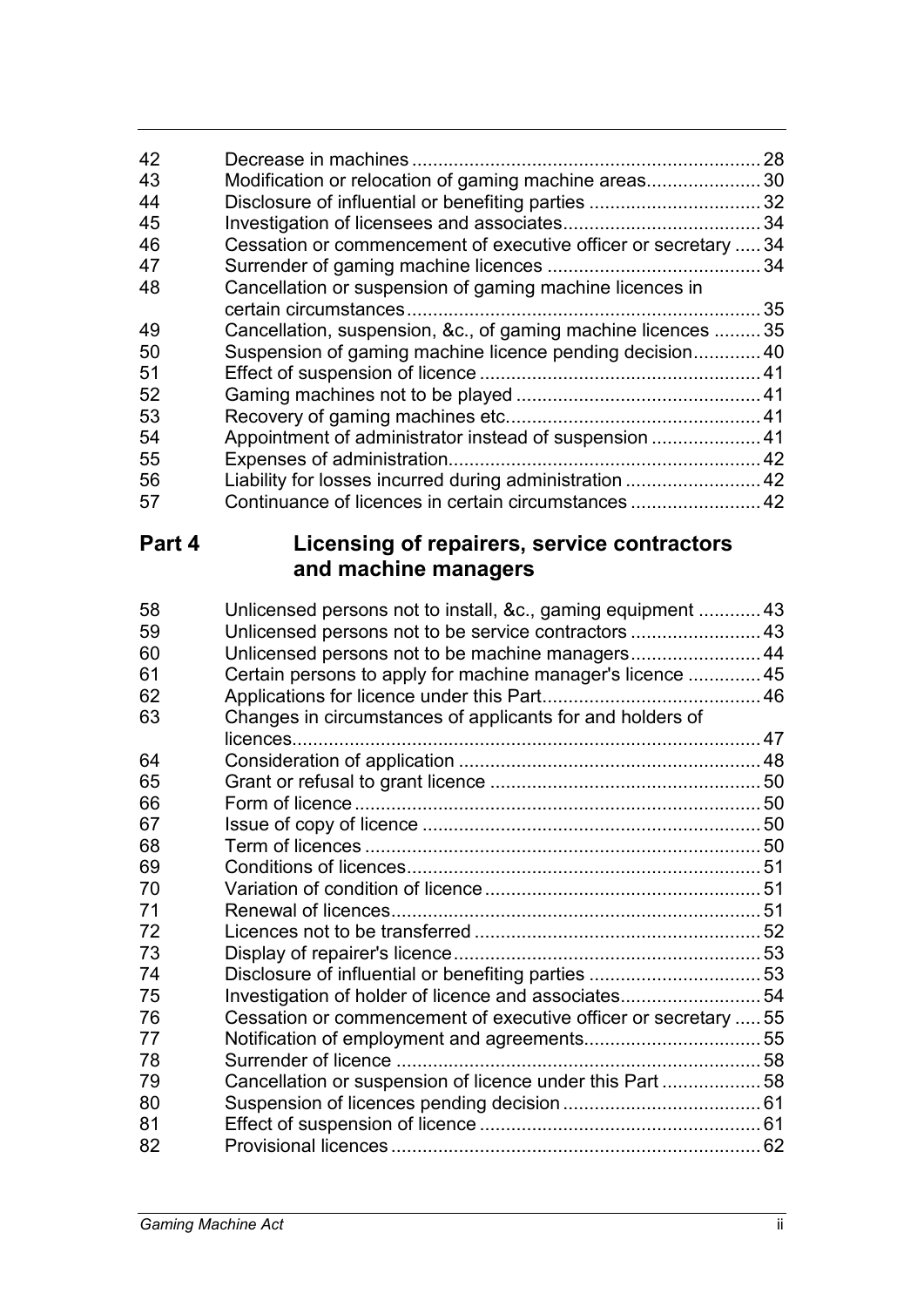# **Part 5 Supervision and management of gaming**

| 83  |                                                                 |  |
|-----|-----------------------------------------------------------------|--|
| 84  | Gaming machines not to be played if not installed in gaming     |  |
|     |                                                                 |  |
| 85  |                                                                 |  |
| 86  |                                                                 |  |
| 87  |                                                                 |  |
| 88  |                                                                 |  |
| 89  |                                                                 |  |
| 90  | Rules ancillary to gaming to be available and enforced 66       |  |
| 91  |                                                                 |  |
| 92  |                                                                 |  |
| 93  | Gaming tokens that are not Australian currency 67               |  |
| 94  |                                                                 |  |
| 95  |                                                                 |  |
| 96  |                                                                 |  |
| 97  |                                                                 |  |
| 98  |                                                                 |  |
| 99  | Certain persons only to have access etc. to gaming machines  71 |  |
| 100 | Contracts for certain services to be approved  72               |  |
| 101 |                                                                 |  |
| 102 | Notification of employment or cessation of employment of        |  |
|     |                                                                 |  |
| 103 |                                                                 |  |
| 104 |                                                                 |  |
| 105 |                                                                 |  |
| 106 |                                                                 |  |
| 107 |                                                                 |  |
| 108 |                                                                 |  |
| 109 |                                                                 |  |
| 110 | Seizure of material associated with representation of age  76   |  |
| 111 |                                                                 |  |
| 112 |                                                                 |  |
| 113 |                                                                 |  |
| 114 |                                                                 |  |
| 115 |                                                                 |  |
|     |                                                                 |  |

## **Part 6 Control of gaming machines**

| 116 | Recognised manufacturers and suppliers of gaming machines78  |      |
|-----|--------------------------------------------------------------|------|
| 117 |                                                              |      |
| 118 |                                                              |      |
| 119 |                                                              |      |
| 120 | Manufacture, sale, supply, obtaining or possession of gaming |      |
|     |                                                              | - 80 |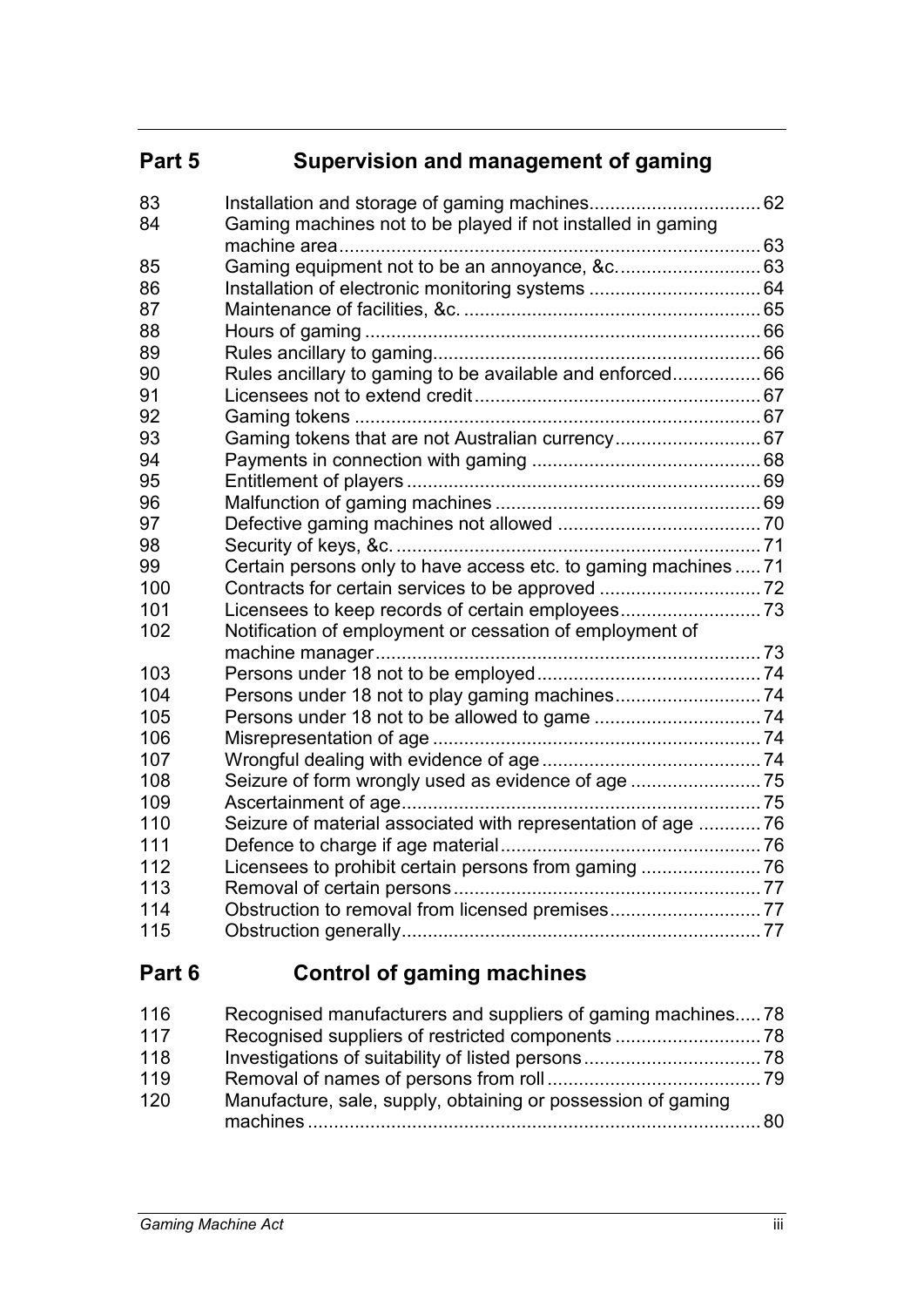| 121  | Possession etc. of gaming machines and restricted<br>components by recognised manufacturers or suppliers of |  |
|------|-------------------------------------------------------------------------------------------------------------|--|
| 121A | Sale of gaming machines and gaming equipment by licensees  82                                               |  |
| 122  | Possession, &c., of restricted components by recognised                                                     |  |
| 123  | Possession etc. of restricted components by licensed                                                        |  |
| 124  | . 83<br>Possession, &c., of restricted components by licensed service                                       |  |
|      |                                                                                                             |  |
| 125  | Possession etc. of gaming machines and restricted                                                           |  |
|      |                                                                                                             |  |
| 126  | Possession etc. of gaming machines etc. by other persons85                                                  |  |
| 127  | Consignment or movement of gaming machines 85                                                               |  |
| 128  |                                                                                                             |  |
| 129  | Submission of tenders for supply of gaming equipment  87                                                    |  |
| 130  |                                                                                                             |  |
| 131  | Acceptance by director of gaming equipment and games for                                                    |  |
|      | evaluation                                                                                                  |  |
| 132  | Withdrawal of approval of gaming machine types and games 90                                                 |  |
| 133  | Gaming machines supplied to be in accordance with approval  90                                              |  |
| 134  | Linked jackpots.                                                                                            |  |
| 135  | Gaming machines to be labelled with identification number 92                                                |  |
| 136  |                                                                                                             |  |
| 137  |                                                                                                             |  |
| 138  | Protection of sensitive areas of gaming equipment 95                                                        |  |
| 139  |                                                                                                             |  |
| 140  |                                                                                                             |  |

# **Part 7 Accounting procedures**

| 141 |                                                     |  |
|-----|-----------------------------------------------------|--|
| 142 |                                                     |  |
| 143 |                                                     |  |
| 144 | Monthly gaming machine reconciliation reports to be |  |
| 145 |                                                     |  |
| 146 |                                                     |  |
| 147 |                                                     |  |

## **Part 8 Taxes, levies and fees**

| 148  |  |
|------|--|
| 149  |  |
| 149A |  |
| 150  |  |
| 151  |  |
| 152  |  |
| 153  |  |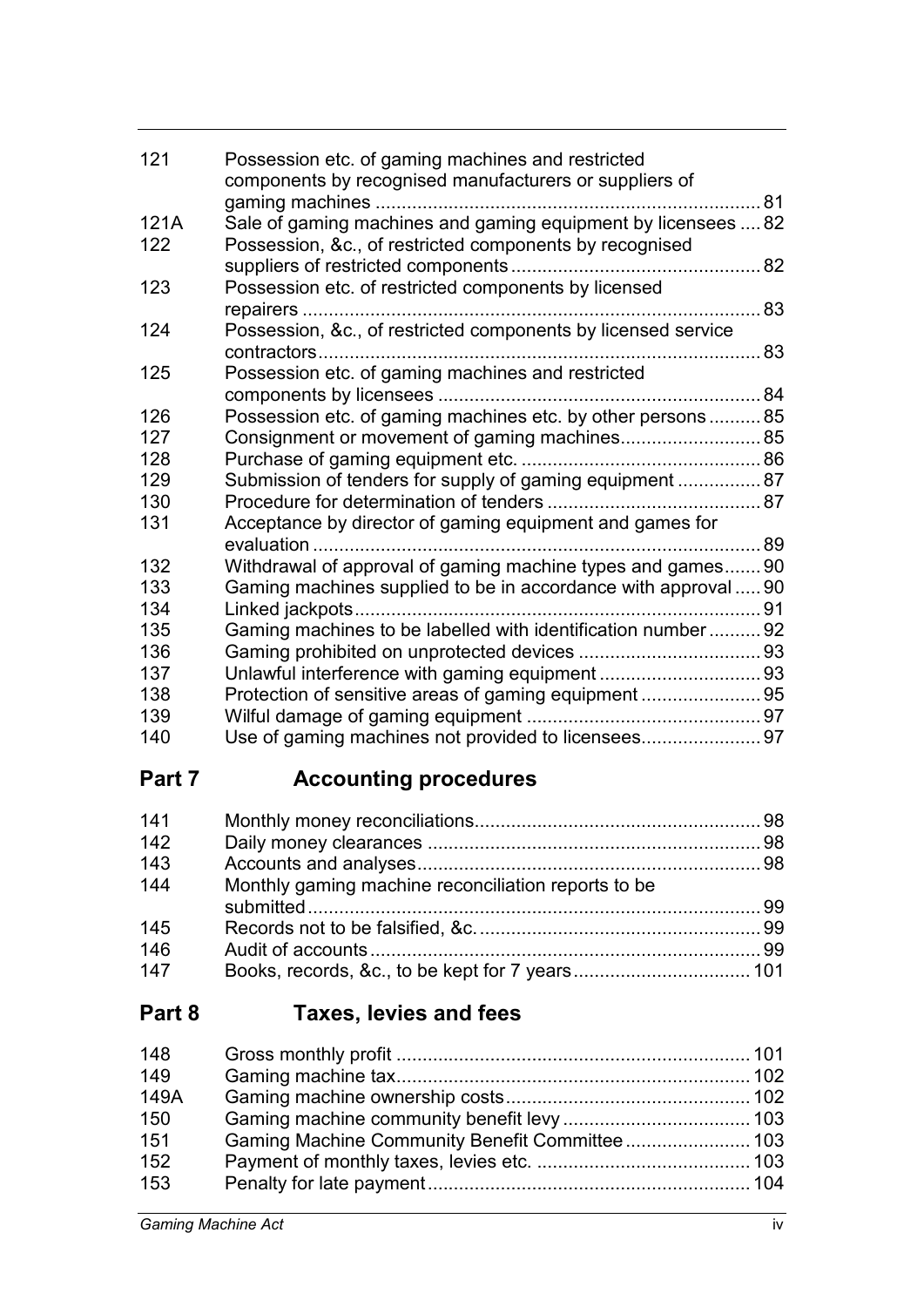| 154 |  |
|-----|--|
| 155 |  |
| 156 |  |
| 157 |  |
| 158 |  |
| 159 |  |

# **Part 9 Directions, powers, &c.**

| 160 |                                                                   |  |
|-----|-------------------------------------------------------------------|--|
| 161 |                                                                   |  |
| 162 |                                                                   |  |
| 163 |                                                                   |  |
| 164 |                                                                   |  |
| 165 |                                                                   |  |
| 166 | Financial institution may be required to provide particulars  119 |  |

## **Part 10 General**

| 167 | Certain persons not to play gaming machines 119                 |  |
|-----|-----------------------------------------------------------------|--|
| 168 | Inspectors may be prohibited from playing gaming machines  120  |  |
| 169 | Prohibition on control of applications by clubs 120             |  |
| 170 |                                                                 |  |
| 171 |                                                                 |  |
| 172 |                                                                 |  |
| 173 |                                                                 |  |
| 174 | Financial connections and interests of inspectors  123          |  |
| 175 | Reporting of accounting discrepancies and criminal activity 125 |  |
| 176 |                                                                 |  |
| 177 |                                                                 |  |
| 178 | Detention, arrest, &c., of persons by police in relation to     |  |
|     |                                                                 |  |
| 179 | Liability for offences by servants, agents or employees  128    |  |
| 180 |                                                                 |  |
| 181 | Power to request name and address by police officers  129       |  |
| 182 |                                                                 |  |
| 183 | Claims of privilege in proceedings for offences  131            |  |
| 184 |                                                                 |  |
| 185 |                                                                 |  |
| 186 |                                                                 |  |
| 187 |                                                                 |  |
| 188 |                                                                 |  |
| 189 |                                                                 |  |
| 190 |                                                                 |  |
| 191 | Approval of terminating date for financial year 134             |  |
| 192 |                                                                 |  |
| 193 |                                                                 |  |
| 194 |                                                                 |  |
|     |                                                                 |  |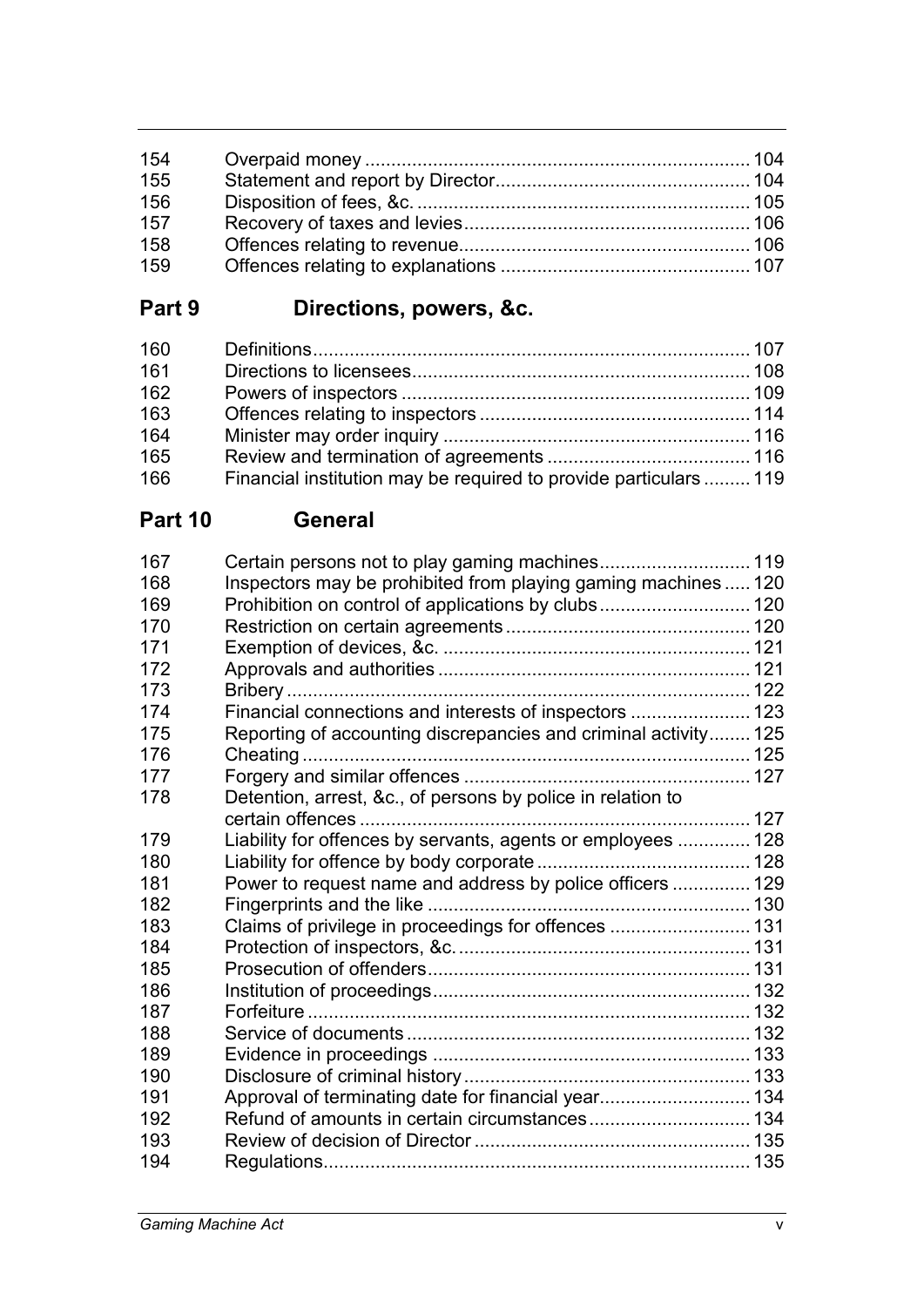#### **ENDNOTES**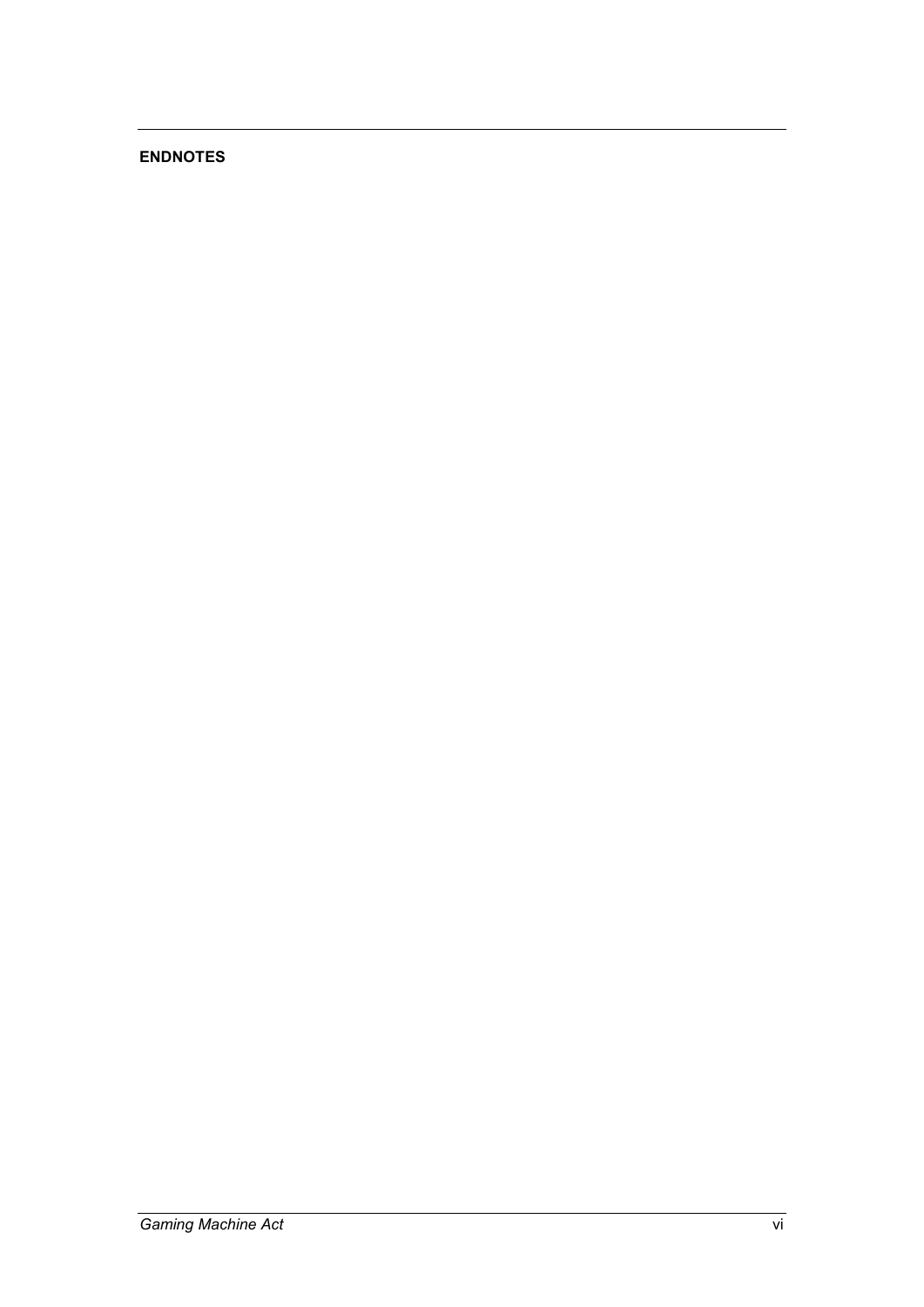## **NORTHERN TERRITORY OF AUSTRALIA**

As in force at 18 May 2001 \_\_\_\_\_\_\_\_\_\_\_\_\_\_\_\_\_\_\_\_

\_\_\_\_\_\_\_\_\_\_\_\_\_\_\_\_\_\_\_\_

#### **GAMING MACHINE ACT**

#### **An Act to provide for the regulation and control of gaming machines and for related purposes**

### **Part 1 Preliminary**

#### **1 Short title**

This Act may be cited as the *Gaming Machine Act*.

#### **2 Commencement**

This Act shall come into operation on a date to be fixed by the Administrator by notice in the *Gazette*.

#### **3 Definitions**

In this Act, unless the contrary intention appears:

*arrangement* includes a scheme, understanding, promise or undertaking, whether express or implied.

*associate* has the meaning given by section 5.

*betting unit* means the least valuable bet a player may make on a gaming machine.

*centralised credit system* means an electronic or computer system or device that is so designed that it may be used for, or adapted to enable, the transfer of credits of gaming tokens to or from a gaming machine.

#### *Chairperson* means:

- (a) the Chairperson of the Commission appointed under section 6 of the *Northern Territory Licensing Commission Act*; or
- (b) a person appointed to act as the Chairperson of the Commission under section 8 of that Act while acting as the Chairperson.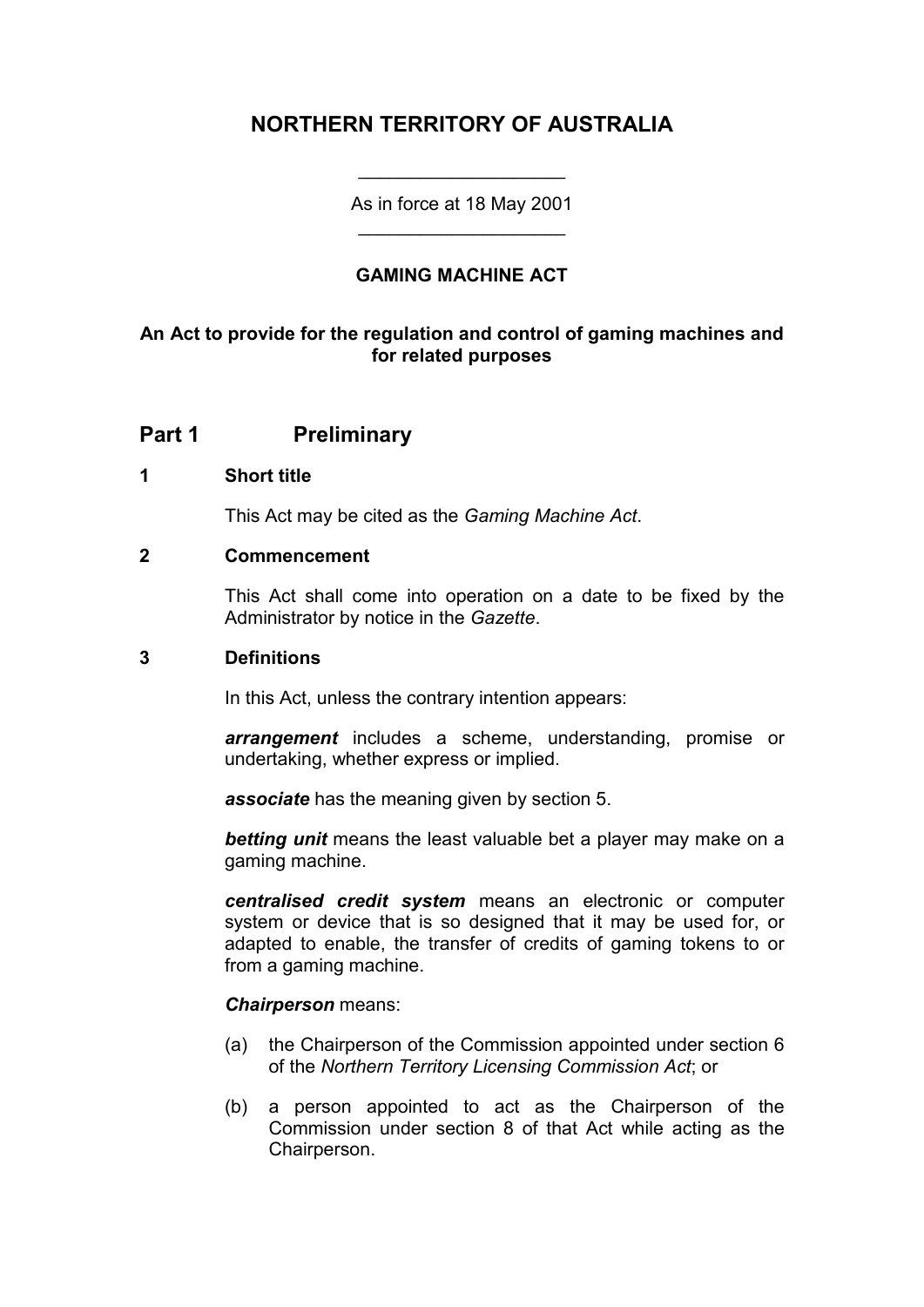*club* means a body corporate that holds a club liquor licence.

*club liquor licence* means a licence of the type referred to in section 35(1)(c) of the *Liquor Act*.

*Commission* means the Northern Territory Licensing Commission established by section 4 of the *Northern Territory Licensing Commission Act*.

*computer cabinet* means the sealable metal cabinet in a gaming machine which contains the game program storage medium and the random access memory.

*conduct of gaming* has the meaning given by section 4.

*conviction* includes a finding of guilt, or the acceptance of a plea of guilty, by a court.

#### *Director* means:

- (a) the Director of Licensing appointed under section 22(1) of the *Northern Territory Licensing Commission Act*; or
- (b) a person appointed to act as the Director under section 22(2) of that Act while acting as the Director.

*electronic monitoring system* means an electronic or computer system or device that is designed so that it may be used, or adapted, to receive data from gaming equipment in relation to the security, accounting or operation of gaming equipment.

*employ* means to employ for fee or reward, to engage in an honorary capacity or to engage without fee or reward.

*executive officer*, in relation to a body corporate, means the chairperson, managing director or other principal executive officer of the body corporate and every member of any executive, governing or management body of the body corporate (by whatever name called) and, in relation to an incorporated association, includes the public officer.

#### *financial institution* means:

- (a) the Reserve Bank of Australia; or
- (b) a bank within the meaning of the *Banking Act 1959* of the Commonwealth;
- (c) a building society or credit union within the meaning of the Financial Institutions (NT) Code;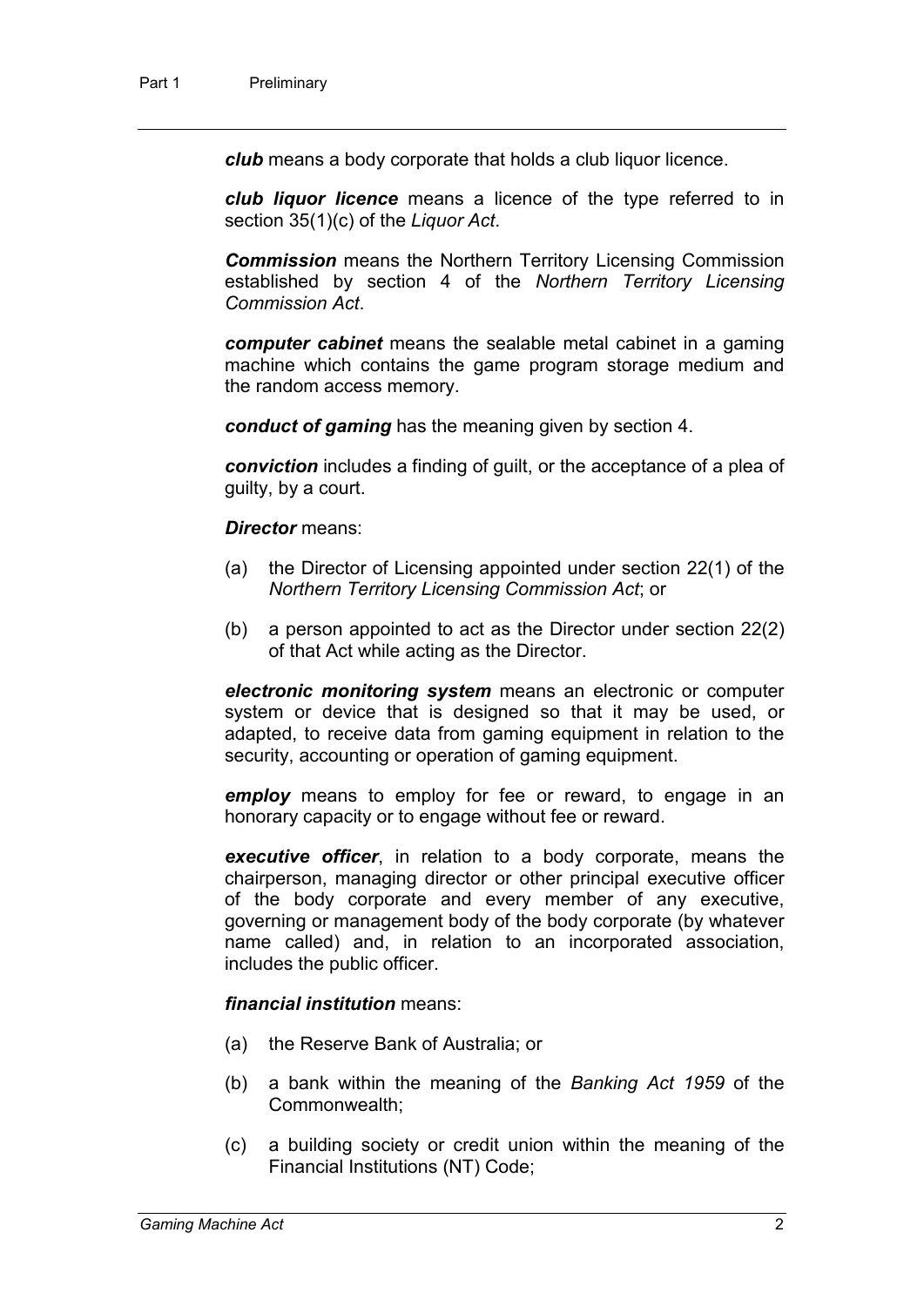- (d) a registered foreign building society or a registered foreign credit union within the meaning of the Financial Institutions (NT) Code;
- (e) a person who carries on State banking within the meaning of section 51(xiii) of the Commonwealth Constitution;
- (f) a body corporate that is, or that, if it had been incorporated in Australia, would be, a financial corporation within the meaning of section 51(xx) of the Commonwealth Constitution; or
- (g) any other person or body that permits persons to deposit amounts of money with that other person or body for use by, or at the direction of, those persons for gaming or betting.

*game* means a game designed to be played on a gaming machine and identifiable from all other games by differences in rules or programming.

*gaming* means the playing of a gaming machine.

*gaming equipment* means a gaming machine, linked jackpot equipment, electronic monitoring system, centralised credit system or any part of or replacement part for such a machine, equipment or system.

*gaming machine* means a device that is designed so that:

- (a) it may be used for the purpose of playing a game of chance or a game of mixed chance and skill; and
- (b) it may be operated, wholly or in part:
	- (i) by the insertion of a gaming token into the device;
	- (ii) by the use of gaming machine credits;
	- (iii) by the electronic transfer of credits of gaming tokens to the device; or
	- (iv) by the use of gaming tokens held, stored or accredited by the device or elsewhere; and
- (c) because of making a bet on the device, winnings may become payable,

but does not include any device declared under section 171 not to be a gaming machine.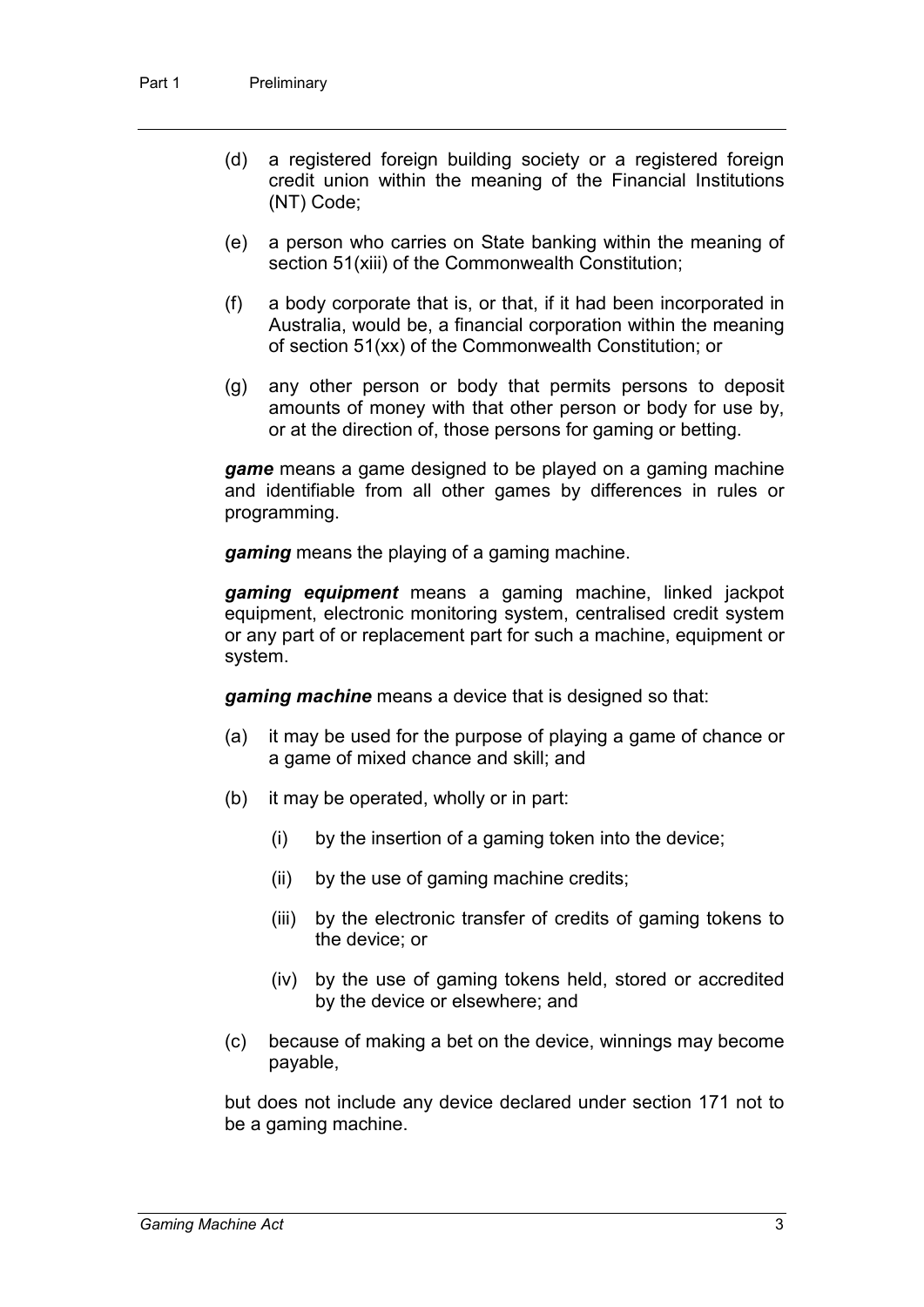*gaming machine area* means a location on licensed premises where a licensee is permitted to install a gaming machine.

*gaming machine credit* means a credit of a gaming token registered by a gaming machine.

*gaming machine licence* means a gaming machine licence issued under section 28.

*gaming machine type* means a type of gaming machine in which different games may be installed.

*gaming token* means Australian currency or a token, credit or other thing that enables a bet to be made on a gaming machine, but does not include a gaming machine credit.

*gross monthly profit*, in respect of licensed premises, means the monetary amount of all bets made on gaming machines by persons who played those machines on the premises during the period covered by an assessment made under section 148 less the monetary amount of all payments made to those persons in respect of their playing of those machines during that period.

*hotel liquor licence* means a licence of a type referred to in section 35(1)(b) of the *Liquor Act* which, in addition to authorising the sale of liquor for consumption on or at the licensed premises, authorises the sale of liquor for consumption away from the licensed premises.

*inspector* means an inspector appointed under section 20 and includes a gaming inspector appointed under the *Gaming Control Act*.

*jackpot* means the combination of letters, numbers, symbols or representations required to be displayed on the reels or video screen of a gaming machine so that the maximum winnings in accordance with the prize payout scale displayed on the machine are payable.

*licensed machine manager* means the holder of a machine manager's licence issued under Part 4.

*licensed premises* means premises on which a licensee is licensed to conduct gaming.

*licensed repairer* means the holder of a repairer's licence issued under Part 4.

*licensed service contractor* means the holder of a service contractor's licence issued under Part 4.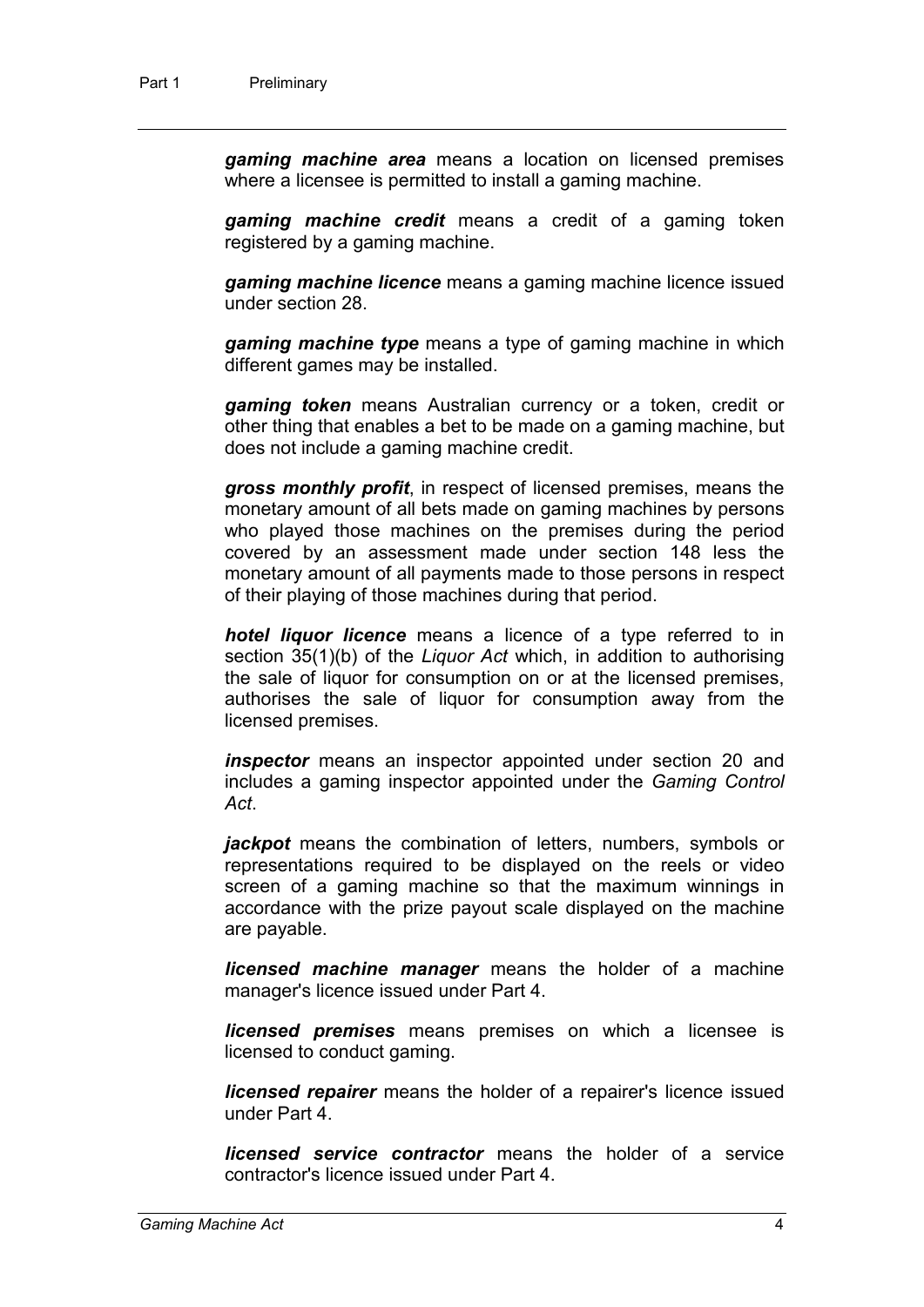*licensee* means the holder of a gaming machine licence.

*linked jackpot arrangement* means an arrangement under which 2 or more gaming machines are linked to a device, being a device:

- (a) that records, an amount which, in the event of a jackpot or other result being obtained on one of those machines, may be, or part of the amount may be, payable as winnings;
- (b) that, for the purpose of recording the amount referred to in paragraph (a), receives data from each gaming machine to which the device is linked; and
- (c) that is not capable of affecting the outcome of a game on a gaming machine to which the device is linked.

*linked jackpot equipment* means a jackpot meter, payout display, linking equipment, computer equipment, programming or other device (other than a gaming machine) forming, or capable of forming, part of a linked jackpot arrangement.

*liquor* has the same meaning as in the *Liquor Act*.

*liquor licence* means:

- (a) a licence granted under the *Liquor Act*; or
- (b) an authority to sell liquor under a Commonwealth Act.

*listed person* means a person listed on;

- (a) the roll of recognised manufacturers and suppliers of gaming machines maintained under section 116; or
- (b) the roll of recognised suppliers of restricted components maintained under section 117.

#### *machine manager* means:

- (a) a licensed machine manager employed under section 60(3); or
- (b) an applicant for a machine manager's licence employed under section 60(4); or
- (c) a person employed under section 60(6).

*money clearance* means the removal of gaming tokens from the drop box of a gaming machine.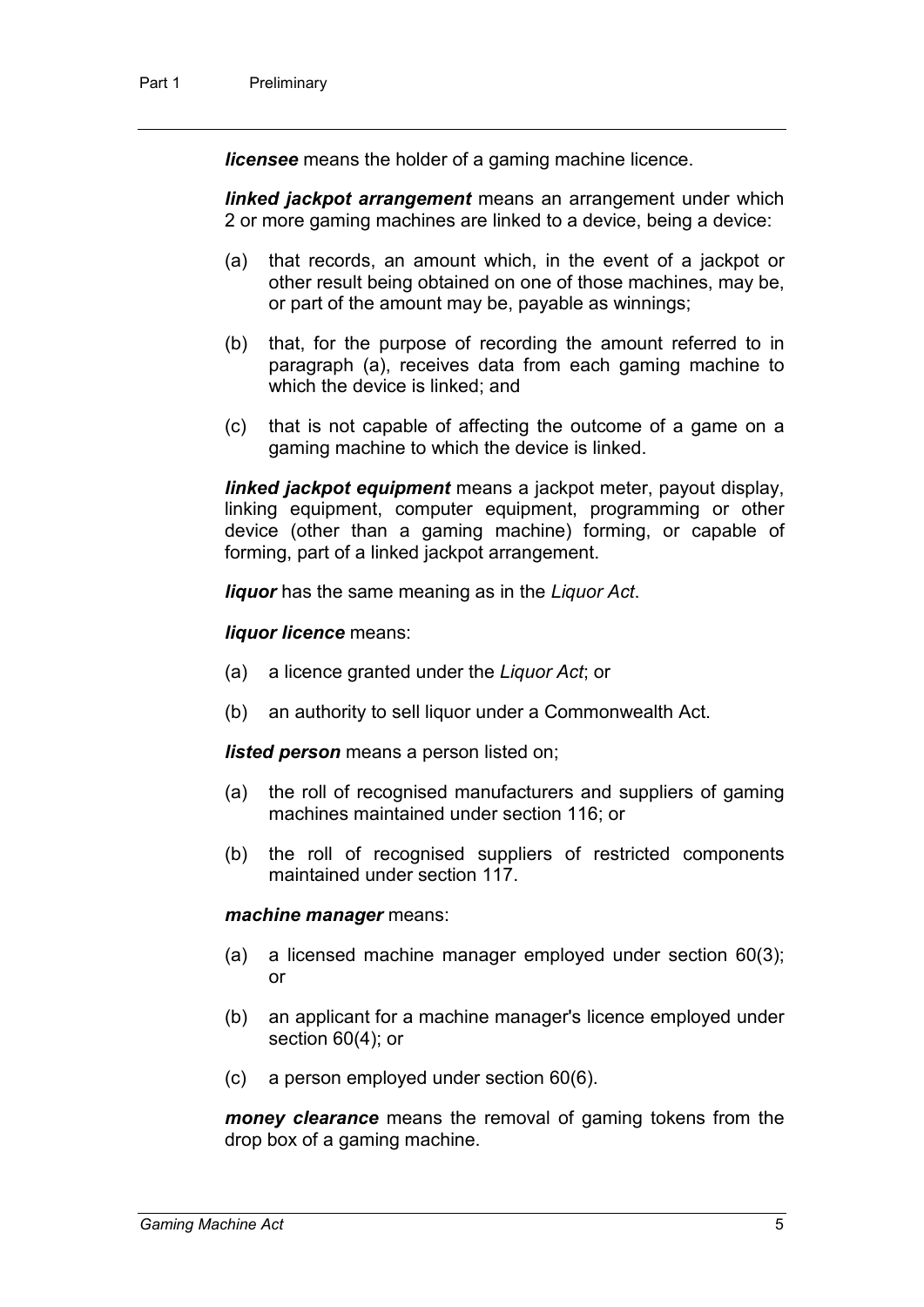*multiple site linked jackpot arrangement* means a linked jackpot arrangement linking gaming machines with other gaming machines on 2 or more licensed premises.

*non-proprietary club* means a club whose rules, constitution or other incorporating documents provide that:

- (a) the income, profits and assets of the club are to be applied only in the promotion of its objects; and
- (b) the payment of dividends to, or the distribution of income, profits or assets of the club among, its members is prohibited.

*place* includes a house, wharf and premises.

*play a gaming machine* has the meaning given by section 6.

*premises* includes messuages, buildings, lands, easements, tenements of any tenure, vehicles or vessels.

*principal executive officer*, in relation to a body corporate, means the chairperson, managing director and/or other principal executive, governing or management officer (by whatever name called) of the body corporate and, in relation to an incorporated association, includes the public officer.

*public interest* means public interest having regard to the creation and maintenance of public confidence and trust in the credibility or integrity of:

- (a) gaming;
- (b) the conduct of gaming;
- (c) the manufacture, assembly, sale, supply, installation, alteration, obtaining, possession, operation, use, adjustment, maintenance or repair of gaming equipment; or
- (d) the administration of licensed premises.

*recognised manufacturer or supplier of gaming machines* means a person listed on the roll of recognised manufacturers and suppliers of gaming machines.

*recognised supplier of restricted components* means a person listed on the roll of recognised suppliers of restricted components.

*restricted component* means a component that is prescribed as a restricted component when it does not form part of a gaming machine, linked jackpot equipment, electronic monitoring system or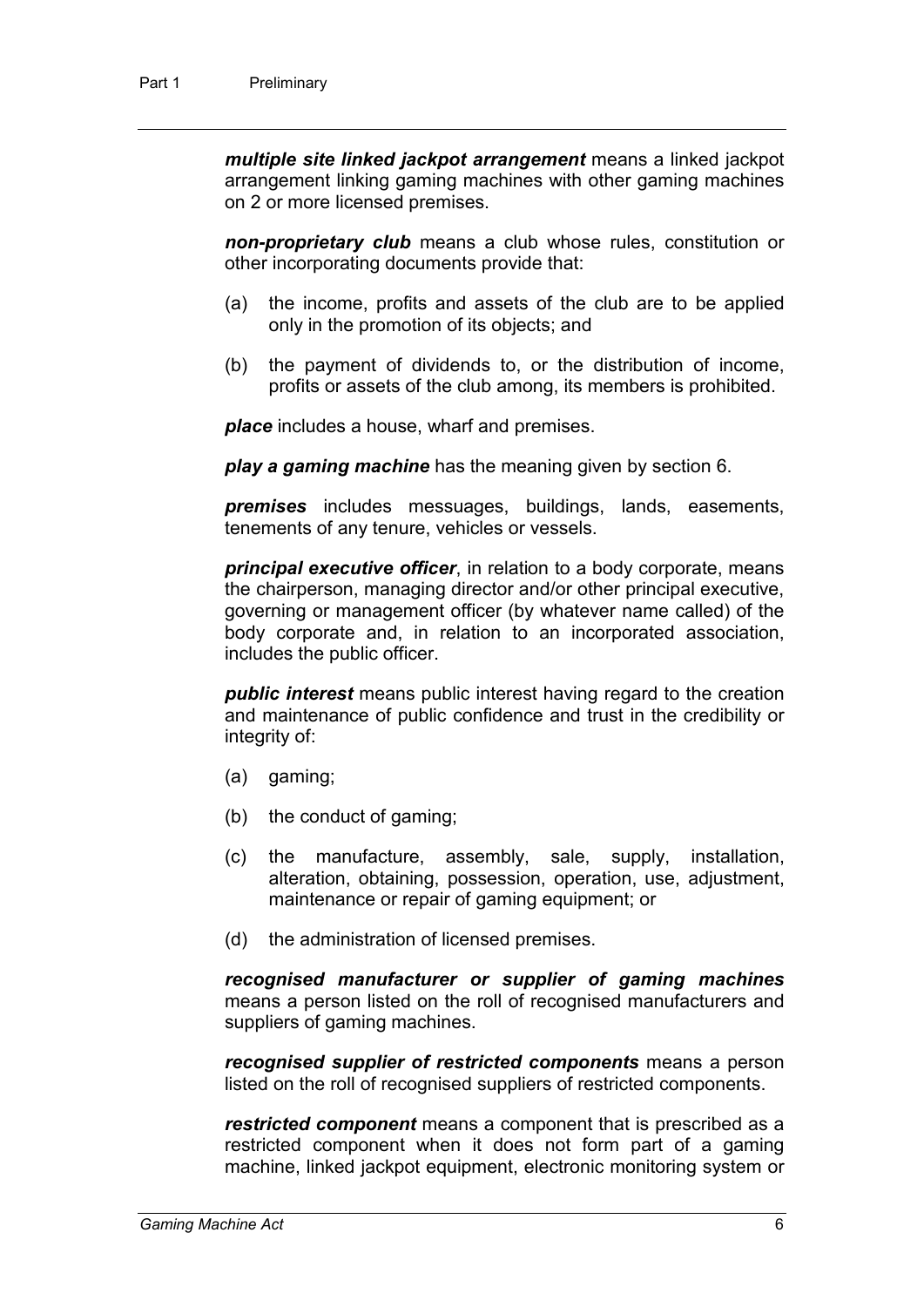centralised credit system but does not include anything declared under section 171 not to be a restricted component.

*schedule of gaming machines* means the schedule of gaming machines issued under section 29 that, for the time being, is in existence in respect of the licensed premises specified in the schedule.

*service contract* means an agreement to install, alter, adjust, maintain or repair gaming equipment provided to a licensee or that is on licensed premises but does not include an agreement to carry out an installation, alteration, adjustment, maintenance or repair prescribed for the purposes of section 58(3).

*single site linked jackpot arrangement* means a linked jackpot arrangement linking gaming machines with gaming machines on the same licensed premises.

*vehicle* means a motor vehicle, omnibus, coach, cart, sulky, bicycle, velocipede, train, railway carriage, aeroplane, airship, balloon, hovercraft or any other means of conveyance or transit.

*vessel* means a ship, boat, punt, ferry, hovercraft or any other kind of vessel used or apparently designed for use in navigation.

#### **4 Meaning of** *conduct of gaming*

A reference in this Act to *conduct of gaming* is a reference to:

- (a) the management, use, supervision, operation and conduct of gaming equipment;
- (b) the sale, redemption or use of gaming tokens;
- (c) the carrying out of centralised credit transactions;
- (d) the installation, alteration, adjustment, maintenance or repair of gaming equipment;
- (e) the use or distribution of proceeds from the conduct of gaming; and
- (f) accounting, banking, storage and other acts in connection with or related or incidental to gaming and the conduct of gaming.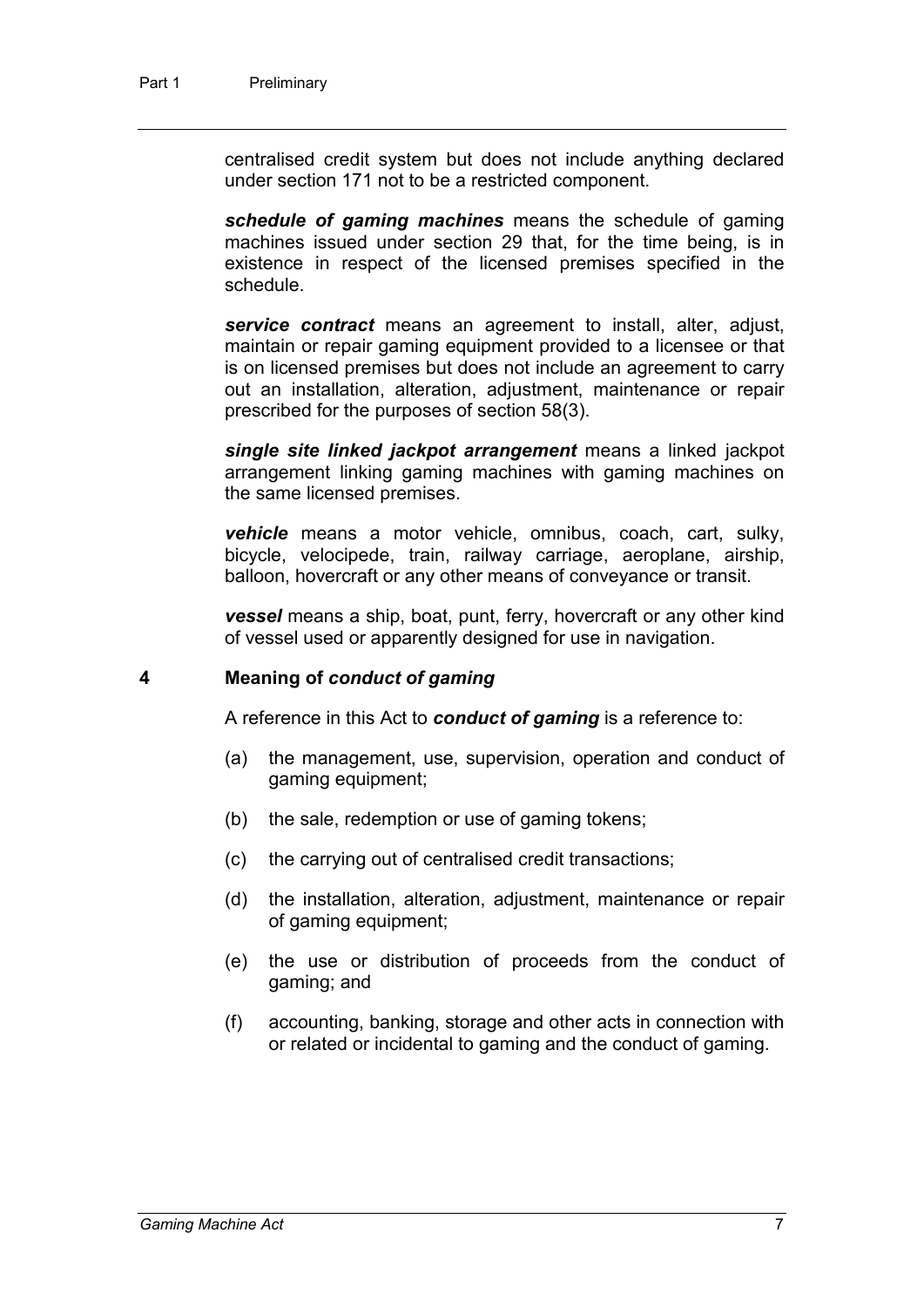#### **5 Meaning of** *associate*

- (1) For the purposes of this Act, the following persons are associates of a person:
	- (a) the person's spouse;
	- (b) a parent or remoter lineal ancestor, son, daughter or remoter issue, brother or sister of the person;
	- (c) a partner of the person;
	- (d) a body corporate of which the person is an executive officer;
	- (e) where the person is a body corporate, an executive officer of the body corporate;
	- (f) a person who, in the previous year, has provided to the firstmentioned person advice for fee or reward in relation to gaming, the conduct of gaming or the manufacture, assembly, sale, supply, installation, alteration, obtaining, possession, operation, use, adjustment, maintenance or repair of gaming equipment;
	- (g) an employee or employer of the person;
	- (h) an officer or employee of a body corporate of which the person is an officer or employee;
	- (j) an employee of a natural person of whom the person is an employee;
	- (k) a body corporate whose executive officers are accustomed or under an obligation, whether formal or informal, to act in accordance with the directions, instructions or wishes of the person, or where the person is a body corporate, of the executive officers of that body corporate;
	- (m) a body corporate in accordance with the directions, instructions or wishes of which, or of the executive officers of which, the person is accustomed or under an obligation, whether formal or informal, to act;
	- (n) a body corporate in which the person holds a controlling interest;
	- (p) where the person is a body corporate, a person who holds a controlling interest in the body corporate;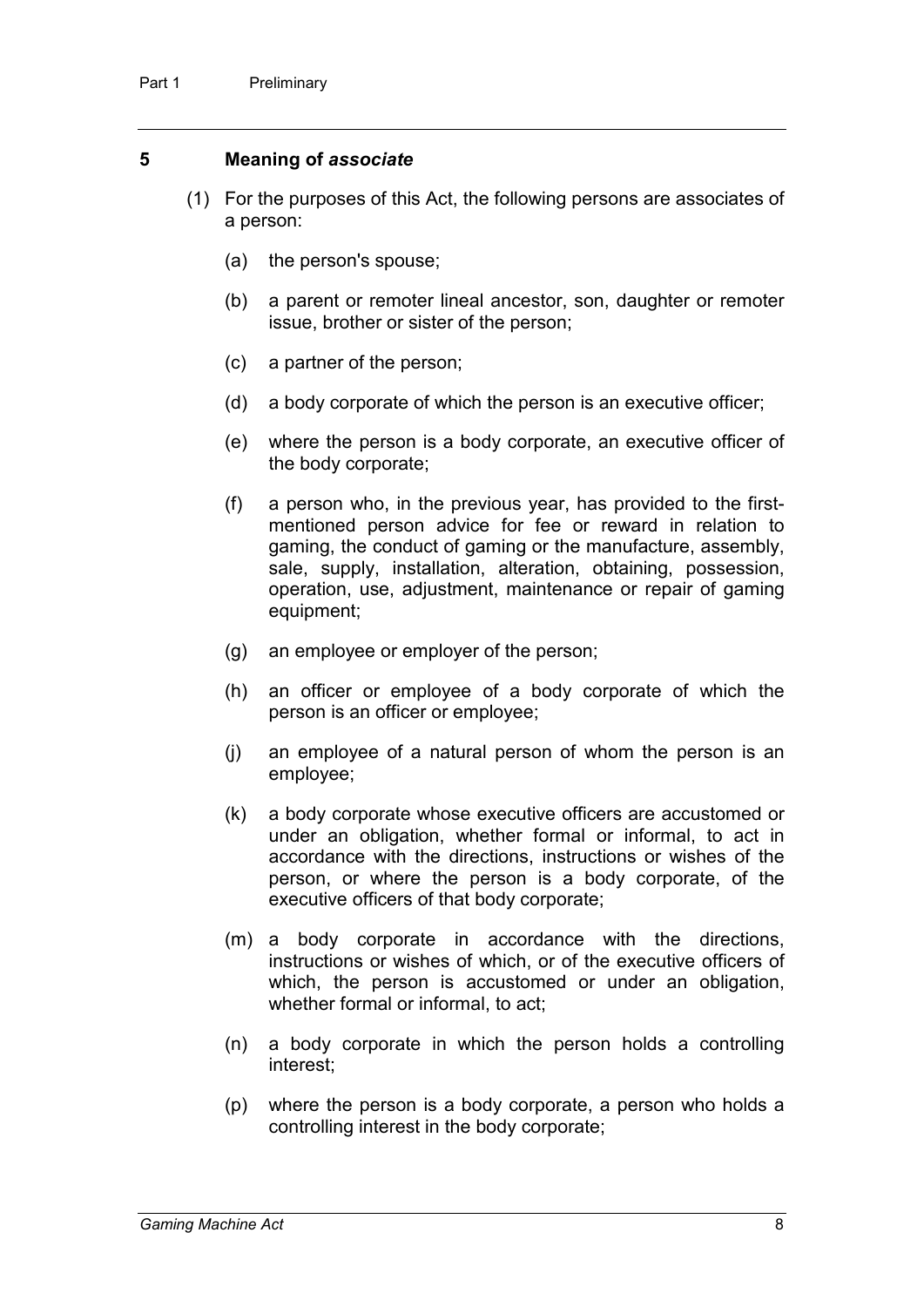- (q) a person who is named in an affidavit forwarded or lodged by the person under section 44 or 74;
- (r) a person who is, because of this subsection, an associate of any other person who is an associate of the person (including a person who is an associate of the person by another application or other applications of this subsection).
- (2) For the purposes of this Act, a person is taken to hold a controlling interest in a body corporate if the person, alone or together with any associate or associates of the person, is in a position to control not less than 15% of the voting power in the body corporate or holds interests in not less than 15% of the issued shares in the body corporate.

#### **6 Meaning of** *play a gaming machine*

For the purposes of this Act, a person is taken to play a gaming machine if the person, directly or indirectly:

- (a) inserts a gaming token into;
- (b) causes gaming machine credits to be registered by;
- (c) makes a bet on;
- (d) causes the activation of any process relating to the game of; or
- (e) makes or participates in the making of the decisions involved in playing,

the gaming machine.

#### **7 Act not to apply to casinos**

This Act does not apply to or in relation to the obtaining, possession or use of a gaming machine in a casino, within the meaning of the *Gaming Control Act*.

#### **8 Act binds Crown**

This Act binds the Crown not only in right of the Territory but, so far as the legislative power of the Legislative Assembly permits, in all its other capacities.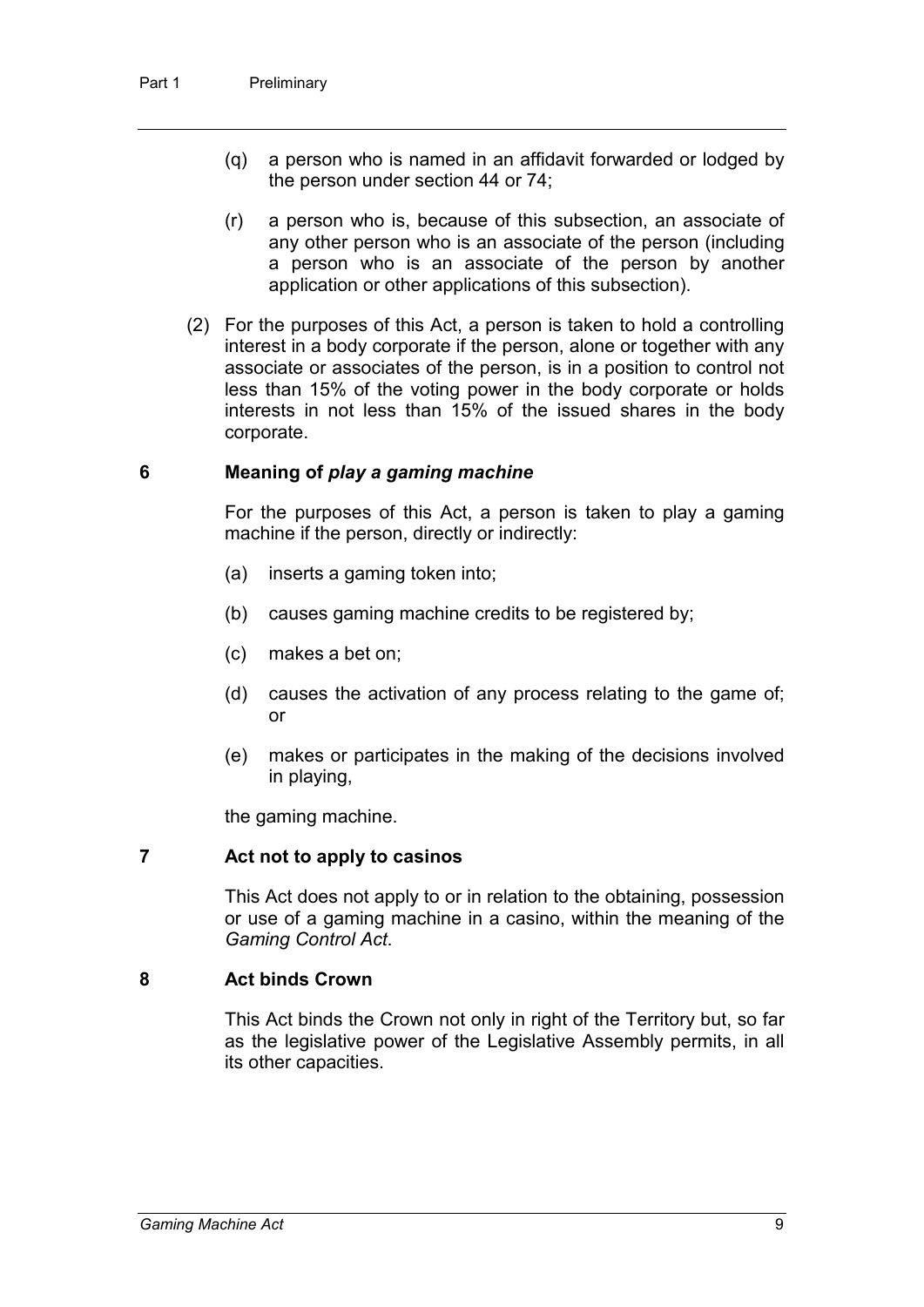## **Part 2 Administration**

#### **17 Powers and functions of Commission**

- (1) In addition to the functions conferred on it by or under this Act, the Commission has those functions conferred on it by the Minister.
- (2) The Commission has power to do all things necessary or convenient to be done for or in connection with or incidental to the performance of its functions.

#### **19 Decisions or determinations of Commission are final**

A decision or determination of the Commission under this Act is final and has effect from the making of the decision or determination or from such other time as is specified by the Commission.

#### **20 Inspectors**

- (1) The Director may appoint a person who, in the opinion of the Director, is of good repute, having regard to character, honesty and integrity, to be an inspector for the purposes of this Act.
- (2) An inspector may exercise such powers and perform such functions as are given by or under this Act.
- (3) The Director shall issue to an inspector appointed under this section an identity card containing a photograph and the signature of the inspector verified by the signature of the Director.
- (4) An inspector appointed under this section whose appointment is terminated shall surrender to the Director the identity card issued to the person under subsection (3).

Penalty: \$5000.

- (5) An inspector appointed under this section shall, when exercising or performing any of his or her powers or functions, produce the identity card issued to the inspector under subsection (3) to a person who questions the right of the inspector to exercise the power or perform the function.
- (6) The production by an inspector of an identity card issued under subsection (3) shall, until the contrary is proved, be sufficient authority for the inspector to do any thing which the inspector is authorised to do by or under this Act.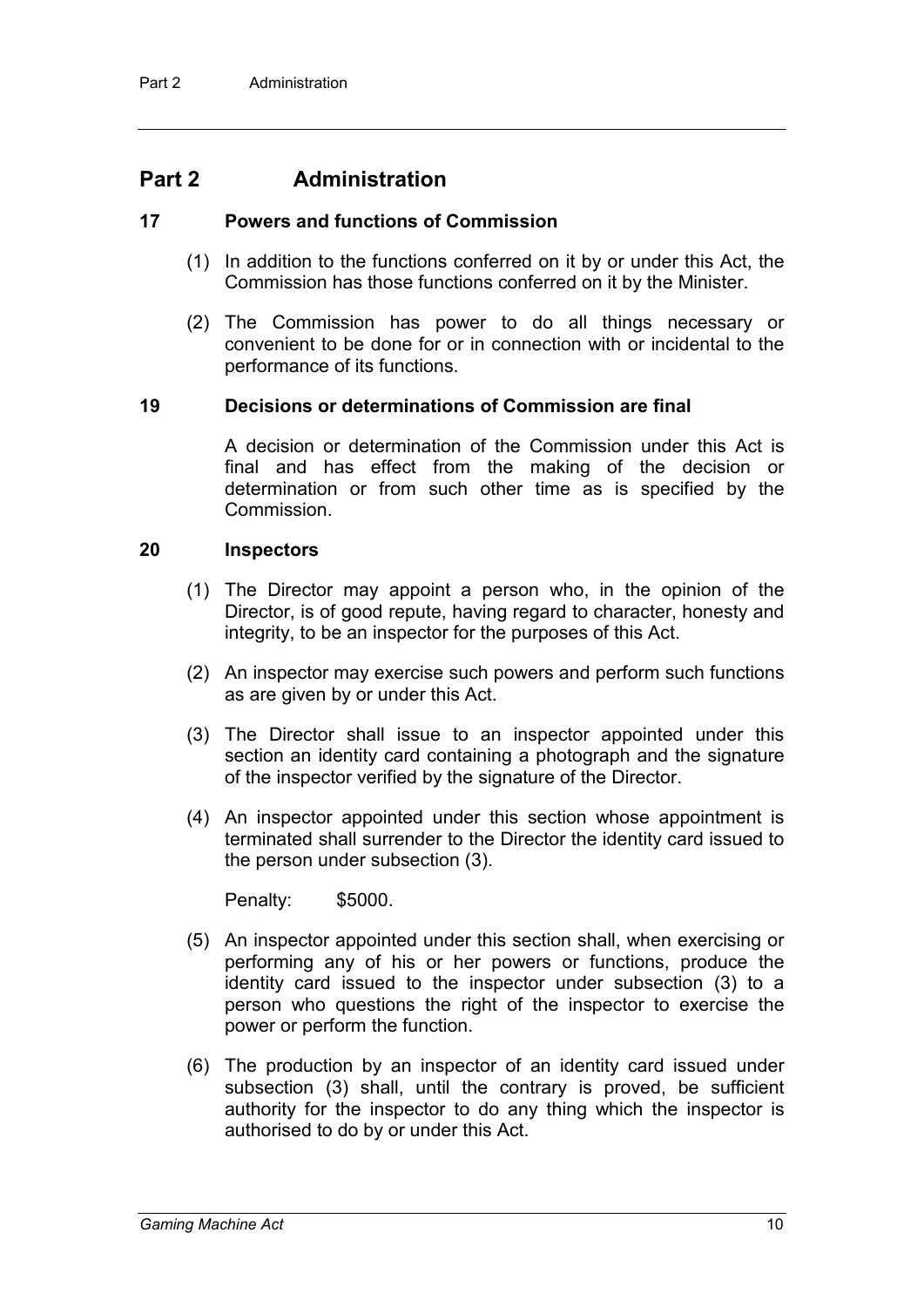- (7) An inspector may, while lawfully exercising a power or performing a function, be accompanied by a person (including a member of a professional body, a person authorised by the Director, a tradesman or a person expert or experienced in a particular field of endeavour) and may, if the gaming inspector reasonably believes it is necessary in the circumstances, request a person to assist the inspector.
- (8) A person assisting an inspector under subsection (7) has and may exercise all the powers of an inspector as are reasonably necessary for the purpose.

#### **22 Secrecy**

- (1) Subject to this section, a person who is employed by the Territory shall not, either directly or indirectly, except for the purposes of this Act:
	- (a) make a record of, or communicate to a person, information concerning the affairs of another person acquired by the person under this Act by reason of that employment; or
	- (b) produce to a person or permit a person to have access to a document furnished to the person for the purposes of this Act.

Penalty: \$10,000 or imprisonment for 2 years.

- (2) Nothing in this section prevents a person to whom it applies from disclosing information obtained under this Act, where:
	- (a) the person from whom it was obtained consents to the disclosure; or
	- (b) the disclosure is to:
		- (i) a member of the Police Force;
		- (ii) a person who is employed by a State or another Territory of the Commonwealth to administer an Act in that State or Territory regulating the operations of casinos or gaming;
		- (iii) the Auditor-General for the purposes of performing functions or exercising powers imposed or conferred on the Auditor-General by or under the *Audit Act* or any other Act, or prevents the Auditor-General from disclosing that information or publishing that document if the disclosure or publication does not directly or indirectly divulge information identifying the affairs of a particular person; or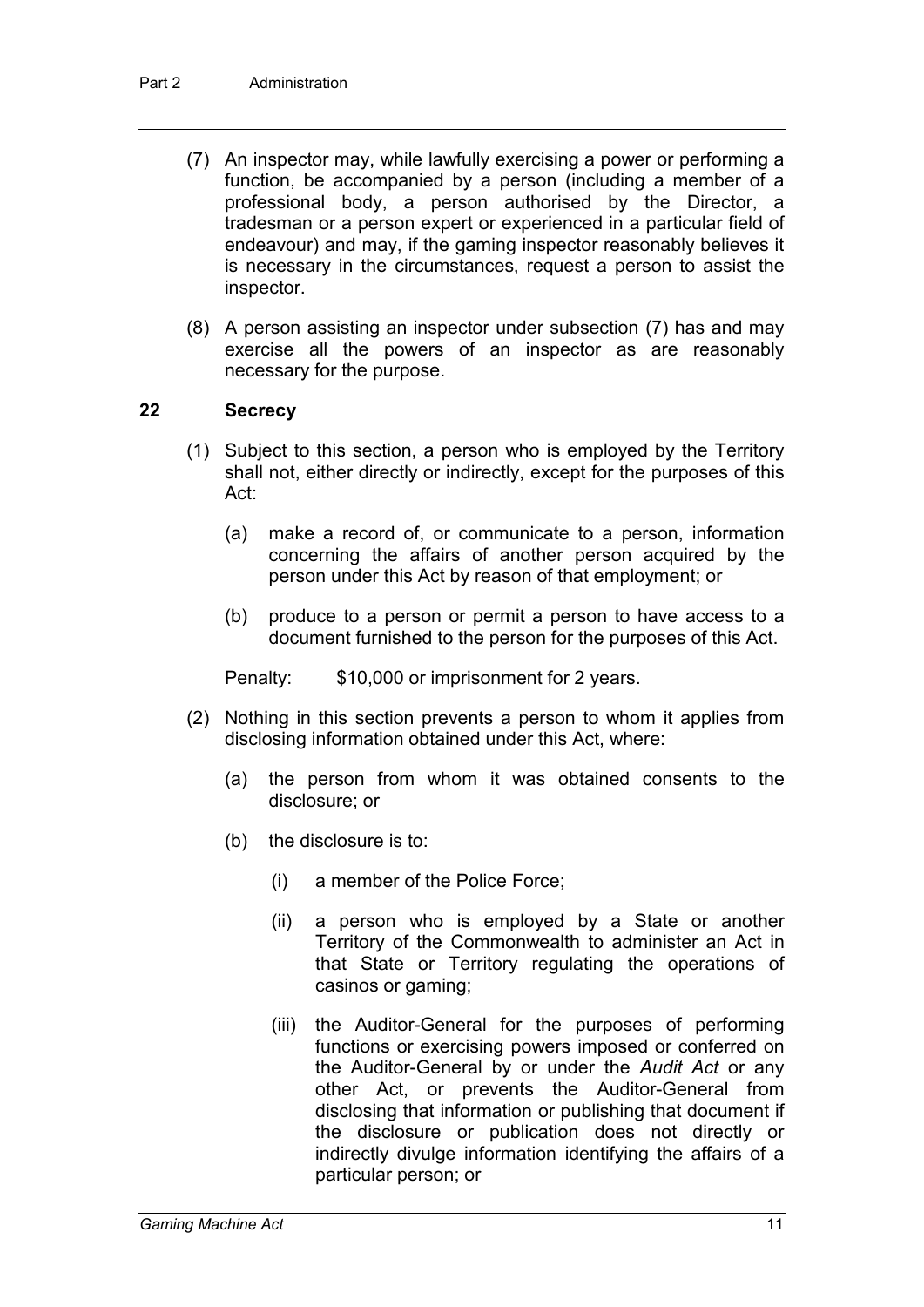- (iv) the Commissioner, within the meaning of the *Taxation (Administration) Act*, for the purposes of performing functions or exercising powers imposed or conferred on the Commissioner by or under the *Taxation (Administration) Act* or any other Act, or prevents the Commissioner from disclosing that information or publishing that document if the disclosure or publication does not directly or indirectly divulge information identifying the affairs of a particular person.
- (3) A person to whom this section applies shall not be required to produce in court any document connected with the administration or execution of this Act in the person's custody in the course of his or her employment or to divulge or communicate to a court any matter or thing coming under the person's notice in the course of employment, unless the production, divulgence, communication or publication is made:
	- (a) with the consent of the person from whom the information or documentation was obtained;
	- (b) in connection with the administration or execution of this Act; or
	- (c) for the purposes of legal proceedings arising out of this Act or of a report of such proceedings.

### **Part 3 Gaming machine licences**

#### **23 Gaming lawful and does not constitute nuisance**

- (1) Notwithstanding any other Act or law, gaming and the conduct of gaming on licensed premises under this Act is lawful.
- (2) Gaming and the conduct of gaming on licensed premises under this Act or any other Act does not in itself constitute a public or private nuisance.

#### **24 Application for gaming machine licence**

- (1) An application for a gaming machine licence may be made by:
	- (a) a body corporate that holds a club liquor licence;
	- (b) the holder of a hotel liquor licence;
	- (c) the holder of a prescribed liquor licence; or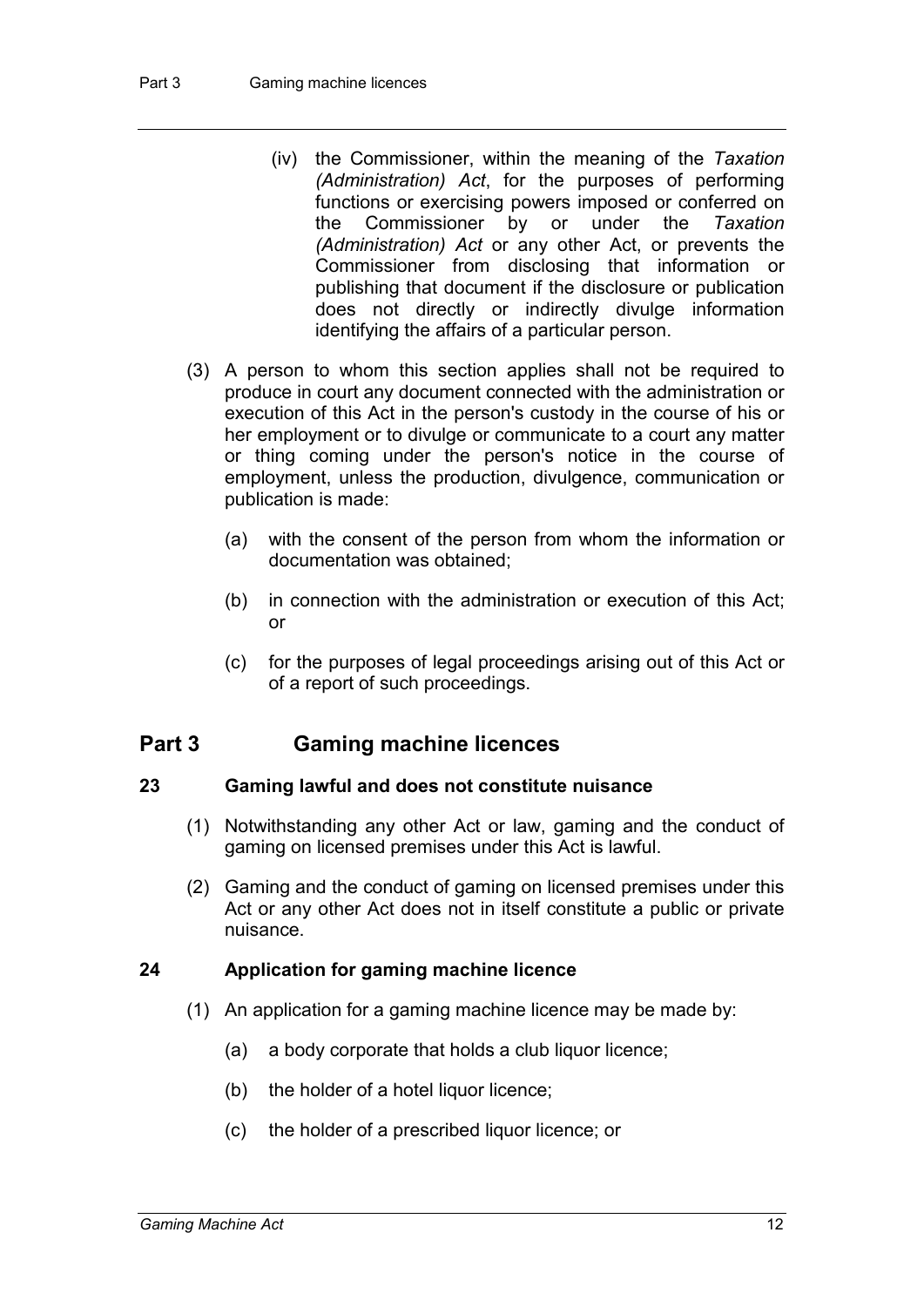- (d) a body corporate that has applied to become the holder of:
	- (i) a hotel liquor licence;
	- (ii) a club liquor licence; or
	- (iii) a prescribed liquor licence; or
- (e) a natural person who has applied to become the holder of:
	- (i) a hotel liquor licence; or
	- (ii) a prescribed liquor licence.
- (2) An application under this section may be made only in relation to, if the application is made by an applicant referred to in subsection (1)(a), (b) or (c), the premises specified in the applicant's liquor licence, or referred to in subsection (1)(d) or (e), the premises specified in the applicant's application for a liquor licence.
- (3) An application under this section:
	- (a) shall be made in the form determined by the Director;
	- (b) shall be signed by the applicant or, in the case of an application by a body corporate, shall be executed under the common seal of the body corporate and signed by 2 executive officers of the body corporate authorised in that behalf by the body corporate or in such other way as the Director allows;
	- (c) shall state the full name, address and date of birth of the applicant or, in the case of an application by a body corporate, the full name, address and date of birth of the secretary and each executive officer of the body corporate;
	- (d) in the case of an application by a body corporate, shall be accompanied by:
		- (i) a copy of the certificate of incorporation of the body corporate;
		- (ii) a copy of the rules, constitution or other incorporating documents of the body corporate in force at the time of making the application certified as a true copy by the secretary of the body corporate or other person properly authorised in that behalf by the body corporate and, in the case of the rules of a club, certified as a true copy by the Registrar, within the meaning of the *Associations Incorporation Act*;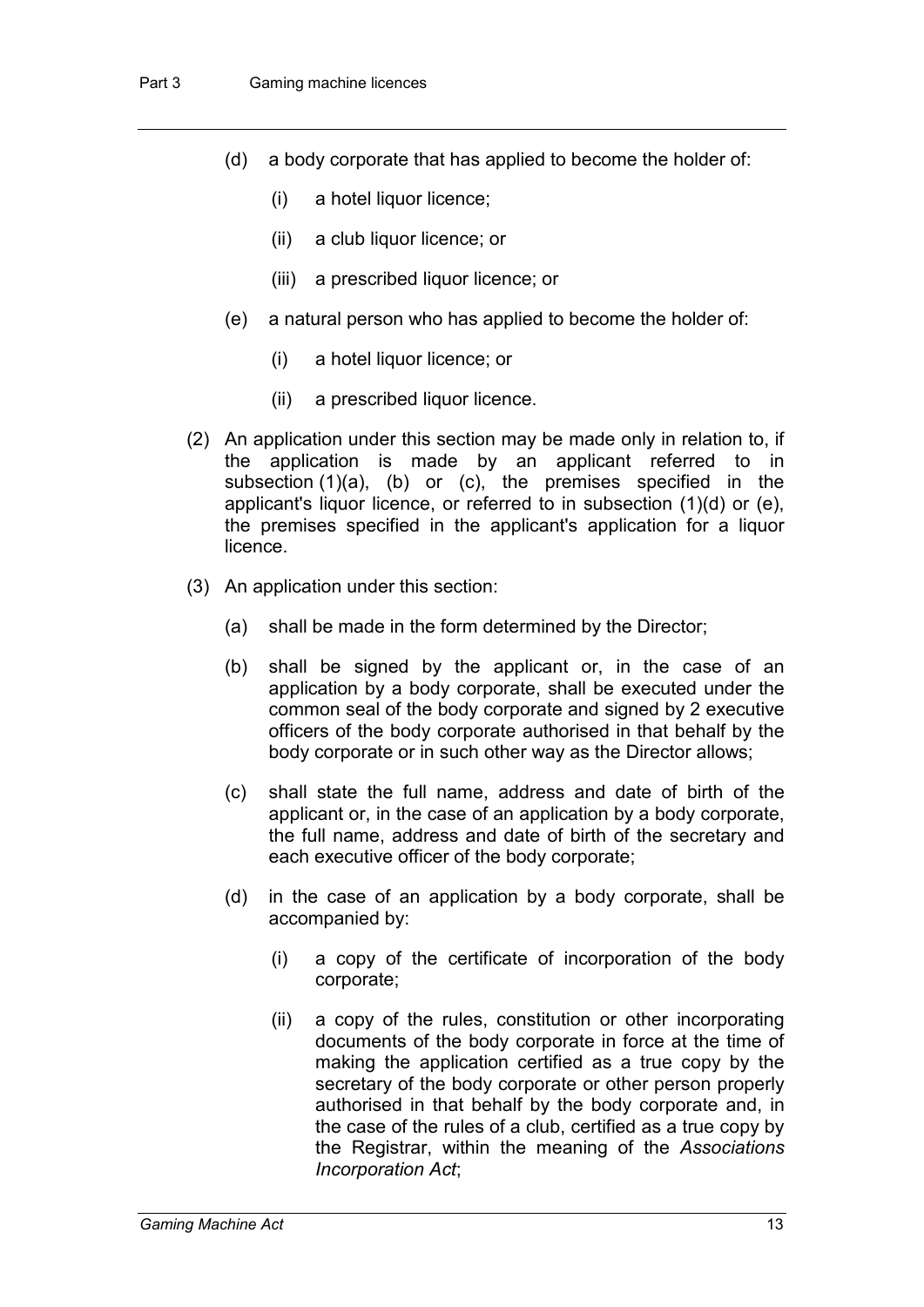- (iii) a copy of the resolution or minute of the proceedings of the governing body of the body corporate by which approval was given for the application to be made, certified as a true copy by the person certifying the copy of the matters referred to in subparagraph (ii); and
- (iv) a copy of the last audited balance sheet or statement of the financial affairs of the body corporate;
- (e) shall be accompanied by, in the case of an application by a club:
	- (i) a statement detailing the number of members in each class of membership of the club;
	- (ii) a statement detailing the hours and days when the club's premises are open for the sale of liquor; and
	- (iii) a statutory declaration by the principal executive officer that the applicable rules or by-laws of the club:
		- (A) have been complied with in making the application; and
		- (B) do not prohibit the playing of gaming machines on the premises to which the application relates;
- (f) shall be accompanied by:
	- (i) if the application is made by an applicant referred to in subsection (1)(a), (b) or (c), evidence, satisfactory to the Director, of the liquor licence held for the premises to which the application relates; or
	- (ii) if the application is made by an applicant referred to in subsection (1)(d) or (e), a copy of the application for a liquor licence made in relation to the premises to which the first application relates;
- (g) shall be accompanied by a plan of the premises to which the application relates indicating the proposed locations on the premises where it is intended to install gaming machines;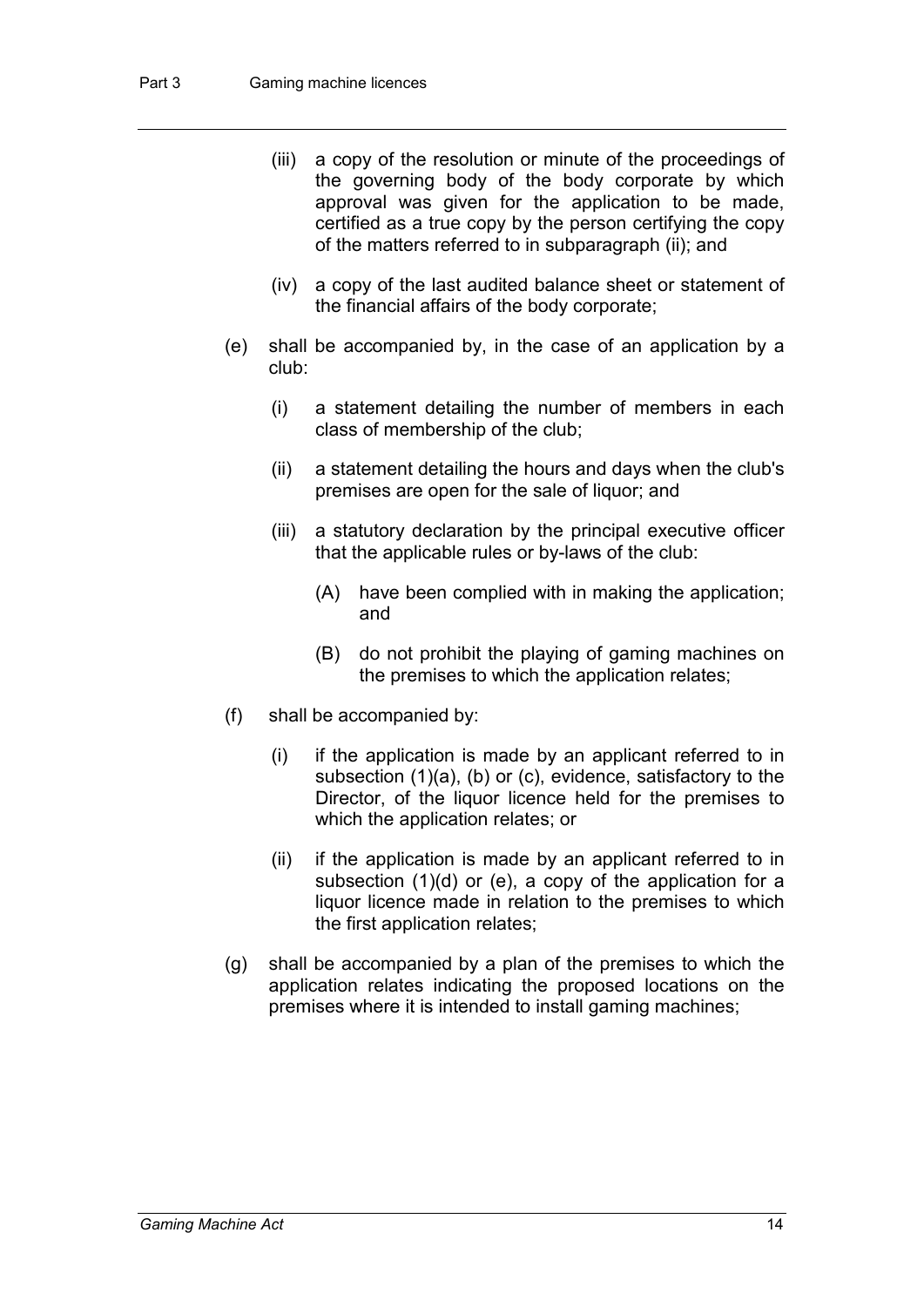- (h) shall be accompanied by a statutory declaration declaring:
	- (i) that the proposed locations referred to in paragraph (g) are within:
		- (A) if the application is made by an applicant referred to in subsection  $(1)(a)$ ,  $(b)$  or  $(c)$ , the premises to which the liquor licence referred to in subsection (1)(a), (b) or (c) relates; and
		- (B) if the application is made by an applicant referred to in subsection (1)(d) or (e), the premises to which the proposed liquor licence referred to in subsection (1)(d) or (e) relates; and
	- (ii) that gaming machines installed in the locations will allow:
		- (A) proper cleaning and maintenance of the gaming machines;
		- (B) unrestricted access to fire exits in a way that complies with the *Fire Service Act*, the *Building Act* and the Regulations made under those Acts; and
		- (C) the proper use of things provided on the premises for safety and security;
- (j) shall specify full particulars of the ownership and any intended ownership of the premises;
- (k) shall specify the number of gaming machines in respect of which the licence is sought and details of arrangements that have been made for supplying the gaming machines;
- (m) shall be accompanied by an affidavit under section 44;
- (n) shall contain or be accompanied by such other information, records, reports, documents and writings relating to the application and the applicant as are determined by the Director;
- (p) shall be forwarded to or lodged with the Director; and
- (q) shall be accompanied by the prescribed fee.

#### **25 Consideration of applications**

(1) On receiving an application for a gaming machine licence, and compliance by the applicant with this Part, the Director shall initiate and have followed through such investigations as the Director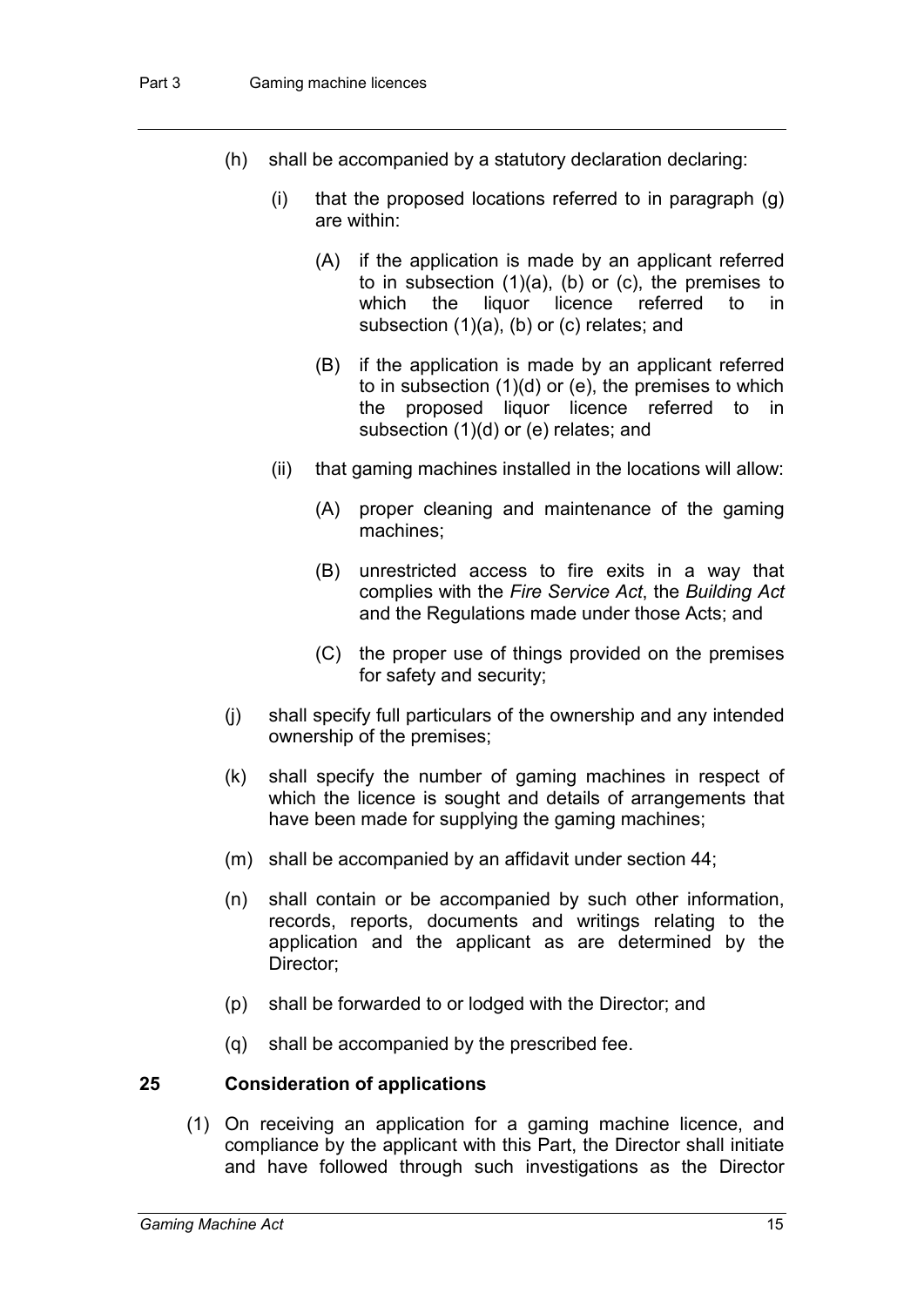considers are necessary in relation to the application or as required by the Commission.

- (2) The Director shall, not later than 10 days after receiving an application, forward a copy to the Commission and, not later than 28 days after receiving the application, forward the result of the investigations initiated under subsection (1) to the Commission.
- (3) The Commission shall consider the application and anything accompanying it together with the results of investigations made under subsection (1) and make an assessment of:
	- (a) the suitability of the premises to which the application relates having regard to the size, layout and facilities of the premises;
	- (aa) the suitability of arrangements that the applicant has made for gaming machines to be supplied under the proposed gaming machine licence;
	- (b) if the applicant is a natural person, the financial stability, general reputation and character of the applicant;
	- (c) if the applicant is a body corporate, the business reputation and financial stability of the body corporate and the general reputation and character of the secretary and executive officers of the body corporate;
	- (d) if any person is referred to in an affidavit under section 44, the suitability of that person to be an associate of the applicant;
	- (e) if the Commission considers it appropriate, the suitability of any other associate of the applicant to be an associate of the applicant; and
	- (f) the suitability of the applicant to be a licensee.
- (4) Where the Commission considers that a proposed location indicated in the plan referred to in section 24(3)(g) is unsuitable for the installation of gaming machines, the Director shall:
	- (a) advise the applicant, in writing, accordingly;
	- (b) return the plan of the premises to the applicant; and
	- (c) request the applicant to amend and resubmit the plan,

as often as is necessary to satisfy the Commission's requirements.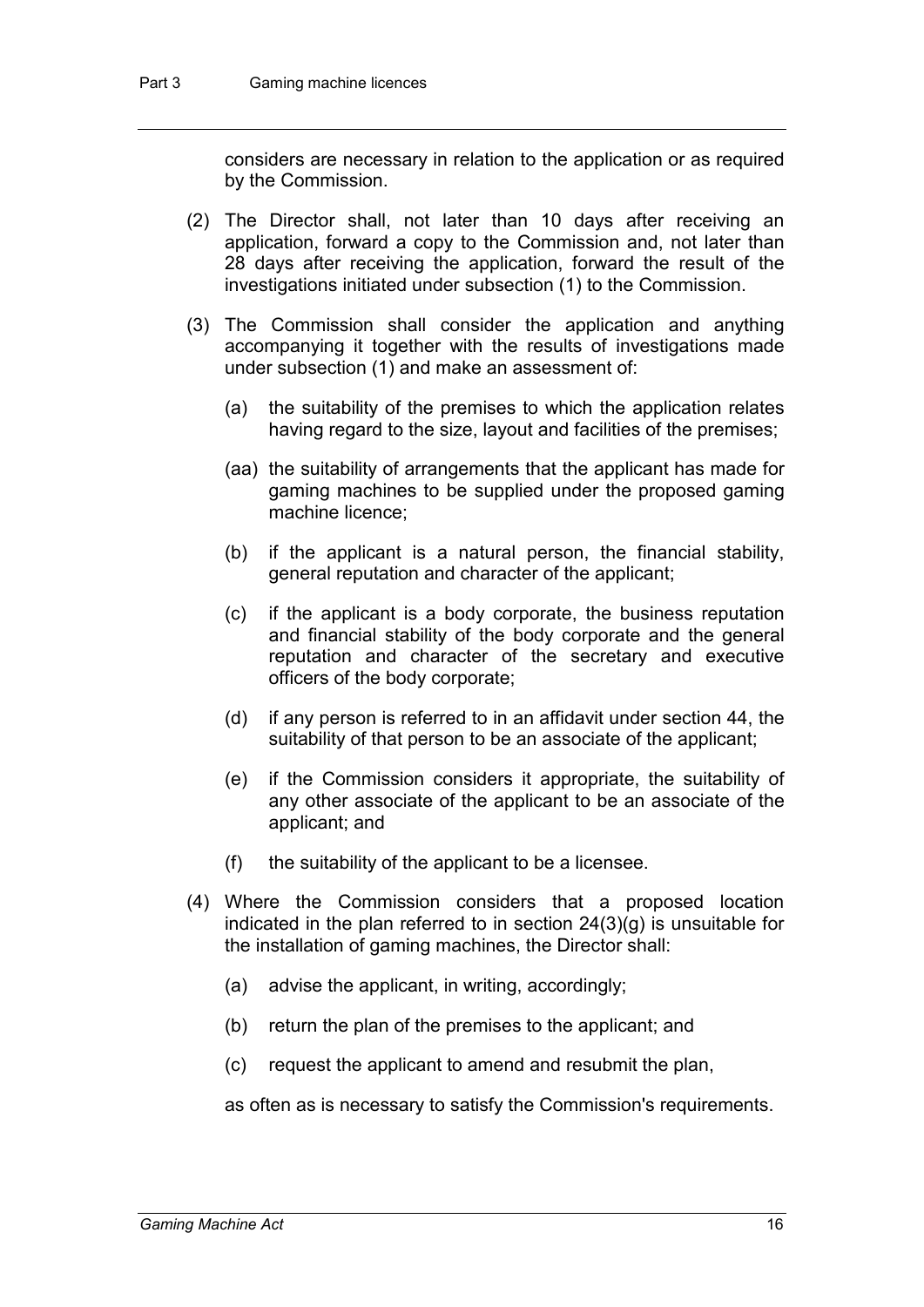- (5) If an applicant, within the time specified in the last request made under subsection (4), fails to amend and resubmit the plan, the Commission shall not take any further action in respect of the application.
- (6) The Commission or Director may require an applicant, or an associate of an applicant, to submit such additional information or material as the Commission or Director considers is necessary in order to make a decision or determination under this section.
- (7) Where the Commission, on consideration of an application under this section, considers that it should not be granted or proposes to determine the number of gaming machines to be authorised for use under the licence be less than the number requested in the application:
	- (a) the Commission shall defer making a decision in respect of the application or a determination in respect of the number of gaming machines to be authorised for use; and
	- (b) the Director shall give written notice to the applicant and invite the applicant to submit, within such time as is specified in the notice, such additional information or material in support of the application or for the number of gaming machines requested in the application as the applicant thinks fit.
- (8) Any additional information or material submitted under subsection (6) or (7) shall be considered in making the decision or determination.
- (9) The Commission shall not grant a gaming machine licence if:
	- (a) in the case of an application by a natural person, the applicant has not attained the age of 18 years;
	- (b) in the case of an application by a body corporate, the secretary or any executive officer of the body corporate has not attained the age of 18 years; or
	- (c) the Commission considers that the installation and use of gaming machines on the premises to which the application relates is likely to affect adversely:
		- (i) the nature or character of the premises; or
		- (ii) the general use of the premises or the enjoyment of persons using the premises.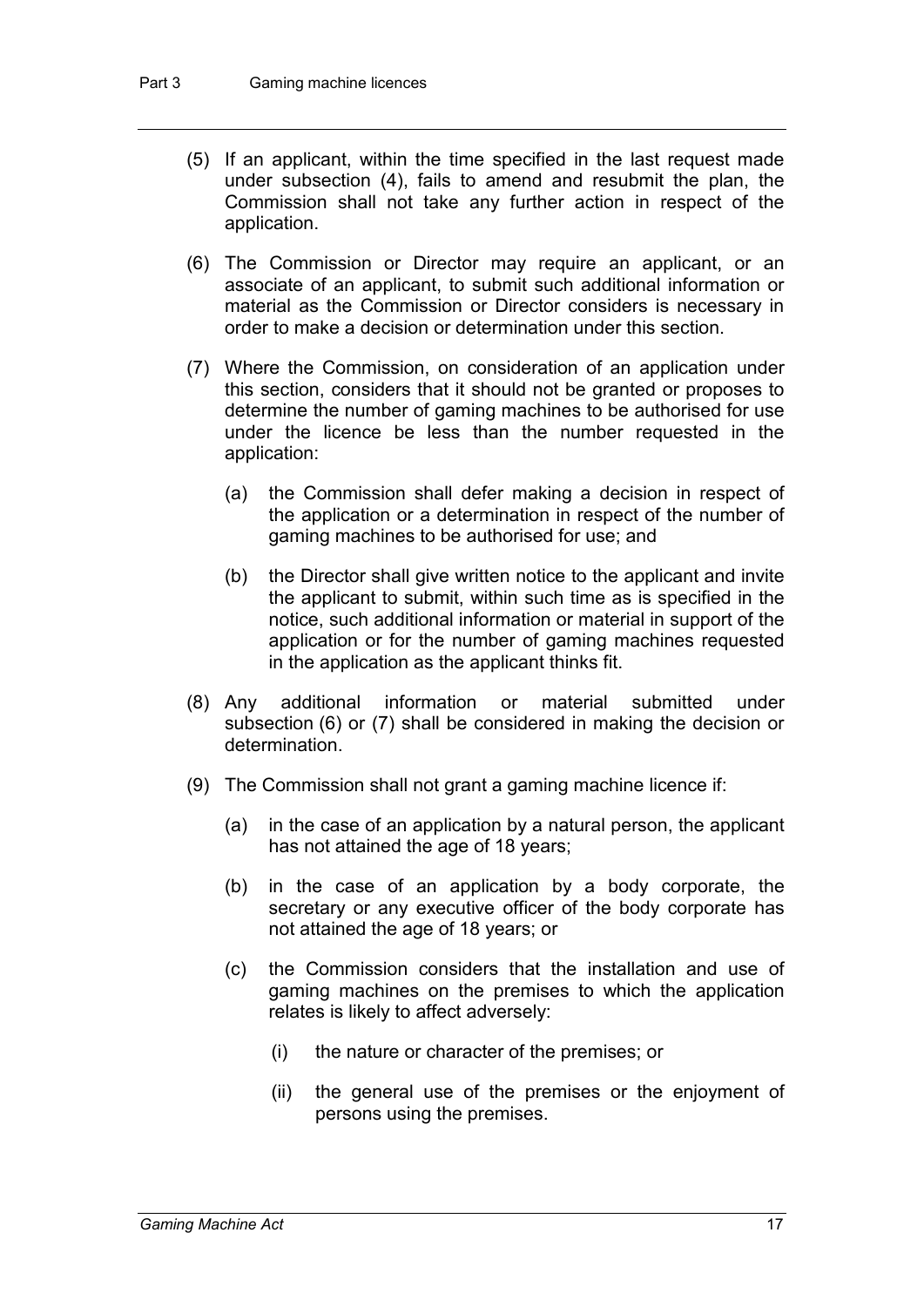- (10) The Commission shall not grant a gaming machine licence to a club if the Commission considers:
	- (a) that the club, including a voluntary association of persons from which it was formed:
		- (i) has not been operating for at least 2 years before the application was made; or
		- (ii) has not, during the whole of that period, been pursuing its objects or purposes in good faith;
	- (b) that payments for the rental or lease of the club's licensed premises are unreasonable;
	- (c) if a lease, agreement or arrangement made by the club provides that a person or voluntary association of persons is entitled to receive, or may receive, a payment, benefit or advantage during, or at the end of, the lease, agreement or arrangement, that the provision is unreasonable;
	- (d) if members of the executive, governing or management body (however described) of the club are required to be nominated, or may be nominated, by a person who is not a member of the club, or by a voluntary association of persons, that this is not in the best interests of the club's members;
	- (e) if the club does not own the club's licensed premises and an executive officer or employee of the club is also the lessor, or an associate of the lessor, of the club, that this is not in the best interests of the club's members; or
	- (f) if an executive officer or employee of the club is a creditor, or an associate of a creditor, of the club, that this is not in the best interests of the club's members.
- (11) Subsection (10)(a) does not apply if the Commission considers that granting the application:
	- (a) is reasonable because of the club's contractual commitments made in pursuing its objects or purposes;
	- (b) is necessary to meet the reasonable gaming requirements of the club's members; and/or
	- (c) is in the public interest.
- (12) Subject to this section, the Commission shall determine the number of gaming machines authorised for use under the licence.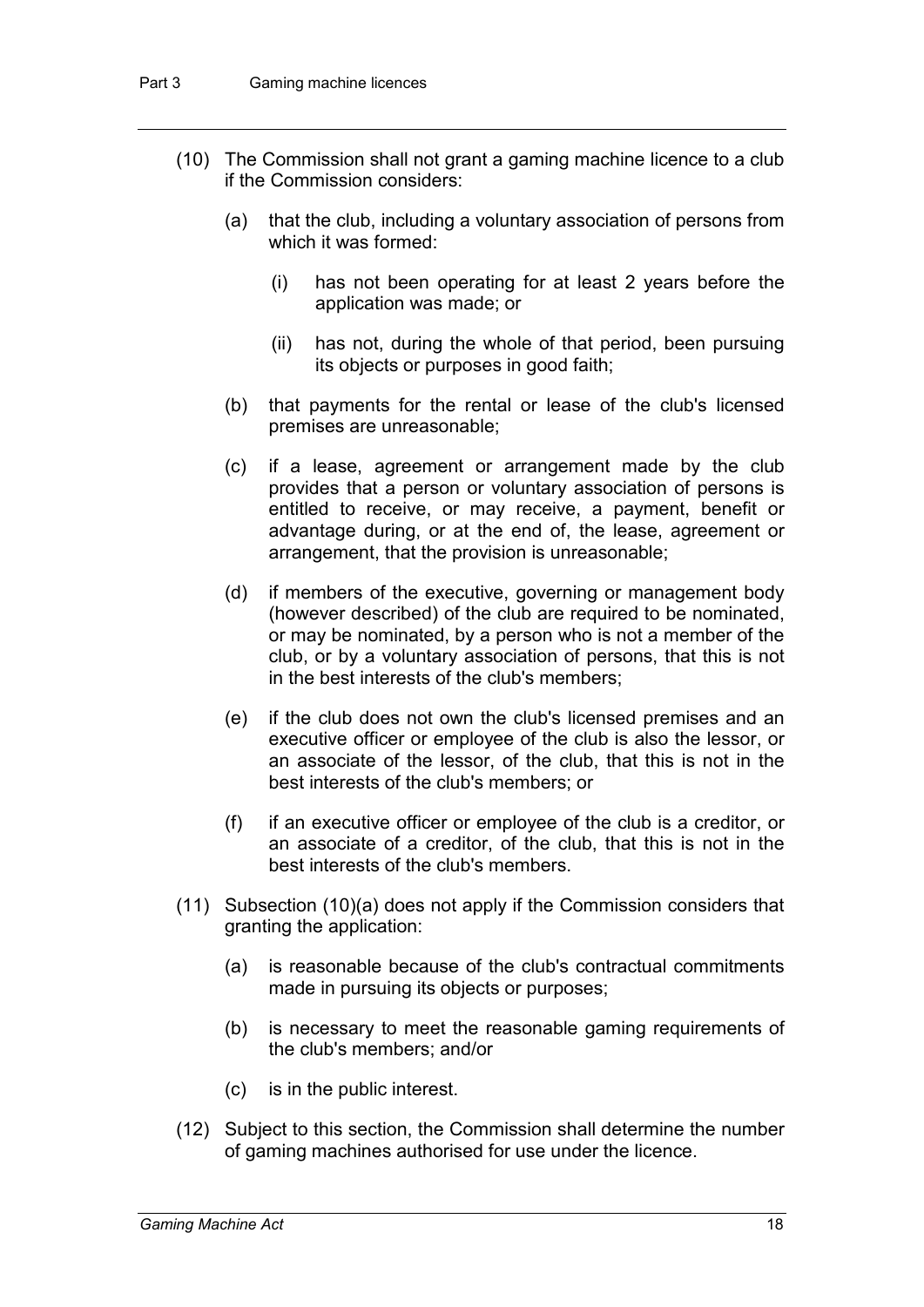- (13) In determining the number of gaming machines under subsection (12), the Commission shall have regard to:
	- (a) the number of gaming machines requested in the application made under section 24;
	- (b) the liquor consumption on the premises;
	- (c) the hours and days when the premises are open for the sale of liquor;
	- (d) in the case of a club, the number of members of the club;
	- (e) the size, layout and facilities of the premises to which the application relates;
	- (f) the size and layout of the proposed gaming machine areas;
	- (g) the anticipated level of gaming on the premises; and
	- (h) such other matters as the Commission considers are relevant.
- (14) The number of gaming machines determined under subsection (12) shall not be greater than the number applied for or the maximum number prescribed for the category of licensed premises to which the licensed premises the subject of the application belongs.
- (15) The Director shall, as soon as practicable after a decision is made by the Commission, give the applicant written notice of:
	- (a) the decision; and
	- (b) if the application is refused, the reasons for the refusal.
- (16) On the grant of a gaming machine licence, the gaming machine areas are those locations on licensed premises indicated in the plan referred to in section 24(3)(g) or that plan as last amended and resubmitted under subsection (4).

#### **26 Clubs may be restricted to only one gaming machine licence**

If a club is a licensee, the Commission shall not grant an application by the club for another gaming machine licence (*new licence*) unless:

(a) the Commission considers that the benefits to be offered to members of the club at the premises for which the new licence is sought (*new premises*) are distinct in nature to the benefits offered to the members at the existing licensed premises of the club (*existing premises*);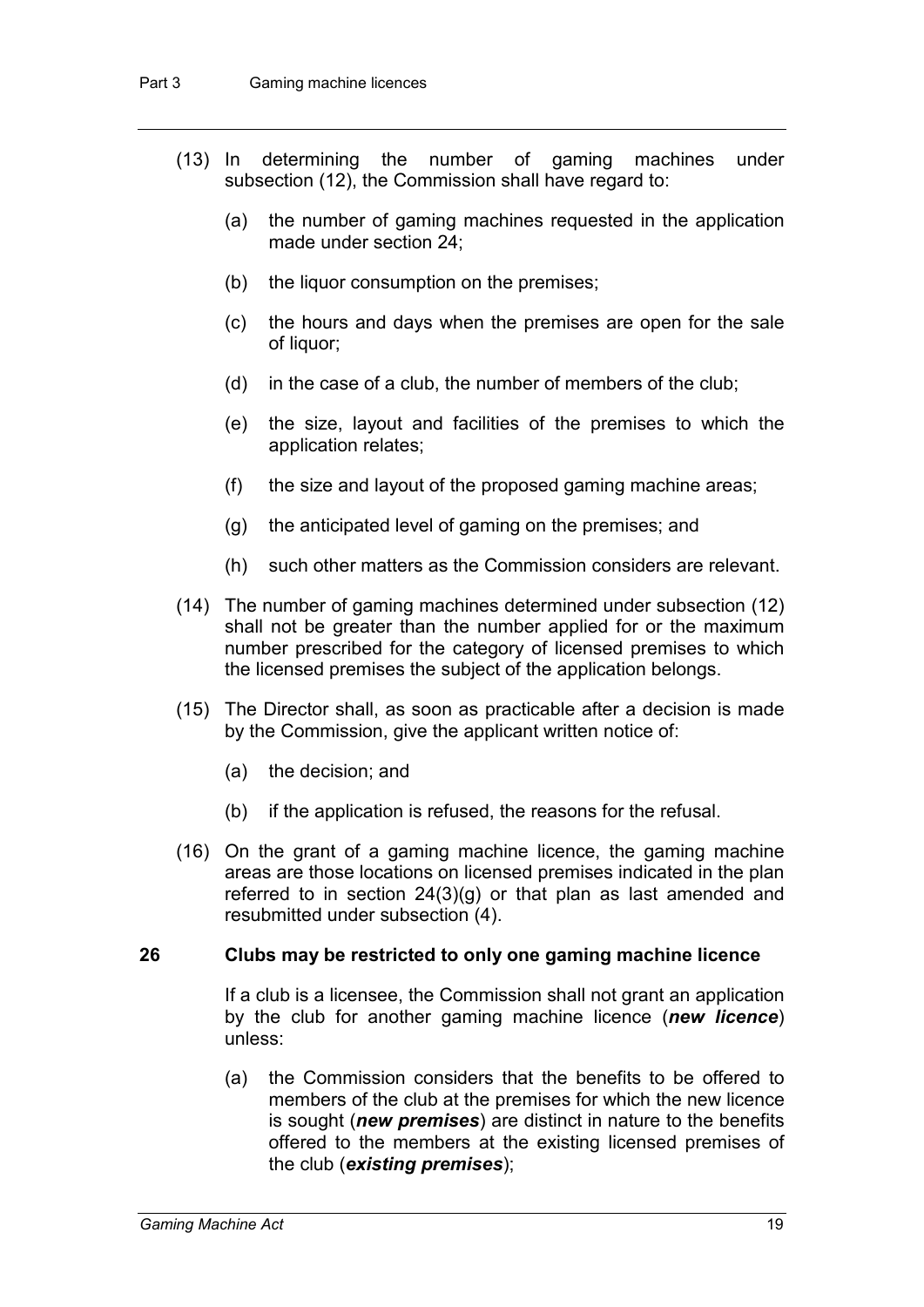- (b) the new premises are located in close proximity to the existing premises; and
- (c) the Commission is satisfied that:
	- (i) it is in the best interests of the club's members that the new licence be granted; and
	- (ii) the granting of the new licence is not contrary to the public interest.

#### **27 Changes in circumstances of applicants and licensees**

(1) If a person applies for a licence under this Part and, before the application is granted or refused, a change happens in any information contained in, or accompanying, the application or in a notice given under this subsection, the applicant shall, not later than 7 days after the change, give the Director written notice of the change.

Penalty: \$10,000 or imprisonment for 2 years.

(2) If, after the grant of a gaming machine licence, an event referred to in subsection (3) happens, the licensee shall, not later than 7 days after the event happening, give the Director written notice of the event.

Penalty: \$10,000 or imprisonment for 2 years.

- (3) Events required to be notified under this section are:
	- (a) the licensee changes name or address;
	- (b) the licensee is convicted of:
		- (i) a crime; or
		- (ii) an offence against this Act;
	- (c) if the licensee is a natural person, the licensee fails to discharge his or her financial commitments, becomes bankrupt or compounds with creditors or otherwise takes advantage of the laws about bankruptcy;
	- (d) if the holder is a body corporate, the licensee is the subject of a winding-up (whether voluntarily or under a court order), appointment of a liquidator, appointment of a receiver or receiver and manager or is placed under judicial management or administration; or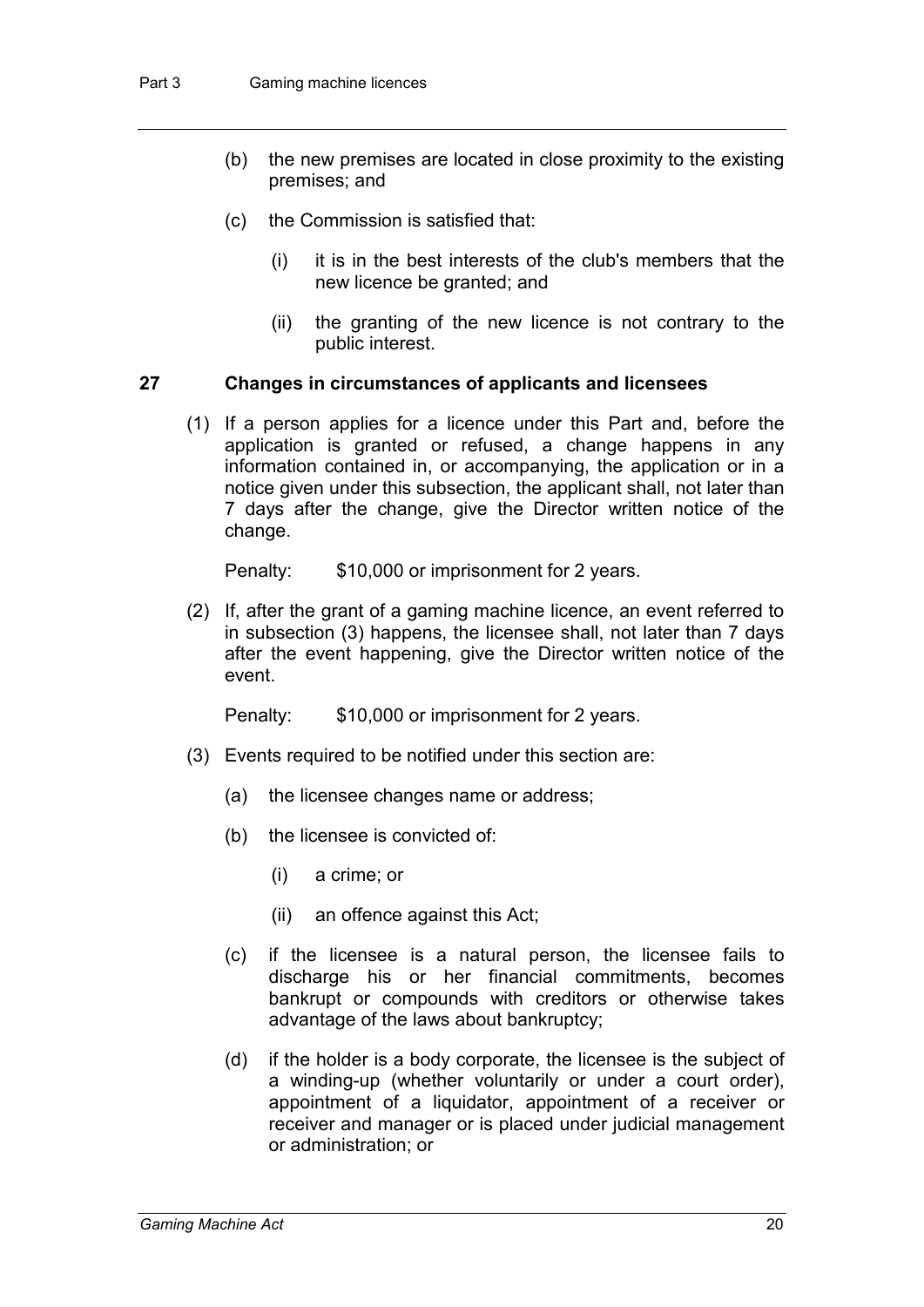(e) the licensee changes the arrangements under which gaming machines are supplied under the gaming machine licence.

#### **28 Issue of gaming machine licences**

- (1) Where the Commission grants a gaming machine licence the Director shall issue the licence.
- (2) The gaming machine licence shall be in the form determined by the Director and shall specify:
	- (a) the name of the licensee;
	- (b) the expiry date of the licence;
	- (c) the conditions imposed under section 33(1)(b); and
	- (d) such other particulars as determined by the Commission or **Director**

#### **29 Schedule of gaming machines**

- (1) The Director shall, in respect of licensed premises, issue to the licensee a schedule of gaming machines.
- (2) A schedule of gaming machines shall:
	- (a) identify the gaming machine licence and the licensed premises to which it applies;
	- (b) specify the number of gaming machines and the number of gaming machines of each betting unit authorised for use under the licence in respect of the licensed premises; and
	- (c) specify the date from which the schedule is to apply.
- (3) Where:
	- (a) the accuracy of a schedule of gaming machines is affected by anything done by the Director under section 39 or 40; or
	- (b) the Director is satisfied that a schedule of gaming machines has been damaged, lost or destroyed,

the Director shall issue another schedule of gaming machines to the licensee.

(4) The issue of a schedule of gaming machines under subsection (3) cancels the previous schedule of gaming machines on and from the date specified in the schedule and is taken for all purposes to be the schedule of gaming machines for the licensed premises.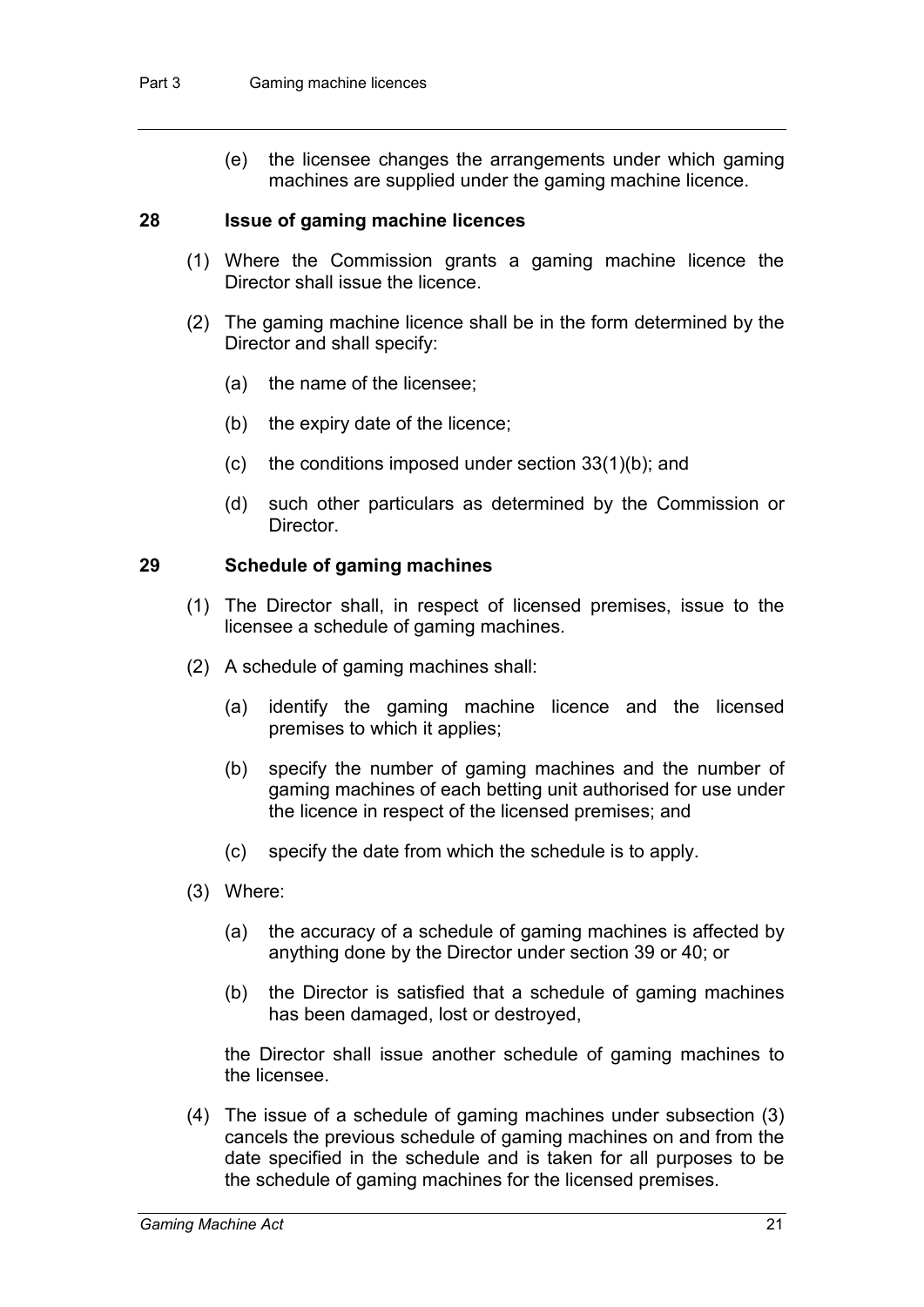(5) A licensee shall, not later than 14 days after receiving a schedule of gaming machines issued under subsection (3), deliver the cancelled schedule of gaming machines to the Director.

Penalty: \$5,000.

#### **30 Gaming machine licences and schedules to be displayed**

A licensee shall display the licensee's gaming machine licence and the schedule of gaming machines in a conspicuous position on the licensed premises to which the licence and schedule relate.

Penalty: \$5,000.

#### **31 Issue of copy of gaming machine licence**

- (1) Where the Director is satisfied that a gaming machine licence has been damaged, lost or destroyed, the Director may, on payment of the prescribed fee, issue to the licensee a copy of the licence.
- (2) A copy of a gaming machine licence issued under subsection (1) has, for all purposes, the same effect as the original licence of which it is a copy.

#### **32 Term of gaming machine licences**

- (1) Subject to this Act, a gaming machine licence remains in force for 2 years from the date of issue of the licence.
- (2) A gaming machine licence may be renewed.

#### **33 Conditions of gaming machine licences**

- (1) A gaming machine licence is subject to:
	- (a) such conditions as may be prescribed; and
	- (b) such other conditions (including any variation of the conditions made under section 34) as the Commission may impose in the public interest or for the proper conduct of gaming at the time of granting the licence or under section 34.
- (2) A licensee shall not contravene or fail to comply with a condition to which the licensee's licence is subject.

Penalty: \$10,000 or imprisonment for 2 years.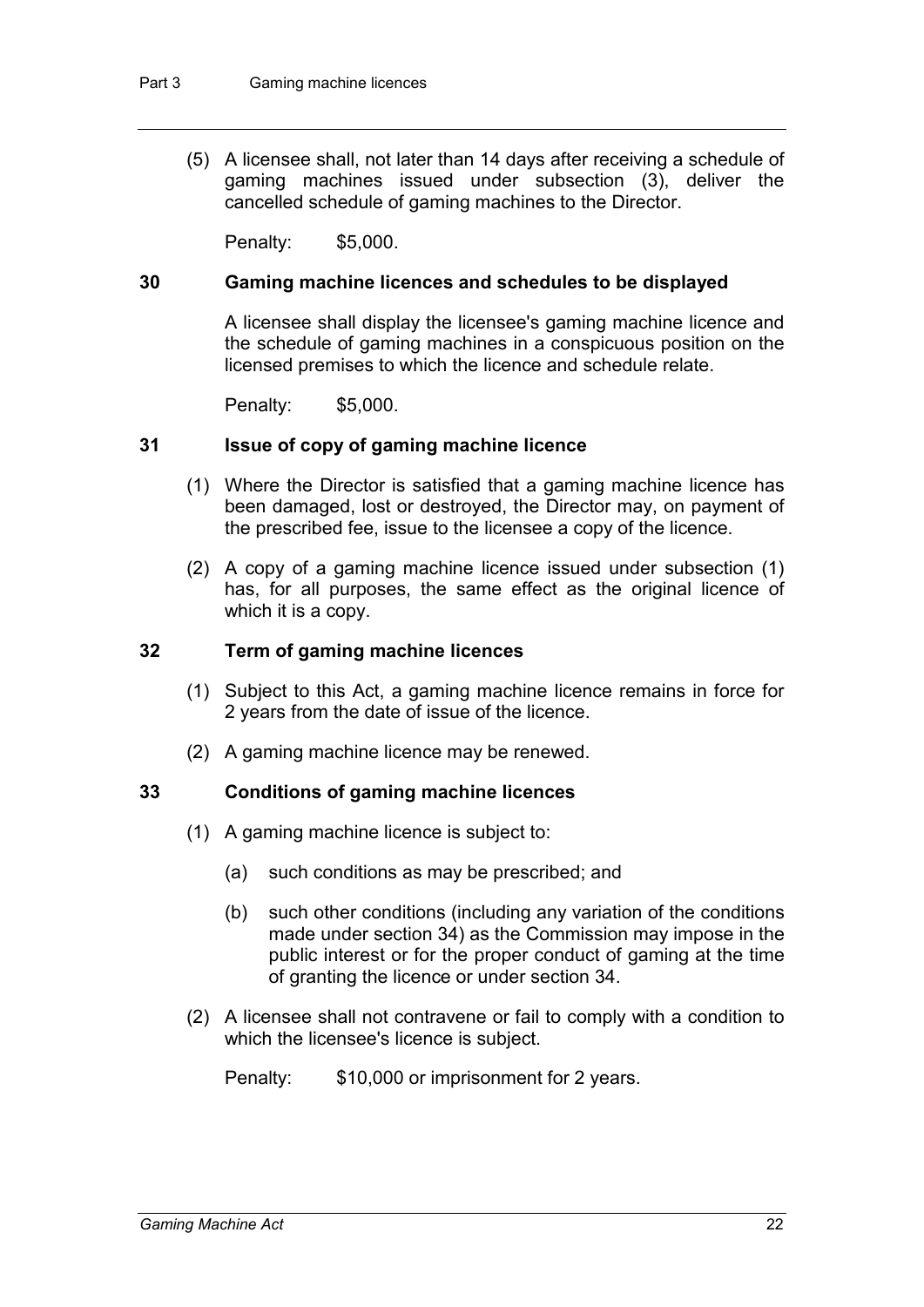#### **34 Imposition or variation of conditions**

- (1) The Commission may, after granting a gaming machine licence, in the public interest or for the proper conduct of gaming:
	- (a) impose conditions or further conditions on the licence; or
	- (b) vary the conditions on the licence.
- (2) Where the Commission imposes or varies conditions under subsection (1), the Director shall give the licensee written notice of the conditions or varied conditions.
- (3) A condition imposed or varied under this section has effect from the date specified in the notice given under subsection (2).
- (4) A licensee shall, not later than 14 days after being given a notice under subsection (2), deliver the licence to the Director.

Penalty: \$5,000.

(5) The Director shall, on receiving a gaming machine licence under subsection (4), endorse the licence with the condition imposed or varied and return the licence to the licensee.

#### **35 Payment and recovery of amounts**

- (1) All amounts received by the Director under conditions referred to in section 33 shall be paid into the Consolidated Revenue Account.
- (2) All amounts payable by a licensee under conditions of the gaming machine licence that remain unpaid may be recovered as a debt due and payable by the licensee to the Territory.

#### **36 Renewal and continuance of gaming machine licences**

- (1) A licensee may apply to the Director for renewal of the gaming machine licence.
- (2) An application under subsection (1):
	- (a) shall be in the form determined by the Director;
	- (b) shall be accompanied by the prescribed fee;
	- (c) shall be made, unless the Director otherwise allows, at least one month before the expiration of the licence; and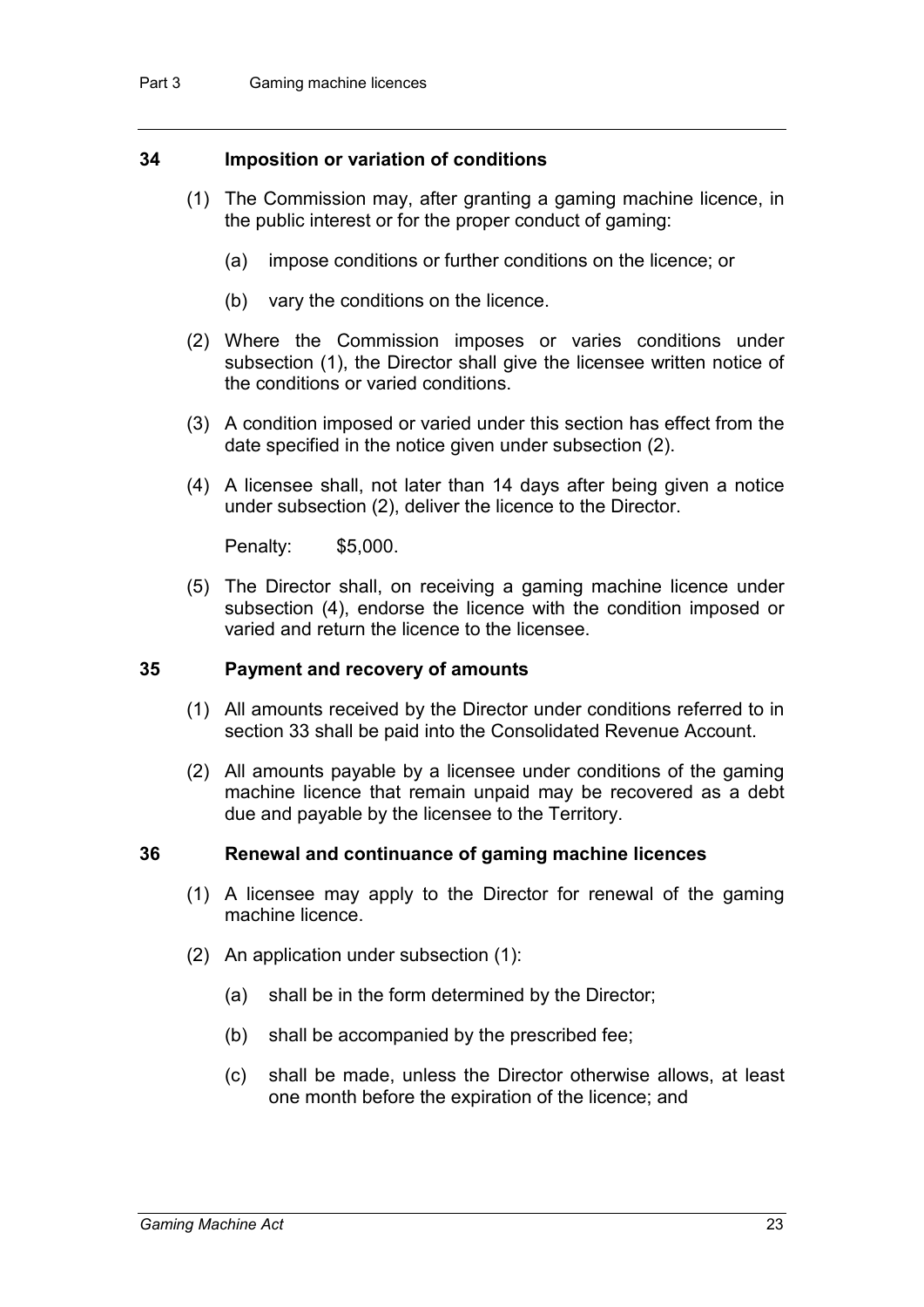- (d) in the case of an application by a body corporate, shall be accompanied by a list of the names, addresses and dates of birth of:
	- (i) the secretary of the body corporate;
	- (ii) the executive officers of the body corporate; and
	- (iii) all other persons who have been the secretary or an executive officer of the body corporate since the licence was granted or last renewed; and
- (e) shall be accompanied by an affidavit under section 44.
- (3) If the Director considers that special circumstances exist, the Director may extend the term of a gaming machine licence, or renewal of the licence, for one month from the date of its expiration to allow the licensee to comply with this section.
- (4) During the period of an extension under subsection (3), the gaming machine licence has the same effect as if it had been renewed.
- (5) If an application under subsection (1) is refused, the Director shall as soon as practicable give the applicant written notice of, and the reasons for, the decision.
- (6) If a licensee complies with this section, the Director shall renew the licence for 2 years commencing on:
	- (a) the day after its last expiry; or
	- (b) the day it would have last expired apart from its extension under subsection (3).

#### **37 Gaming machine licences cannot be transferred**

A gaming machine licence cannot be transferred to another person or to other premises.

#### **38 Certain applications under** *Liquor Act* **subject to Director's certificate**

(1) Notwithstanding anything in the *Liquor Act*, if a person applies under that Act to transfer a licence granted under that Act, the licence may only be transferred if the Director issues a certificate under subsection (2).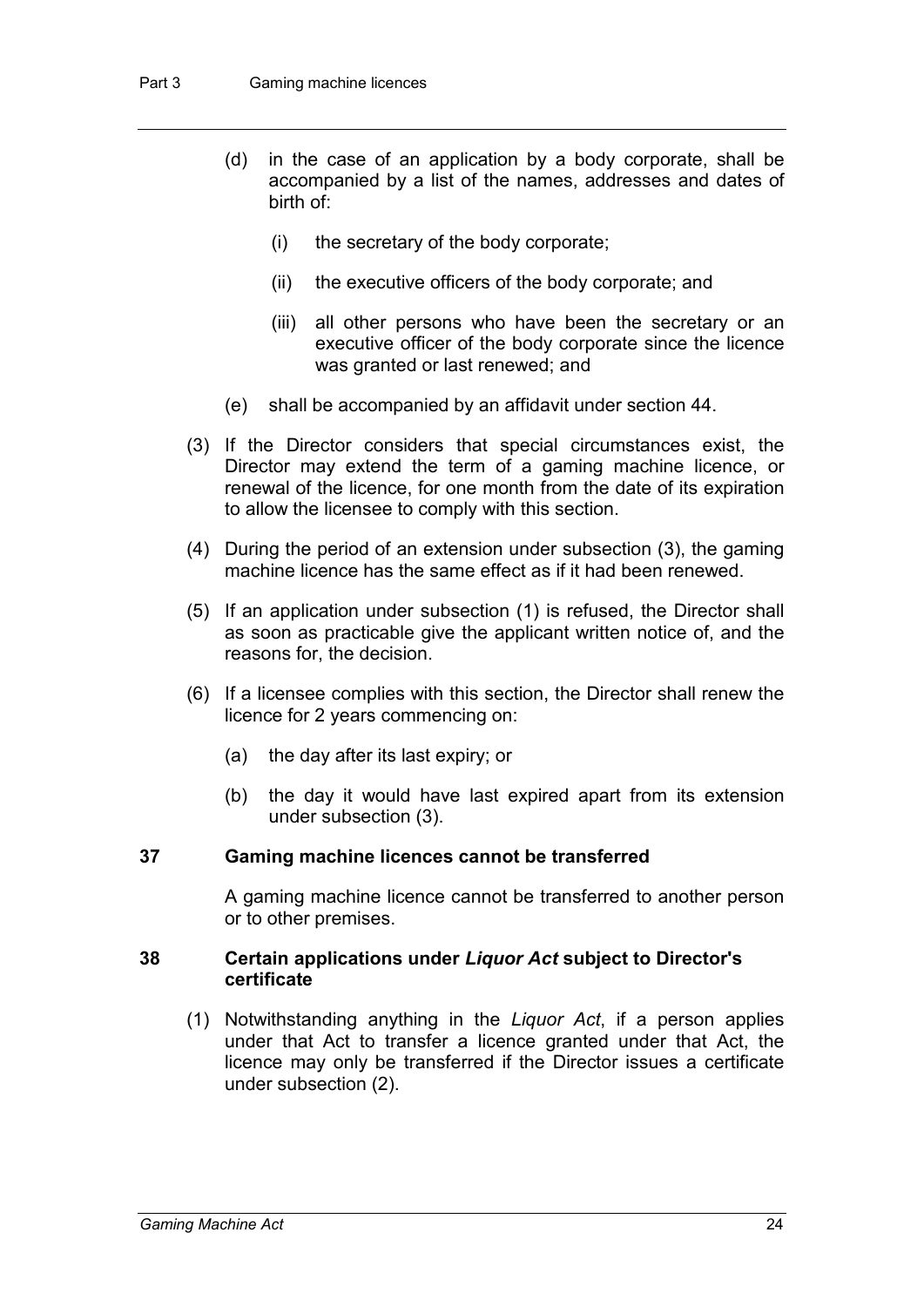- (2) The Director may issue a certificate under this section only if:
	- (a) the premises for which the application under the *Liquor Act* is made are not licensed premises under this Act; or
	- (b) the premises for which the application is made are licensed premises under this Act:
		- (i) the Commission is prepared to grant a gaming machine licence to the applicant; and
		- (ii) satisfactory arrangements have been made for payment of any amounts payable by the current licensee under conditions referred to in section 33 or under Part 8.
- (3) If:
	- (a) a person applies under the *Liquor Act* for the transfer of a licence granted under that Act and applies, at the same time, for a gaming machine licence for the premises to which the application under the *Liquor Act* relates;
	- (b) the Commission is prepared to transfer the licence; and
	- (c) the Commission is prepared to grant the gaming machine licence,

the Director shall make arrangements so that the transfer of the liquor licence and the issue of the gaming machine licence happen at the same time.

#### **39 Director to provide gaming machines etc.**

- (1) Subject to subsections (3) and (4) and section 42, if the Director has agreed to provide gaming machines to a licensee, the Director shall provide to the licensee the number or increased number of gaming machines determined under section 25(13) or 41(5).
- (2) The gaming machine type, game, gaming token denomination and betting unit of a gaming machine provided under subsection (1) are to be as the Commission determines.
- (3) If at any time a sufficient number of gaming machines is not available to enable the Director to comply with subsection (1), the Director may provide to a licensee a lesser number than that determined.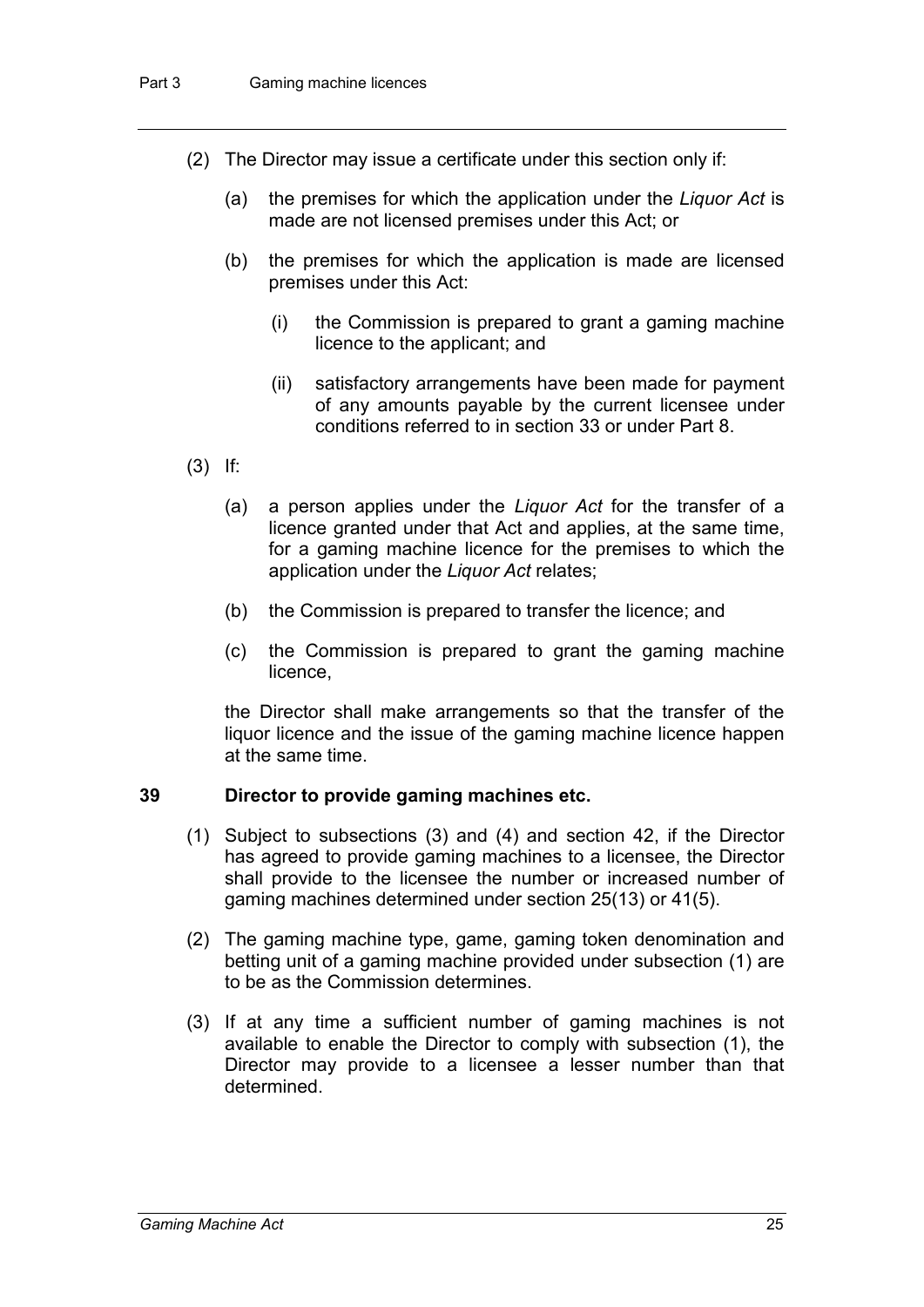(4) Where the Director has provided a lesser number of gaming machines under subsection (3), the Director shall provide the balance of the gaming machines as soon as possible after a sufficient number of gaming machines becomes available.

#### **40 Director may remove gaming machines**

- (1) The Director may, at any time, remove from licensed premises any or all of the gaming machines provided by the Director to a licensee and provide the licensee with another gaming machine or other gaming machines.
- (3) Where:
	- (a) the Commission determines under section 42(1) that the number of gaming machines provided authorised for use under the licence be decreased; or
	- (b) a gaming machine licence is cancelled,

the Director shall remove or approve the procedure for removing from the licensed premises the number of gaming machines so determined or, as the case may be, all gaming machines on the former licensed premises.

(4) Gaming machines provided under subsection (1) or removed under that subsection or subsection (3) are to be in accordance with such gaming machine type, game, gaming token denomination and betting unit as the Commission determines.

#### **40A Director may alter gaming machines etc.**

- (1) The Director:
	- (a) on application made by a licensee in the form determined by the Director and on payment of the prescribed fee, may approve that a gaming machine; or
	- (b) if the Director thinks fit to do so, may cause a gaming machine to,

be altered to effect a change in the game, gaming token denomination or betting unit of the gaming machine.

(2) The reasonable costs incurred by the Director under subsection (1)(b) are to be paid by the licensee whose gaming machine is altered.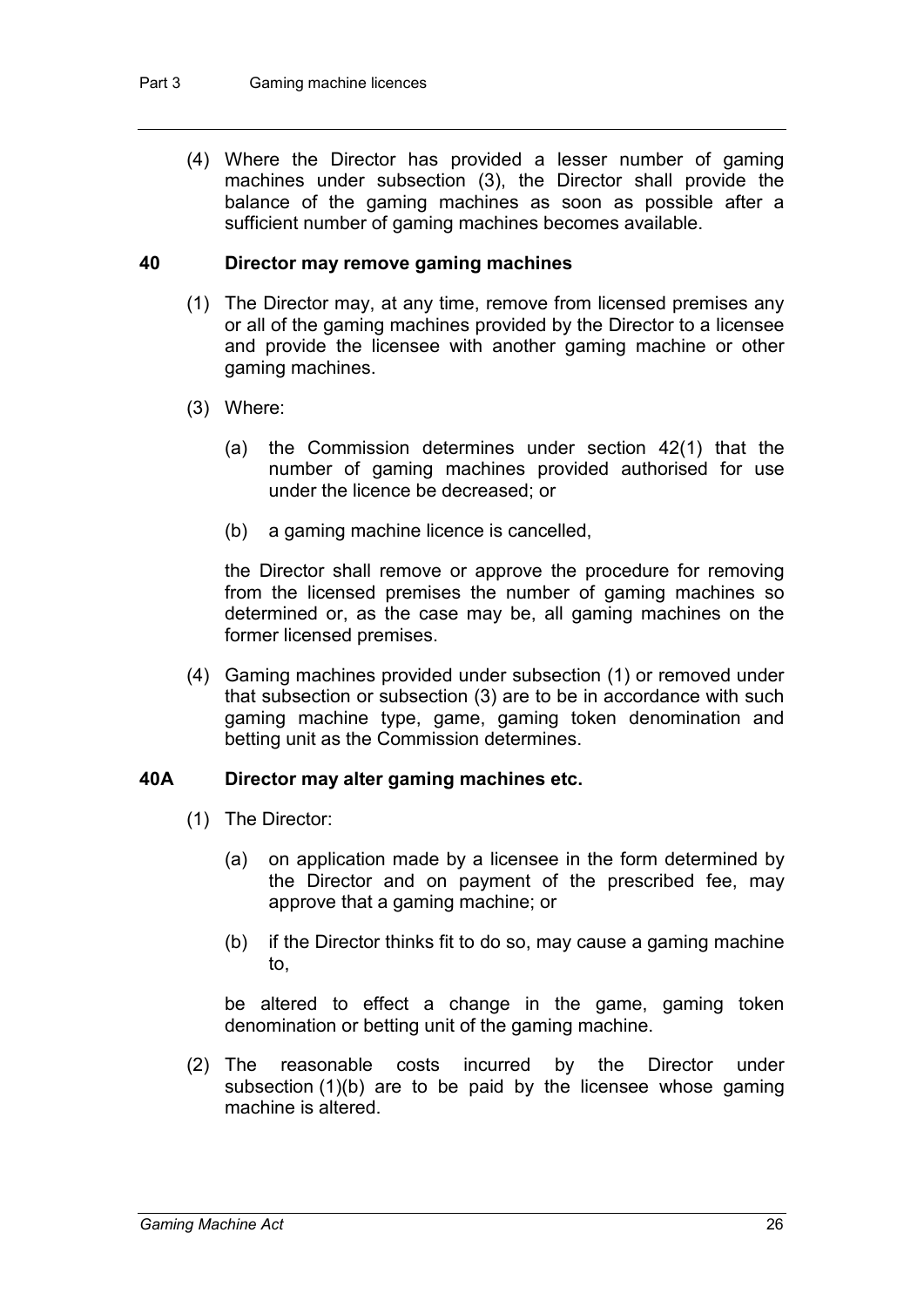#### **41 Increase in gaming machines**

- (1) A licensee may apply to have increased the number of gaming machines authorised for use under the licence.
- (2) An application under subsection (1):
	- (a) shall be made in the form determined by the Director and signed or executed in the same way as is specified in section 24(3)(b);
	- (b) shall specify the increased number of gaming machines sought and the total number of gaming machines that would then be on the licensee's licensed premises should the application be granted;
	- (c) where appropriate, shall be accompanied by an application under section 43;
	- (d) shall contain or be accompanied by such other information, records, reports, documents and writings relating to the application or the licensee as are determined by the Director;
	- (e) shall be forwarded to or lodged with the Director; and
	- (f) shall be accompanied by the prescribed fee.
- (3) The Commission shall determine whether to grant or refuse to grant the application and, if granted, the increased number of gaming machines authorised for use under the licence.
- (4) In determining an application under section (1) the Commission shall have regard to:
	- (a) the increased number of gaming machines applied for in the application;
	- (b) the liquor consumption on the premises;
	- (c) the gross monthly profit of existing gaming machines operated on the premises;
	- (d) the hours and days when the premises are open for the sale of liquor;
	- (e) the size, layout and facilities of the premises together with any proposed modification or relocation of the gaming machine areas of the premises; and
	- (f) such other matters as the Commission considers are relevant.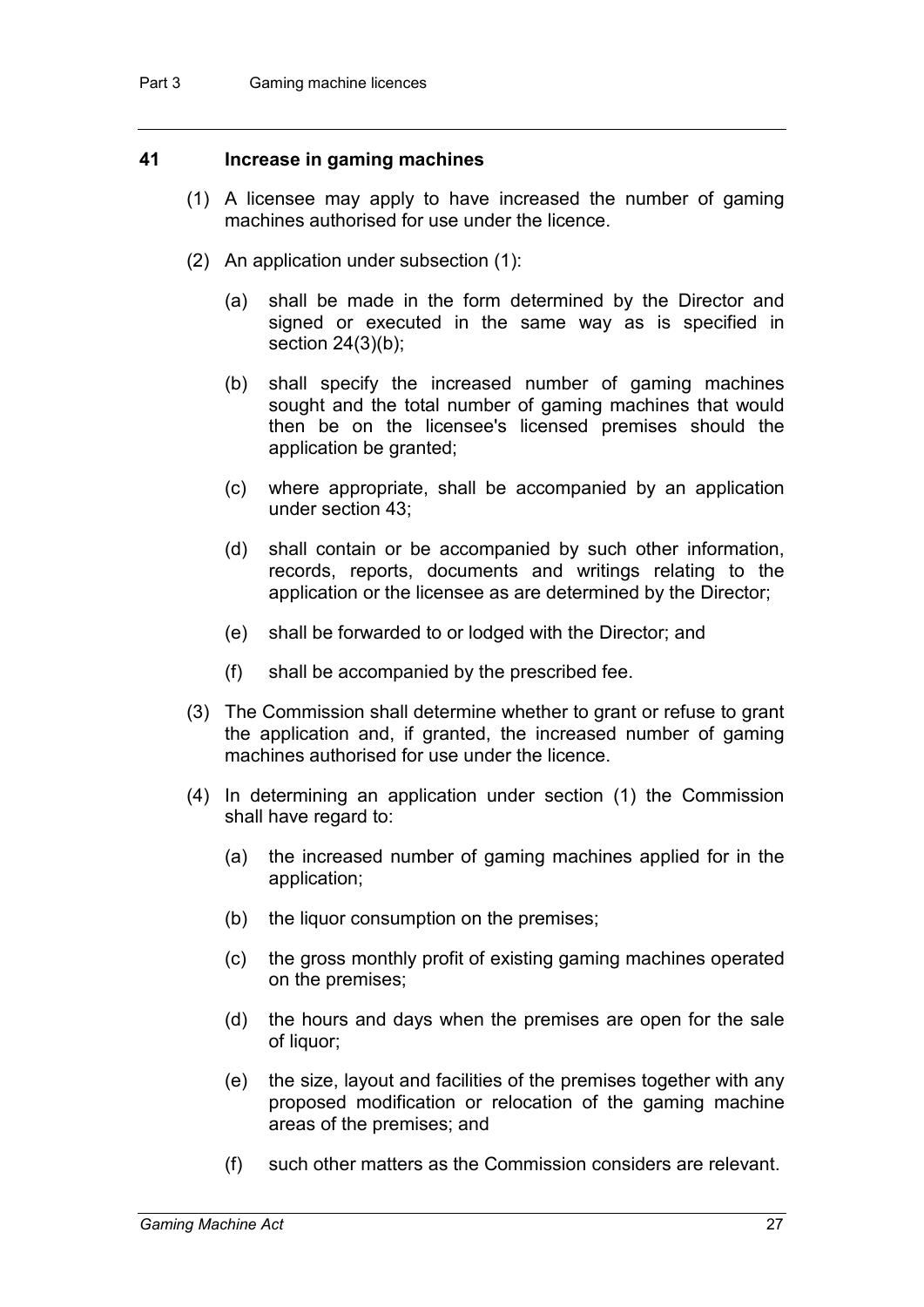- (5) Where the Commission increases the number of gaming machines provided to a licensee, the increase shall not be greater than the number applied for and the total number of gaming machines that would then be on the licensed premises shall not be greater than the maximum number prescribed for the category of licensed premises to which the licensed premises the subject of the application belongs.
- (6) The Commission or Director may require the licensee to submit such additional information or material as the Commission or Director considers is necessary in order to make a determination under this section.
- (7) Where the Commission, on consideration of an application under this section, considers that it should not be granted or proposes to increase the number of gaming machines authorised for use under the licence by a number that is less than that requested in the application:
	- (a) the Commission shall defer making a decision in respect of the application or determining the increase in the number of gaming machines; and
	- (b) the Director shall give written notice to the applicant and invite the applicant to submit, within such time as is specified in the notice, such additional information or material in support of the application as the applicant thinks fit.
- (8) Any additional information or material submitted under subsection (6) or (7) shall be considered in making the determination.
- (9) If an application under subsection (1) is refused, the Director shall as soon as practicable give the applicant written notice of, and the reasons for, the decision.

#### **42 Decrease in machines**

- (1) The Commission may determine that the number of gaming machines authorised for use under the licence be decreased by such number as the Commission thinks fit.
- (2) If the Commission makes a determination under subsection (1), the Director shall, as soon as practicable after the determination is made, give the licensee written notice of, and the reasons for, the determination.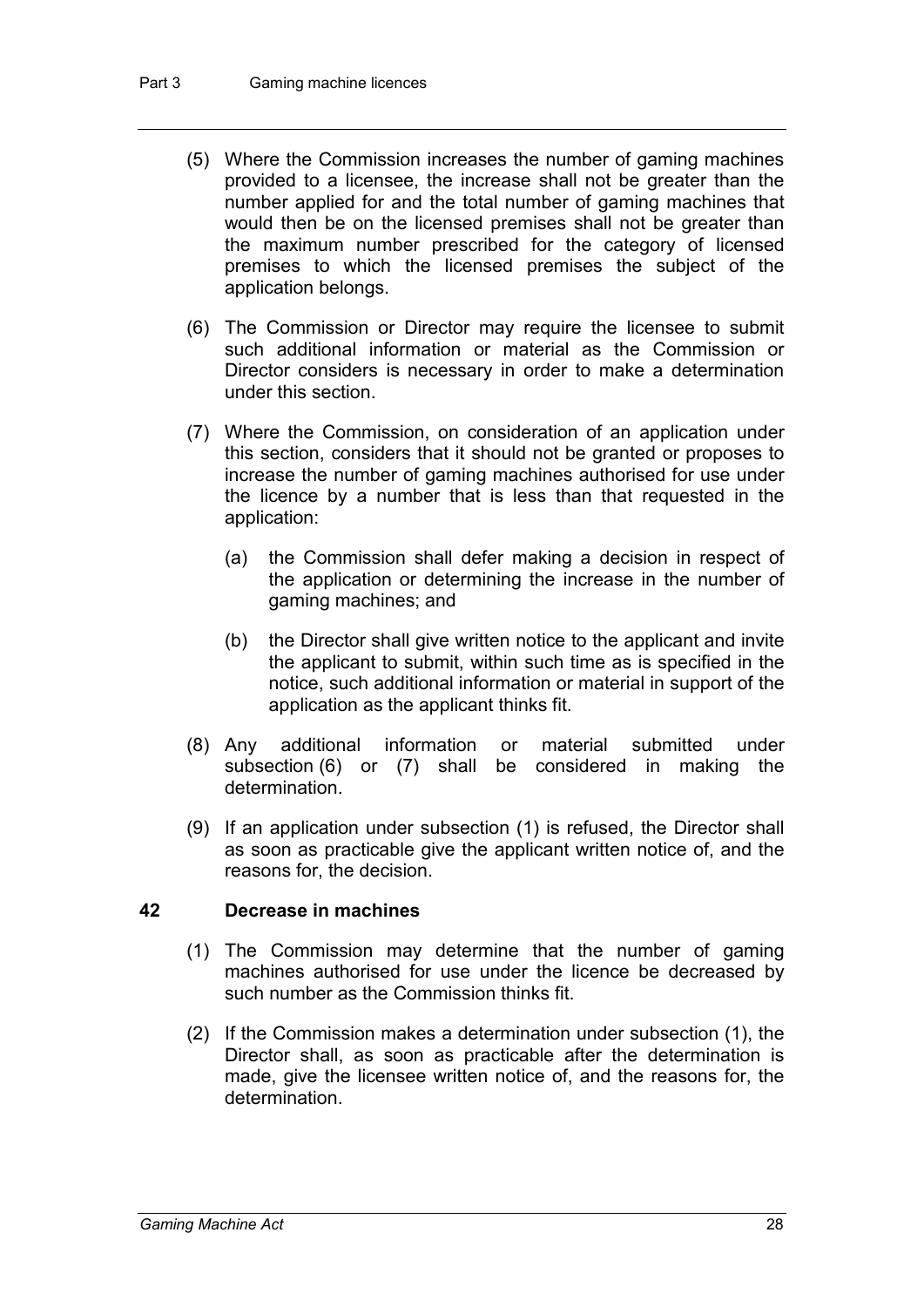- (3) An application to the Commission under this section may be in the form of:
	- (a) an application made to the Director by a licensee that the number of gaming machines authorised for use under the licence be decreased, accompanied, where appropriate by an application under section 43;
	- (b) a written request made to the Director from the Chairperson, the Director of the Northern Territory Fire Service or the relevant local government or community government council that the number of gaming machines provided to a licensee be decreased; or
	- (c) a written report of an inspector with respect to:
		- (i) any general change in conditions that have happened in the neighbourhood in which a licensee's licensed premises are located;
		- (ii) any change in a licensee's circumstances; or
		- (iii) any change in any of the matters referred to in section 25(9),

since the licensee was granted a gaming machine licence and recommending that the number of gaming machines authorised for use under the licence be decreased.

- (4) Except where a licensee makes an application under subsection (3), the Director shall:
	- (a) advise the licensee by written notice of the relevant details of a request or report made under subsection (3); and
	- (b) give the licensee the opportunity of making a submission with respect to the request or report within such time as is specified in the notice.
- (5) A licensee shall surrender to the Director or a person authorised in that behalf by the Director the number of gaming machines specified in a determination made under subsection (1).

Penalty: \$50,000 or imprisonment for 5 years.

- (6) A person to whom a gaming machine is surrendered under subsection (5):
	- (a) is authorised to be in possession of the gaming machine in accordance with procedures approved by the Director; and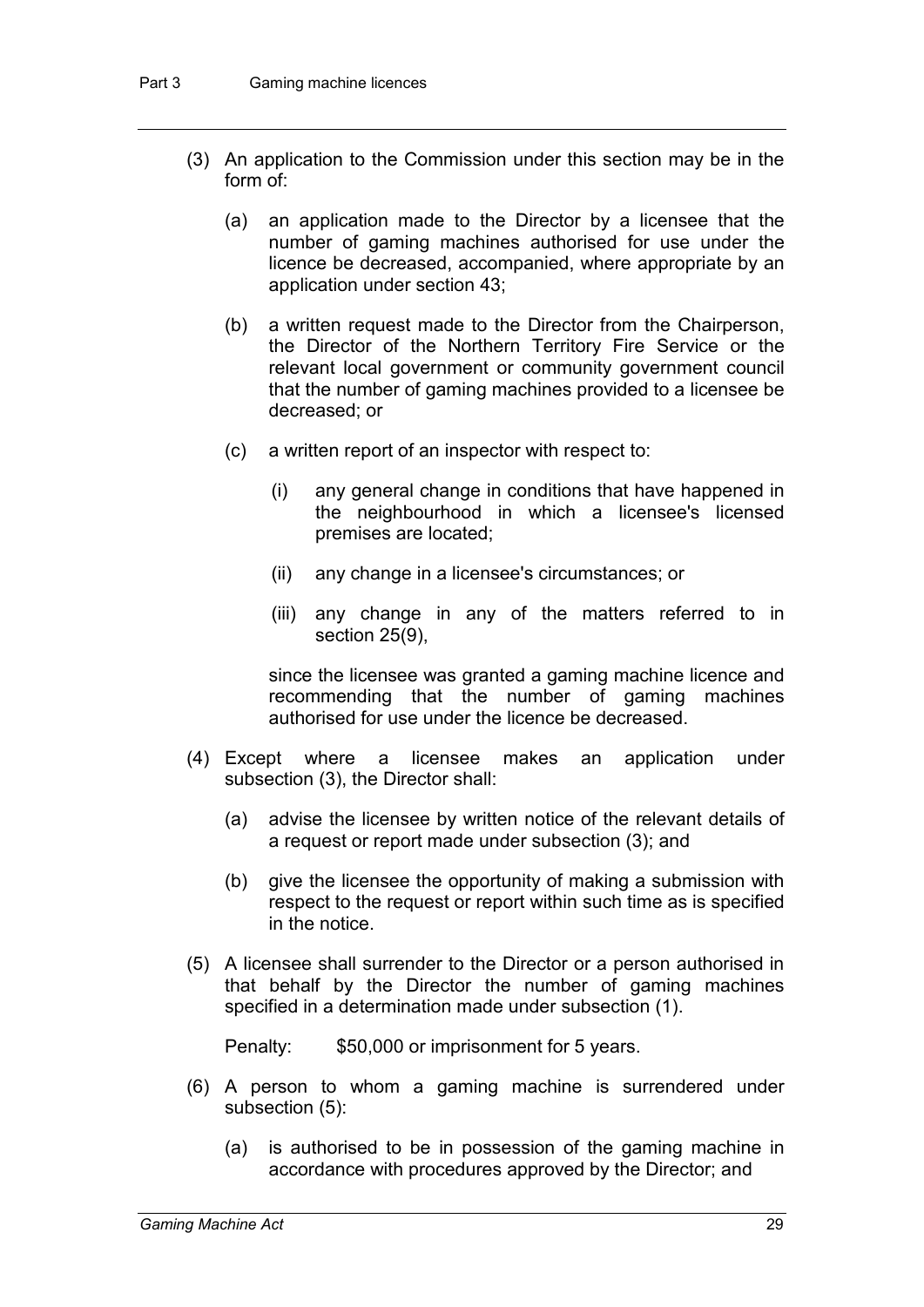(b) must not dispose of the gaming machine except in accordance with procedures approved by the Director.

Penalty: 500 penalty units or imprisonment for 5 years

#### **43 Modification or relocation of gaming machine areas**

(1) A licensee shall not, without the approval of the Commission, modify or relocate the gaming machine areas of the licensee's licensed premises.

Penalty: \$10,000.

- (2) An application for an approval under subsection (1) shall be accompanied by:
	- (a) a plan of the premises indicating the proposed locations on the premises where it is intended to install the gaming machines; and
	- (b) a statutory declaration declaring the matters referred to in subsection (3).
- (3) A statutory declaration under subsection (2)(b) shall declare that:
	- (a) the proposed locations referred to in subsection (2)(a) are within the premises to which the licensee's liquor licence relates; and
	- (b) the gaming machines installed in the locations will allow:
		- (i) proper cleaning and maintenance of the gaming machines;
		- (ii) unrestricted access to fire exits in a way that complies with the *Fire Service Act*, the *Building Act* and the Regulations made under those Acts; and
		- (iii) the proper use of things provided on the premises for safety and security.
- (4) Where the Commission, on consideration of an application under this section, considers that it should not be granted:
	- (a) the Commission shall defer making a decision in respect of the application; and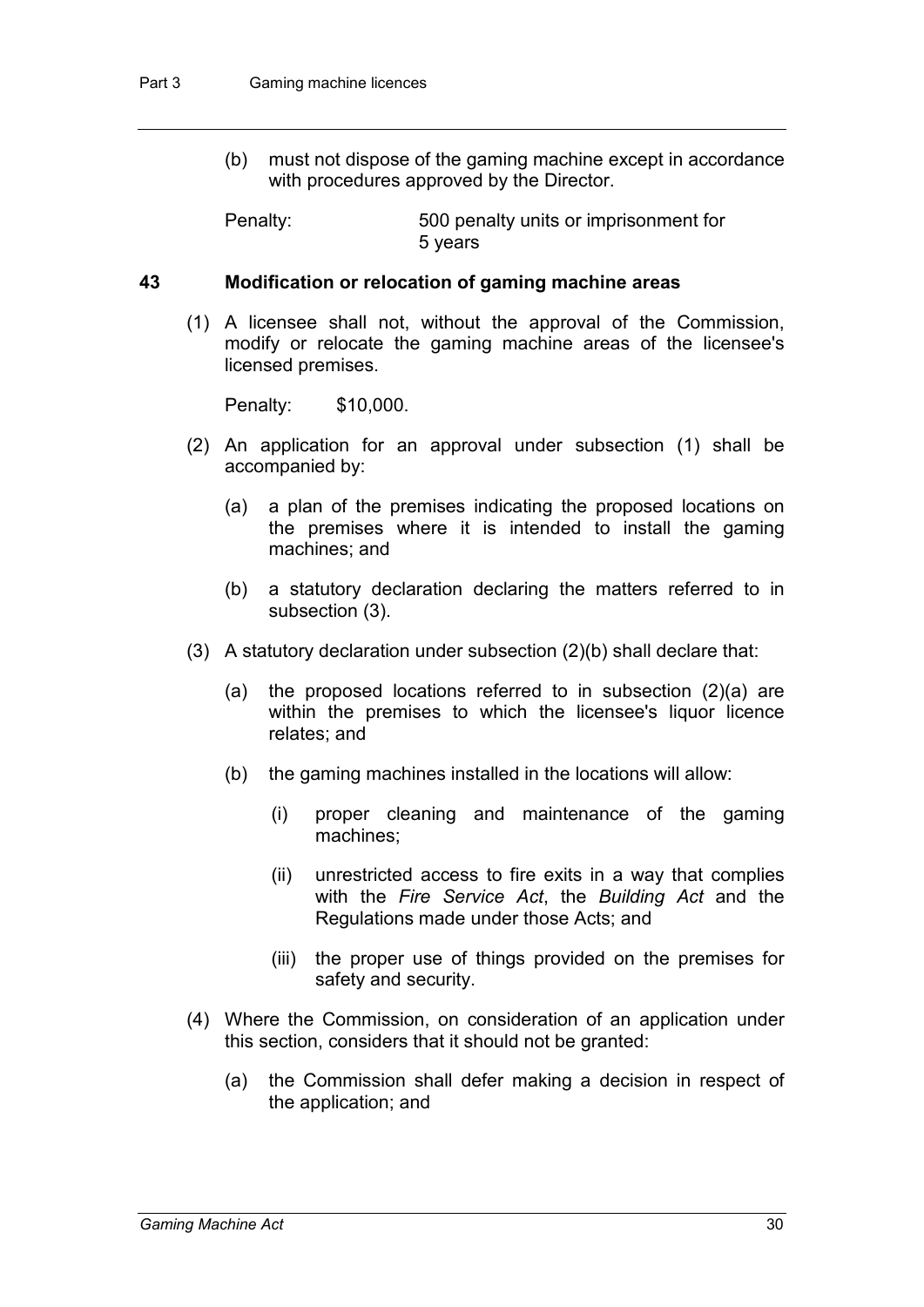- (b) the Director shall give written notice to the applicant and invite the applicant to submit, within such time as is specified in the notice, such additional information or material in support of the application as the applicant thinks fit.
- (5) Any additional information or material submitted under subsection (4) shall be considered in making the decision.
- (6) Where the Commission:
	- (a) determines that the number of gaming machines authorised for use under a licence be decreased; or
	- (b) considers that it is necessary for the proper conduct of gaming that the gaming machine areas of licensed premises be modified or relocated,

the Director shall, by written notice, direct the licensee to modify or relocate the gaming machine areas of the licensee's licensed premises in accordance with the direction.

(7) A licensee to whom a direction is given under subsection (6) shall not contravene or fail to comply with the direction.

Penalty: \$10,000.

(8) The Commission or Director may require a licensee who has made an application under this section to submit such information as the Commission or Director considers appropriate, and the licensee shall comply with the requirement.

Penalty: \$10,000.

- (9) The Commission may, having regard to:
	- (a) the size, layout and facilities of the licensee's licensed premises; and
	- (b) such other matters as the Commission considers are relevant,

grant or refuse to grant an application under subsection (1).

- (10) On and from the date of completion of a modification or relocation approved or directed under this section, the gaming machine areas of the licensed premises are as modified or relocated.
- (11) If an application under this section is refused, the Director shall, as soon as practicable after the application is refused, give the applicant written notice of, and the reasons for, the decision.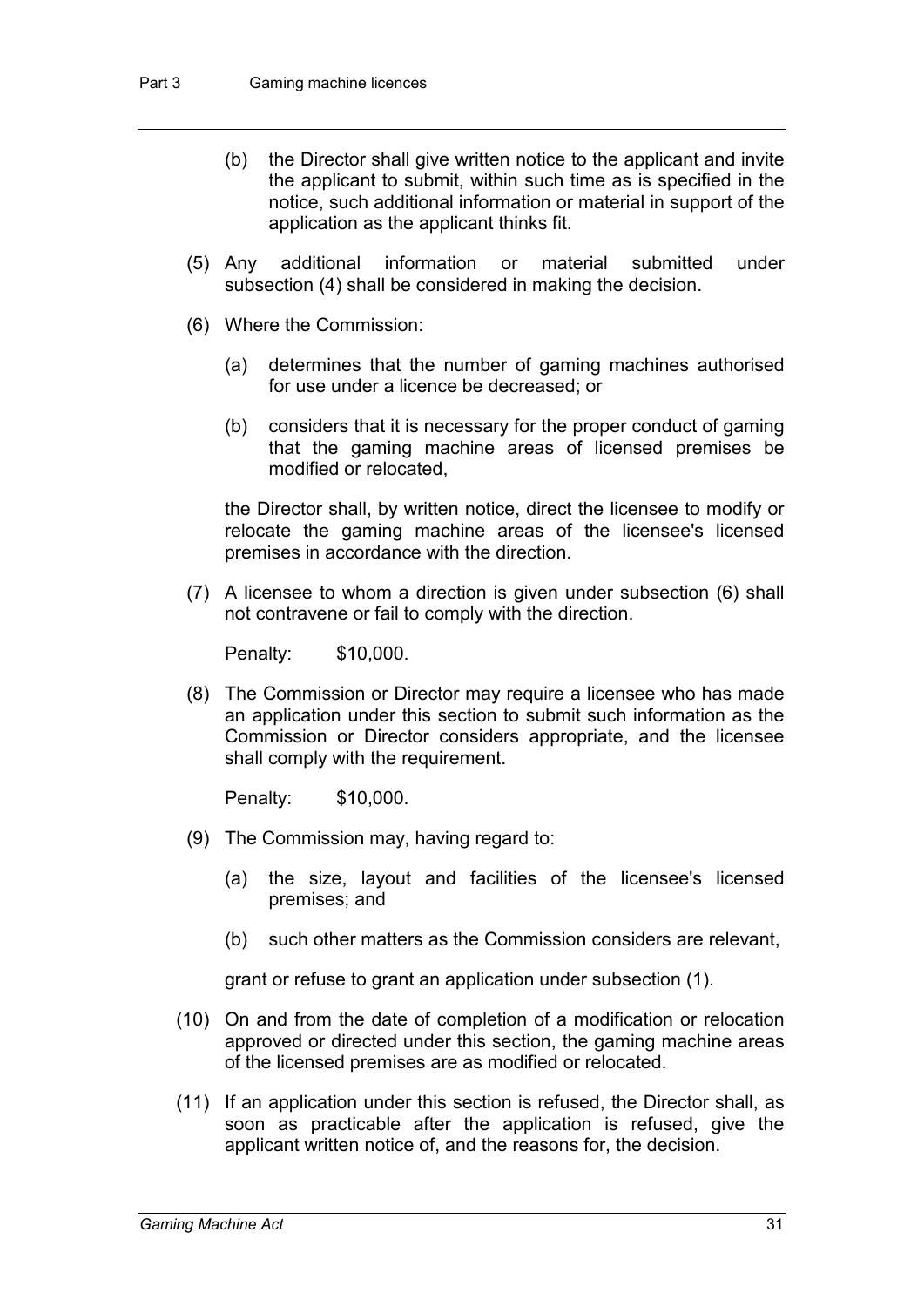# **44 Disclosure of influential or benefiting parties**

- (1) At the time of making an application for:
	- (a) a gaming machine licence, the applicant; or
	- (b) the renewal of a gaming machine licence, the licensee,

shall forward to or lodge with the Director an affidavit made under this section.

(2) An applicant or licensee who undergoes any change in circumstances in relation to information contained in the last affidavit forwarded or lodged under this section shall, not later than 7 days after the change, forward to or lodge with the Director another affidavit under this section.

Penalty: \$10,000 or imprisonment for 2 years.

- (3) An affidavit under this section shall be made by the applicant or licensee or, where the applicant or licensee is a body corporate, by:
	- (a) the principal executive officer of the body corporate; or
	- (b) if that officer does not have knowledge of the facts, by some other person who has knowledge of the facts and who is authorised by the body corporate to make the affidavit.
- (4) Subject to subsection (5), an affidavit under this section shall be in the form determined by the Director and shall disclose:
	- (a) whether or not there is any person (other than, where the applicant or licensee is a body corporate, the secretary, an executive officer, a member or shareholder of the body corporate carrying out the duties or exercising the normal rights the person has as such secretary, executive officer, member or shareholder) who will by any lease, agreement or arrangement be able to influence any decision made:
		- (i) in the case of the applicant or licensee being a natural person, by that person; or
		- (ii) in the case of the applicant or licensee being a body corporate, by the body corporate or the secretary or an executive officer of the body corporate,

in relation to the conduct of gaming by the applicant or licensee;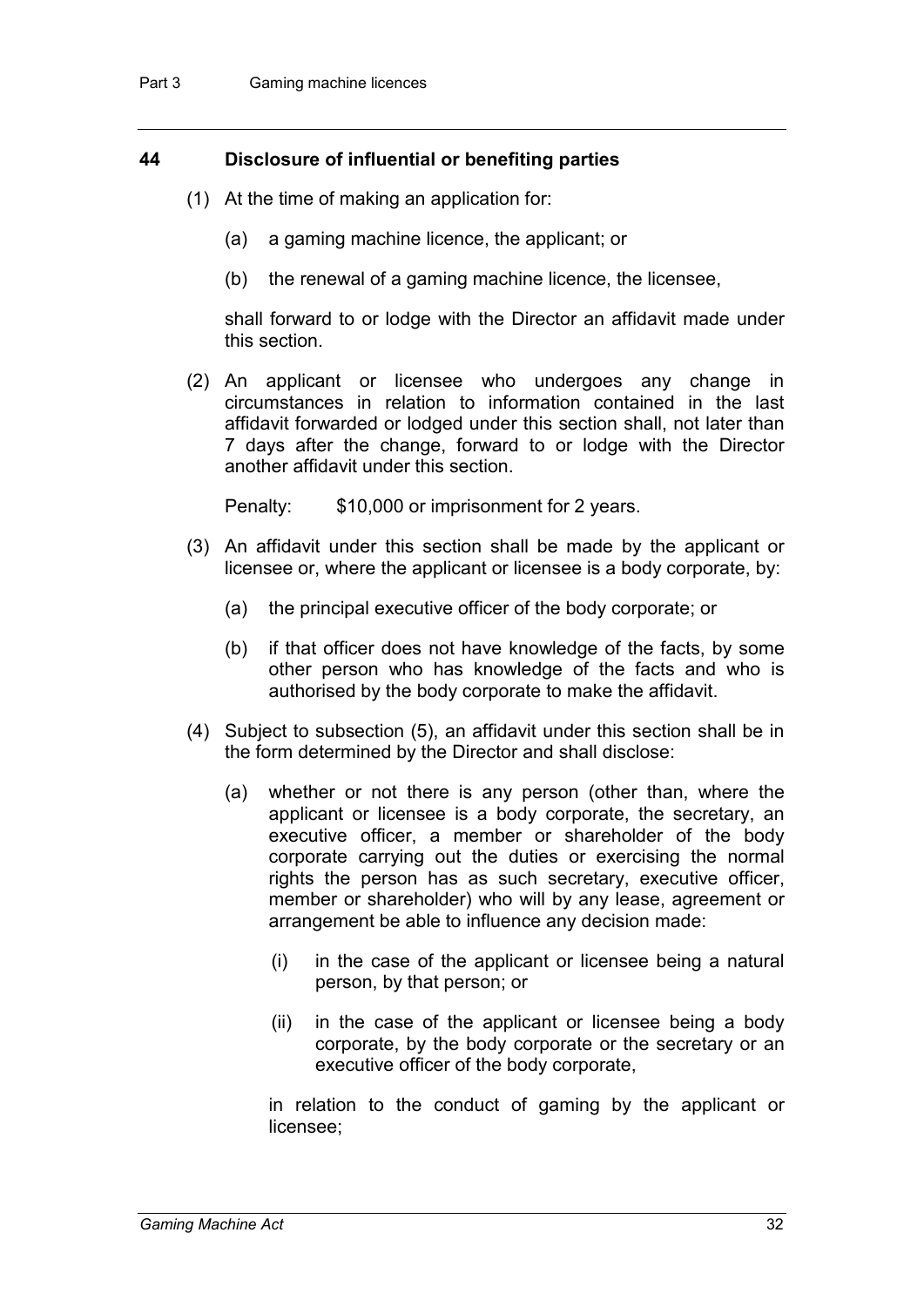- (b) whether or not there is any person other than the applicant or licensee who by any lease, agreement or arrangement may expect any benefit from the applicant or licensee in relation to the conduct of gaming by the applicant or licensee;
- (c) if there are any persons able to influence as referred to in paragraph (a) or expect benefit as referred to in paragraph (b):
	- (i) where any such person is a natural person, the person's full name, address and date of birth;
	- (ii) where any such person is a body corporate other than a club, the name of the body corporate and the full name, address and date of birth of the secretary and each executive officer of the body corporate;
	- (iii) where any such person is a club or other voluntary association of persons:
		- (A) the name of the club or voluntary association of persons;
		- (B) the full name, address and date of birth of the secretary and each executive officer of the club or voluntary association of persons;
		- (C) particulars of any liquor licence held by the club or voluntary association of persons; and
		- (D) details of the objectives (if any) of the club or voluntary association of persons and whether or not the club is a non-proprietary club or the voluntary association of persons conducts its business in the same way as a non-proprietary club; and
	- (iv) full and correct particulars of the lease, agreement or arrangement; and
- (d) in the case of the applicant or licensee being a body corporate other than a club, the names of all persons who are substantial shareholders of the body corporate under section 708 of the Corporations Law.
- (5) An affidavit under this section need not disclose anything that is prescribed for the purposes of this subsection.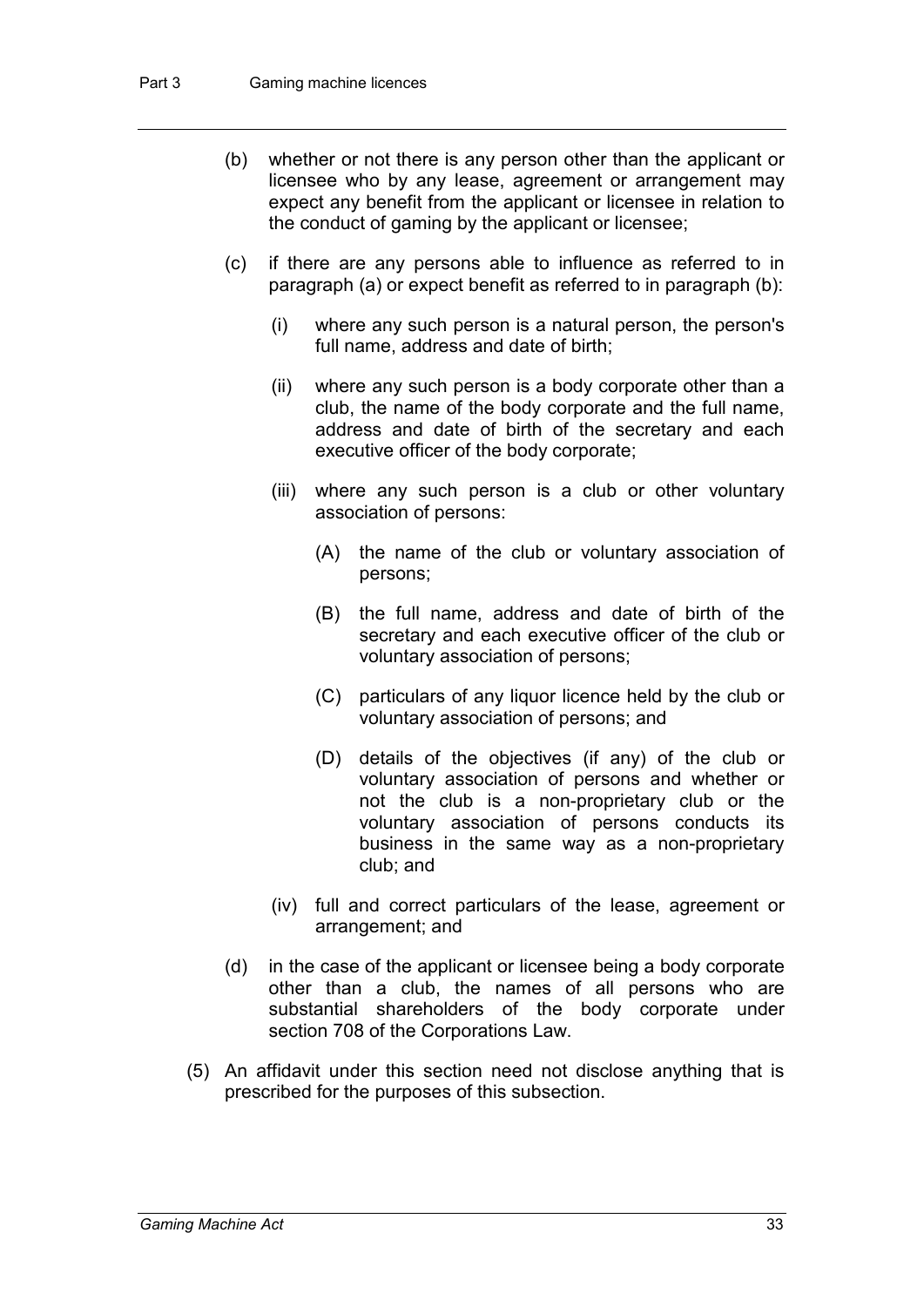# **45 Investigation of licensees and associates**

- (1) At any time while a gaming machine licence is in force the Director may cause to be undertaken such investigations as the Director considers are necessary in order to be satisfied that the licensee or any associate of the licensee is a suitable person to be a licensee or an associate of the licensee.
- (2) The Director may require a person to whom investigations under subsection (1) relate to submit such information or material as the Director considers necessary.
- (3) A person shall not contravene or fail to comply with a requirement of the Director given under subsection (2).

Penalty: \$10,000 or imprisonment for 2 years.

## **46 Cessation or commencement of executive officer or secretary**

If an applicant under section 24 or a licensee is a body corporate, the body corporate shall notify the Director, in the form determined by the Director:

- (a) that a person has ceased to be the secretary or an executive officer of the body corporate;
- (b) that a person has commenced as the secretary or an executive officer of the body corporate; and
- (c) the full name, address and date of birth of any person referred to in paragraph (b),

not later than 7 days after the cessation or commencement.

Penalty: \$10,000 or imprisonment for 2 years.

# **47 Surrender of gaming machine licences**

- (1) A licensee may surrender the licensee's gaming machine licence by forwarding to or lodging with the Director the licence and a notification in the form determined by the Director.
- (2) A notification under subsection (1) shall be signed or executed in the same way as that specified for an application made under section 24(3)(b).
- (3) The Director may require a licensee surrendering a gaming machine licence under this subsection to submit such information or material in relation to the licence as the Director thinks fit.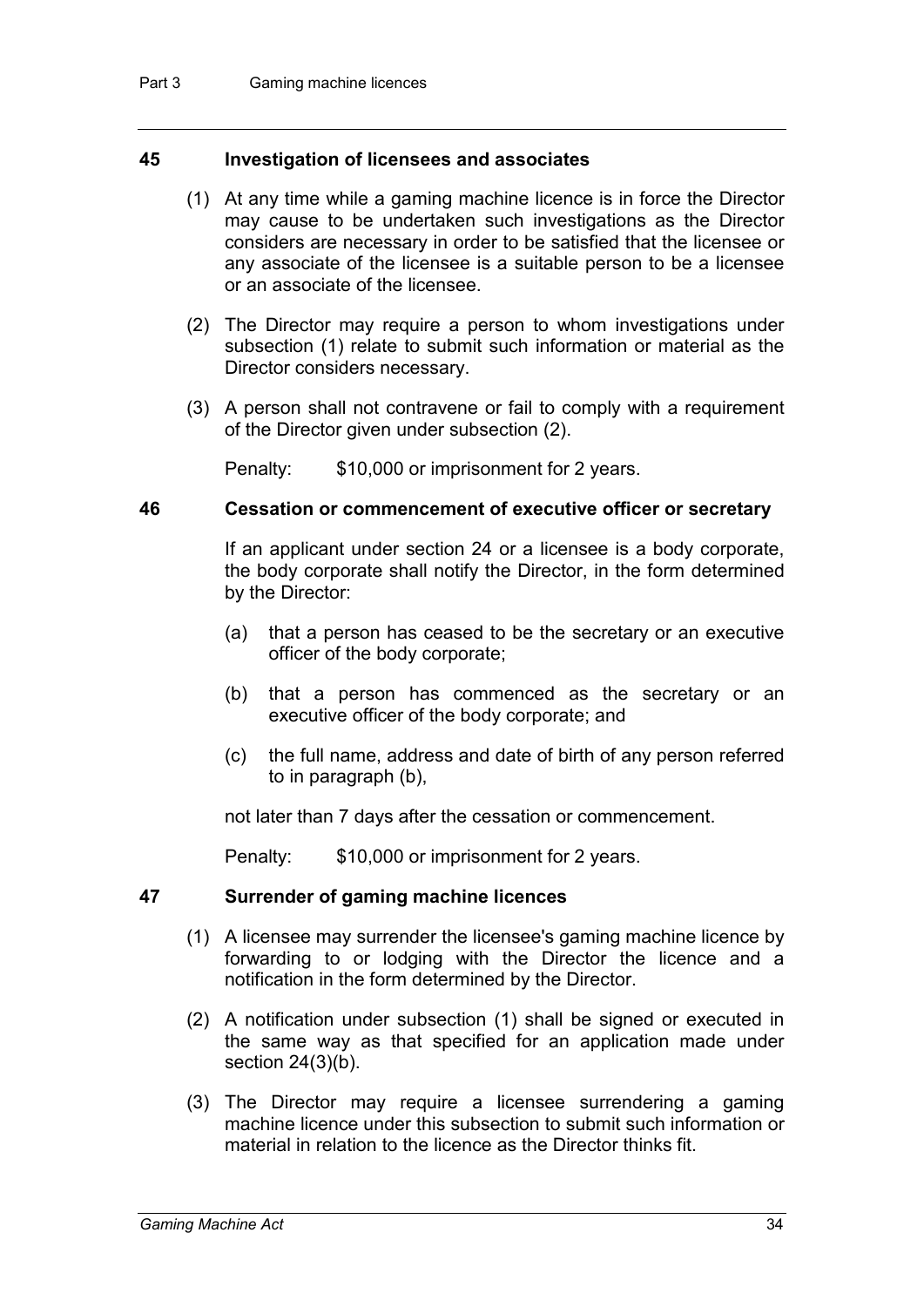(4) The licensee shall not contravene or fail to comply with a requirement of the Director given under subsection (3).

Penalty: \$10,000.

- (5) The Director must, as soon as practicable after receiving a gaming machine licence and notification under subsection (1):
	- (a) remove all gaming machines from the licensee's licensed premises; or
	- (b) approve the method of removing the gaming machines and the method of disposing of those machines.
- (6) A surrender of a gaming machine licence takes effect from the time all gaming machines are removed from the licensee's licensed premises or another time decided by the Director.

### **48 Cancellation or suspension of gaming machine licences in certain circumstances**

If the liquor licence for premises licensed under this Act is:

- (a) cancelled, transferred or surrendered, the gaming machine licence for the premises is cancelled; or
- (b) suspended, the gaming machine licence for the premises is suspended for the same period as the liquor licence is suspended.

# **49 Cancellation, suspension, &c., of gaming machine licences**

- (1) A ground for cancellation or suspension of a gaming machine licence arises if:
	- (a) the licensee:
		- (i) ceases to use the licensed premises for the conduct of gaming;
		- (ii) obtained the licence on false, erroneous or misleading information;
		- (iii) acquires, installs, uses or otherwise deals with a gaming machine in contravention of this Act;
		- (iv) fails to comply with a provision of Part 8;
		- (v) fails to comply with a condition to which the licence is subject; or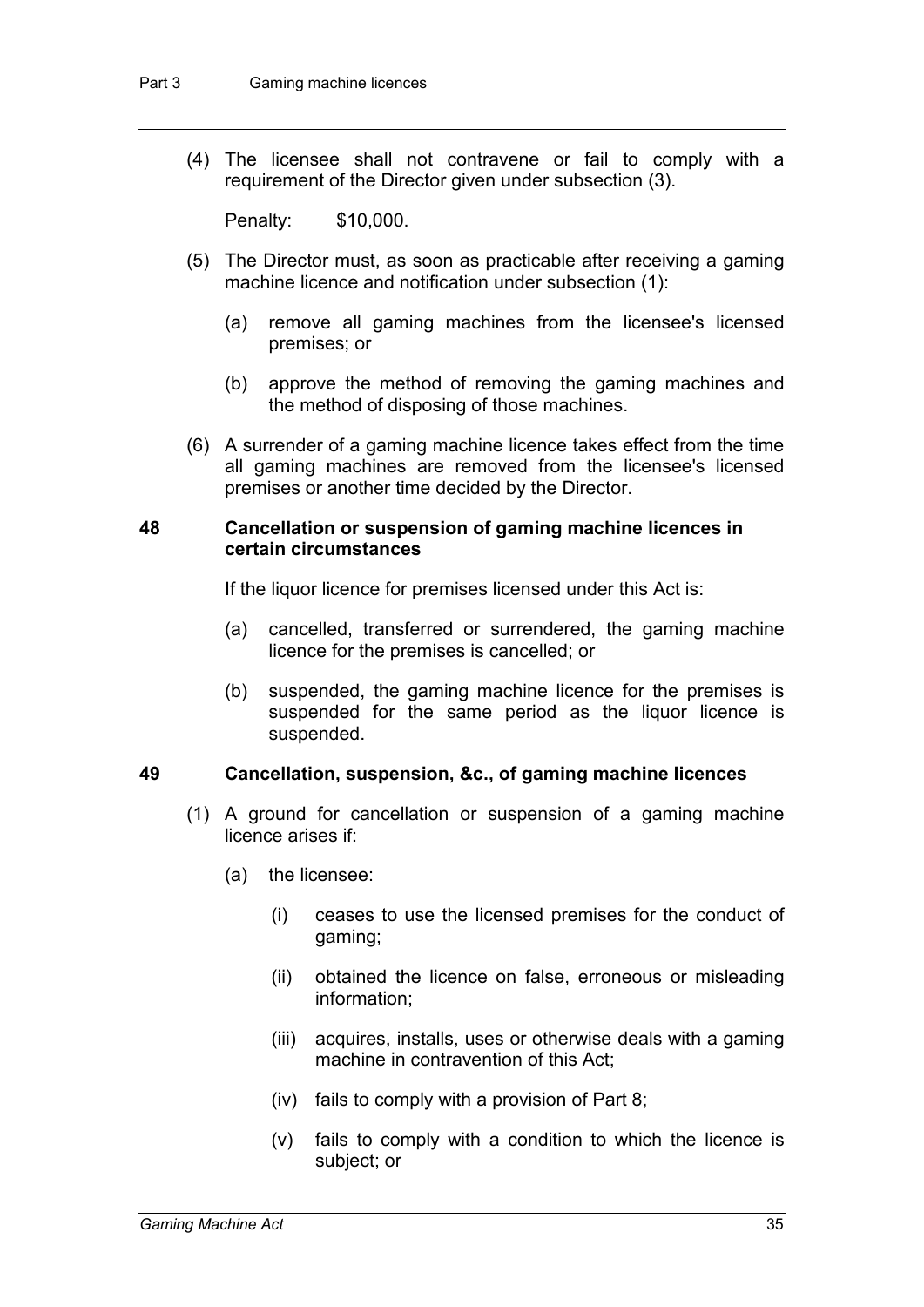- (vi) fails to forward or lodge an affidavit in accordance with section 44(2);
- (b) the licensee or an associate of the licensee:
	- (i) is convicted of a crime;
	- (ii) is convicted of an offence against this Act;
	- (iii) fails to discharge the licensee's or associate's financial commitments, becomes bankrupt or compounds with creditors or otherwise takes advantage of the laws in force for the time being relating to bankruptcy;
	- (iv) is the subject of a winding-up, either voluntarily or under a court order, appointment of a liquidator, appointment of a receiver or receiver and manager or is placed under judicial management or administration;
	- (v) fails to comply with a written direction given to the licensee or associate by the Commission or Director; or
	- (vi) fails, when required, to supply information or material to the Commission, the Director or an inspector, or supplies information or material that to the knowledge of the licensee or associate is false, erroneous or misleading in a material particular; or
- (c) the Commission:
	- (i) considers that the licensee has not made all reasonable efforts to comply with section 112;
	- (ii) considers that the licensee has not made all reasonable efforts to enforce rules required to be enforced under section 90;
	- (iii) considers that the licensee or an associate of the licensee is not a fit and proper person in respect of financial stability, general reputation, character or business reputation to be a licensee or to be an associate of the licensee;
	- (iv) becomes aware of any information or matter that, had it been known when the application for the licence was being considered, the decision under section 25 may have been that the licence be refused; or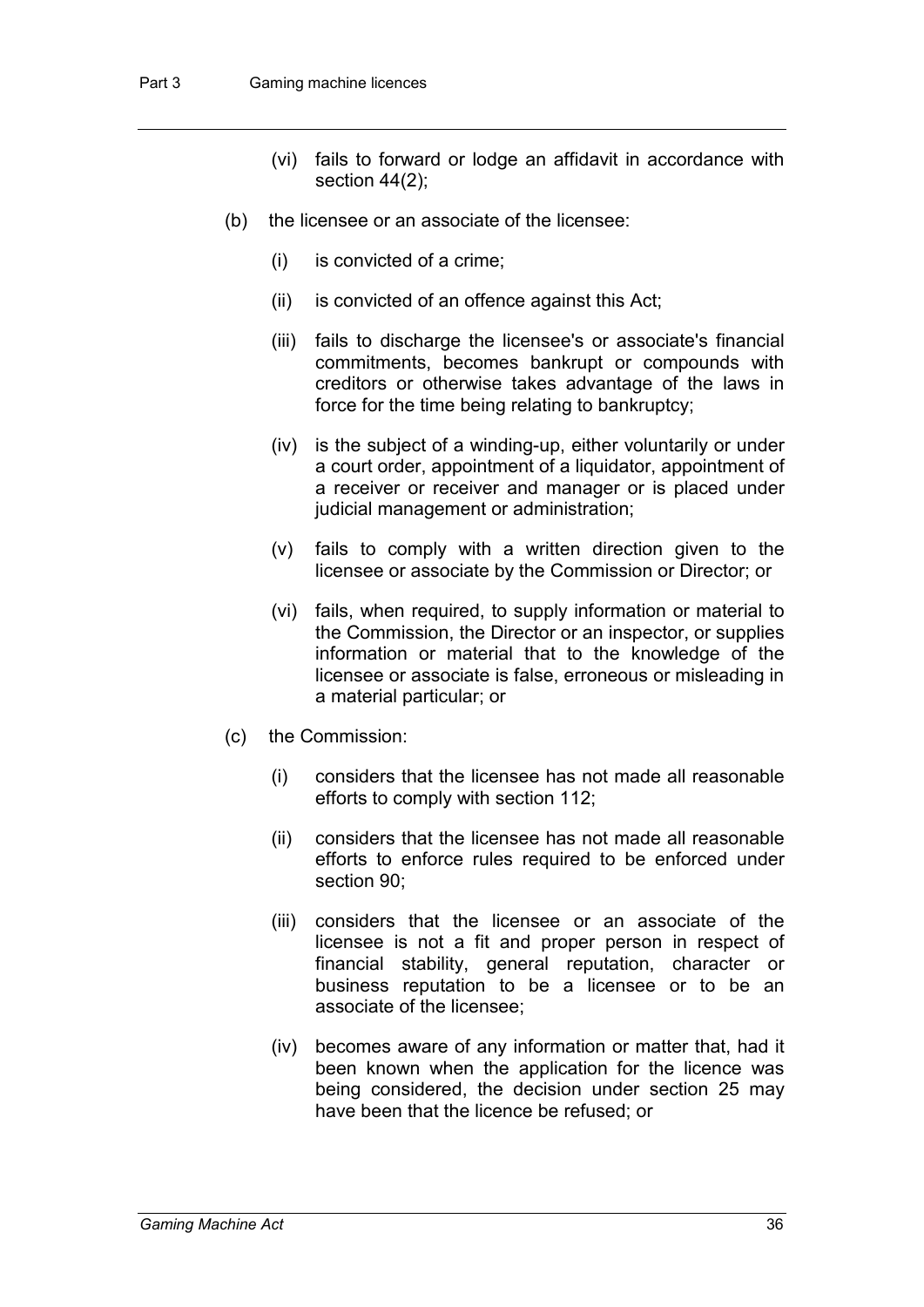- (v) considers, if the licensee is a club:
	- (A) that the club has ceased to be a non-proprietary club;
	- (B) that the proceeds from the conduct of gaming are being applied in a way that does not promote the objectives of the club;
	- (C) that payments for the rental or lease of the club's licensed premises are unreasonable;
	- (D) if a lease, agreement or arrangement made by the club provides that a person or voluntary association of persons is entitled to receive, or may receive, a payment, benefit or advantage during, or at the end of, the lease, agreement or arrangement, that the provision is unreasonable;
	- (E) if members of the executive, governing or management body (however described) of the club are required to be nominated, or may be nominated, by a person who is not a member of the club or by a voluntary association of persons, that this is not in the best interests of the club's members;
	- (F) if the club does not own the club's licensed premises and an executive officer or employee of the club is also the lessor, or an associate of the lessor, of the club, that this is not in the best interests of the club's members;
	- (G) if an executive officer or employee of the club is a creditor, or an associate of a creditor, of the club, that this is not in the best interests of the club's members;
	- (H) that payments made under the club's objects are not in the best interests of the club's members;
	- (J) that payments made for things purchased by the club are unreasonable;
	- (K) that salaries, wages, allowances or benefits paid or payable by the club to the club's executive officers or employees are unreasonable; or
	- (M) that payments for services provided to the club are unreasonable or are on the basis of a percentage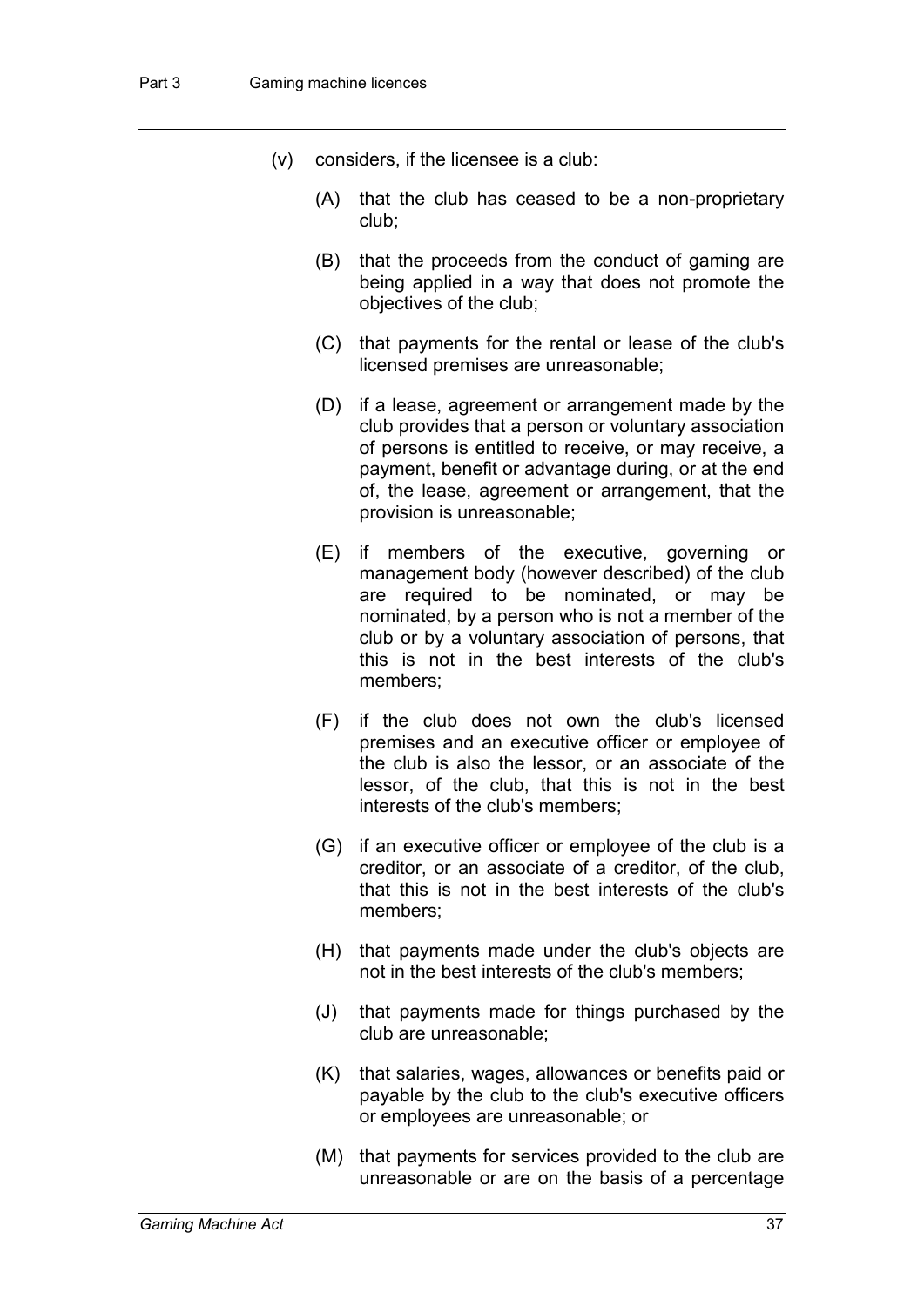of the club's income, profits or earnings from the conduct of gaming or spending related to the conduct of gaming.

- (2) Where the Commission is of the opinion that any act, omission or other thing that constitutes a ground under subsection (1) is of such a serious nature that the integrity of gaming or the conduct of gaming may be jeopardised or the public interest may be adversely affected, the Director shall issue to the licensee a written notice to show cause why action should not be taken with respect to the gaming machine licence under this section.
- (3) Where the Director is of the opinion that any act, omission or other thing constitutes a ground under subsection (1), whether or not it is of such a serious nature that the integrity of gaming or the conduct of gaming may be jeopardised or the public interest may be adversely affected, the Director:
	- (a) shall notify the Commission; and
	- (b) shall, when directed by the Commission, issue to the licensee a written notice to show cause why action should not be taken with respect to the gaming machine licence under this section.
- (4) The Director shall issue a copy of a notice issued under this section to any other person whom the Director considers has an interest in the gaming machine licence.
- (5) A notice issued under this section shall set out the grounds giving rise to its issue and shall specify a date, being not earlier than 7 days after its issue, on or before which cause is required to be shown.
- (6) Subject to this section, a notice under this section shall be in such form and contain such matters as the Director thinks fit.
- (7) A person to whom a notice under this section is issued may give a written answer to the Director at any time not later than the date specified in the notice.
- (8) A person to whom a copy of a notice is issued under subsection (4) may make such submissions to the Director as the person thinks fit at any time not later than the date specified in the notice.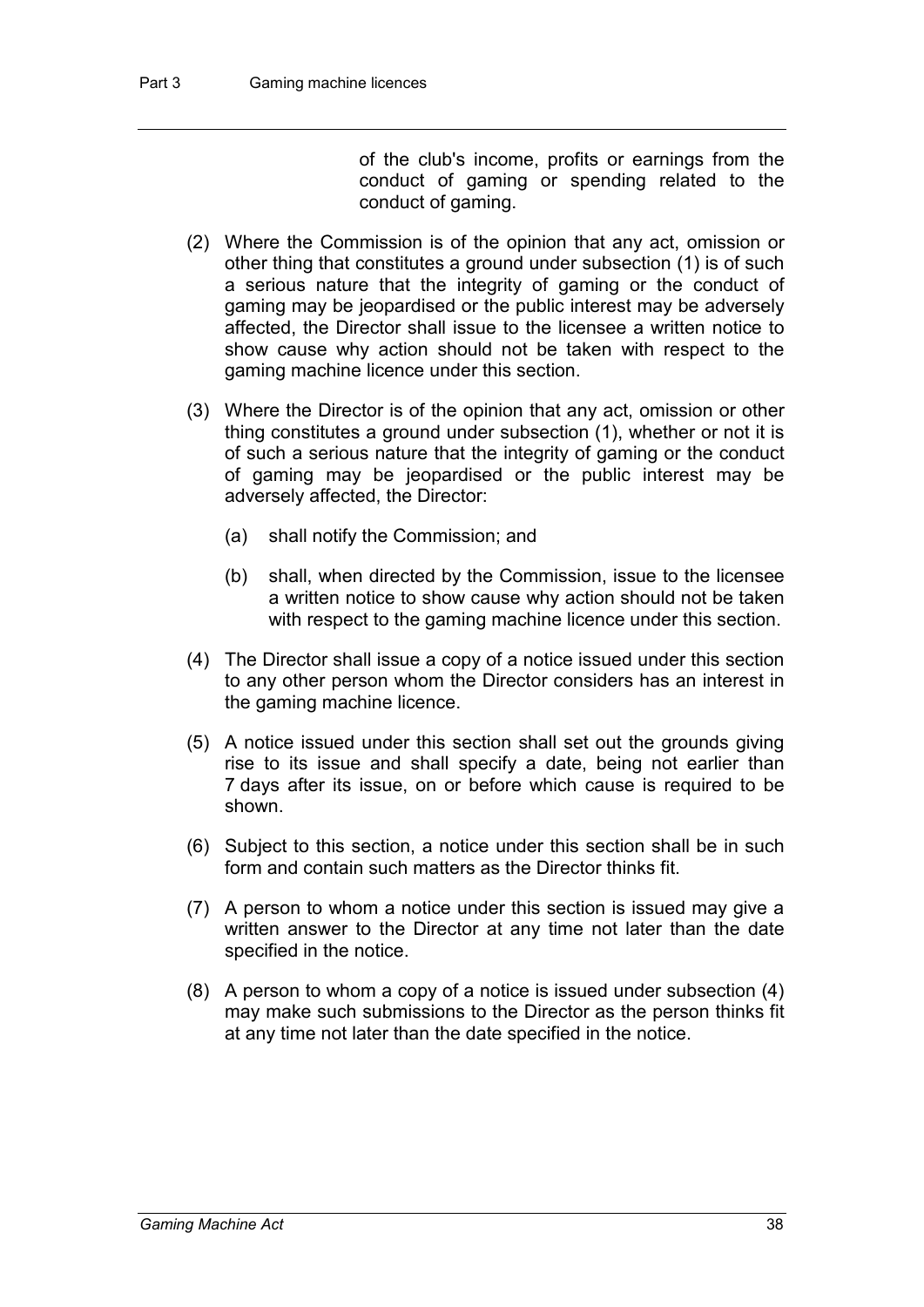- (9) The Commission shall consider answers given in reply to the notice to show cause under subsection (7) and submissions made under subsection (8) and, if the Commission considers that:
	- (a) answers given or submissions made in reply to or in respect of the notice are satisfactory, the Commission shall not take any action or any further action in relation to the notice;
	- (b) answers given or submissions made in reply to or in respect of the notice are not satisfactory but action to cancel or suspend the gaming machine licence is not warranted, the Commission may issue a letter of censure to the licensee, censuring the licensee in respect of any matter connected with or giving rise to the notice to show cause;
	- (c) answers given or submissions made in reply to or in respect of the notice are not satisfactory or if no answers are given and no submissions are made, the Commission may by written notice give such directions to the licensee as the Commission considers appropriate to ensure that any matter connected with or giving rise to the issue of the notice is rectified within the time specified in the notice; or
	- (d) answers given or submissions made in reply to or in respect of the notice are not satisfactory or if no answers are given and no submissions are made, the Commission may cancel, or suspend for such period as the Commission determines, the gaming machine licence.
- (10) If a direction given by the Commission under subsection  $(9)(c)$  is not complied with within the time specified in the notice, the Commission may cancel or suspend the gaming machine licence.
- (11) Where the Commission is of the opinion that any act, omission or other thing that constitutes a ground under subsection (1) is not of such a serious nature that the integrity of gaming or the conduct of gaming may be jeopardised or the public interest may be adversely affected, the Commission may by letter censure the licensee in respect of any matter connected with or giving rise to the ground.
- (12) Where the Director issues a written notice to a licensee under this section, the Director shall submit to the Commission the notice and answers, any submissions made and such other information or material in the Director's possession as the Director considers is relevant.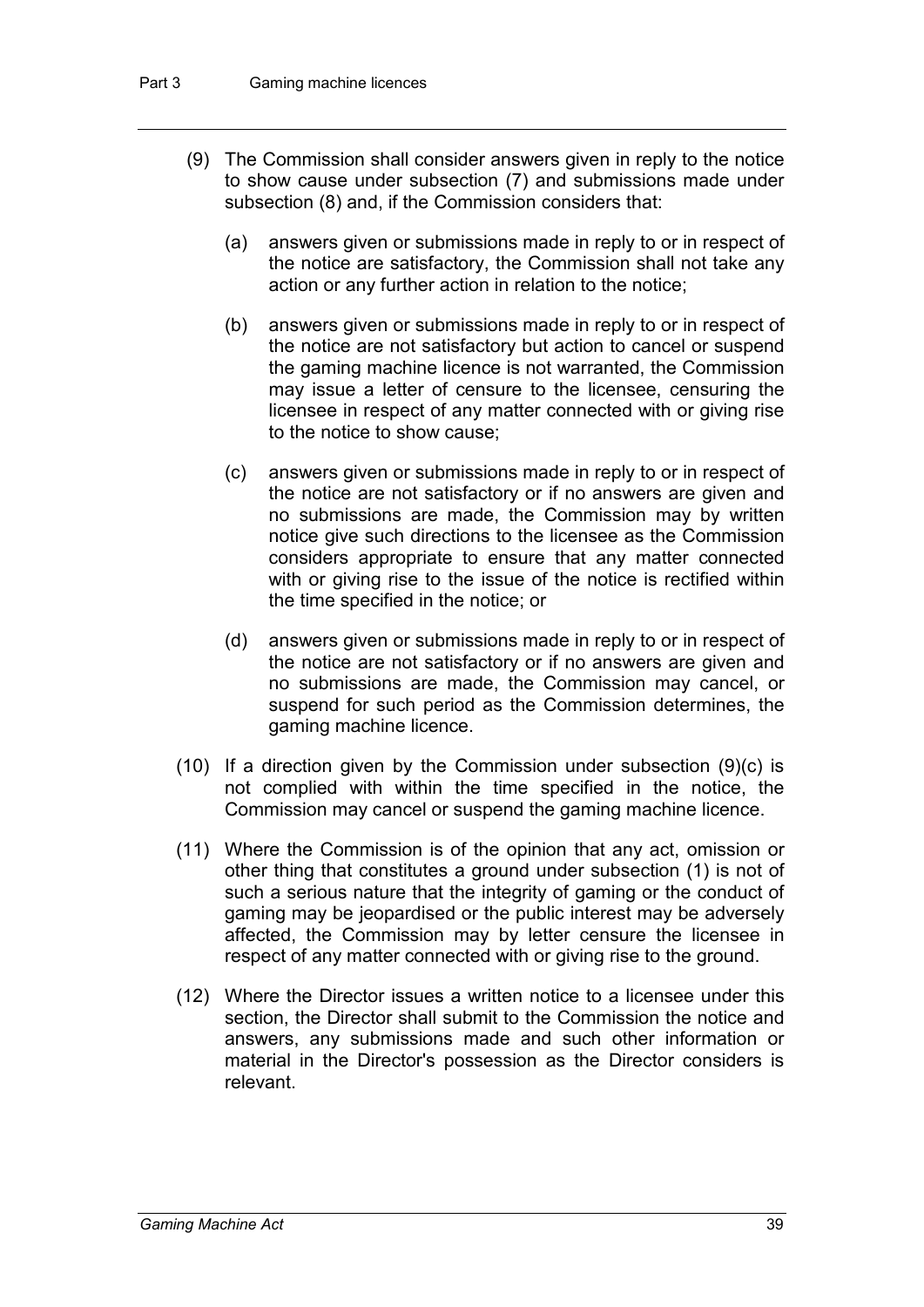- (13) If the Commission cancels or suspends a gaming machine licence, the Director shall, as soon as practicable after the licence is cancelled or suspended, give the licensee written notice of, and the reasons for, the cancellation or suspension.
- (14) The cancellation or suspension of a licence under this section takes effect from the date of the issue of the notice under subsection (13) or from another date specified in the notice.
- (15) On receipt of a notice of cancellation under subsection (13), the person to whom the notice is addressed shall deliver the licence to the Director not later than 14 days after receiving the notice.

Penalty: \$5,000.

- (16) The Commission may:
	- (a) revoke the suspension in respect of the unexpired period of suspension; or
	- (b) reduce the period of suspension,

imposed under this section.

### **50 Suspension of gaming machine licence pending decision**

- (1) Where the Commission is of the opinion that an act, omission or other thing that constitutes a ground under section 49(1) is of such a serious nature that the integrity of gaming or the conduct of gaming is jeopardised or the public interest is adversely affected, the Commission may suspend the gaming machine licence until any action taken, or to be taken, under section 49 is finally determined.
- (2) Where the Commission suspends a gaming machine licence under subsection (1), the Director shall, as soon as practicable after the licence is suspended, give the licensee written notice of, and the reasons for, the suspension.
- (3) The suspension of a gaming machine licence under this section takes effect from when the notice referred to in subsection (2) is given to the licensee or the suspension of the licence is made known to the licensee (whichever is the first to happen).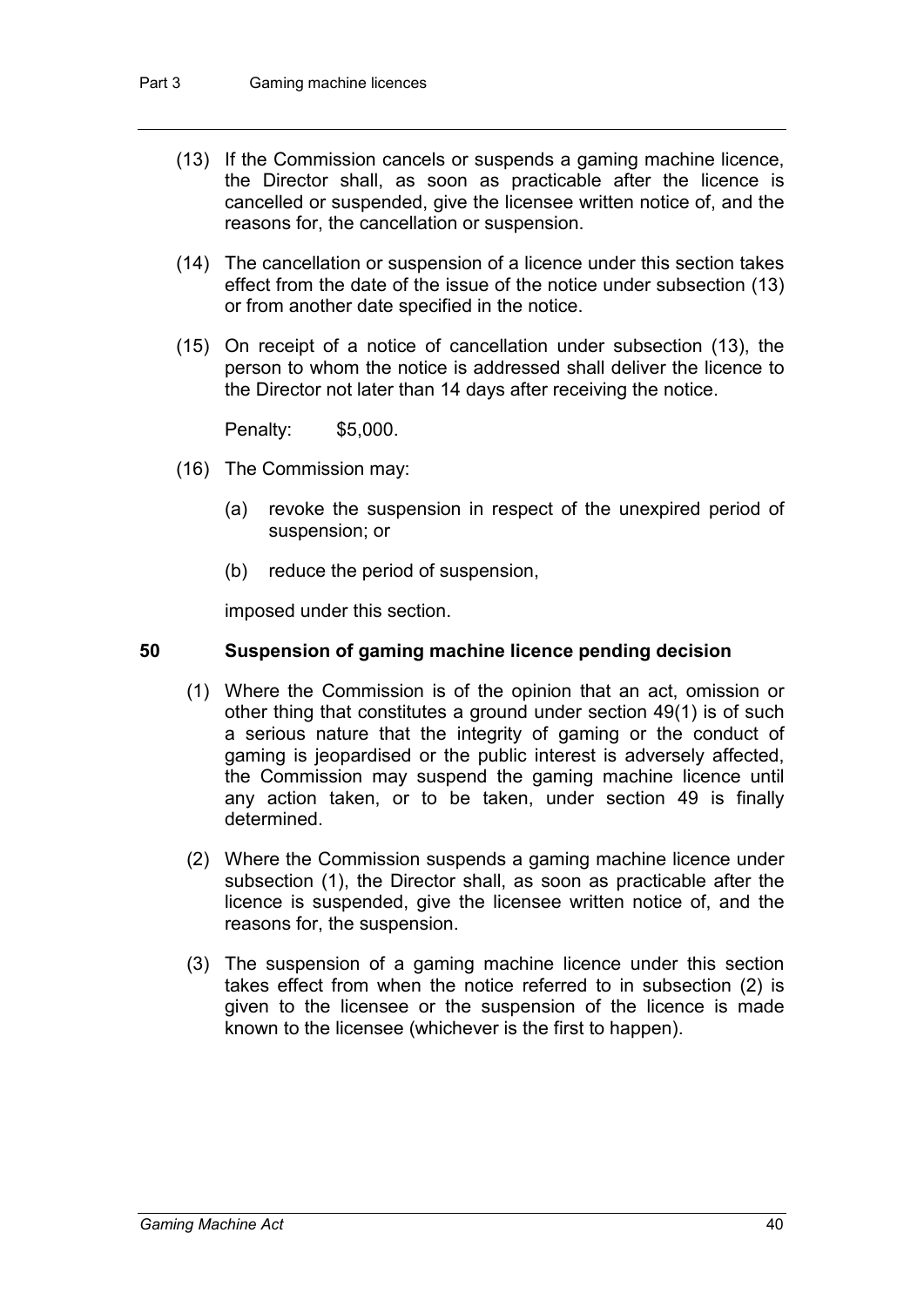# **51 Effect of suspension of licence**

The suspension of a gaming machine licence under section 48, 49 or 50 has the same effect as the cancellation of the licence but without prejudice to:

- (a) any penalty or other liability incurred by the licensee; or
- (b) the exercise of the powers of the Commission or the powers or authorities of the Director or an inspector.

## **52 Gaming machines not to be played**

Where a gaming machine licence is issued to a person and the licence is not in force, that person shall not play, or knowingly permit any other person to play, gaming machines provided to that person.

Penalty: \$50,000 or imprisonment for 5 years.

## **53 Recovery of gaming machines etc.**

- (1) The cancellation, surrender or non-renewal of a gaming machine licence does not affect:
	- (a) the force or effect of the conditions of licence in respect of any amounts that are payable at the time of cancellation, surrender or non-renewal or which become payable; or
	- (b) the recovery of debts due under this Act to the Territory.
- (2) A person who held a gaming machine licence that is cancelled or not renewed shall provide all reasonable assistance to the Director, or any person acting on behalf of or approved by the Director, to enable the removal of any gaming equipment or ancillary or related property from the premises to which the licence related.

Penalty: \$10,000.

#### **54 Appointment of administrator instead of suspension**

- (1) Without limiting section 49 or 50, the Commission may, in respect of a club, instead of suspending a gaming machine licence under section 49 or 50, appoint a person to administer the affairs of the club.
- (2) A person appointed under subsection (1) has, to the exclusion of any other person or body of persons, the powers of the secretary and executive officers of the club until the Commission orders otherwise.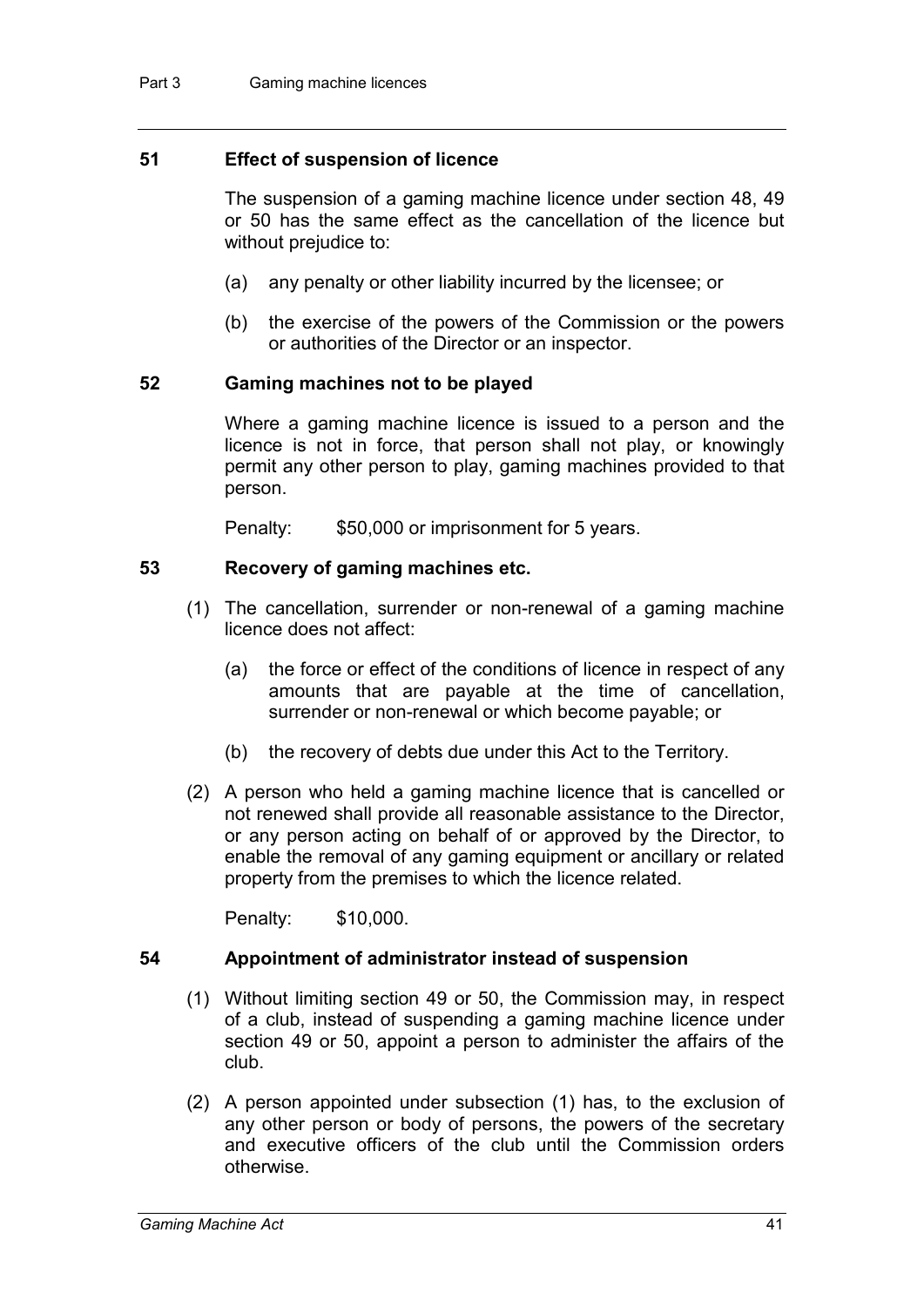# **55 Expenses of administration**

- (1) The expenses of and incidental to the administration of the affairs of a club by a person appointed under section 54 are payable by the club.
- (2) The remuneration of a person appointed under section 54 is an expense referred to in subsection (1) and shall be fixed by the Commission.

## **56 Liability for losses incurred during administration**

- (1) A person appointed by the Commission to administer the affairs of a club is not liable for any loss incurred by the club during the person's term of office unless the loss was attributable to the person's:
	- (a) wilful misconduct;
	- (b) gross negligence; or
	- (c) wilful failure to comply with the provisions of this Act.
- (2) Neither the Territory nor the Commission is liable for any loss incurred by a club during the term of office of a person appointed under section 54 to administer the affairs of the club, whether or not the person is liable.

#### **57 Continuance of licences in certain circumstances**

- (1) If, under the *Liquor Act*, a person is authorised to conduct the business of a person who is a licensee under this Act, then, subject to this Act:
	- (a) the licensee's gaming machine licence continues in force for the period of the authorisation; and
	- (b) the first person is authorised to conduct gaming on the licensee's licensed premises for the period of the authorisation.
- (2) A person authorised under subsection  $(1)(b)$ :
	- (a) is subject to the same liabilities under this Act as a licensee; and
	- (b) is taken, for the purposes of Part 8, to be the licensee whose business the person is authorised to conduct.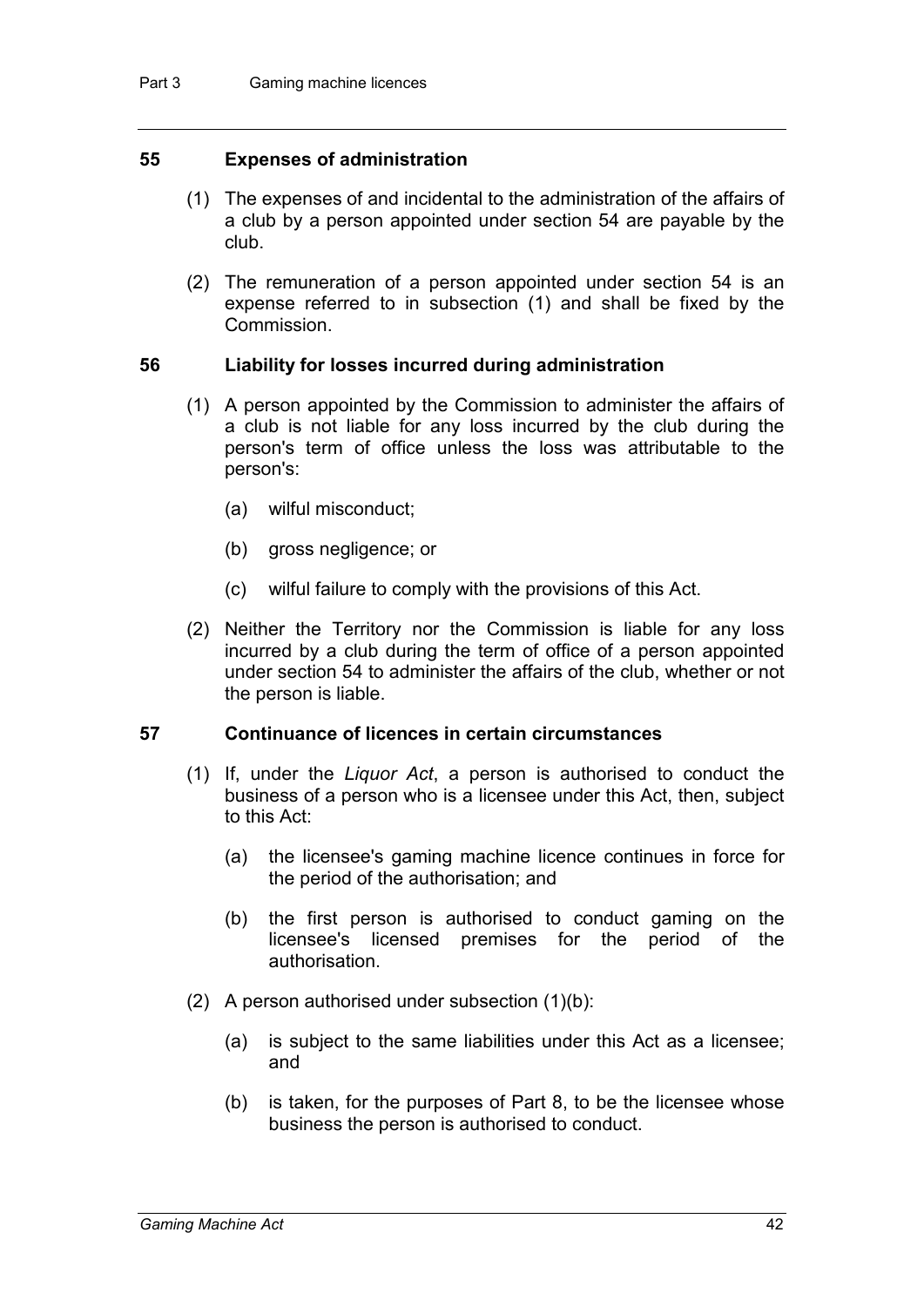# **Part 4 Licensing of repairers, service contractors and machine managers**

# **58 Unlicensed persons not to install, &c., gaming equipment**

(1) Subject to subsection (3), a person who is not an inspector or a licensed repairer shall not install, alter, adjust, maintain or repair gaming equipment on licensed premises.

Penalty: \$10,000 or imprisonment for 2 years.

- (2) Subject to subsection (3), a person shall not:
	- (a) employ or allow; or
	- (b) cause another person to employ or allow,

a person who is not an inspector or a licensed repairer to install, alter, adjust, maintain or repair gaming equipment on licensed premises.

Penalty: \$10,000 or imprisonment for 2 years.

(3) This section does not apply to an installation, alteration, adjustment, maintenance or repair that is prescribed.

# **59 Unlicensed persons not to be service contractors**

- (1) A person shall not enter into a service contract with a licensee, a person on behalf of a licensee or the Director unless the person is:
	- (a) a licensed service contractor; or
	- (b) a licensed repairer carrying on the business of a licensed repairer in the person's own right and not as a partner in a partnership.
- (2) A person shall not enter into an agreement with:
	- (a) a licensed service contractor; or
	- (b) a licensed repairer referred to in subsection (1)(b),

to subcontract from the licensed service contractor or licensed repairer a service contract unless the person is a licensed service contractor or a licensed repairer referred to in subsection (1)(b).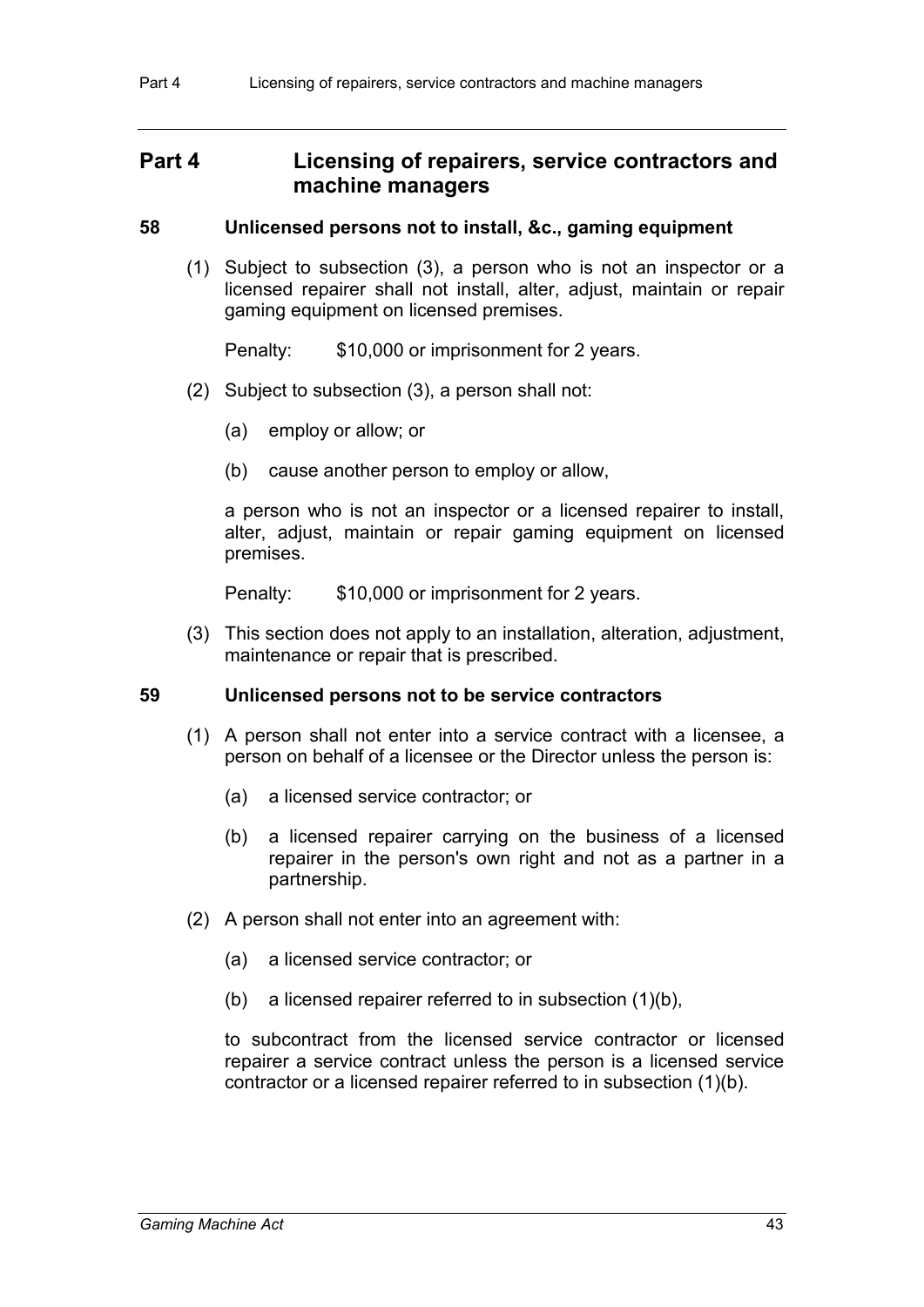- (3) A licensed service contractor or a licensed repairer referred to in subsection (1)(b) shall not enter into an agreement with a person to subcontract to that person a service contract, unless the person is:
	- (a) a licensed service contractor; or
	- (b) a licensed repairer referred to in subsection (1)(b).
- (4) A person who enters into an agreement referred to in subsection (2) or (3) shall not subcontract the service contract the subject of the agreement.

Penalty: \$10,000 or imprisonment for 2 years.

#### **60 Unlicensed persons not to be machine managers**

(1) Subject to subsections (4) and (6), duties that are prescribed shall be carried out only by a licensed machine manager employed under subsection (3) to carry out the duties in respect of the licensee's licensed premises.

Penalty: \$10,000 or imprisonment for 2 years.

- (2) Subject to subsections (4) and (6), a person shall not:
	- (a) employ or allow; or
	- (b) cause another person to employ or allow,

a person who is not a licensed machine manager employed under subsection (3) in respect of the particular licensed premises to carry out the duties prescribed for the purposes of subsection (1).

Penalty: \$10,000 or imprisonment for 2 years.

(3) Subject to subsection (4), a licensee shall ensure at all times in respect of each of the licensee's licensed premises that there is at least one licensed machine manager employed by the licensee to carry out the duties prescribed for the purposes of subsection (1).

Penalty: \$10,000 or imprisonment for 2 years.

(4) If a licensee is unable to comply with subsection (3), the licensee, with the approval of the Director, may employ a sufficient number of persons (who are applicants for a machine manager's licence) so that there is at least one person who is a licensed machine manager or an applicant for a machine manager's licence to carry out the duties prescribed for the purposes of subsection (1) in respect of each of the licensee's licensed premises.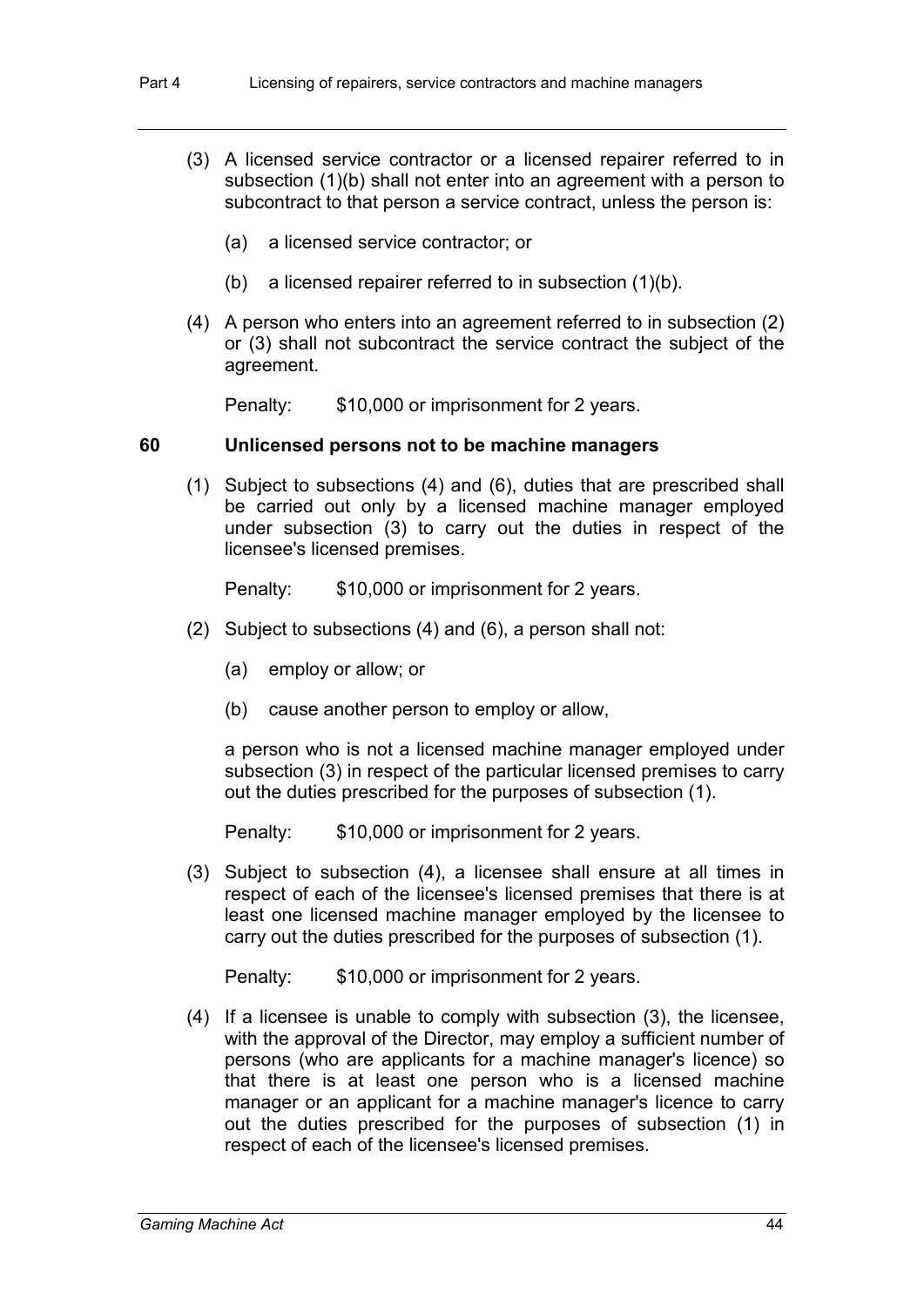(5) Subject to subsection (6), a licensee shall ensure that at all times when gaming is being conducted on the licensee's licensed premises there is in attendance on the premises at least one licensed machine manager employed by the licensee under subsection (3) or an applicant for a machine manager's licence employed by the licensee under subsection (4) in respect of the premises.

Penalty: \$10,000 or imprisonment for 2 years.

- (6) If a licensee is unable to comply with subsection (5), the licensee may, with the written approval of the Director, employ a person to carry out the duties prescribed for the purposes of subsection (1) for a period of not more than 7 days.
- (7) Until a licensee is able to comply with subsection (5) or obtains the Director's approval under subsection (6), the licensee shall cease the conduct of gaming on the licensee's licensed premises.

Penalty: \$10,000 or imprisonment for 2 years.

# **61 Certain persons to apply for machine manager's licence**

- (1) Where the Director considers that a person connected with, or who is an employee of, a licensee:
	- (a) has the power to exercise a significant influence over the conduct of gaming by the licensee; or
	- (b) because of that person's remuneration or policy making position or other reason, exercises or is able to exercise authority of such a nature or to such an extent in respect of the conduct of gaming by the licensee as to make it desirable in the public interest that that person be a licensed machine manager,

the Director shall, by written notice, require that person to apply for a machine manager's licence not later than 7 days after the receipt by that person of the notice.

- (2) The Director shall cause a copy of a notice under subsection (1) to be served on the licensee.
- (3) A person who fails to comply with a notice under subsection (1) and continues to be connected or employed as referred to in that subsection is guilty of an offence.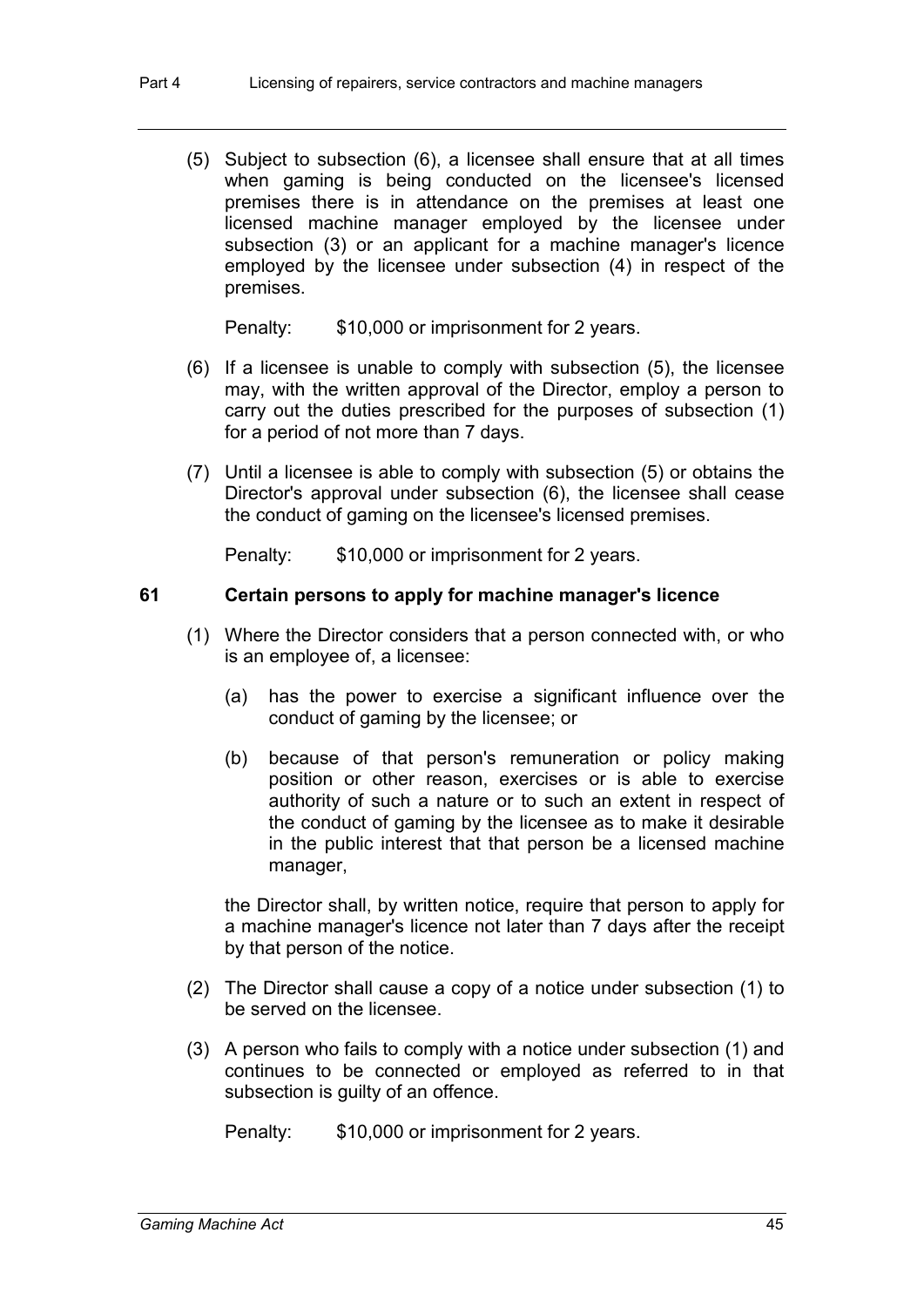- (4) Where a person fails to comply with a notice under subsection (1) and continues to be connected or employed as referred to in subsection (1), the Director shall cause a written notice of the failure to be served on the licensee.
- (5) The licensee shall, immediately a notice under subsection (4) is served, notwithstanding any other Act or law, terminate the connection with or employment of the person.

Penalty: \$10,000 or imprisonment for 2 years.

- (6) If the Director refuses to grant an application made by a person referred to in subsection (1):
	- (a) the person shall, on receipt of notification of the refusal, cease to be connected or employed as referred to in subsection (1); and
	- (b) the licensee, on receipt of the notification of the refusal, shall terminate the connection or employment.

Penalty: \$10,000 or imprisonment for 2 years.

(7) A licensee does not incur any liability in respect of the termination under this section of any connection or employment referred to in subsection (1).

# **62 Applications for licence under this Part**

- (1) An application for the grant of a licence under this Part:
	- (a) shall be made in the form determined by the Director;
	- (b) shall be signed by the applicant or, in the case of an application by a body corporate, shall be executed under the common seal of the body corporate and signed by 2 executive officers of the body corporate authorised in that behalf by the body corporate or in such other way as the Director allows;
	- (c) shall state the full name, address and date of birth of the applicant or, in the case of an application by a body corporate, the full name, address and date of birth of the secretary and each executive officer of the body corporate;
	- (d) in the case of an application for a repairer's or machine manager's licence, shall be accompanied by photographs of the applicant, of such type and number, and certified, as determined by the Director;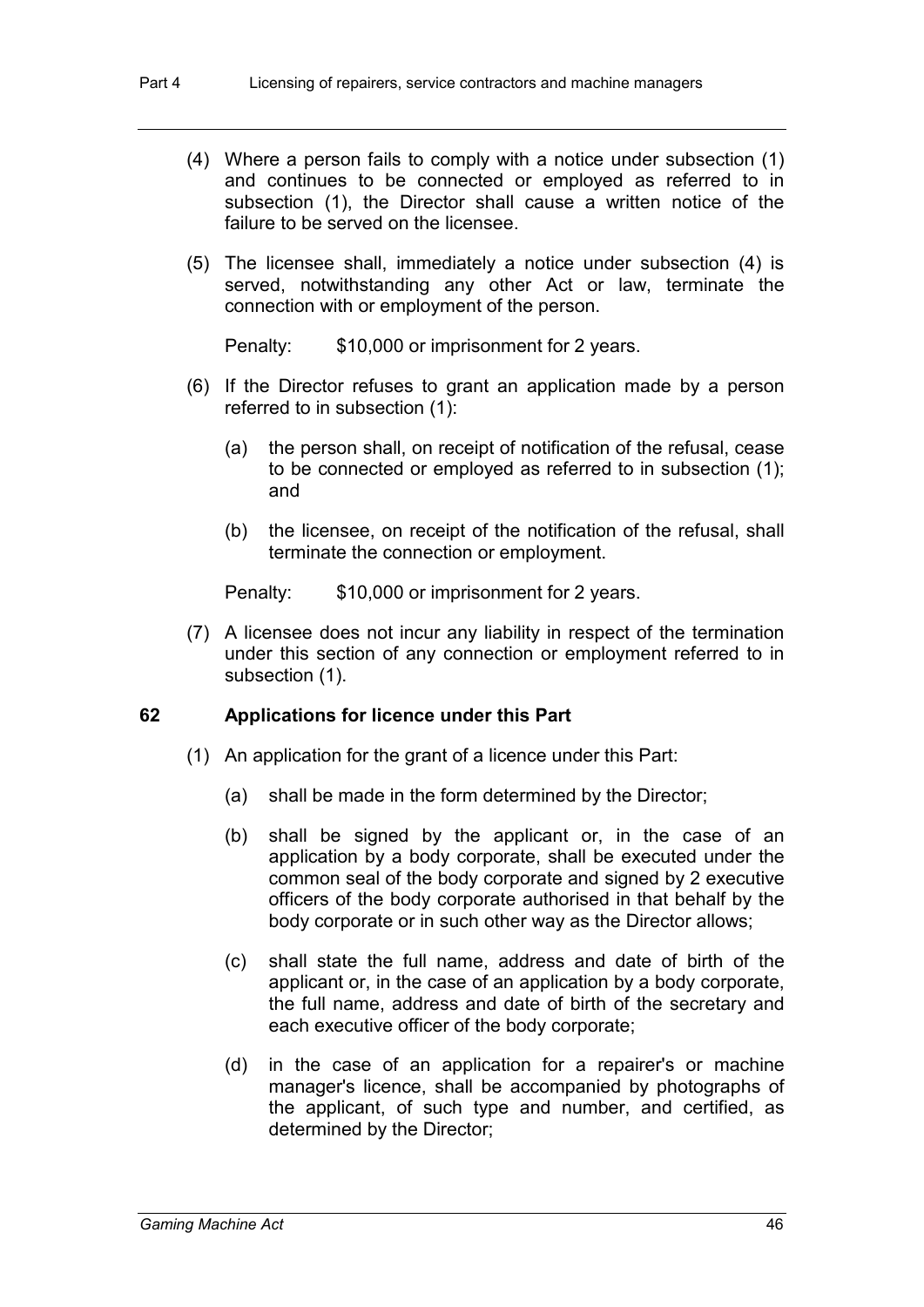- (e) in the case of an application by a body corporate, shall be accompanied by:
	- (i) a copy of the certificate of incorporation of the body corporate;
	- (ii) a copy of the rules, constitution or other incorporating documents in force at the time of making the application certified as a true copy by the secretary of the body corporate or other person properly authorised in that behalf by the body corporate;
	- (iii) a copy of the resolution or minute of the proceedings of the governing body of the body corporate by which approval was given to the making of the application, certified as a true copy by the person certifying the copy of the matters referred to in subparagraph (ii); and
	- (iv) a copy of the last audited balance sheet or statement of the financial affairs of the body corporate;
- (f) in the case of an application for a repairer's or service contractor's licence, shall be accompanied by an affidavit under section 74;
- (g) shall contain or be accompanied by such other information, records, reports, documents and writings relating to the application and applicant as determined by the Director;
- (h) shall be forwarded to or lodged with the Director; and
- (j) shall be accompanied by the prescribed fee.
- (2) It is a condition precedent to consideration of an application for a repairer's or machine manager's licence that the applicant is agreeable to the applicant's fingerprints and palm prints being taken by or on behalf of the Director.

## **63 Changes in circumstances of applicants for and holders of licences**

(1) If a person applies for a licence under this Part and, before the application is granted or refused, a change happens in any information contained in, or accompanying, the application or in a notice given under this subsection, the applicant shall, not later than 7 days after the change, give the Director written notice of the change.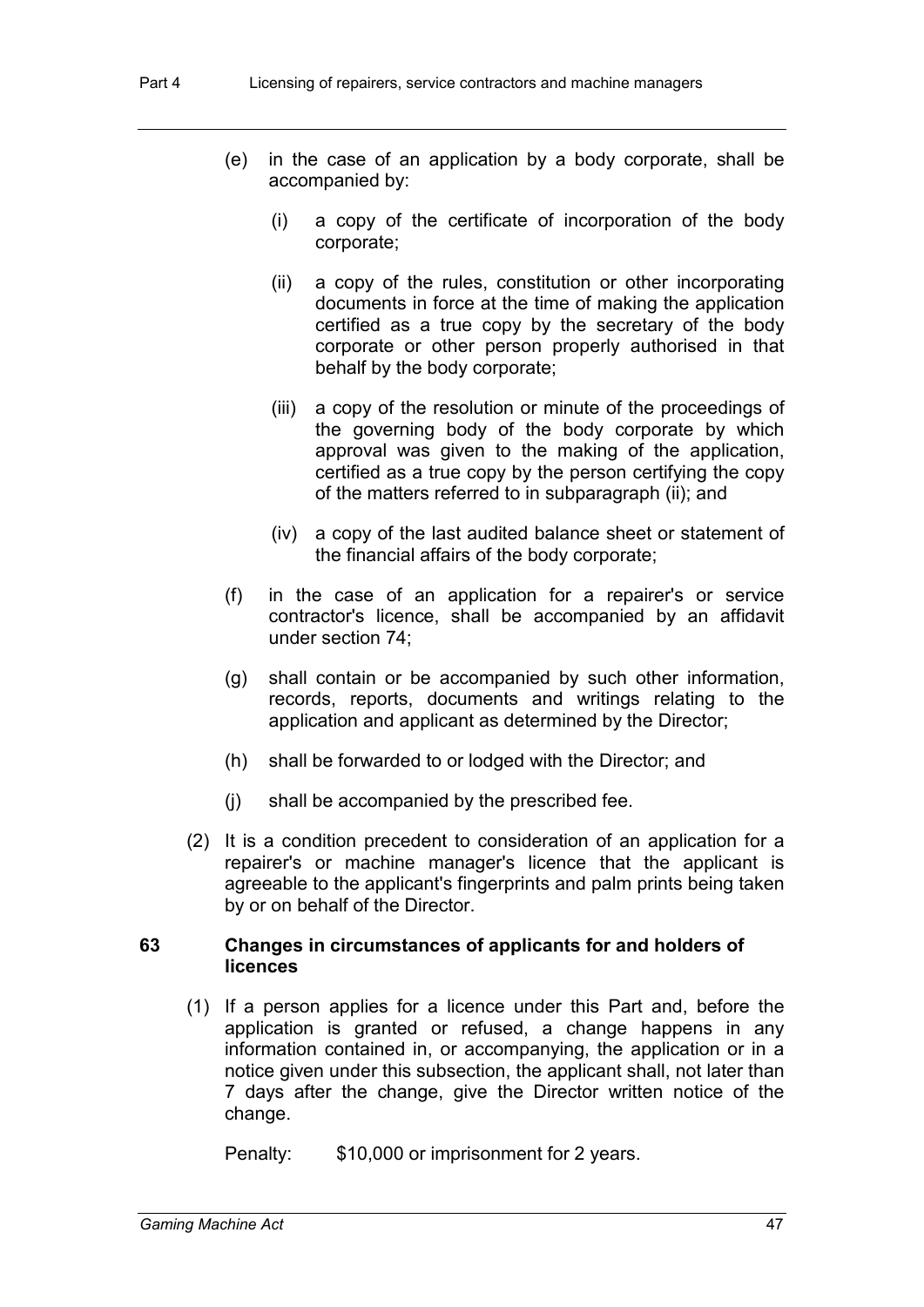(2) If, after the grant of a licence under this Part, an event referred to in subsection (3) happens, the holder of the licence shall, not later than 7 days after the happening of the event, give the Director written notice of the event.

Penalty: \$10,000 or imprisonment for 2 years.

- (3) The events required to be notified under subsection (3) are:
	- (a) the holder of the licence changes name or address; or
	- (b) the holder of the licence:
		- (i) is convicted of a crime;
		- (ii) is convicted of an offence against this Act;
		- (iii) if the holder is an individual, fails to discharge his or her financial commitments, becomes bankrupt or compounds with creditors or otherwise takes advantage of the laws about bankruptcy; or
		- (iv) if the holder is a body corporate, is the subject of a winding-up (whether voluntarily or under a court order), appointment of a liquidator, appointment of a receiver or receiver and manager, or is placed under judicial management or administration.

# **64 Consideration of application**

- (1) On receiving an application for a licence under this Part, and compliance by the applicant with this Part in relation to the application, the Director shall:
	- (a) if the application is for a repairer's or machine manager's licence, cause the fingerprints and palm prints of the applicant to be taken;
	- (b) initiate and have followed through such investigations as the Director considers are necessary in relation to the application; and
	- (c) consider the application and anything accompanying it together with the results of investigations made under paragraph (b) and make an assessment of:
		- (i) if the applicant is a natural person, the financial stability, general reputation and character of the applicant;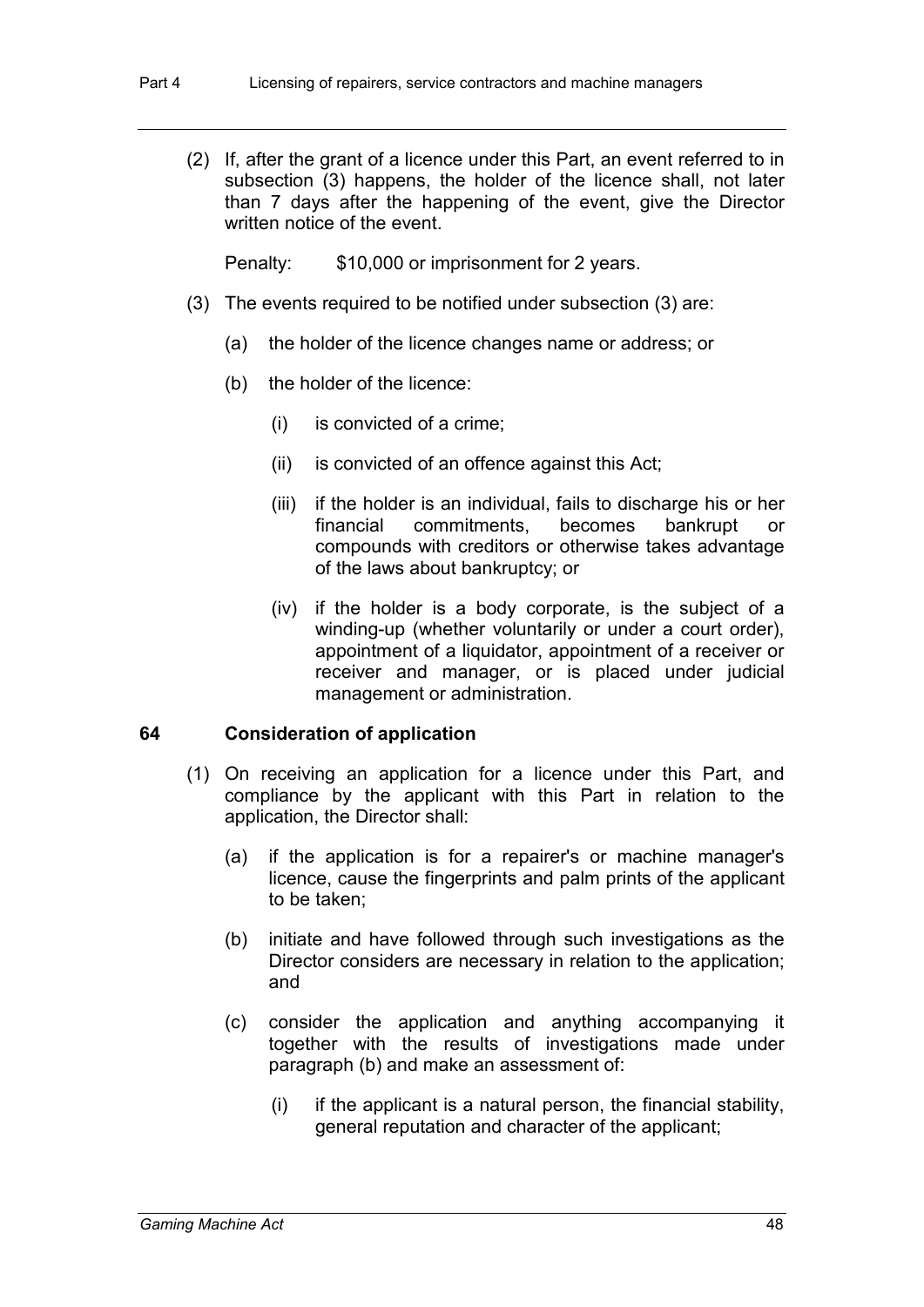- (ii) if the applicant is a body corporate, the business reputation and financial stability of the body corporate and the general reputation, financial stability and character of the secretary and executive officers of the body corporate;
- (iii) if any person is referred to in an affidavit under section 74, the suitability of that person to be an associate of the applicant;
- (iv) if the Director considers it appropriate, the suitability of any other associate of the applicant to be an associate of the applicant; and
- (v) the suitability of the applicant to be a holder of the licence for which application is made.
- (2) The Director shall not grant a licence if:
	- (a) the applicant is an individual, the applicant has not attained the age of 18 years or has failed to have fingerprints and palm prints taken under subsection (1)(a) or section 62(2);
	- (b) the applicant is a body corporate, the secretary or any of the executive officers of the body corporate has not attained the age of 18 years; or
	- (c) the applicant or an associate of the applicant has failed to submit information or material requested by the Director under subsection (3).
- (3) The Director may require an applicant for a licence under this Part, or an associate of the applicant, to submit such additional information or material as the Director considers is necessary in order to make a decision in respect of the application.
- (4) Where:
	- (a) an application for a repairer's or machine manager's licence is refused; or
	- (b) a person ceases to be a licensed repairer or licensed machine manager,

fingerprints and palm prints of the applicant or person taken under subsection (1)(a), in respect of that application or licence, are to be destroyed as soon as practicable.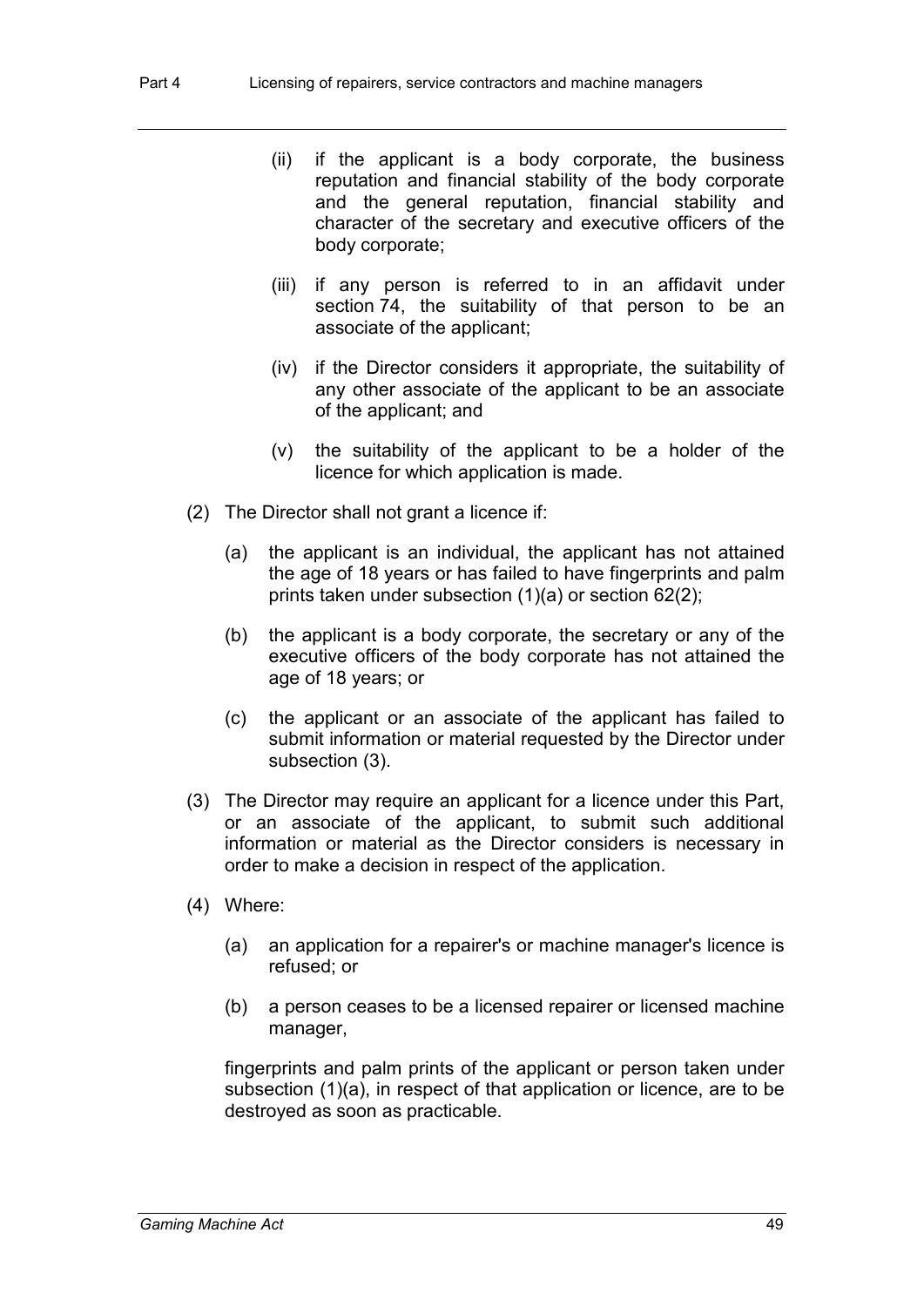### **65 Grant or refusal to grant licence**

- (1) Subject to this Act, the Director may grant or refuse to grant a licence under this Part to an applicant.
- (2) The Director shall as soon as practicable give an applicant written notice of:
	- (a) the Director's decision; and
	- (b) if the application is refused, the reasons for the refusal.
- (3) Where the Director has given an approval under section 60(4), the Director shall give a copy of a notice under subsection (2) to the licensee to whom the approval was granted.

#### **66 Form of licence**

A licence under this Part shall be in the form determined by the Director and shall:

- (a) specify the name of the holder of the licence;
- (b) contain, in the case of a repairer's licence or machine manager's licence, a photograph of the holder of the licence;
- (c) specify the expiry date of the licence;
- (d) specify the conditions imposed under section 69; and
- (e) specify such other particulars as determined by the Director.

#### **67 Issue of copy of licence**

- (1) Where the Director is satisfied that a licence under this Part has been damaged, lost or destroyed, the Director may, on payment of the prescribed fee, issue to the holder of the licence a copy of the licence.
- (2) A copy of a licence issued under subsection (1) has, for all purposes, the same effect as the original licence of which it is a copy.

#### **68 Term of licences**

- (1) Subject to this Act, a licence or the renewal of a licence under this Part remains in force for 5 years.
- (2) A licence under this Part may be renewed.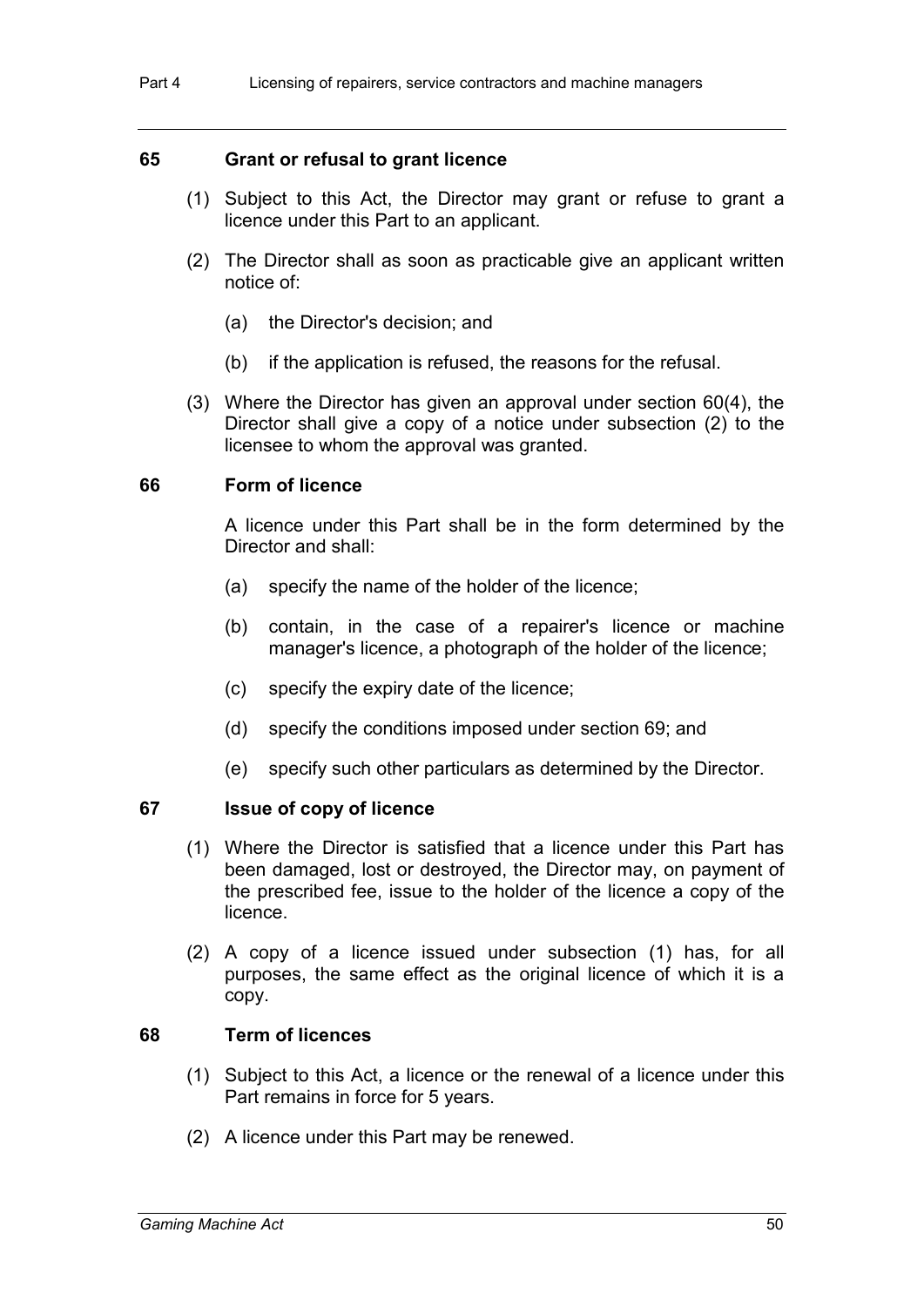#### **69 Conditions of licences**

A licence under this Part is subject to such conditions (including any variation of the conditions made under section 70) as the Director may impose in the public interest or for the proper conduct of gaming at the time of granting the licence or under section 70.

## **70 Variation of condition of licence**

- (1) The Director, in the public interest or for the proper conduct of gaming, may, after granting a licence under this Part,:
	- (a) impose conditions or further conditions on the licence; or
	- (b) vary the conditions of the licence.
- (2) Where the Director imposes or varies conditions under subsection (1), the Director shall give the holder of the licence written notice of:
	- (a) the conditions or varied conditions; and
	- (b) reasons for the imposition or variation.
- (3) A condition imposed or varied under this section has effect from the date specified in the notice given under subsection (2).
- (4) A holder of a licence shall, not later than 14 days after being given a notice under subsection (2), deliver the licence to the Director.

Penalty: \$5,000.

(5) The Director shall, on receiving a licence under subsection (4), endorse the licence with the conditions imposed or varied and return the licence to the holder.

#### **71 Renewal of licences**

- (1) A holder of a licence under this Part may apply to the Director for renewal of the licence.
- (2) An application under subsection (1) shall:
	- (a) be in the form determined by the Director;
	- (b) in the case of a repairer's or machine manager's licence, be accompanied by photographs of the applicant of such type and number as determined by the Director;
	- (c) be accompanied by the prescribed fee;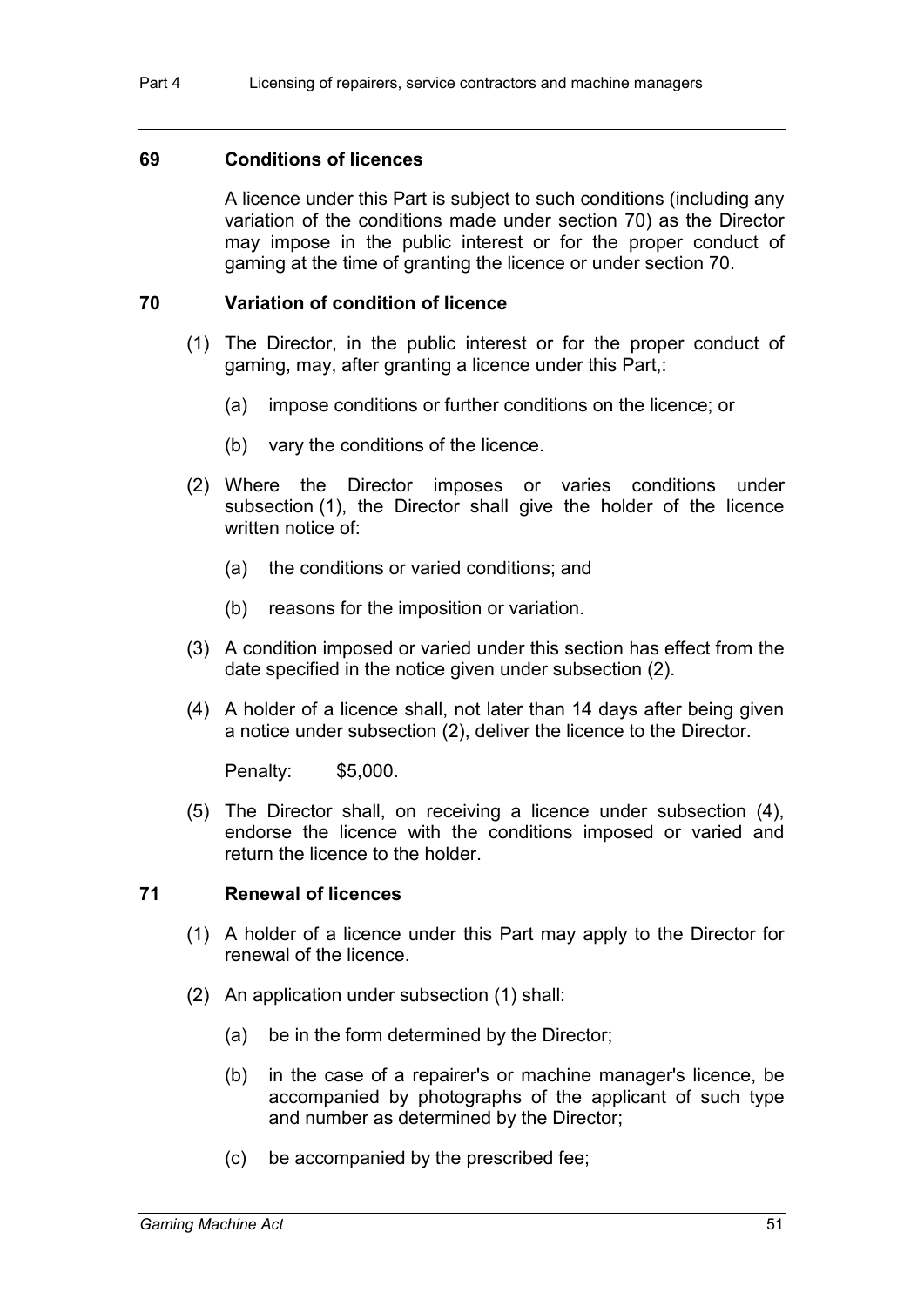- (d) be made, unless the Director otherwise allows, not less than one month before the expiration of the licence;
- (e) in the case of an application by a body corporate, be accompanied by a list of the names, addresses and dates of birth of:
	- (i) the secretary of the body corporate;
	- (ii) the executive officers of the body corporate; and
	- (iii) all other persons who have been the secretary or an executive officer of the body corporate since the licence was granted or last renewed; and
- (f) in the case of a repairer's or service contractor's licence, be accompanied by an affidavit under section 74.
- (3) If the Director considers that special circumstances exist, the Director may extend the term of a licence under this Part, or renewal of the licence, for not more than one month from the date of its expiration to allow the holder of the licence to comply with this section.
- (4) During the period of an extension under subsection (3), the licence has the same effect as if it had been renewed.
- (5) If a licensee complies with this section, the Director shall renew the licence commencing on:
	- (a) the day after its last expiry; or
	- (b) the day it would have last expired apart from its extension under subsection (3).
- (6) If an application under subsection (1) is refused, the Director shall, as soon as practicable after the decision, give the applicant written notice of, and the reasons for, the decision.

# **72 Licences not to be transferred**

A licence under this Part cannot to be transferred.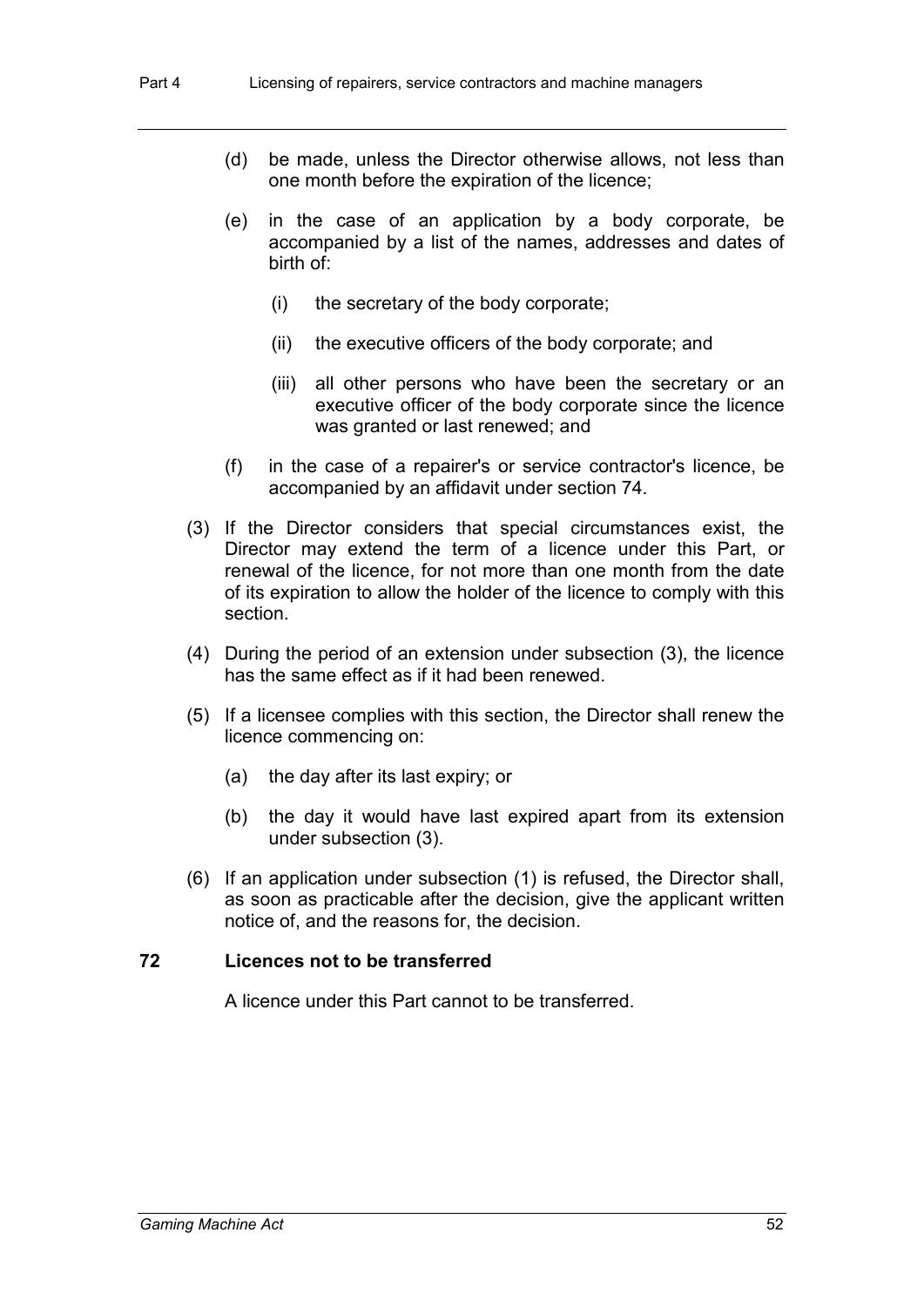#### **73 Display of repairer's licence**

A licensed repairer shall, at all times whilst installing, altering, adjusting, maintaining or repairing gaming equipment on licensed premises, display the licensed repairer's licence on his or her person in such way as to be visible to other persons unless the licence at any material time is in the possession of the Director.

Penalty: \$5,000.

## **74 Disclosure of influential or benefiting parties**

- (1) At the time of making an application for:
	- (a) a repairer's or service contractor's licence, the applicant; or
	- (b) a renewal of a repairer's or service contractor's licence, the licensed repairer or licensed service contractor,

shall forward to or lodge with the Director an affidavit made under this section.

(2) An applicant or a licensed repairer or licensed service contractor who undergoes any change in circumstances in relation to information contained in the last affidavit forwarded or lodged under this section by the applicant or holder of the licence shall, not later than 7 days after the change, forward to or lodge with the Director another affidavit under this section.

- (3) An affidavit under this section shall be made by the applicant or holder of the licence or, where the applicant for or holder of the licence is a body corporate, by the principal executive officer of the body corporate or, if that officer does not have knowledge of the facts, by some other person who has knowledge of the facts and who is authorised by the body corporate to make the affidavit.
- (4) Subject to subsection (5), an affidavit under this section is to be in the form determined by the Director and shall disclose:
	- (a) whether or not there is any person (other than, where the applicant or holder of the licence is a body corporate, the secretary, an executive officer, a member or shareholder of the body corporate carrying out the duties or exercising the normal rights the person has as such secretary, executive officer, member or shareholder) who will by any lease, agreement or arrangement be able to influence any decision made: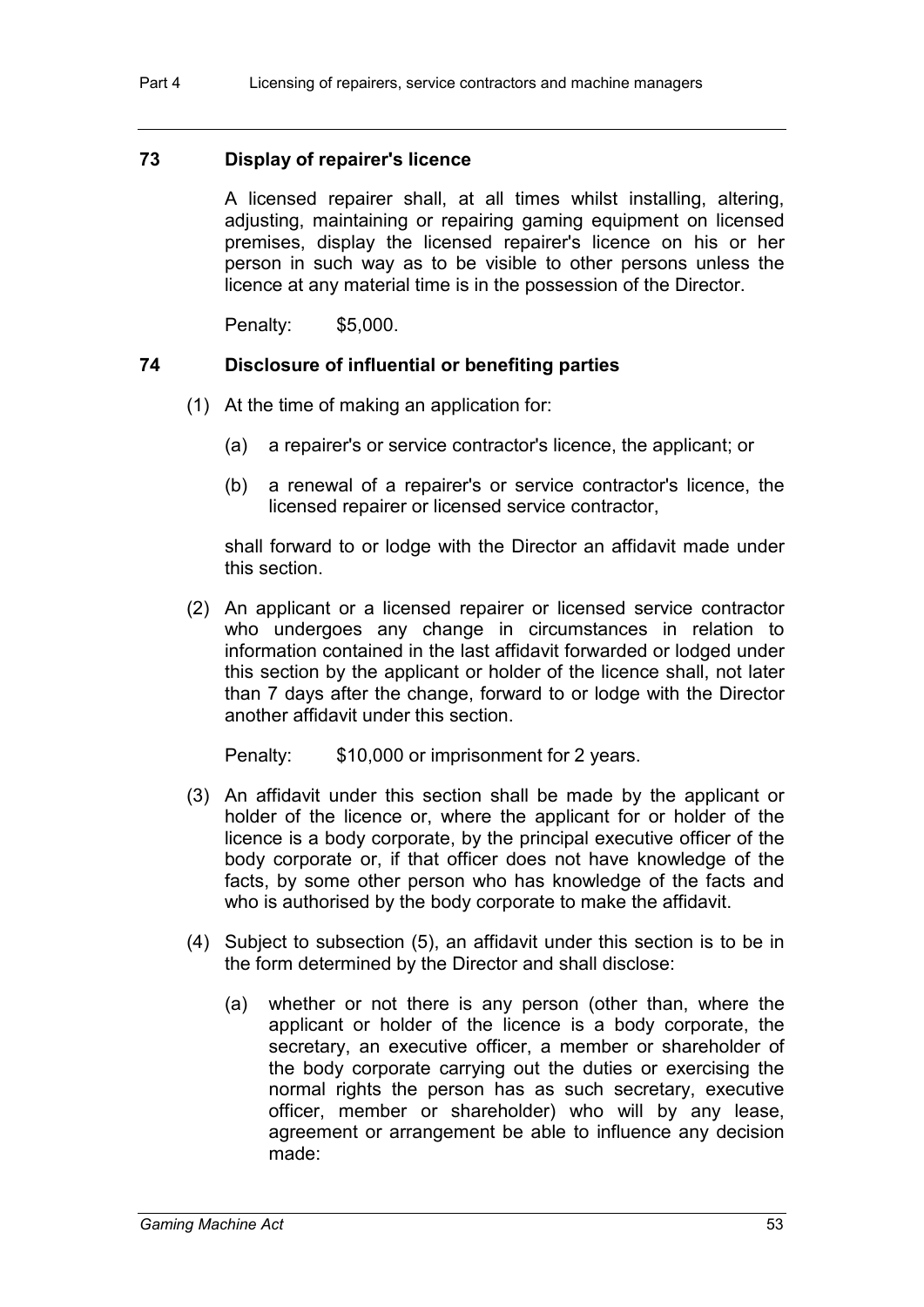- (i) in the case of the applicant or holder of the licence being a natural person – by that person; or
- (ii) in the case of the applicant or holder of the licence being a body corporate – by the body corporate or the secretary or an executive officer of the body corporate,

in relation to the performance of the general functions that are, or are to be, permitted by the licence;

- (b) whether or not there is any person other than the applicant or holder of the licence who by any lease, agreement or arrangement may expect any benefit from the applicant or holder in relation to the performance of the general functions that are, or are to be, permitted by the licence;
- (c) if there is any person able to influence as referred to in paragraph (a) or expect a benefit as referred to in paragraph (b):
	- (i) where any such person is a natural person, the person's full name, address and date of birth;
	- (ii) where any such person is a body corporate, the name of the body corporate and the full name, address and date of birth of the secretary and each executive officer of the body corporate; and
	- (iii) full and correct particulars of the lease, agreement or arrangement; and
- (d) in the case of the applicant or holder of the licence being a body corporate – the names of all persons who are substantial shareholders of the body corporate under section 708 of the Corporations Law.
- (5) An affidavit under this section need not disclose anything that is prescribed for the purposes of this subsection.

#### **75 Investigation of holder of licence and associates**

- (1) At any time while a licence under this Part is in force, the Director may cause to be undertaken such investigations as the Director considers are necessary in order to be satisfied that the holder of the licence is a suitable person to be a holder of a licence under this Part.
- (2) The Director may require a person to whom an investigation under subsection (1) relates to submit such information or material as the Director considers is necessary.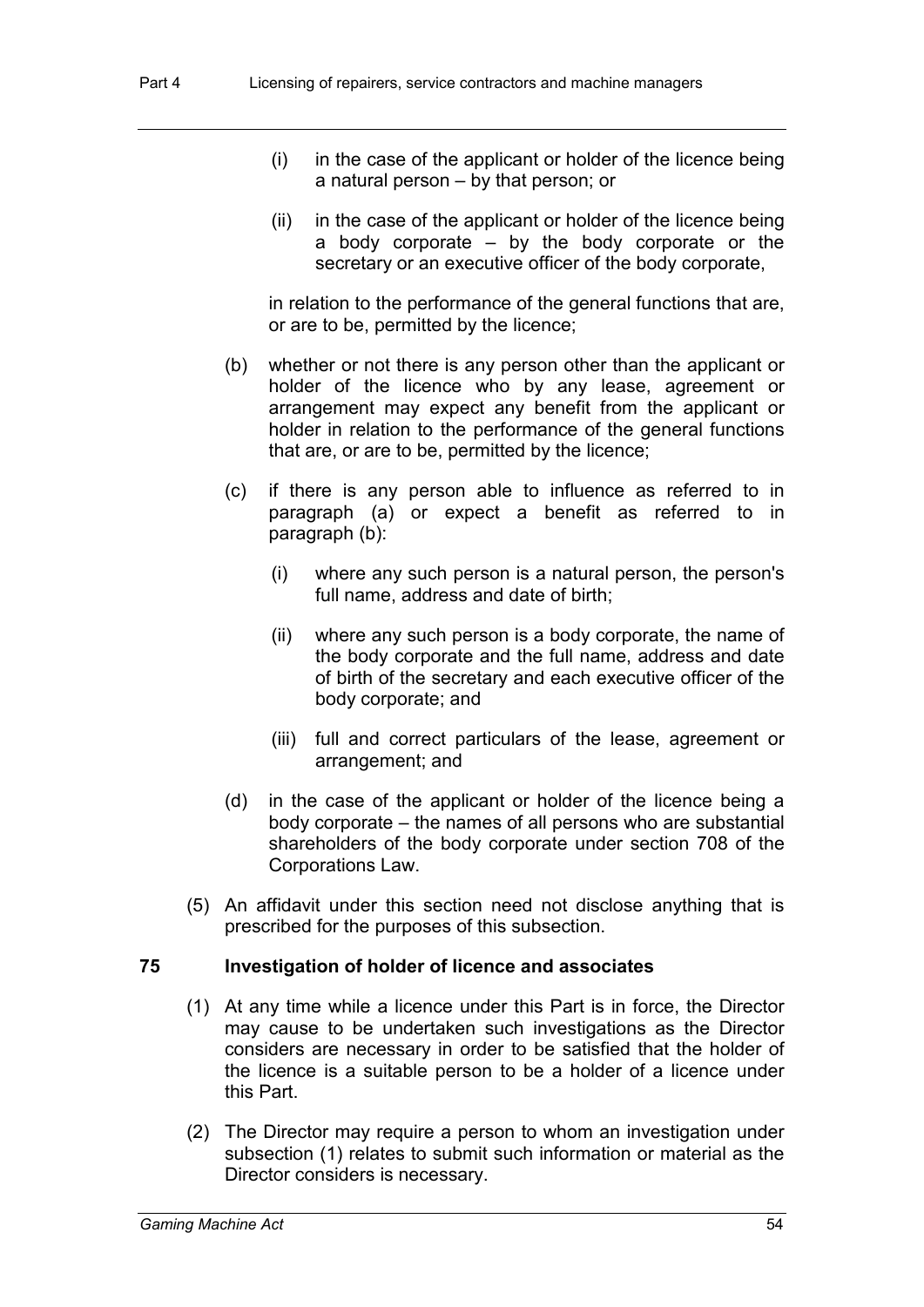(3) A person shall comply with and not contravene a requirement of the Director given under subsection (2).

Penalty: \$10,000 or imprisonment for 2 years.

## **76 Cessation or commencement of executive officer or secretary**

A licensed service contractor that is a body corporate shall notify the Director in the form determined by the Director:

- (a) that a person has ceased to be the secretary or an executive officer of the body corporate;
- (b) that a person has started as the secretary or an executive officer of the body corporate; and
- (c) the full name, address and date of birth of a person referred to in paragraph (b),

not later than 7 days after ceasing or starting.

Penalty: \$10,000 or imprisonment for 2 years.

## **77 Notification of employment and agreements**

- (1) In this section, *employer* means a licensee, licensed repairer or licensed service contractor.
- (2) An employer shall:
	- (a) not later than 7 days after being granted a licence; and
	- (b) each time an application for renewal of a licence is made,

notify the Director in the form determined by the Director of the name, and licence number under this Act, of each person employed by the employer as a licensed repairer at the time of the notification.

Penalty: \$5,000.

- (3) An employer shall, not later than 7 days:
	- (a) after employing a person as a licensed repairer; or
	- (b) after a person ceases to be employed by the employer as a licensed repairer,

notify the Director in the form determined by the Director of the name, and licence number under this Act, of the person together with the name, and licence number under this Act, of each person employed by the employer as a licensed repairer at the time of the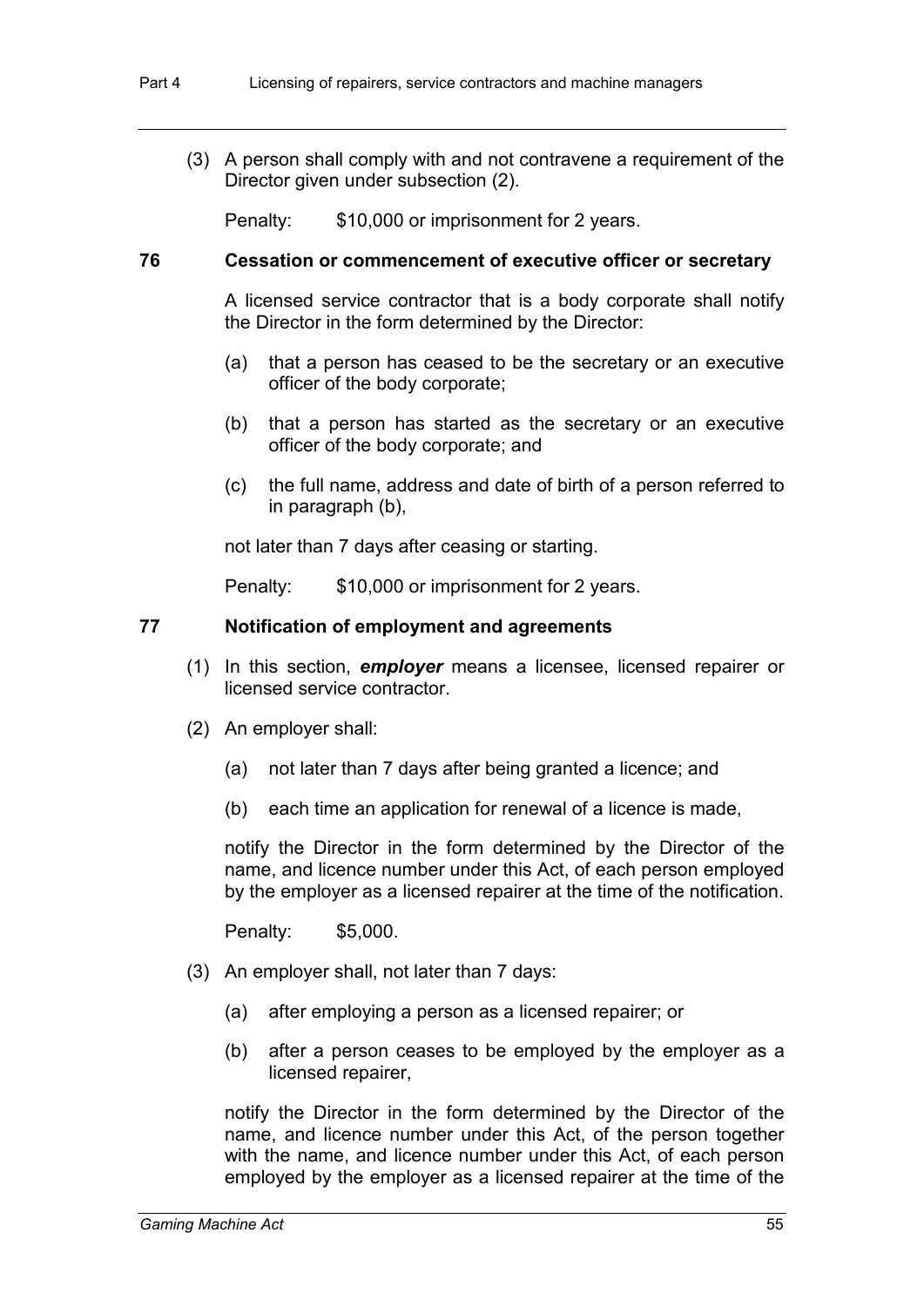Penalty: \$5,000.

(4) An employer shall:

notification.

- (a) not later than 7 days after being granted a licence; and
- (b) each time an application for renewal of a licence is made,

notify the Director in the form determined by the Director of the name, and licence number under this Act, of each person with whom the employer has a service contract at the time of the notification.

Penalty: \$5,000.

(5) An employer shall, not later than 7 days after making or terminating a service contract, notify the Director in the form determined by the Director of the name, and licence number under this Act, of the other party to the service contract together with the name and licence number under this Act, of each person with whom the employer has a service contract at the time of the notification.

Penalty: \$5,000.

- (6) A licensee shall:
	- (a) not later than 7 days after being granted a licence; and
	- (b) each time an application for renewal of a licence is made,

notify the Director in the form determined by the Director of:

- (c) the name and licence number under this Act of each licensed machine manager employed under section 60(3) in respect of the licensed premises to which the licence relates at the time of the notification; and
- (d) the name of each person who is an applicant for a machine manager's licence, employed under section 60(4) in respect of the licensed premises to which the licence relates at the time of making the notification.

Penalty: \$5,000.

- (7) A licensee shall not later than 7 days after:
	- (a) employing a licensed machine manager under section 60(3); or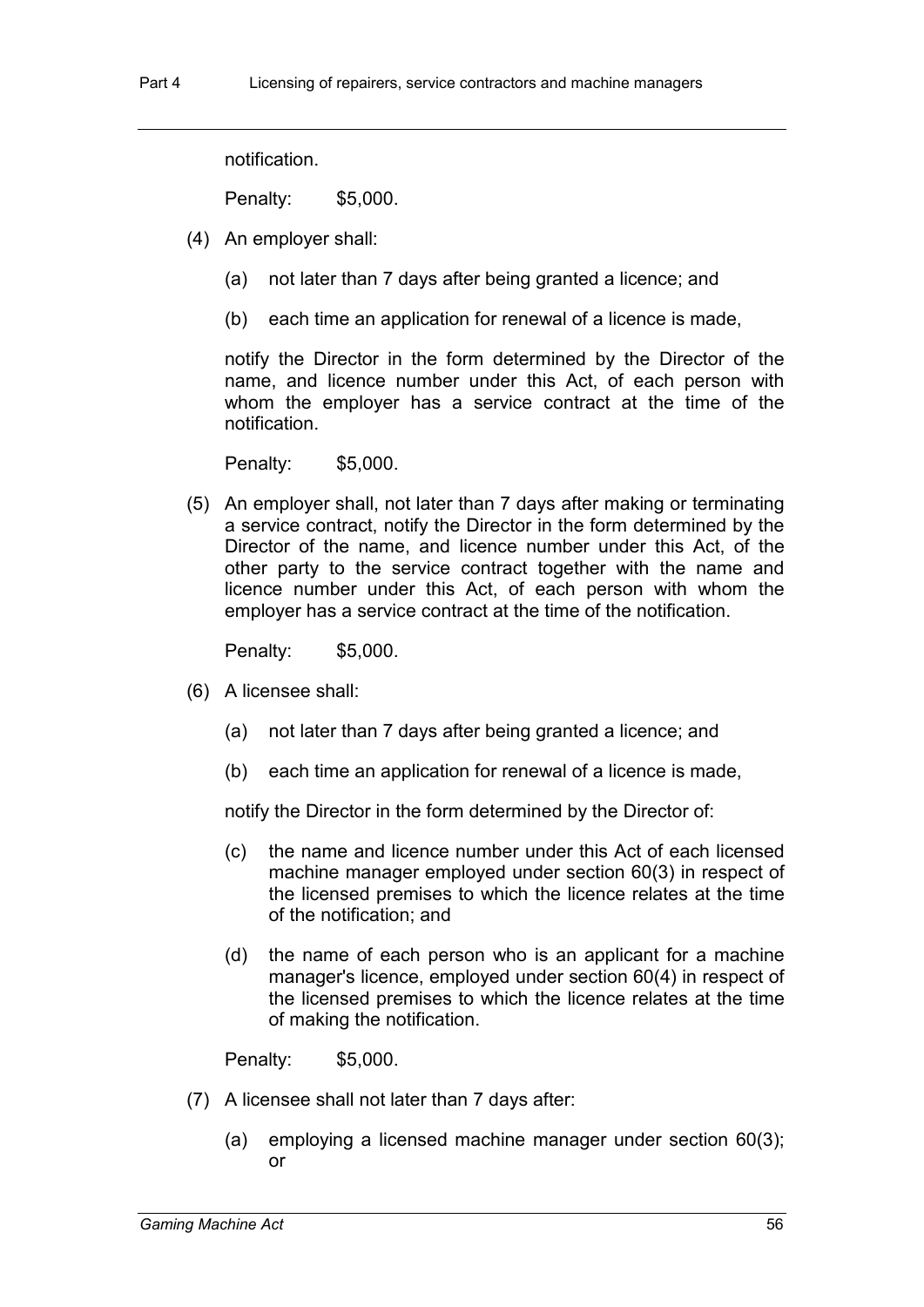(b) a person ceasing to be employed by the licensee under section 60(3) or 60(4),

notify the Director in the form determined by the Director of:

- (c) the name of the licensed machine manager or person and the licence number under this Act of the licensed machine manager;
- (d) the name and licence number under this Act, of each licensed machine manager employed under section 59(3) in respect of the licensed premises to which the licence relates at the time of the notification; and
- (e) the name of each person who is an applicant for a machine manager's licence employed under section 60(4) in respect of the licensed premises to which the licence relates at the time of the notification.

Penalty: \$5,000.

(8) If it becomes known to an employer that a person employed by the employer as a licensed repairer is not a licensed repairer, the employer shall immediately terminate the employment of the person as a licensed repairer.

Penalty: \$10,000 or imprisonment for 2 years.

(9) If it becomes known to the Director or a licensee that a person with whom the Director or licensee has made a service contract is not a licensed repairer or licensed service contractor, the Director or licensee shall immediately terminate the service contract.

Penalty: \$10,000 or imprisonment for 2 years.

(10) If it becomes known to a licensed repairer or licensed service contractor that a person (other than the Director or a licensee) with whom the repairer or service contractor has made a service contract is not a licensed repairer or licensed service contractor, the licensed repairer or licensed service contractor shall immediately terminate the service contract.

- (11) If it becomes known to a licensee that:
	- (a) a person employed by the licensee under section 60(3) is not a licensed machine manager; or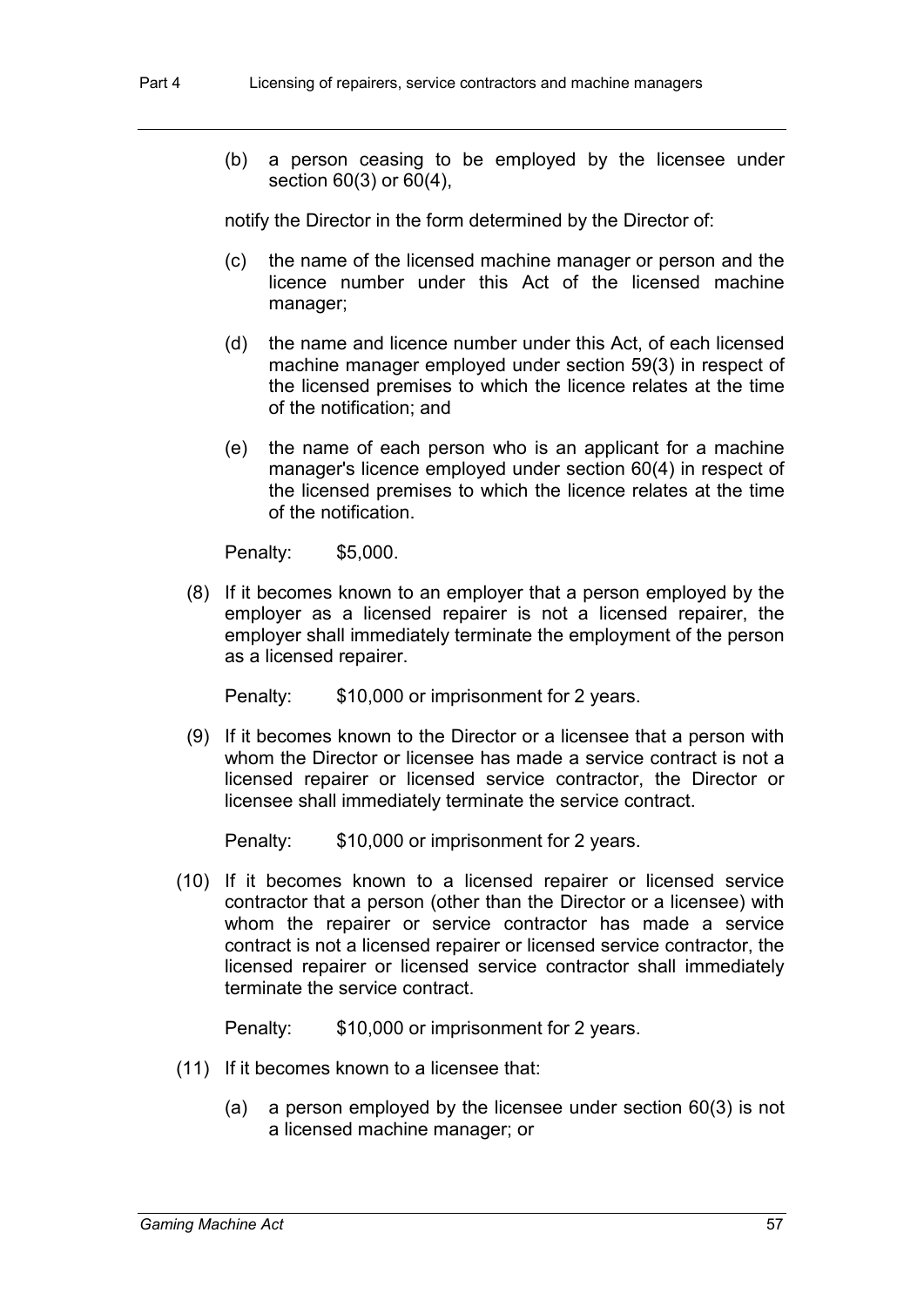(b) the application of a person employed by the licensee under section 60(4) has been refused,

the licensee shall immediately terminate the employment of the person under section 59(3) or (4).

Penalty: \$10,000 or imprisonment for 2 years.

- (12) Subsection (8), (9), (10) or (11) is sufficient authority to terminate the employment or service contract referred to in the subsection, notwithstanding any other Act or law.
- (13) No right of action arises against any person because of the termination.

# **78 Surrender of licence**

- (1) The holder of a licence under this Part may, at any time, by forwarding to or lodging with the Director notification in the form determined by the Director, and the licence under this Part, surrender the licence.
- (2) Notification under subsection (1) shall be signed or executed in the same way as that specified for an application made under section  $62(1)(b)$ .

# **79 Cancellation or suspension of licence under this Part**

- (1) A ground for cancellation or suspension of a licence under this Part arises if:
	- (a) the holder of the licence:
		- (i) obtained the licence on false, erroneous or misleading information;
		- (ii) fails to comply with a condition to which the licence is subject; or
		- (iii) fails to forward or lodge an affidavit in accordance with section 74(2);
	- (b) the holder of the licence or an associate of the holder:
		- (i) is convicted of a crime;
		- (ii) is convicted of an offence against this Act;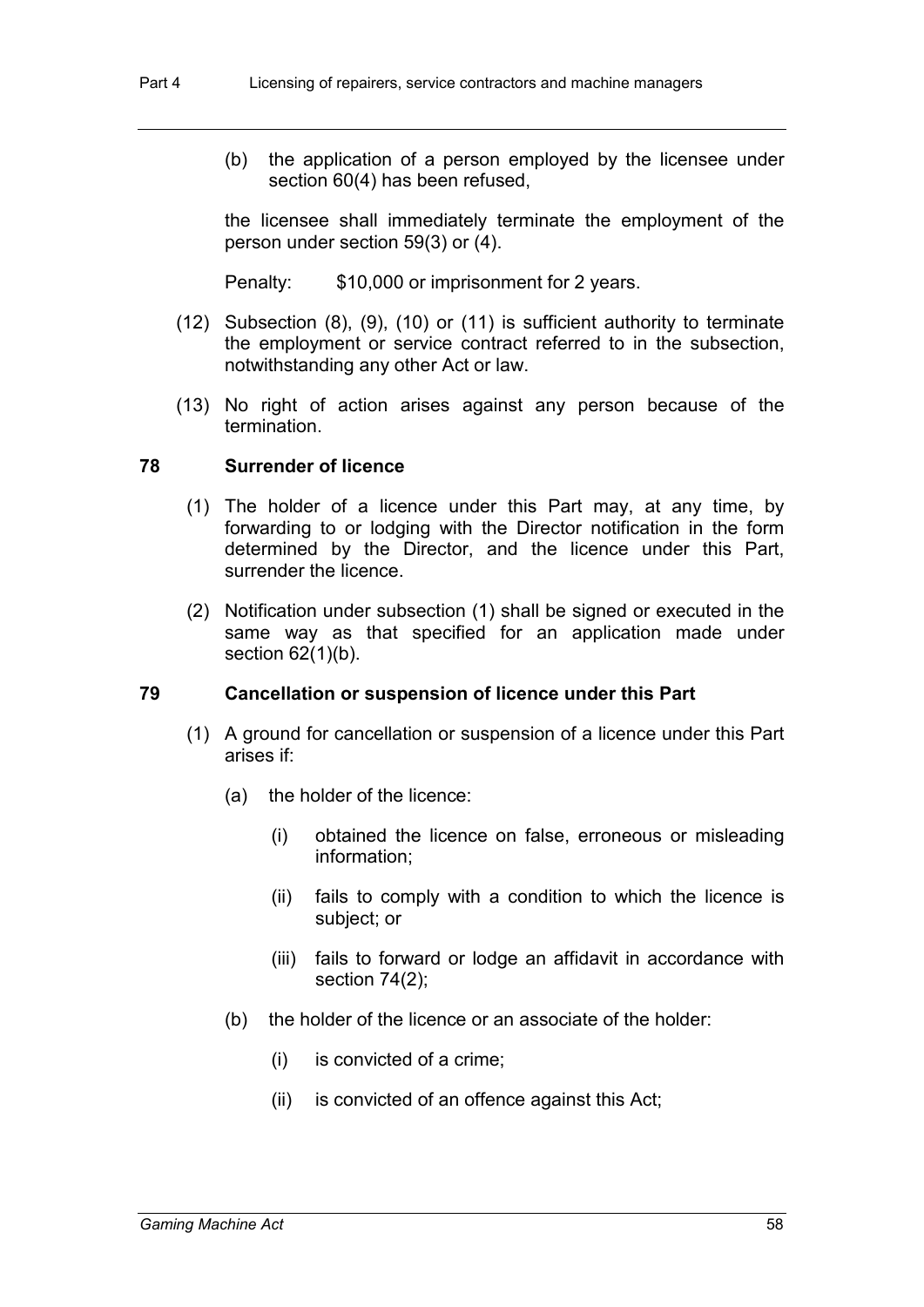- (iii) fails to discharge the holder's or associate's financial commitments, becomes bankrupt or compounds with creditors or otherwise takes advantage of the laws in force for the time being relating to bankruptcy;
- (iv) is the subject of a winding-up, either voluntarily or under a court order, appointment of a liquidator, appointment of a receiver or receiver and manager or is placed under judicial management or administration;
- (v) fails to comply with a written direction given to the holder or associate by the Commission or Director; or
- (vi) fails, when required, to supply information or material to the Commission, the Director or an inspector, or supplies information or material that to the knowledge of the holder or associate is false, erroneous or misleading in a material particular; or
- (c) the Director:
	- (i) considers that the holder of the licence or an associate of the holder is not a fit and proper person in respect of financial stability, general reputation, character or business reputation to be a holder of a licence or to be an associate of the holder of a licence; or
	- (ii) becomes aware of any information or matter that, had it been known when the application for the licence was being considered, the decision under section 65 may have been that the licence be refused.
- (2) Where the Director is of the opinion that any act, omission or other thing that constitutes a ground under subsection (1) is of such a serious nature that the integrity of gaming or the conduct of gaming may be jeopardised or the public interest may be adversely affected, the Director shall issue to the holder of the licence a written notice to show cause why action should not be taken with respect to the licence under this section.
- (3) The Director shall issue a copy of a notice issued under this section to any other person whom the Director considers has an interest in the licence.
- (4) A notice issued under this section shall set out the grounds giving rise to its issue and shall specify a date, being not earlier than 7 days after its issue, on or before which cause is required to be shown.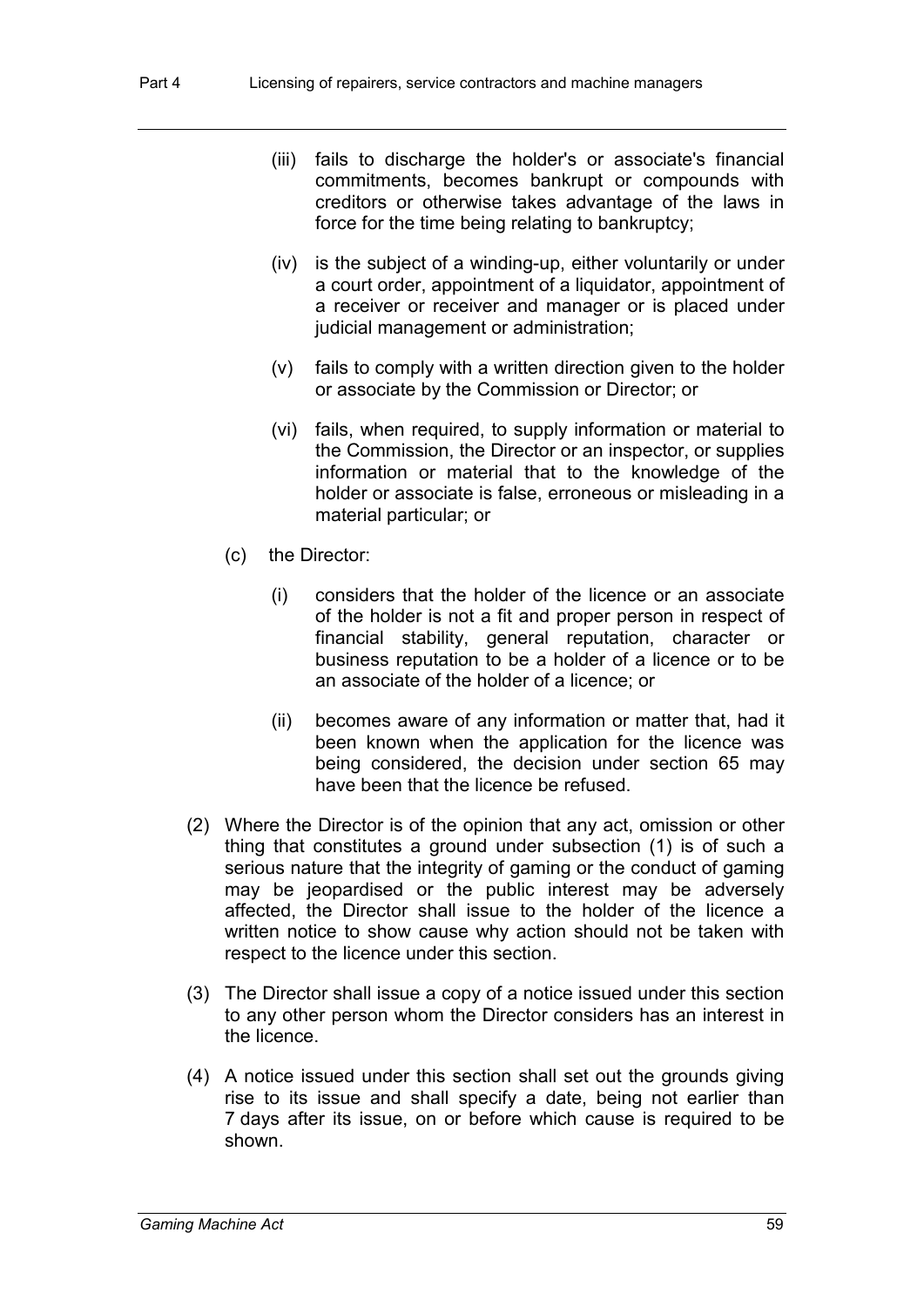- (5) Subject to this section, a notice under this section shall be in such form and contain such matters as the Director thinks fit.
- (6) A person to whom a notice under this section is issued may give a written answer to the Director at any time not later than the date specified in the notice in that respect.
- (7) A person to whom a copy of a notice is issued under subsection (3) may make such submissions to the Director as the person thinks fit at any time not later than the date specified under subsection (4).
- (8) The Director shall consider answers given in reply to a notice to show cause and any submissions made under subsection (7) and, if the Director considers that:
	- (a) satisfactory answers are given or submissions made in reply to or in respect of the notice, the Director shall not take any action or any further action in relation to the notice;
	- (b) answers given or submissions made in reply to or in respect of the notice are not satisfactory but action to cancel or suspend the licence is not warranted, the Director may issue a letter of censure to the holder of the licence, censuring the holder of the licence in respect of any matter connected with or giving rise to the notice to show cause;
	- (c) answers given or submissions made in reply to or in respect of the notice are not satisfactory and further action is warranted or if no answers are given and no submissions are made, the Director may:
		- (i) by written notice give such directions to the holder of the licence as the Director considers appropriate to ensure that any matter connected with or giving rise to the issue of the notice is rectified within the time specified in the notice; or
		- (ii) cancel, or suspend for such period as the Director determines, the licence.
- (9) If a direction given by the Director under subsection  $(8)(c)(i)$  is not complied with within the time specified in the notice, the Director may cancel or suspend the licence.
- (10) Where the Director is of the opinion that any act, omission or other thing that constitutes a ground under subsection (1) is not of such a serious nature that the integrity of gaming or the conduct of gaming may be jeopardised or the public interest may be adversely affected, the Director may by letter censure the holder of the licence in respect of any matter connected with or giving rise to the ground.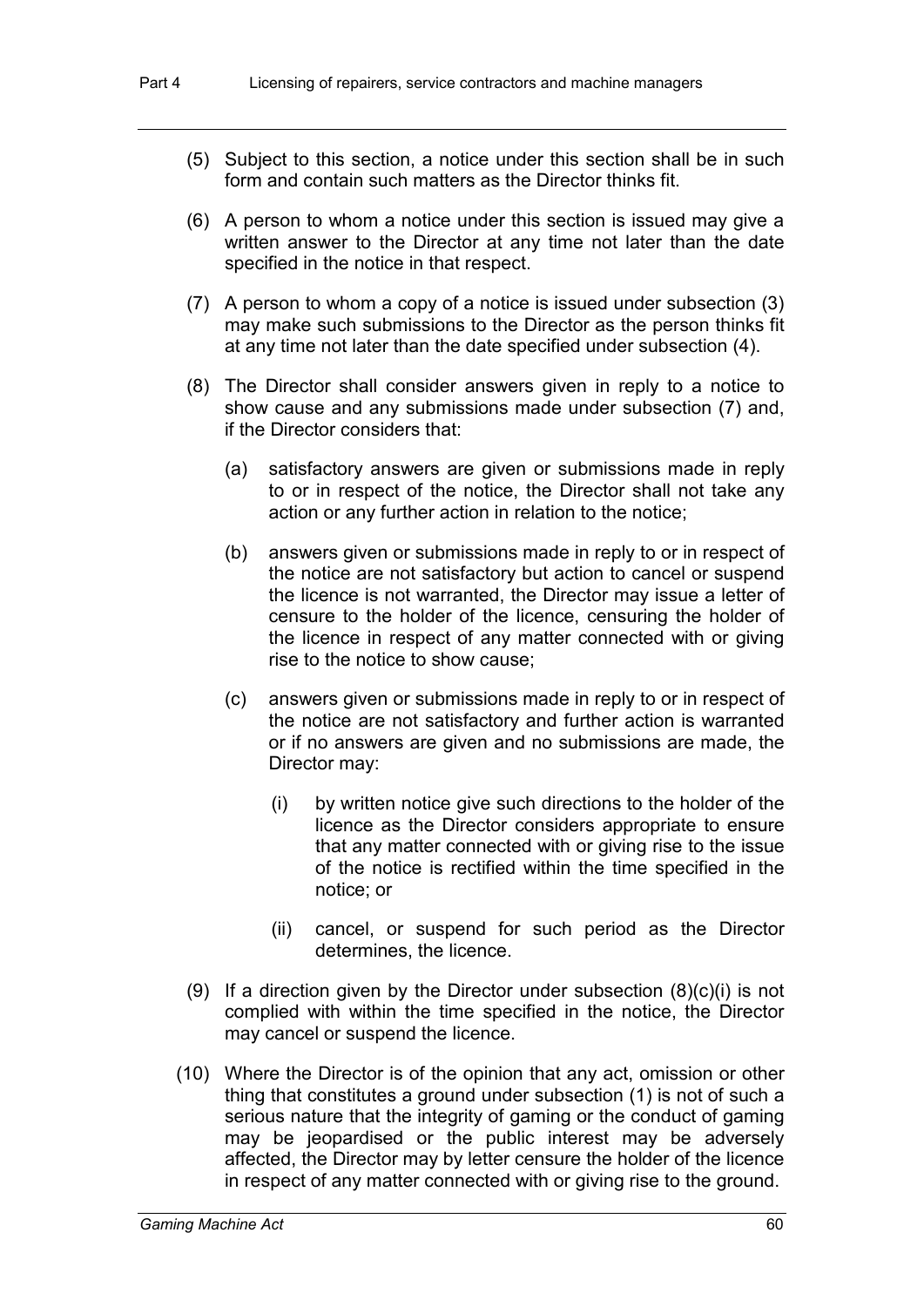- (11) If the Director cancels or suspends a licence, the Director shall as soon as practicable give the applicant written notice of, and the reasons for, the cancellation or suspension.
- (12) The cancellation or suspension of a licence under this section takes effect from the date of the issue of the notice under subsection (11) or from the date specified in the notice.
- (13) On receipt of a notice of cancellation under subsection (12), the person to whom the notice is addressed shall deliver the licence to the Director not later than 14 days after receiving the notice.

Penalty: \$10,000.

## **80 Suspension of licences pending decision**

- (1) Where the Director is of the opinion that any act, omission or other thing that constitutes a ground under section 79(1) is of such a serious nature that the integrity of gaming or the conduct of gaming is jeopardised or the public interest is adversely affected, the Director may suspend a licence under this Part until any action taken, or to be taken, under section 79 is finally determined.
- (2) Where the Director suspends a licence under subsection (1), the Director shall as soon as practicable give the holder of the licence written notice of, and the reasons for, the suspension.
- (3) The suspension of a licence under this section takes effect from when the notice referred to in subsection (2) is given to the holder of the licence or the suspension of the licence is made known to the holder of the licence (whichever is the first to happen).

#### **81 Effect of suspension of licence**

The suspension under section 79(8) or 80(1) of a licence under this Part has the same effect as the cancellation of the licence but without prejudice to:

- (a) any penalty or other liability incurred by the holder of the licence; or
- (b) the exercise of the powers of the Commission or the powers or authorities of the Director or an inspector.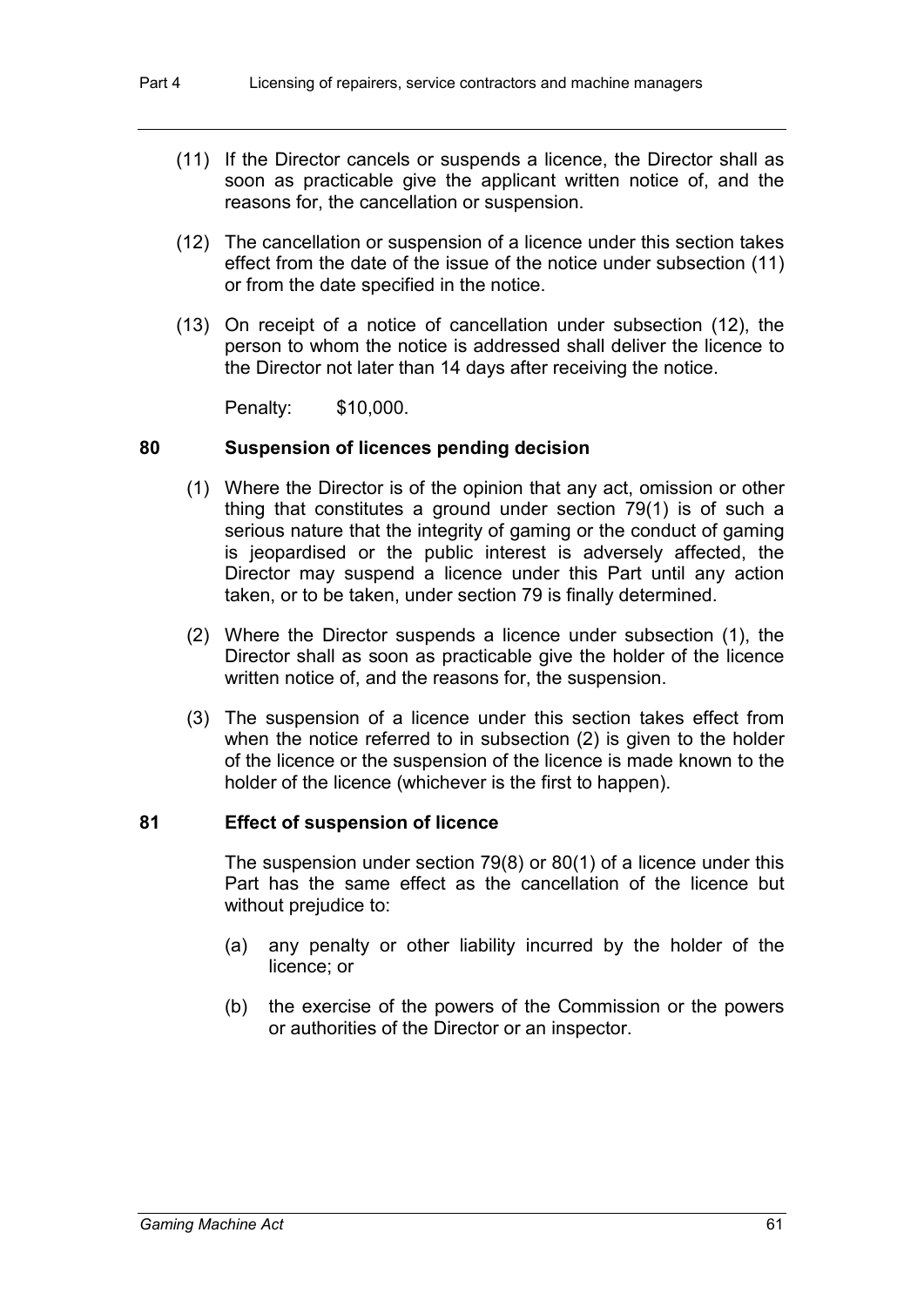# **82 Provisional licences**

- (1) The Director may grant to an applicant for a licence under this Part a provisional licence if the Director considers that:
	- (a) a decision in respect of the application may not be made for some time;
	- (b) the conduct of gaming may be prejudiced or disadvantaged if the applicant is not granted a provisional licence; and
	- (c) the issue of the provisional licence will not prejudice or disadvantage gaming or the conduct of gaming.
- (2) The Director may impose on a provisional licence such conditions as the Director considers are necessary in the public interest.
- (3) Where the Director grants a provisional licence, the Director shall issue the licence in the form determined by the Director and endorse on the licence the conditions imposed under subsection (2).
- (4) A provisional licence remains in force until:
	- (a) the application for the licence under this Part referred to in subsection (1) is granted or refused;
	- (b) it is surrendered; or
	- (c) it is cancelled.
- (5) The Director, at any time, may cancel a provisional licence granted under subsection (1).
- (6) No right of action arises against the Director or any other person because of a decision under subsection (5) in respect of the termination of employment or otherwise.
- (7) A provisional licence has the same effect as if it were a repairer's licence, service contractor's licence or machine manager's licence, as the case may be.

# **Part 5 Supervision and management of gaming**

#### **83 Installation and storage of gaming machines**

(1) Subject to subsection (2), a licensee shall install a gaming machine provided to the licensee under the gaming machine licence in a gaming machine area on the licensee's licensed premises.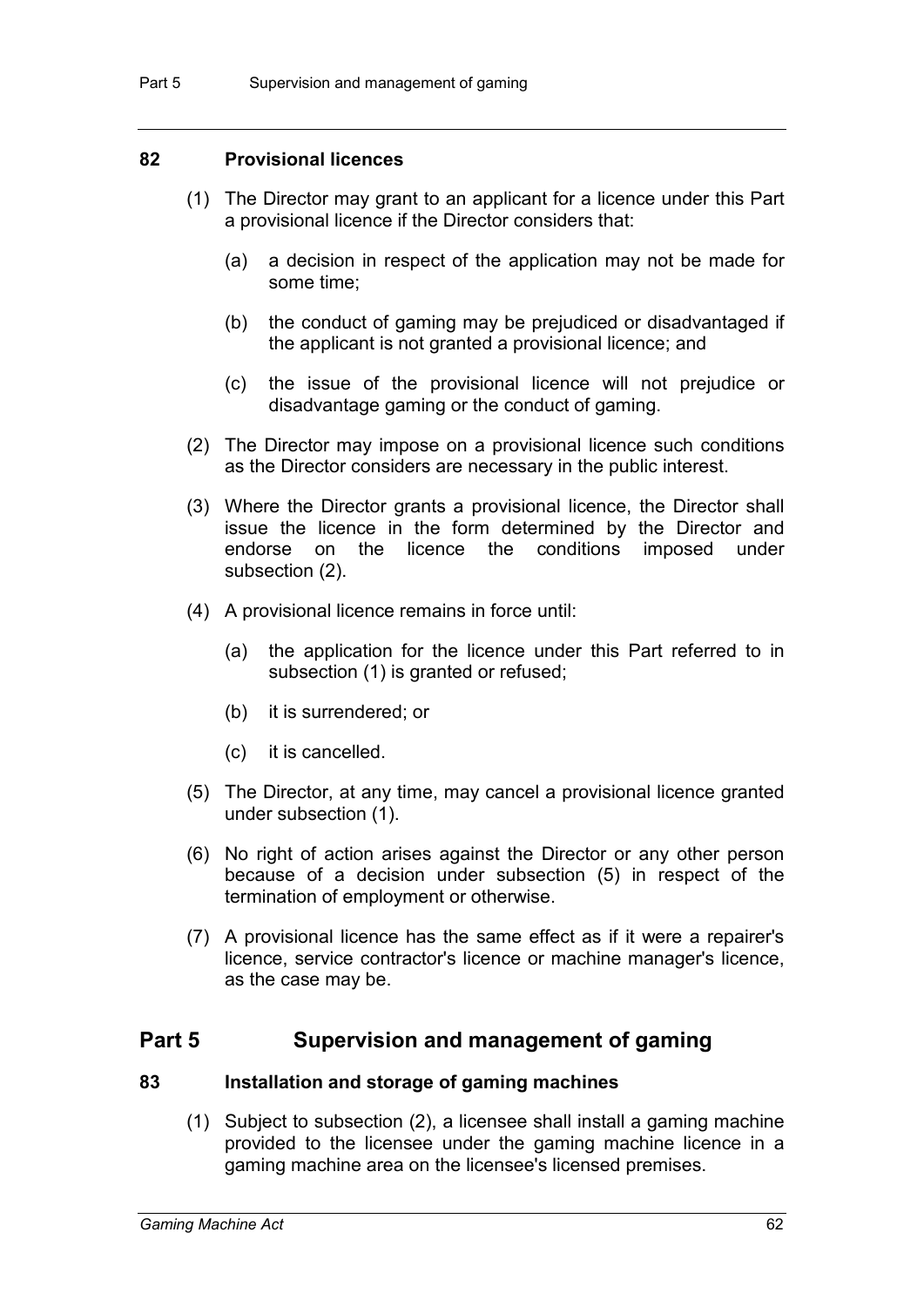(2) A gaming machine that is not installed in a gaming machine area shall be stored in a room, and secured in such way as is, approved by the Director.

Penalty: \$10,000 or imprisonment for 2 years.

# **84 Gaming machines not to be played if not installed in gaming machine area**

(1) Subject to subsection (2), a person shall not play or allow another person to play a gaming machine provided under the gaming machine licence to a licensee that is not installed in a gaming machine area.

Penalty: \$50,000 or imprisonment for 5 years.

- (2) Subsection (1) does not apply to a licensed repairer who plays a gaming machine in the course of altering, adjusting, maintaining, repairing or testing the gaming machine.
- (3) Winnings that become payable because of playing a gaming machine under subsection (2) remain the property of the licensee and are not payable to any person.

## **85 Gaming equipment not to be an annoyance, &c.**

(1) A licensee shall not locate, or allow to be located, gaming equipment on the licensee's licensed premises in such a way as to be an annoyance due to the location of the gaming equipment, the noise generated by the operation of the equipment or for any other reason.

Penalty: \$5,000.

- (2) A listed person or licensee shall not allow gaming equipment to convey or exhibit:
	- (a) a false, misleading, rude or offensive message; or
	- (b) excessive or unnecessary advertising.

Penalty: \$5,000.

- (3) Except as may be provided by the game of a gaming machine or an arrangement or system approved under section 134, a person shall not:
	- (a) do or omit to do anything on licensed premises that unfairly or unreasonably entices a person to play a particular gaming machine in preference to others; or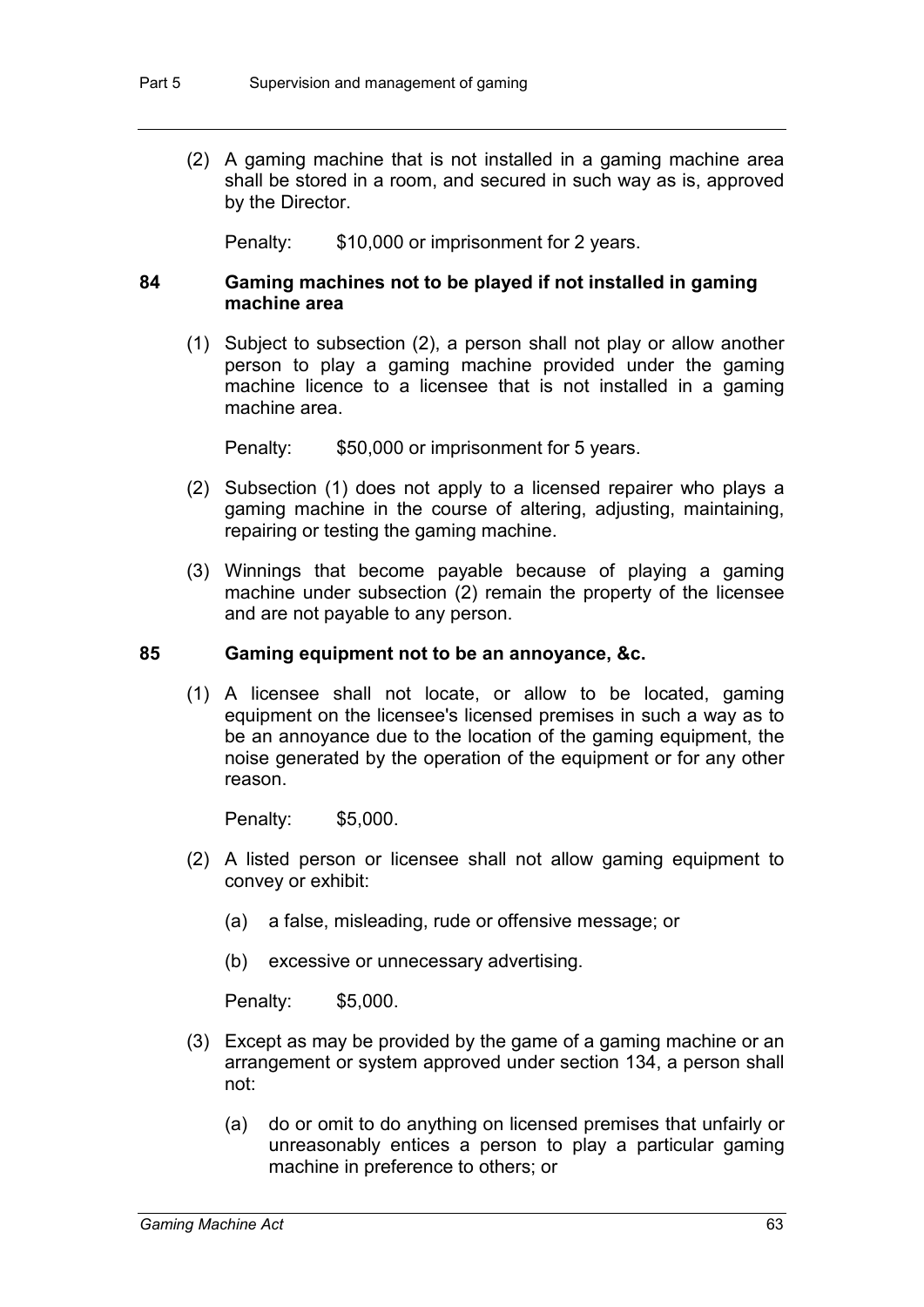(b) conduct or allow to be conducted any promotional activity that entices a person to play or rewards a person for playing gaming machines unless the rewards or prizes provided by the activity are not related to a particular gaming machine a person must play in order to be entitled to the rewards or prizes.

Penalty: \$10,000 or imprisonment for 2 years.

- (4) Where, in the opinion of an inspector, a contravention of this section is being or has been committed, the Director may, by written notice, direct a listed person, licensee or person:
	- (a) to do or cease doing anything that constitutes the contravention; or
	- (b) not to again do or omit to do anything that constituted the contravention.
- (5) A listed person, licensee or person shall not contravene or fail to comply with a direction given under subsection (4).

Penalty: \$10,000 or imprisonment for 2 years.

#### **86 Installation of electronic monitoring systems**

(1) Subject to subsection (2), a licensee shall not on the licensee's licensed premises, without the approval of the Director, install or operate or cause or allow to be installed or operated, an electronic monitoring system or centralised credit system.

Penalty: \$10,000 or imprisonment for 2 years.

- (2) The Director or a person approved by or acting on behalf of the Director may:
	- (a) install on licensed premises an electronic monitoring system; and
	- (b) modify or cause the modification of the system.
- (3) A licensee shall permit such works and actions, by the Director or a person approved by or acting on behalf of the Director, on any place under the control of the licensee as are necessary to facilitate the installation, alteration, adjustment, maintenance, repair or continued effective operation of an electronic monitoring system installed on the licensee's licensed premises under subsection (2).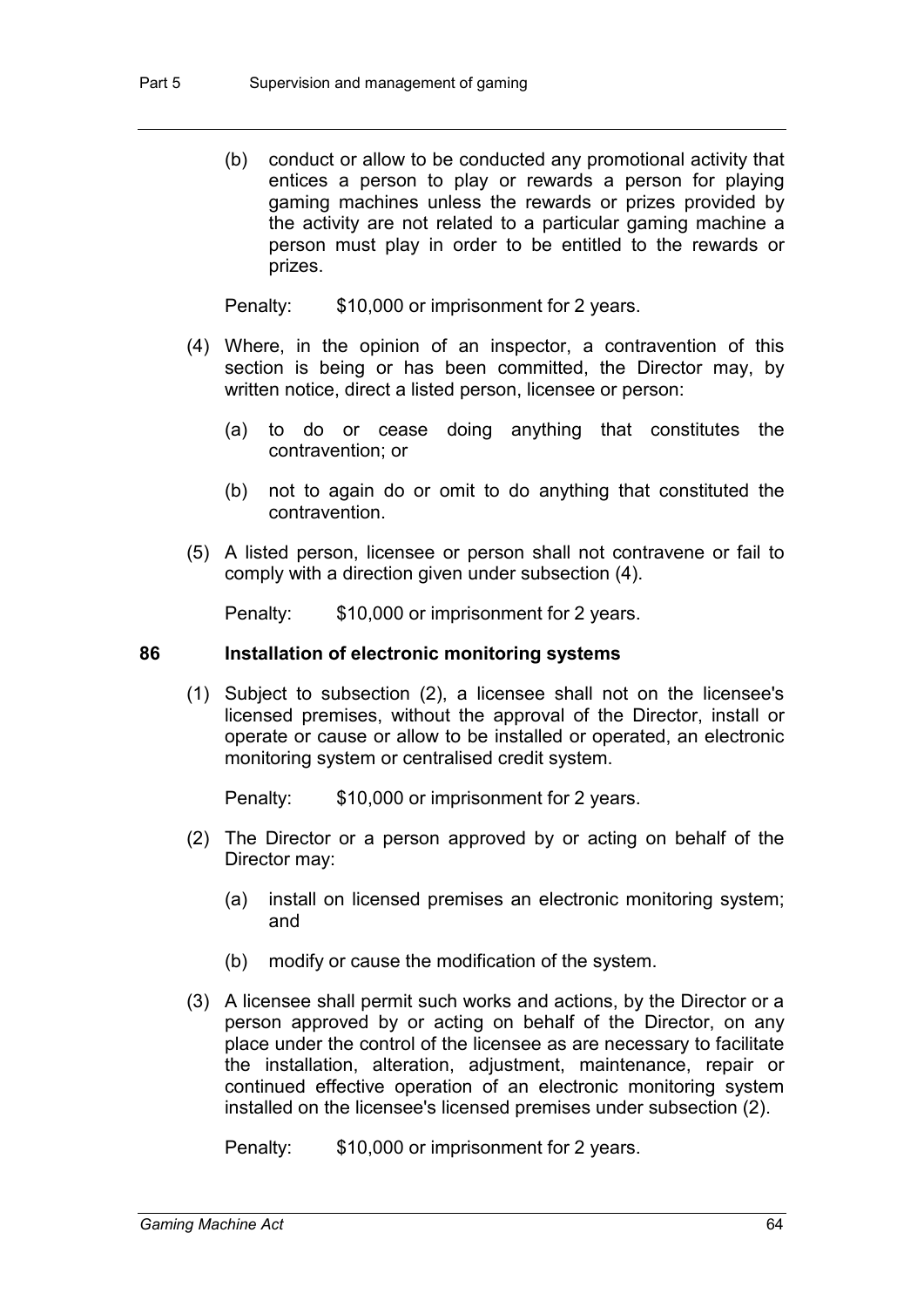- (4) A licensee shall, at the licensee's expense, provide:
	- (a) locations, to the satisfaction of the Director or a person approved by or acting on behalf of the Director, for the installation of equipment connected with; and
	- (b) electricity or other operating requirements of,

an electronic monitoring system installed on the licensee's licensed premises under subsection (2).

Penalty: \$10,000.

- (5) A licensee shall, at the licensee's expense, provide the Director or a person approved by or acting on behalf of the Director, continuous, free and unfettered access to:
	- (a) data held in or available from; and
	- (b) the operation of,

an electronic monitoring system approved under subsection (1) or installed under subsection (2).

Penalty: \$10,000 or imprisonment for 2 years.

# **87 Maintenance of facilities, &c.**

- (1) A licensee shall ensure that:
	- (a) the operation of gaming machines on the licensee's licensed premises is conducted in such a way as, in the opinion of the Director, is proper and competent;
	- (b) anything forming part of a gaming machine that is visible without opening the machine is maintained in good order and is not defaced or altered in any way;
	- (c) all facilities and amenities on the licensee's licensed premises that are related to gaming are maintained in such condition as will provide maximum safety and comfort for persons on the premises; and
	- (d) all installations, equipment and procedures for security and safety purposes are used, operated and applied for the preservation and maintenance of those purposes.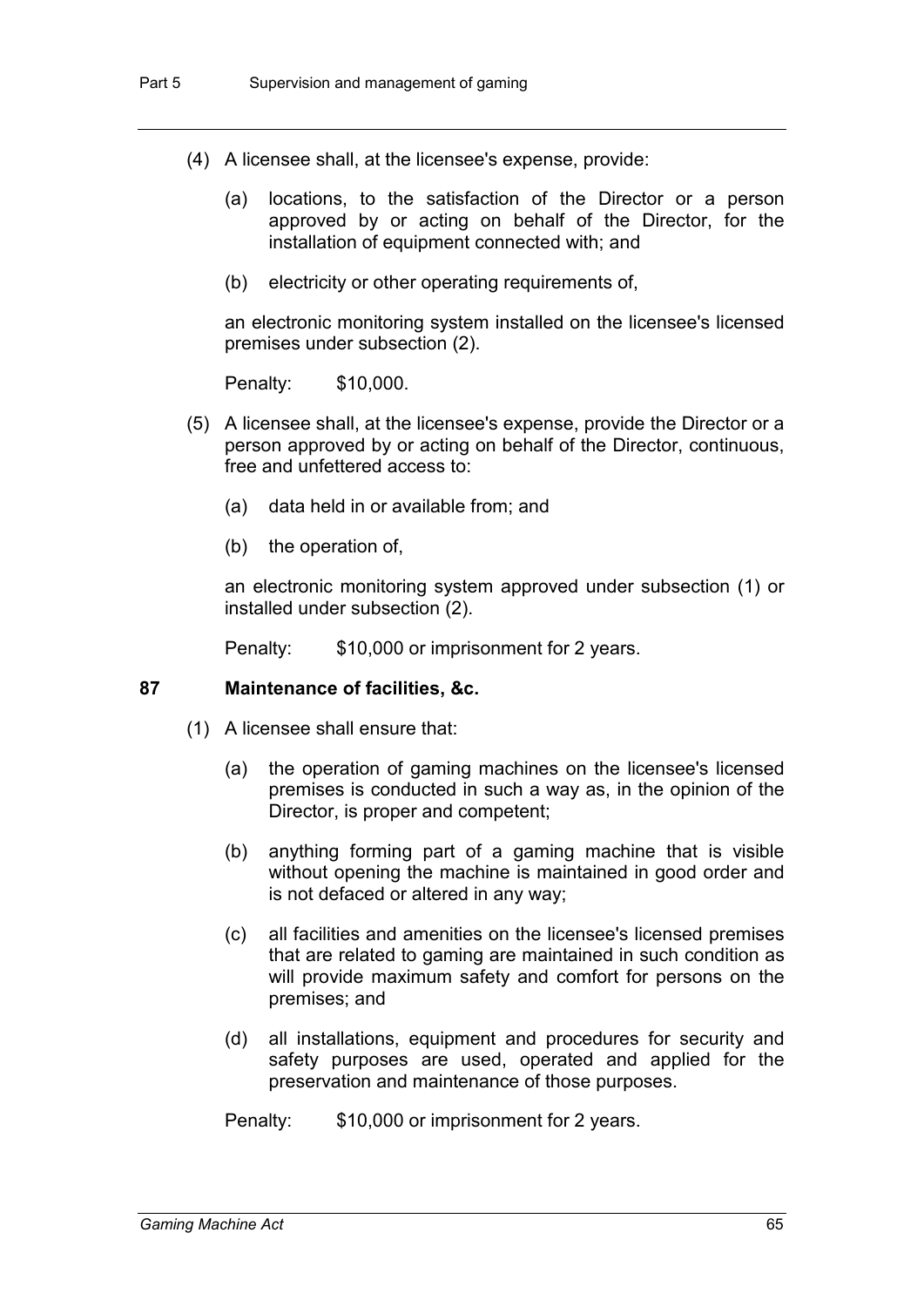- (2) A licensee shall not:
	- (a) employ or allow; or
	- (b) cause or allow another person to employ or allow,

a barker or shill to entice a person to play gaming machines on the licensee's licensed premises.

Penalty: \$5,000.

# **88 Hours of gaming**

A licensee shall not conduct gaming, or allow gaming to be conducted, in a part of the licensee's licensed premises:

- (a) when, under the liquor licence relating to the premises, liquor is not permitted to be sold in that part of the premises;
- (b) when the licensee or an employee of the licensee is not in that part of the premises to supervise gaming; or
- (c) during a period prescribed for the purposes of this section.

Penalty: \$10,000 or imprisonment for 2 years.

#### **89 Rules ancillary to gaming**

- (1) The Director may, in writing, make rules relating to matters that are ancillary to gaming conducted on licensed premises.
- (2) A licensee, with the approval in writing of the Director, may, in respect of the licensee's licensed premises:
	- (a) amend, add to or repeal; or
	- (b) substitute a rule or other rules for,

the rules made under subsection (1).

#### **90 Rules ancillary to gaming to be available and enforced**

A licensee shall ensure, when gaming is being conducted on the licensee's licensed premises, that:

- (a) the rules ancillary to gaming that are, at that time, the rules for the licensed premises, are available for inspection at the licensed premises;
- (b) where required by the rules, notices relating to the rules are prominently displayed; and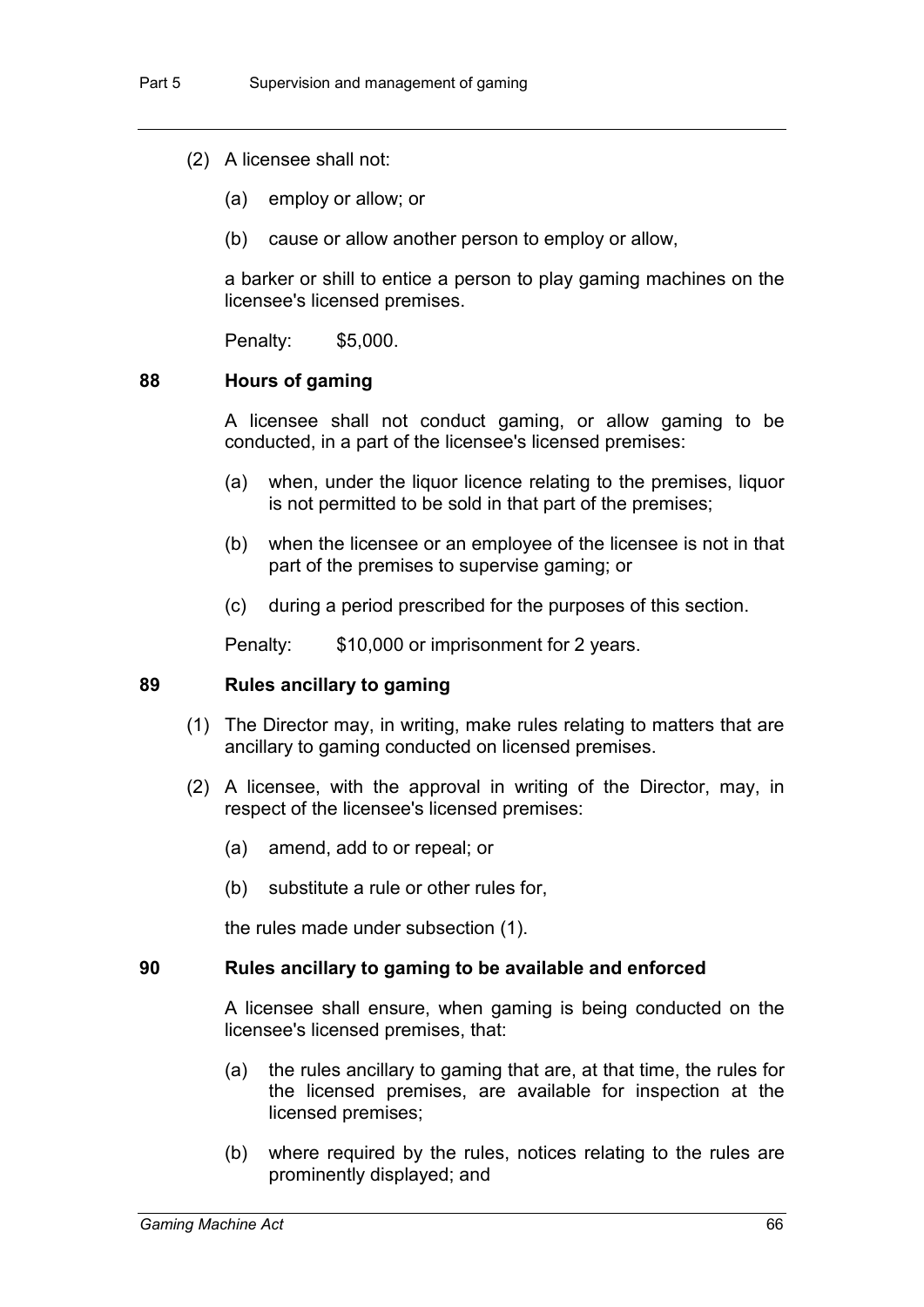(c) the rules are enforced.

Penalty: \$5,000.

### **91 Licensees not to extend credit**

A licensee shall not make a loan or extend credit in any form to a person on the licensee's licensed premises.

Penalty: \$10,000 or imprisonment for 2 years.

#### **92 Gaming tokens**

- (1) A licensee, in conducting gaming on the licensee's licensed premises, shall only use gaming tokens.
- (2) A licensee shall cause all transactions, in respect of the sale or redemption of gaming tokens on the licensee's licensed premises, to be carried out in such a way as ensures the integrity of the transactions.

Penalty: \$10,000 or imprisonment for 2 years.

#### **93 Gaming tokens that are not Australian currency**

- (1) This section does not apply to a gaming token that:
	- (a) has no value marked on it; and
	- (b) forms part of a centralised credit system approved under section 86(1).
- (2) A licensee who conducts gaming by the use of gaming tokens that are not Australian currency shall, at all reasonable times:
	- (a) while a licensee; and
	- (b) for one year after ceasing to be a licensee,

redeem the gaming token for the value that is marked on the gaming token.

- (3) A licensee shall not sell, for the purpose of gaming, a gaming token that is not Australian currency unless:
	- (a) it is approved by the Director for use on the licensee's licensed premises;
	- (b) the value (in Australian currency) that it represents for the purpose of gaming on the licensee's licensed premises is approved by the Director;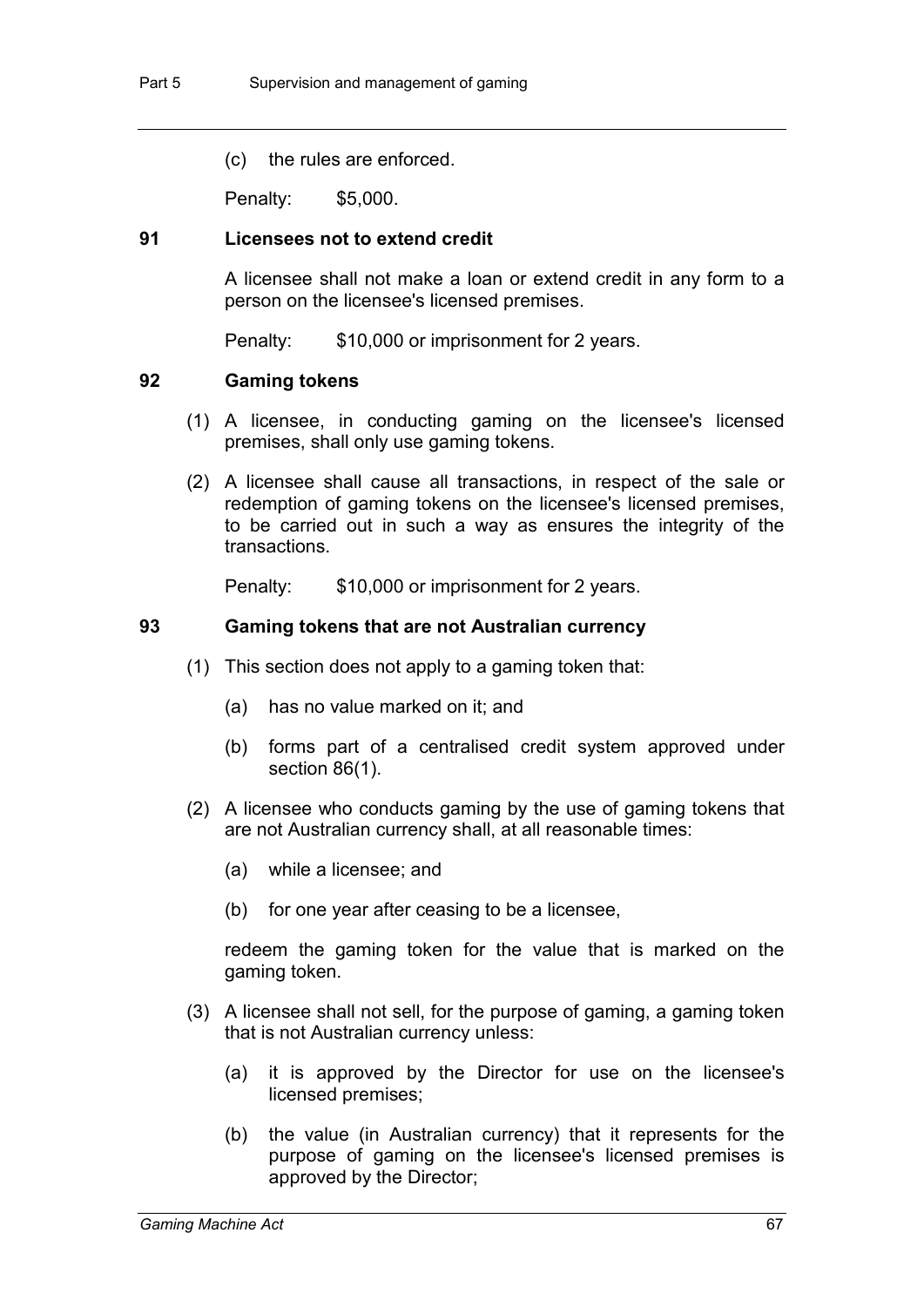- (c) it is of the physical characteristics approved by the Director; and
- (d) there is marked on it, in such a way as is approved by the Director:
	- $(i)$  the value approved under paragraph  $(b)$ ;
	- (ii) the name of the licensee or a symbol, approved by the Director, that clearly identifies the licensee from all other licensees; and
	- (iii) the name of the licensed premises or a symbol, approved by the Director, that clearly identifies the licensed premises from all other licensed premises; and
- (e) it is in good condition.
- (4) Before placing an order to purchase gaming tokens that are not Australian currency with a manufacturer of gaming tokens, a licensee shall obtain the approval of the Director for the purchase.
- (5) A manufacturer of gaming tokens shall not accept an order to manufacture, or manufacture, gaming tokens that are not Australian currency unless there is produced to the manufacturer an approval given under subsection (4) in respect of the gaming tokens.
- (6) A licensee, except in the genuine redemption of gaming tokens, shall not purchase gaming tokens that are not Australian currency from a person who is not a manufacturer of gaming tokens approved by the Director.
- (7) A licensee shall keep, and at all times accurately maintain, a written inventory of gaming tokens that are not Australian currency purchased from a manufacturer of gaming tokens.

Penalty: \$10,000 or imprisonment for 2 years.

#### **94 Payments in connection with gaming**

- (1) A licensee shall make a payment in connection with:
	- (a) the payment of winnings or gaming machine credits (other than payments made by a gaming machine); or
	- (b) the redemption of gaming tokens,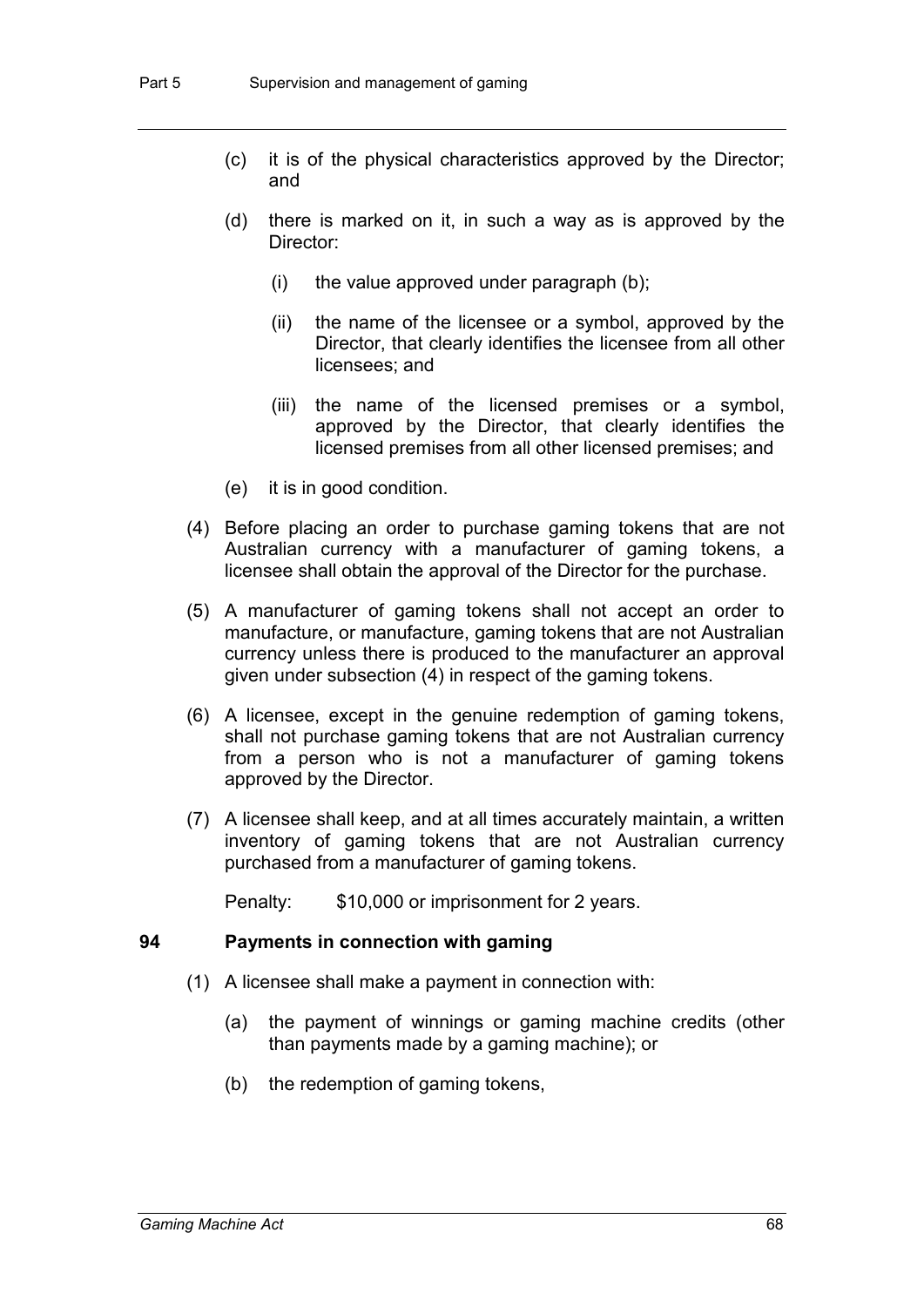with Australian currency unless the payment:

- (c) is required to be made in another way:
	- (i) that is prescribed; or
	- (ii) in accordance with the rules ancillary to gaming for the licensed premises; or
- (d) is to be made under subsection (2).

Penalty: \$10,000 or imprisonment for 2 years.

- (2) A licensee may, if requested by a person entitled to a payment referred to in subsection (1)(other than a payment to which subsection (1)(c) applies) and if the licensee thinks fit to do so, make the payment by:
	- (a) gaming tokens (other than Australian currency);
	- (b) a cheque;
	- (c) a combination of Australian currency, gaming tokens (other than Australian currency) and a cheque, or
	- (d) electronic transfer.

#### **95 Entitlement of players**

A licensee shall ensure that a person who plays a gaming machine on the licensee's licensed premises is paid the amount to which the person is entitled.

Penalty: \$10,000 or imprisonment for 2 years.

# **96 Malfunction of gaming machines**

- (1) A machine manager shall refuse:
	- (a) to make payment; or
	- (b) to allow payment to be made,

to a person in respect of a bet made, or gaming machine credits accumulated, on a gaming machine installed on licensed premises in respect of which he or she is machine manager, where the machine manager is satisfied that the gaming machine failed to function in the way in which it was designed and programmed to function.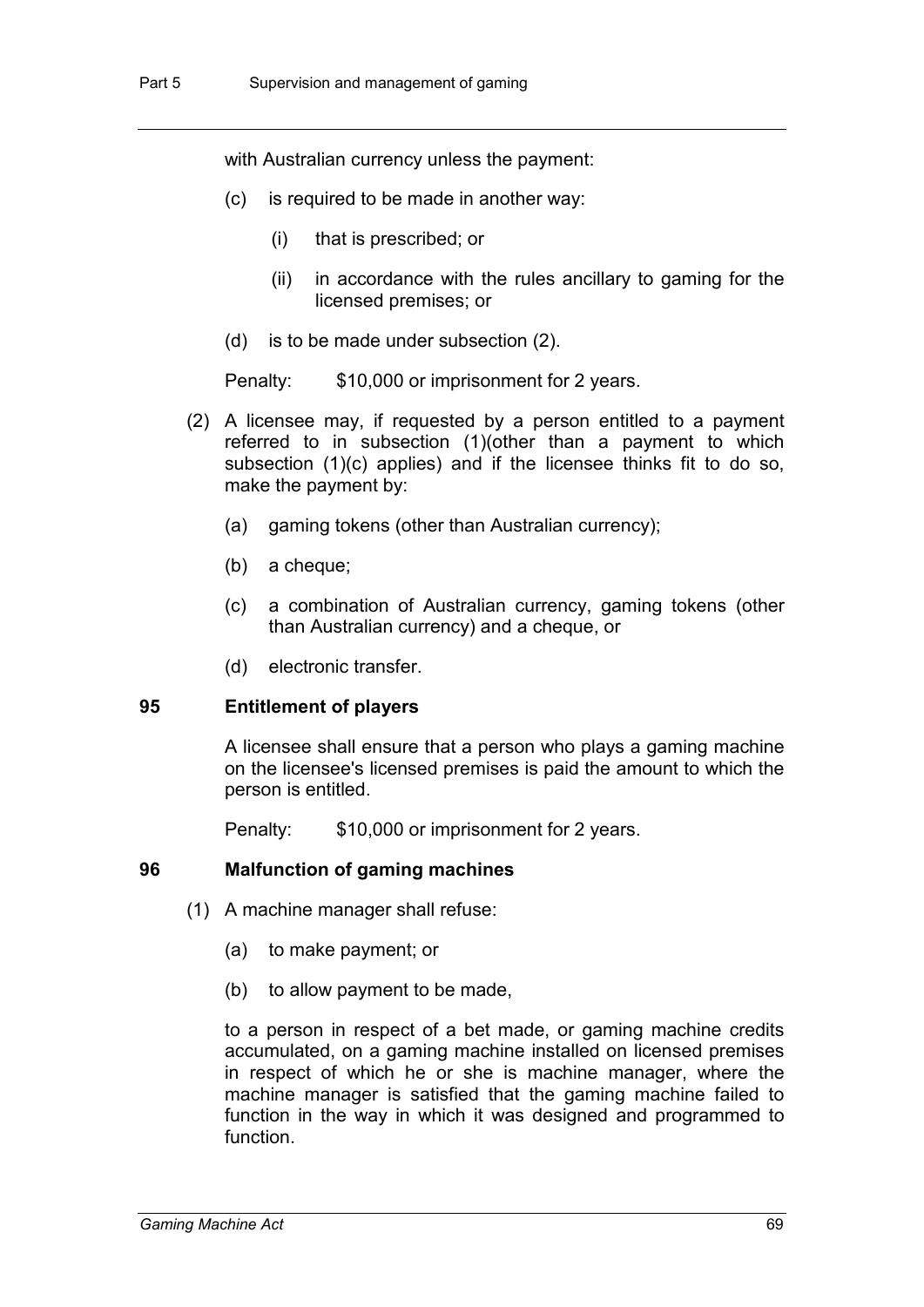- (2) Subsection (1) applies irrespective of the reason for the failure of the gaming machine to function in the way in which it was designed and programmed to function.
- (3) A machine manager who refuses to make or allow payment under subsection (1) shall:
	- (a) not allow, other than for testing purposes, the gaming machine to be played until it is functioning in the way in which it was designed and programmed to function;
	- (b) not later than the close of business on the following working day, forward to the Director a report in the form determined by the Director in respect of the refusal; and
	- (c) give the licensee a copy of the report referred to in paragraph (b).

Penalty: \$10,000 or imprisonment for 2 years.

- (4) A licensee:
	- (a) may, on review of the copy of the report referred to in subsection (3); or
	- (b) shall, if so directed by the Director,

overrule a refusal referred to in subsection (1) and make the payment that has been refused.

Penalty: \$10,000 or imprisonment for 2 years.

(5) Nothing in this section operates so as to prejudice or affect any other right or remedy of any person.

#### **97 Defective gaming machines not allowed**

- (1) In this section, *licensee*, in respect of licensed premises, includes:
	- (a) a machine manager of the licensed premises;
	- (b) if the licensee is a body corporate, the secretary or an executive officer of the body corporate; and
	- (c) a person employed by the licensee who may be required by the licensee to:
		- (i) supervise gaming;
		- (ii) attend to gaming machines;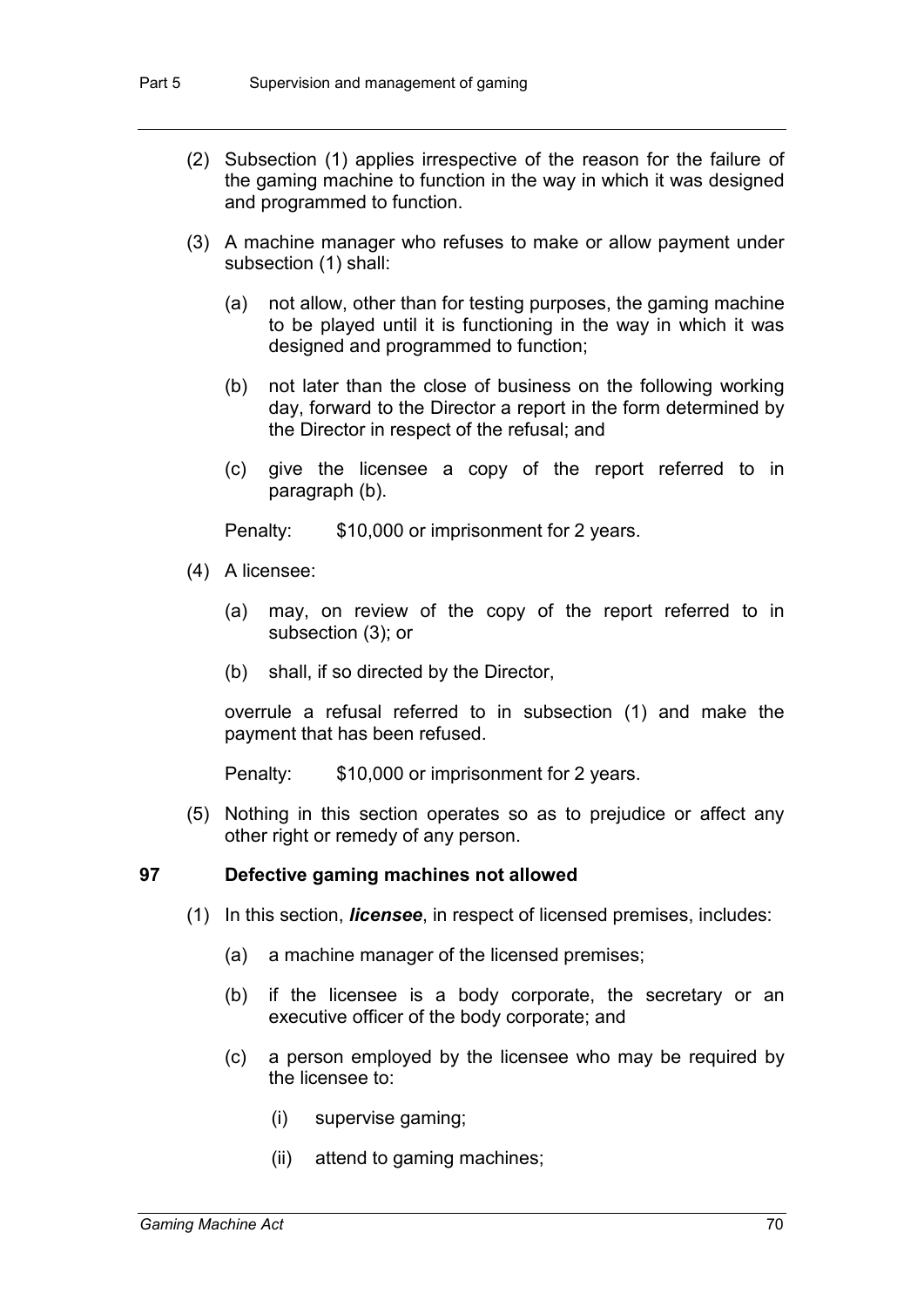- (iii) sell or redeem gaming tokens; or
- (iv) carry out centralised credit transactions,

on the licensed premises.

- (2) A licensee shall not allow, other than for testing purposes, a gaming machine:
	- (a) that is installed on the licensed premises; and
	- (b) that does not function in the way in which it was designed and programmed to function,

to be played until it is functioning in the way in which it was designed and programmed to function.

Penalty: \$10,000 or imprisonment for 2 years.

- (3) It is a defence to a prosecution for an offence against subsection (2) for the defendant to prove that the defendant:
	- (a) had taken all reasonable precautions to ensure that the gaming machine was functioning in the way in which it was designed and programmed to function; and
	- (b) at the time of the alleged offence, did not know, and ought not to have known, that the gaming machine was not functioning in the way in which it was designed and programmed to function.

### **98 Security of keys, &c.**

- (1) A licensee shall ensure that all keys and other devices related to the security of gaming equipment on the licensee's licensed premises are kept, stored, secured, possessed and used in accordance with the written directions of the Director.
- (2) A person shall not possess or use a key or other device referred to in subsection (1) unless the possession or use is permitted by, and is in accordance with, the written directions of the Director.

Penalty: \$10,000 or imprisonment for 2 years.

#### **99 Certain persons only to have access etc. to gaming machines**

A person shall not, in relation to a gaming machine on licensed premises:

(a) open the gaming machine;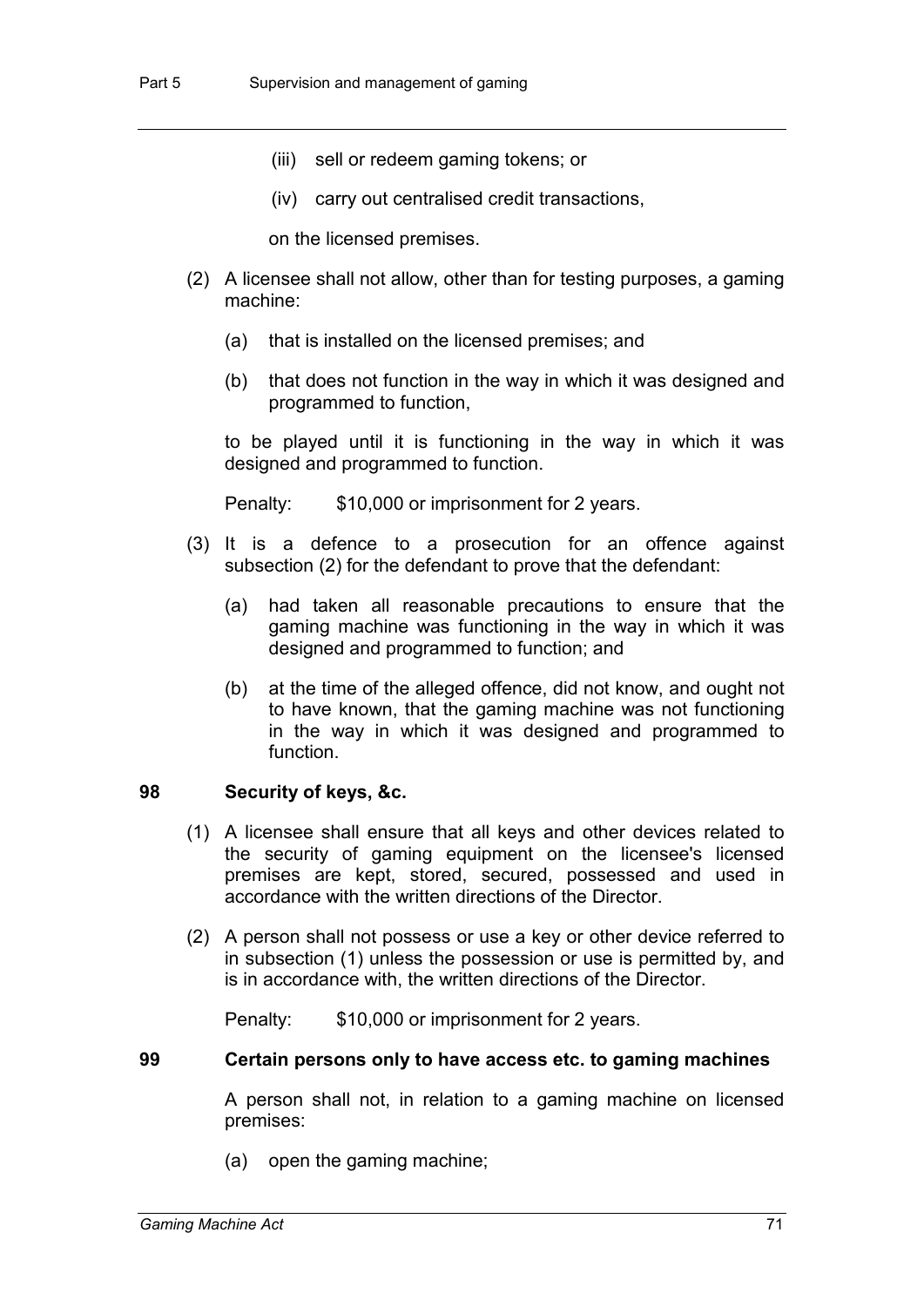- (b) check gaming tokens contained inside the gaming machine;
- (c) remove gaming tokens from the cabinet or drop box of the gaming machine; or
- (d) place gaming tokens into the gaming machine (other than for the purpose of playing a game on the gaming machine),

unless the person is:

- (e) the licensee of the licensed premises;
- (f) where the licensee is a body corporate, the secretary or an executive officer of the body corporate in the genuine execution of his or her duties as secretary or executive officer;
- (g) a machine manager in respect of the licensed premises;
- (h) an employee of the licensee who is assisting a machine manager in carrying out money clearances while the employee is in the presence of the machine manager;
- (j) a licensed repairer in the performance of duties as a licensed repairer;
- (k) performing duties under a contract approved under section 100(1);
- (m) an inspector in the exercise or performance of the inspector's powers and functions under this Act; or
- (n) any other person approved by the Director under this Act.

Penalty: \$10,000 or imprisonment for 2 years.

#### **100 Contracts for certain services to be approved**

- (1) Subject to subsection (2), a person shall not, without the approval of the Director, enter into an agreement for the provision of a service relating to:
	- (a) the sale and redemption of gaming tokens on the licensee's licensed premises;
	- (b) the supervision of gaming on licensed premises;
	- (c) attending to gaming machines or carrying out centralised credit transactions on licensed premises;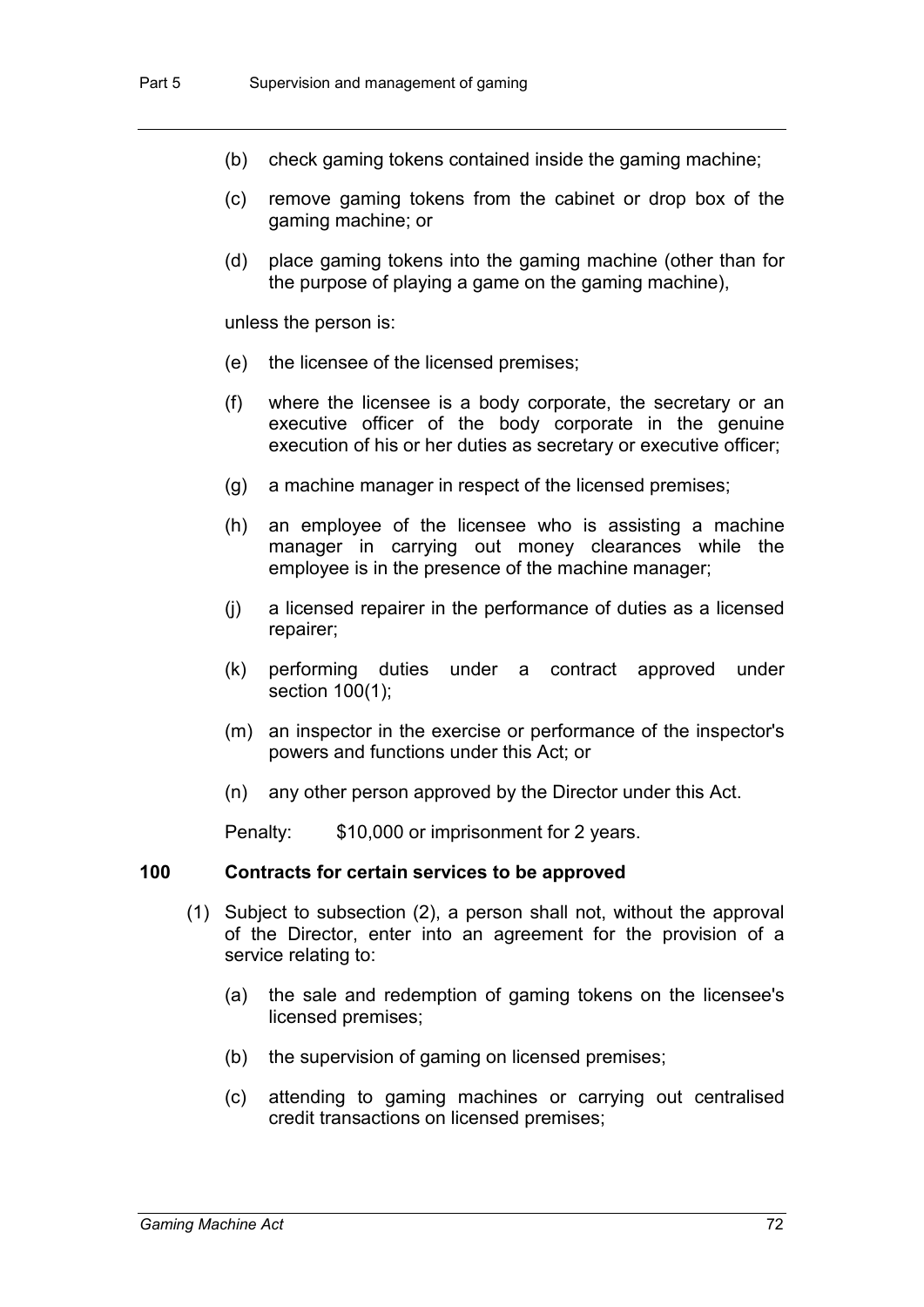- (d) carrying out on licensed premises:
	- (i) money clearances;
	- (ii) any function resulting from money clearances; or
	- (iii) any function required to be carried out under section 141(2) or 142(2);
- (e) keeping and maintaining accounts under section 143;
- (f) making monthly gaming machine reconciliation reports under section 144; or
- (g) any other function prescribed for the purposes of this section.

Penalty: \$10,000 or imprisonment for 2 years.

(2) Subsection (1) does not apply to the employment of a natural person by a licensee to carry out on the licensee's licensed premises an act referred to in that subsection.

# **101 Licensees to keep records of certain employees**

- (1) A licensee shall, in respect of each of the licensee's licensed premises, keep and, at all times, accurately maintain a record of the full name, address and date of birth of all persons employed by the licensee to carry out on the licensed premises an act referred to in section 100(1).
- (2) A licensee shall, in respect of each of the licensee's licensed premises, lodge with the Director, on or before the day prescribed of each month, a report in the form determined by the Director, containing details of the full name, address and date of birth of all persons who performed an act referred to in section 100 at any time during the preceding month on the licensed premises.

Penalty: \$10,000 or imprisonment for 2 years.

#### **102 Notification of employment or cessation of employment of machine manager**

A licensee shall, not later than one working day after a person commences employment, or ceased to be employed, as a machine manager, notify the Director of that fact in the form determined by the Director.

Penalty: \$10,000 or imprisonment for 2 years.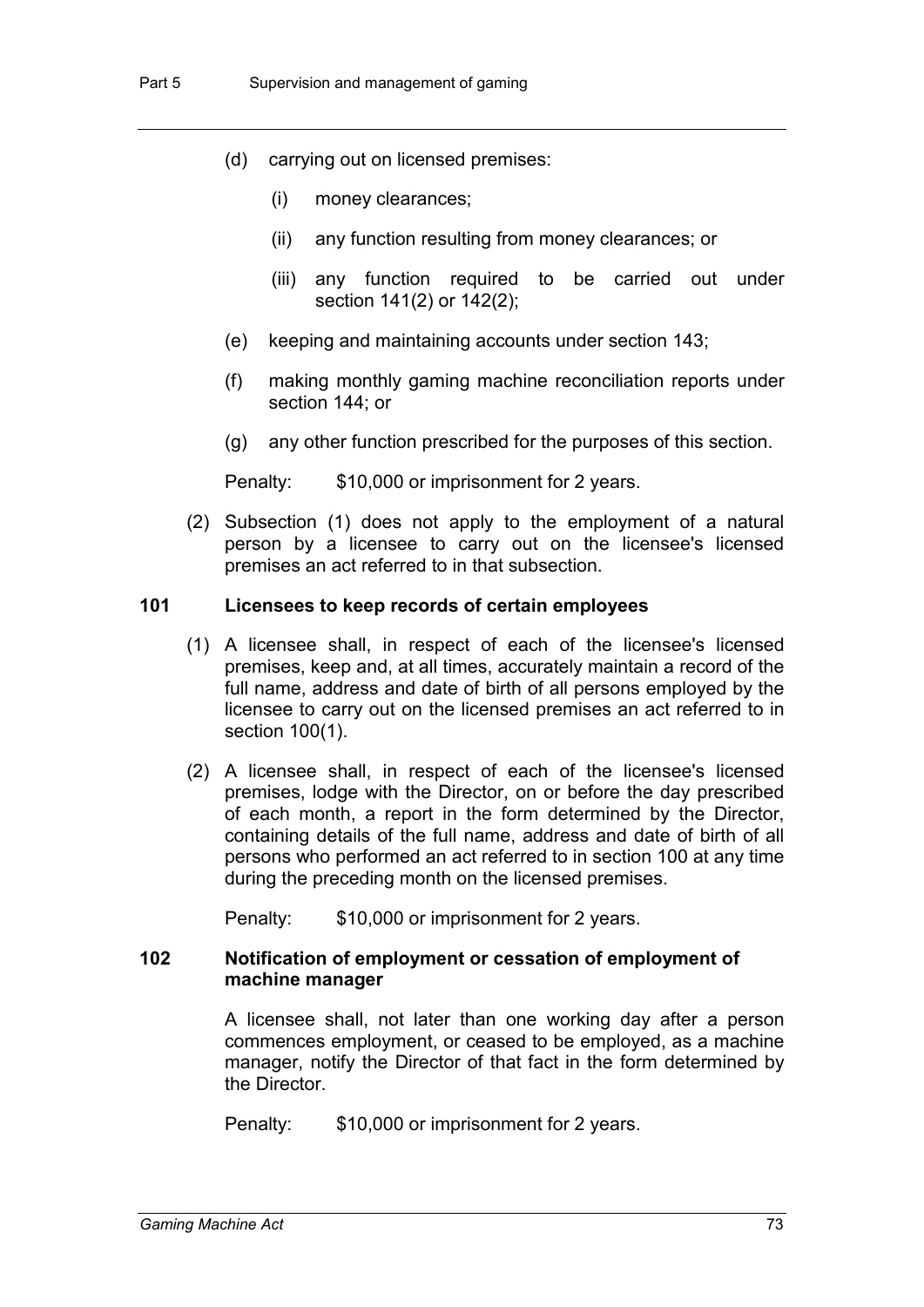### **103 Persons under 18 not to be employed**

A licensee shall not employ a person who has not attained the age of 18 years in any capacity in relation to the operation of gaming machines.

Penalty: \$15,000.

### **104 Persons under 18 not to play gaming machines**

A person who has not attained the age of 18 years shall not play a gaming machine on licensed premises.

Penalty: \$5,000.

#### **105 Persons under 18 not to be allowed to game**

A person shall not allow a person who has not attained the age of 18 years to play a gaming machine on licensed premises.

Penalty: \$15,000.

# **106 Misrepresentation of age**

A person who has not attained the age of 18 years and who, for the purpose of playing a gaming machine, misrepresents the age of the person:

- (a) by spoken statements made by the person or another person;
- (b) by presenting a form of written identification which purports to relate to the person presenting it but which in fact is fictitious or relates to some other person; or
- (c) by presenting a form of written identification which is false in a material particular,

is guilty of an offence.

Penalty: \$5,000.

### **107 Wrongful dealing with evidence of age**

(1) A person shall not knowingly give a document that is evidence of age of the person specified in the document to another person, with intent that the document be used as evidence of age for the purposes of this Act of a person not specified in the document.

Penalty: \$5,000.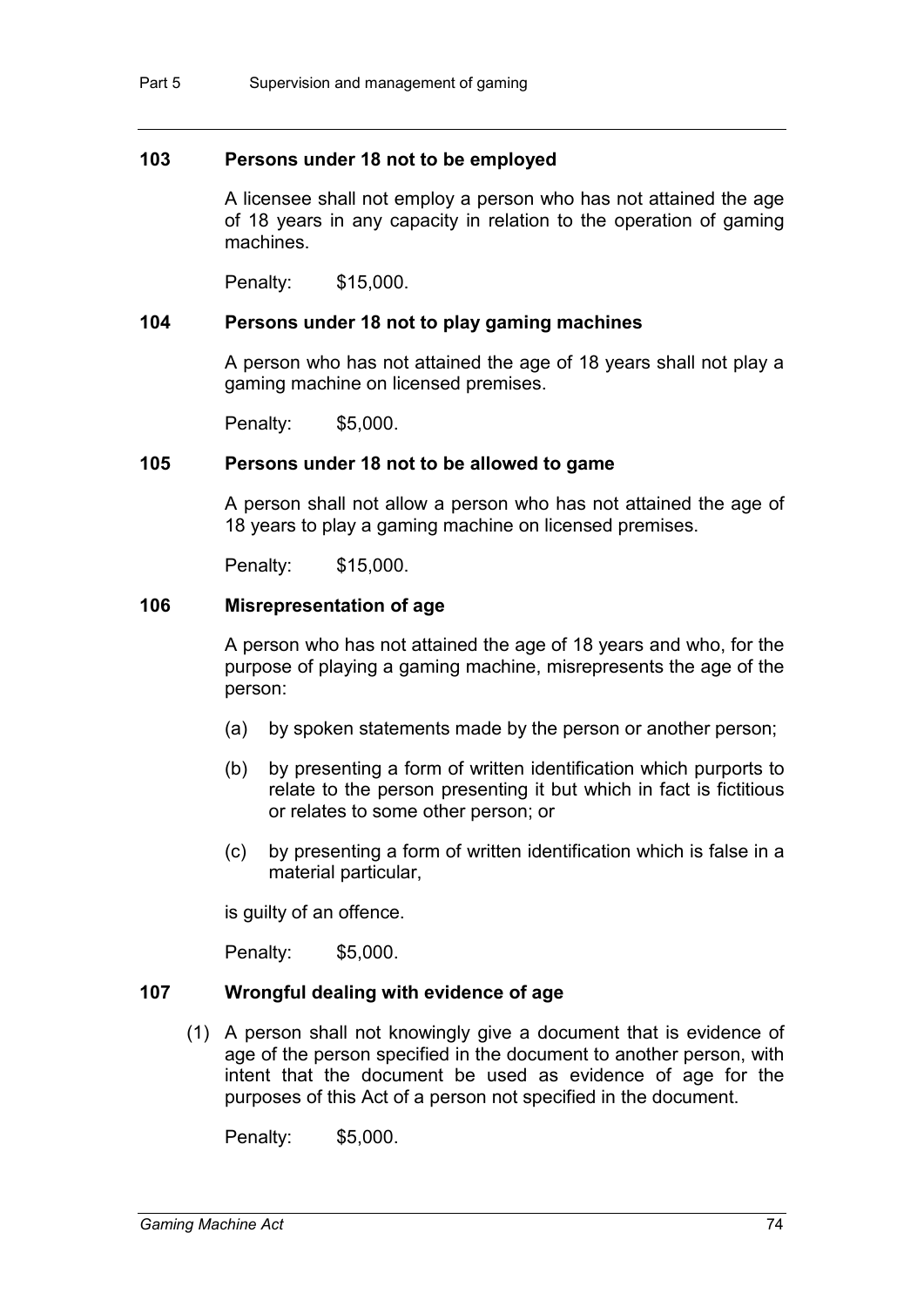(2) A person shall not wilfully or negligently deface or interfere with a document that is evidence of age of the person or another person.

Penalty: \$5,000.

#### **108 Seizure of form wrongly used as evidence of age**

(1) Where a contravention of section 106 consists of presenting of a form referred to in that section the person to whom the form is presented shall seize and confiscate the form and give it to an inspector or a member of the Police Force.

Penalty: \$5,000.

(2) A person does not commit an offence against subsection (1) if the person is not aware of the falsity of the representation as to age made by presenting the form.

#### **109 Ascertainment of age**

- (1) An authorised person may, on licensed premises, require a person whom the authorised person suspects on reasonable grounds not to have attained the age of 18 years and to be contravening a provision of this Act:
	- (a) to state all relevant particulars concerning the person's age; and
	- (b) to produce evidence of the person's age.
- (2) An authorised person shall prohibit a person who does not comply with a requirement made under subsection (1) from playing gaming machines on the licensed premises.
- (3) In this section, *authorised person*, in relation to licensed premises, means:
	- (a) the licensee of the licensed premises;
	- (b) a machine manager of the licensed premises;
	- (c) an employee of the licensee of the licensed premises;
	- (d) an inspector; or
	- (e) a member of the Police Force.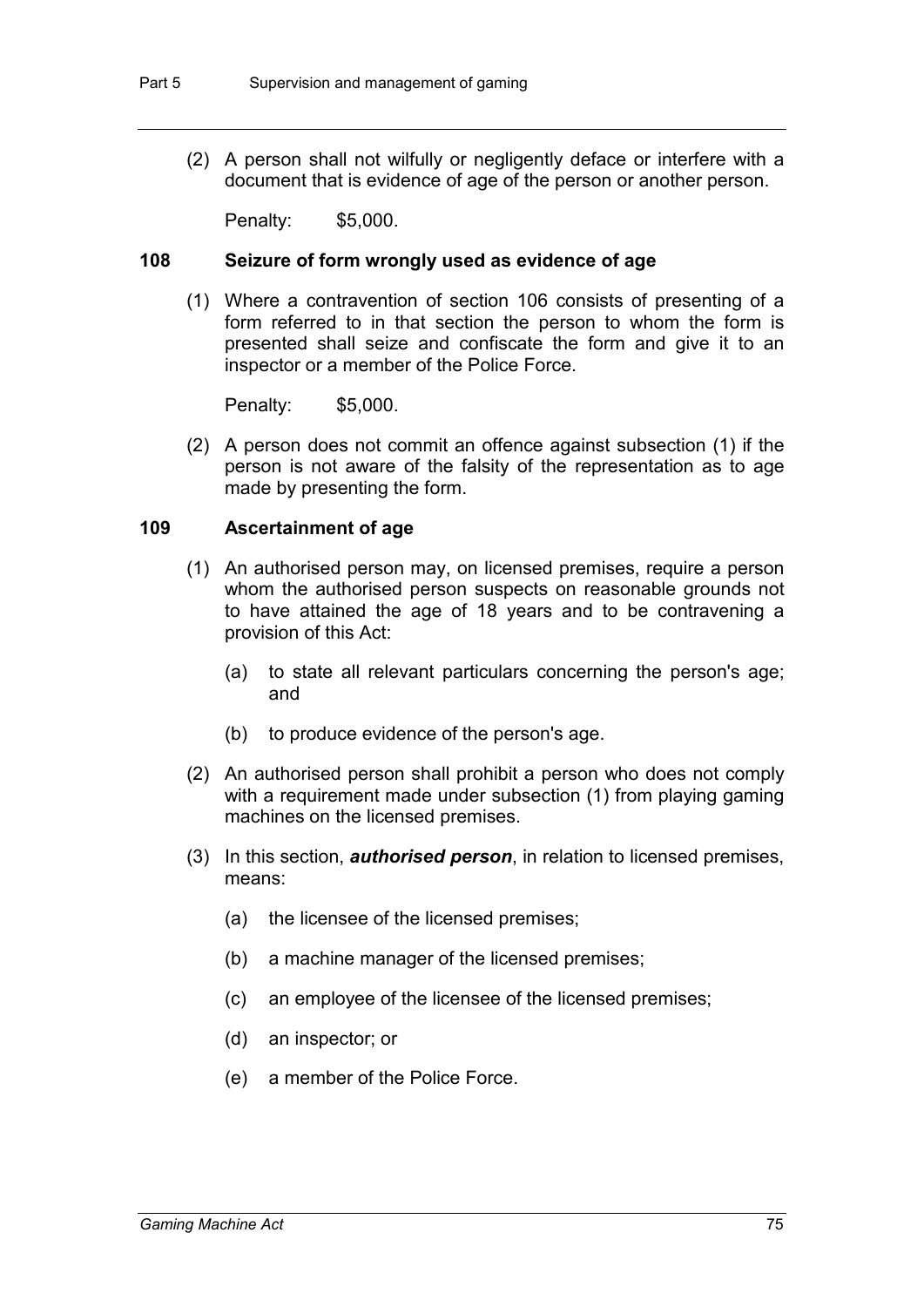### **110 Seizure of material associated with representation of age**

If an inspector or a member of the Police Force reasonably believes or suspects that a person:

- (a) has presented a form in contravention of section 106;
- (b) is in possession of a document given to the person in contravention of section 107(1); or
- (c) is in possession of a document defaced or interfered with in contravention of section 107(2),

the inspector or member may seize and confiscate the form or document.

# **111 Defence to charge if age material**

- (1) If the age of a person is material to a charge of an offence against this Act, it is a defence to prove that, at the time of the offence, the defendant (if the defendant is the actual offender) or an agent or employee (if the defendant is charged merely because of being principal or employer of the actual offender):
	- (a) honestly and reasonably believed that the person whose age is material to the offence had attained the age of 18 years; or
	- (b) had sighted acceptable evidence of age of the person whose age is material to the offence that indicated the person had attained the age of 18 years,

and the operation of section 32 of the Criminal Code is excluded.

(2) Evidence that the defendant (if the defendant is the actual offender) or an agent or employee (if the defendant is charged merely because of being principal or employer of the actual offender) did not request the person whose age is material to the offence to produce acceptable evidence of age is evidence that any belief that the person had attained the age of 18 years was not reasonable.

### **112 Licensees to prohibit certain persons from gaming**

Where there are reasonable grounds for a licensee to believe that the peace and happiness of a person's family are endangered due to excessive playing of gaming machines by the person, the licensee shall prohibit the person from playing gaming machines on the licensee's licensed premises for one month from the date of prohibition.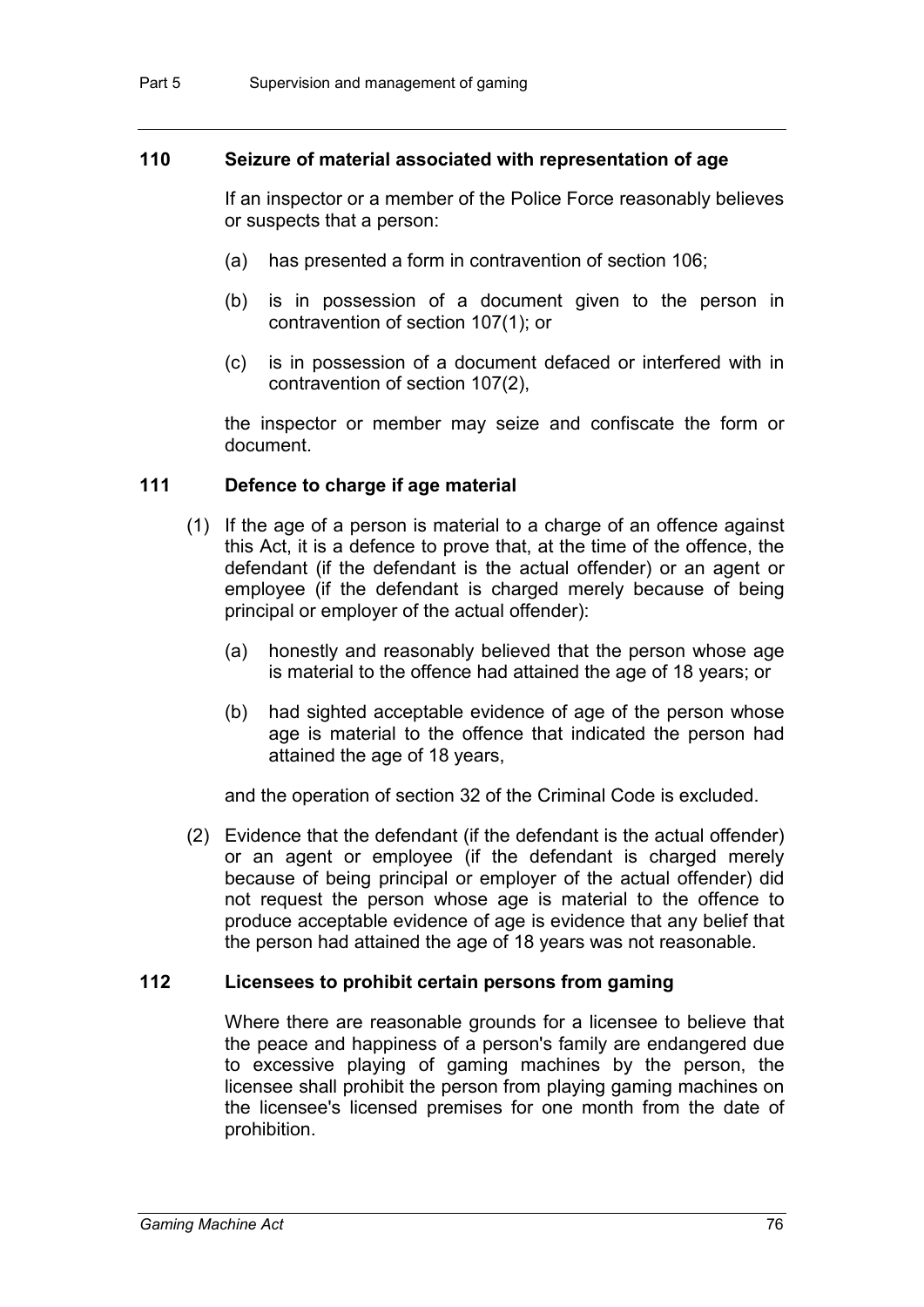#### **113 Removal of certain persons**

- (1) A licensee may cause a person to be removed from, or refuse to allow a person to enter, the licensee's licensed premises if the person:
	- (a) breaches the rules ancillary to gaming for the licensed premises;
	- (b) damages or physically abuses a gaming machine;
	- (c) behaves in a way likely to cause offence to other persons; or
	- (d) is suspected on reasonable grounds of being on the premises for the purpose of committing an offence or aiding another person to commit an offence against this Act.
- (2) A licensee shall cause to be removed from the licensee's licensed premises a person who is prohibited under section 109(2) or 112 from playing gaming machines on the premises if the person:
	- (a) plays a gaming machine; or
	- (b) induces another person to play a gaming machine on the person's behalf.

Penalty: \$15,000.

(3) For the purposes of subsection (1) or (2), a licensee or a person acting for a licensee may use such force and assistance as is necessary and reasonable in removing a person from, or preventing a person from entering, the licensed premises.

# **114 Obstruction to removal from licensed premises**

A person whose removal from licensed premises is sought under section 113(1) or (2) shall not:

- (a) refuse to leave the premises; or
- (b) resist a person seeking his or her removal from the premises.

Penalty: \$5,000.

#### **115 Obstruction generally**

A person shall not obstruct or hinder a licensee, machine manager or any other employee of a licensee in the exercise of a power or performance of a function under this Act.

Penalty: \$5,000.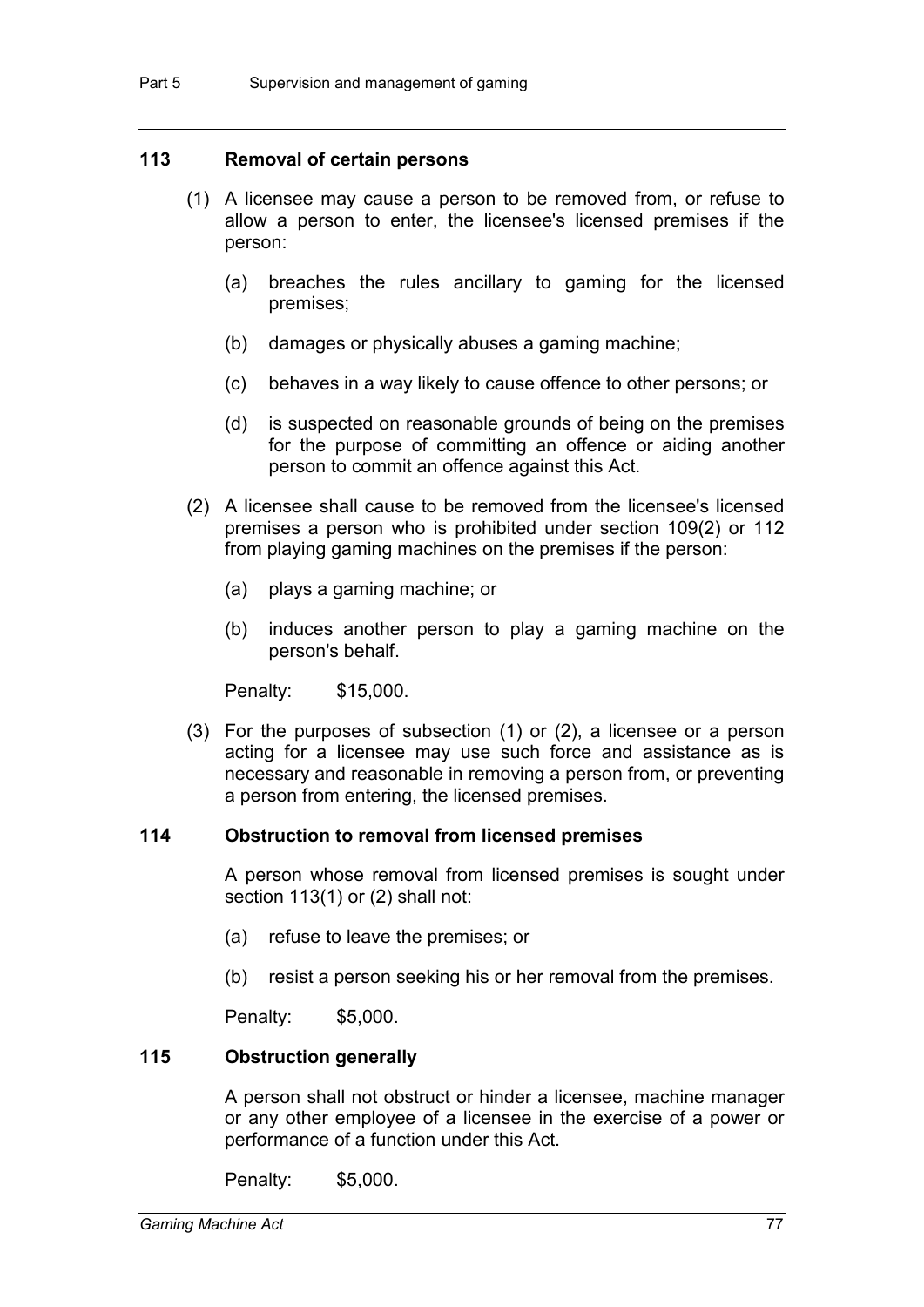# **Part 6 Control of gaming machines**

# **116 Recognised manufacturers and suppliers of gaming machines**

(1) The Director shall maintain a roll of recognised manufacturers and suppliers of gaming machines.

# **117 Recognised suppliers of restricted components**

- (1) The Director shall maintain a roll of recognised suppliers of restricted components.
- (2) A recognised manufacturer or supplier of gaming machines shall, before purchasing restricted components from a person who is not a listed person, notify the Director in writing of the full and correct name and business address of the person.

Penalty: \$10,000 or imprisonment for 2 years.

(3) A person who intends to operate as a supplier of restricted components shall notify the Director in writing.

Penalty: \$10,000 or imprisonment for 2 years.

(4) Subject to section 119, the Director, on being notified under subsection (2) or (3), shall list the name of a person on the roll of recognised suppliers of restricted components.

# **118 Investigations of suitability of listed persons**

- (1) At any time the Director may cause to be undertaken such investigations as the Director considers are necessary in order to satisfy the Commission that a listed person or any associate of a listed person is a suitable person to be a listed person or an associate of a listed person.
- (2) The Director may require a person to whom investigations under subsection (1) relate to submit such information or material as the Director considers is necessary.
- (3) The person shall not contravene or fail to comply with a requirement of the Director given under subsection (2).

Penalty: \$10,000 or imprisonment for 2 years.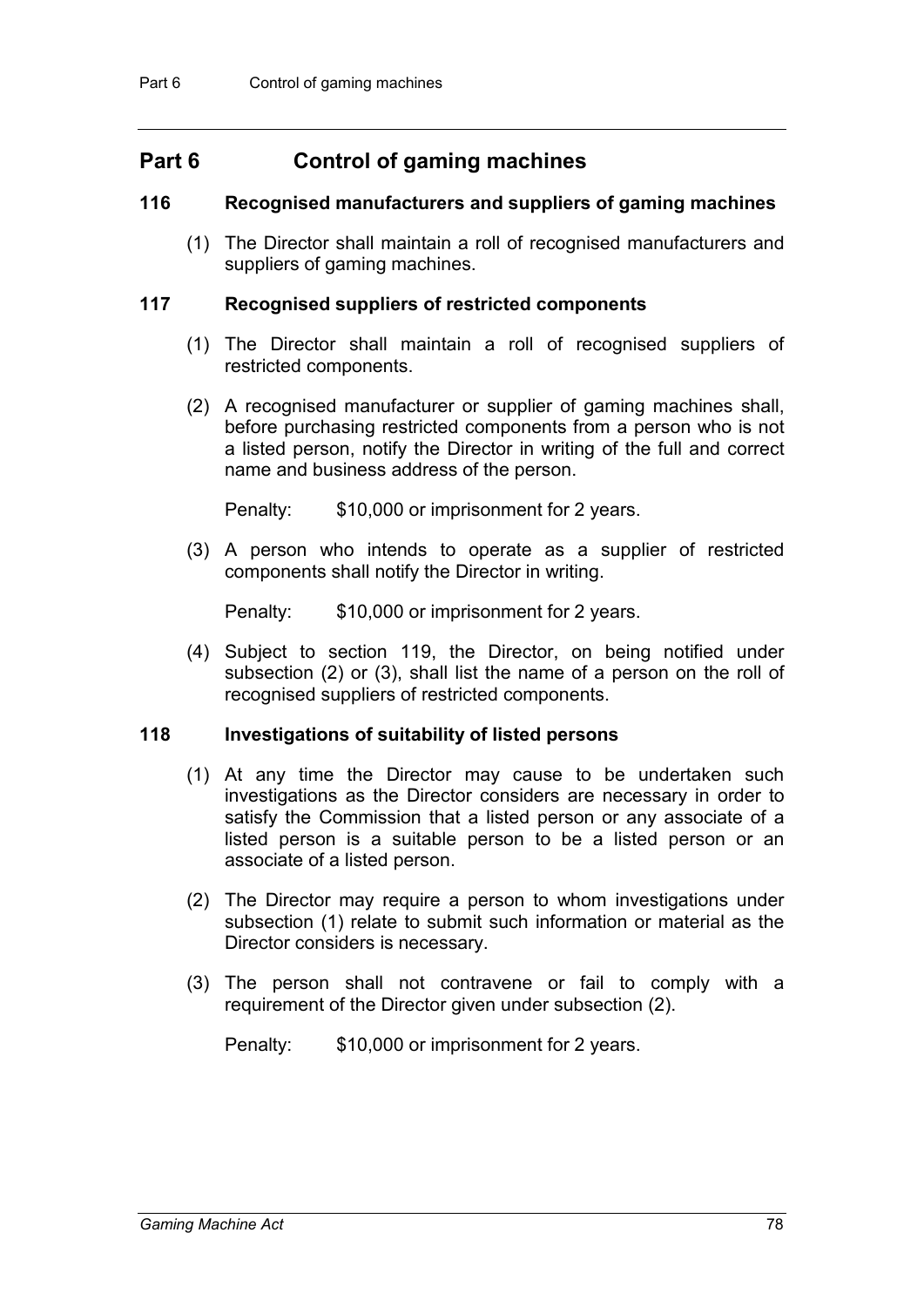### **119 Removal of names of persons from roll**

- (1) The Director shall remove the name of a listed person from the roll of recognised manufacturers and suppliers of gaming machines or the roll of recognised suppliers of restricted components:
	- (a) if the listed person or an associate of the listed person:
		- (i) is convicted of a crime;
		- (ii) is convicted of an offence against this Act;
		- (iii) fails to discharge the listed person's or associate's financial commitments, becomes bankrupt or compounds with creditors or otherwise takes advantage of the laws in force for the time being relating to bankruptcy;
		- (iv) is the subject of a winding-up, either voluntarily or under a court order, appointment of a liquidator, appointment of a receiver or receiver and manager or is placed under judicial management or administration;
		- (v) fails or refuses to comply with a written direction given by the Commission or the Director and the Commission is of the opinion that the failure or refusals jeopardise the integrity of gaming or the conduct of gaming or adversely affects the public interest; or
		- (vi) fails, when required, to supply information or material to the Commission, the Director or an inspector, or supplies information or material that to the knowledge of the listed person or associate is false, erroneous or misleading in a material particular; or
	- (b) if at any time the Commission or the Director considers that the listed person or an associate of the listed person is not a fit and proper person to continue to be a listed person or an associate of the listed person.
- (2) Where the Director removes the name of a person from the roll of recognised manufacturers and suppliers of gaming machines or the roll of recognised suppliers of restricted components, the Director shall as soon as practicable give the person written notice of, and the reasons for, the removal.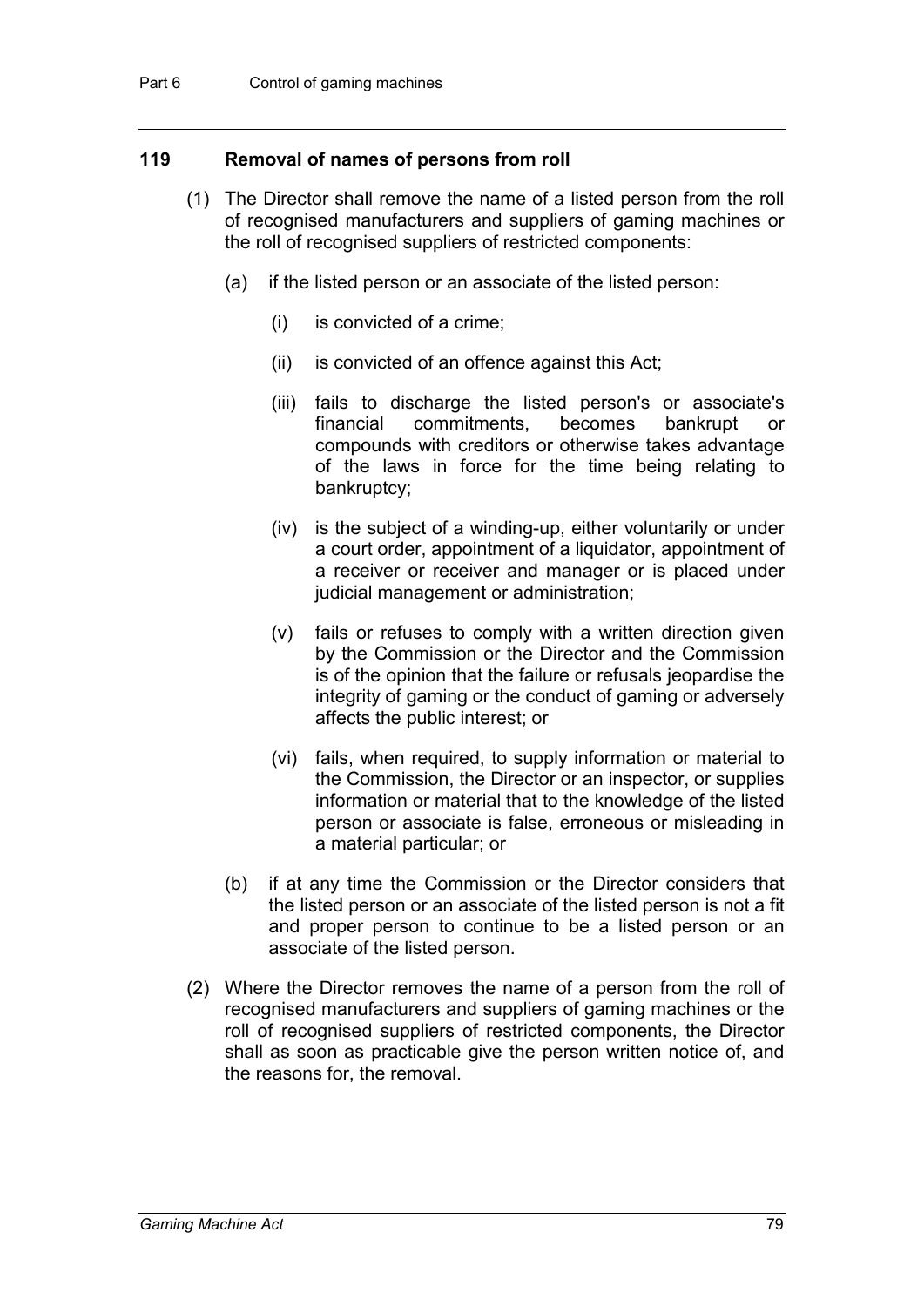### **120 Manufacture, sale, supply, obtaining or possession of gaming machines**

- (1) A person shall not manufacture, sell, supply, obtain or be in possession of:
	- (a) a gaming machine;
	- (b) a linked jackpot arrangement; or
	- (c) a device capable of being represented as being a gaming machine or linked jackpot arrangement,

except under and in accordance with the authority of a licence or other authorisation under this Act.

Penalty: \$50,000 or imprisonment for 5 years.

(2) A person shall not manufacture, sell, supply, obtain or be in possession of a restricted component except under and in accordance with the authority of a licence or other authorisation under this Act.

Penalty: \$25,000 or imprisonment for 2 years.

- (3) It is a defence to a prosecution for an offence against subsection (2) for the defendant to prove that:
	- (a) the manufacturing, selling, supplying, obtaining or possession of a restricted component was not related to the manufacture, assembly, installation, alteration, operation, use, adjustment, maintenance or repair of gaming equipment; and
	- (b) the restricted component was not intended to be used to interfere with the normal operation of gaming equipment.
- (4) Notwithstanding any other Act or law, the possession of anything referred to in subsection (1) or (2) in accordance with a licence or other authorisation under this Act is lawful.
- (5) A licence or other authorisation under this Act is:
	- (a) subject to this Act; and
	- (b) taken to extend to a person in the genuine employ of the holder of the licence or authorisation to such extent as is necessary for the employee to carry out the duties of the employee on behalf of the holder.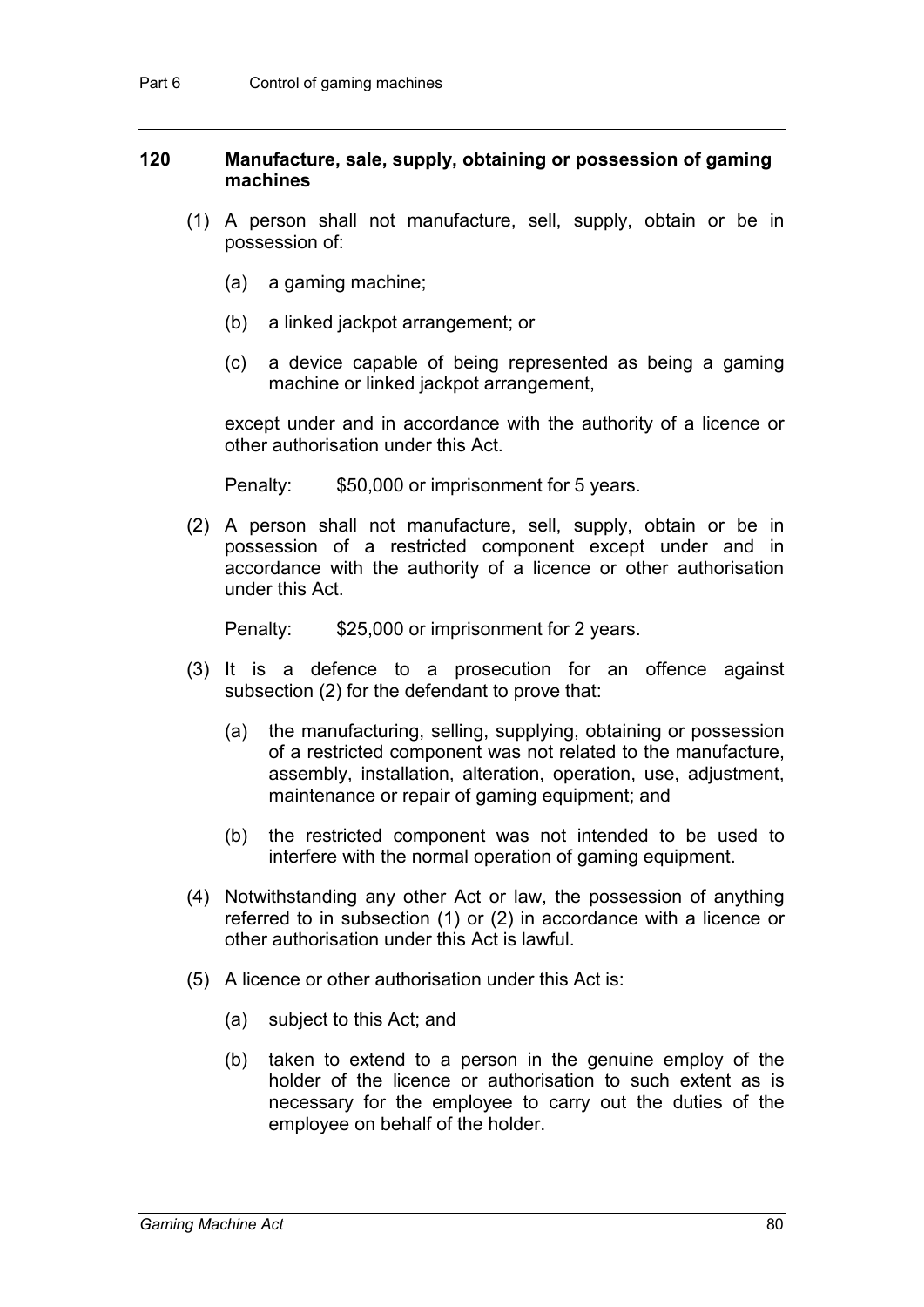(6) For the purposes of this section and sections 121 to 127, *gaming machine* includes any incomplete device that was a gaming machine or that is, or was, intended to be made into a gaming machine and to which there is affixed an identification plate with the manufacturer's serial number displayed on the plate.

## **121 Possession etc. of gaming machines and restricted components by recognised manufacturers or suppliers of gaming machines**

- (1) A recognised manufacturer or supplier of gaming machines is authorised to:
	- (a) manufacture, obtain and be in possession of gaming machines, linked jackpot arrangements and restricted components;
	- (b) sell or supply, on written order:
		- (i) gaming machines and linked jackpot arrangements to the Director, a licensee, a person approved by the Director or a recognised manufacturer or supplier of gaming machines; or
		- (ii) restricted components to a person authorised under this Act to obtain and be in possession of the restricted components; or
	- (c) sell or supply, on written order, gaming machines, linked jackpot arrangements or restricted components to a person in a State or another Territory of the Commonwealth or a country where possession of such gaming machines, linked jackpot arrangements or restricted components by the person is lawful.
- (2) A recognised manufacturer or supplier of gaming machines shall not use premises for the manufacture, assembly, storage or handling of gaming machines, linked jackpot arrangements or restricted components unless the premises are approved by the Director.

Penalty: \$10,000 or imprisonment for 2 years.

- (3) A recognised manufacturer or supplier of gaming machines shall not manufacture, obtain or be in possession of gaming machines or restricted components unless it is for the purpose of:
	- (a) the submission for evaluation by the Director of a particular device;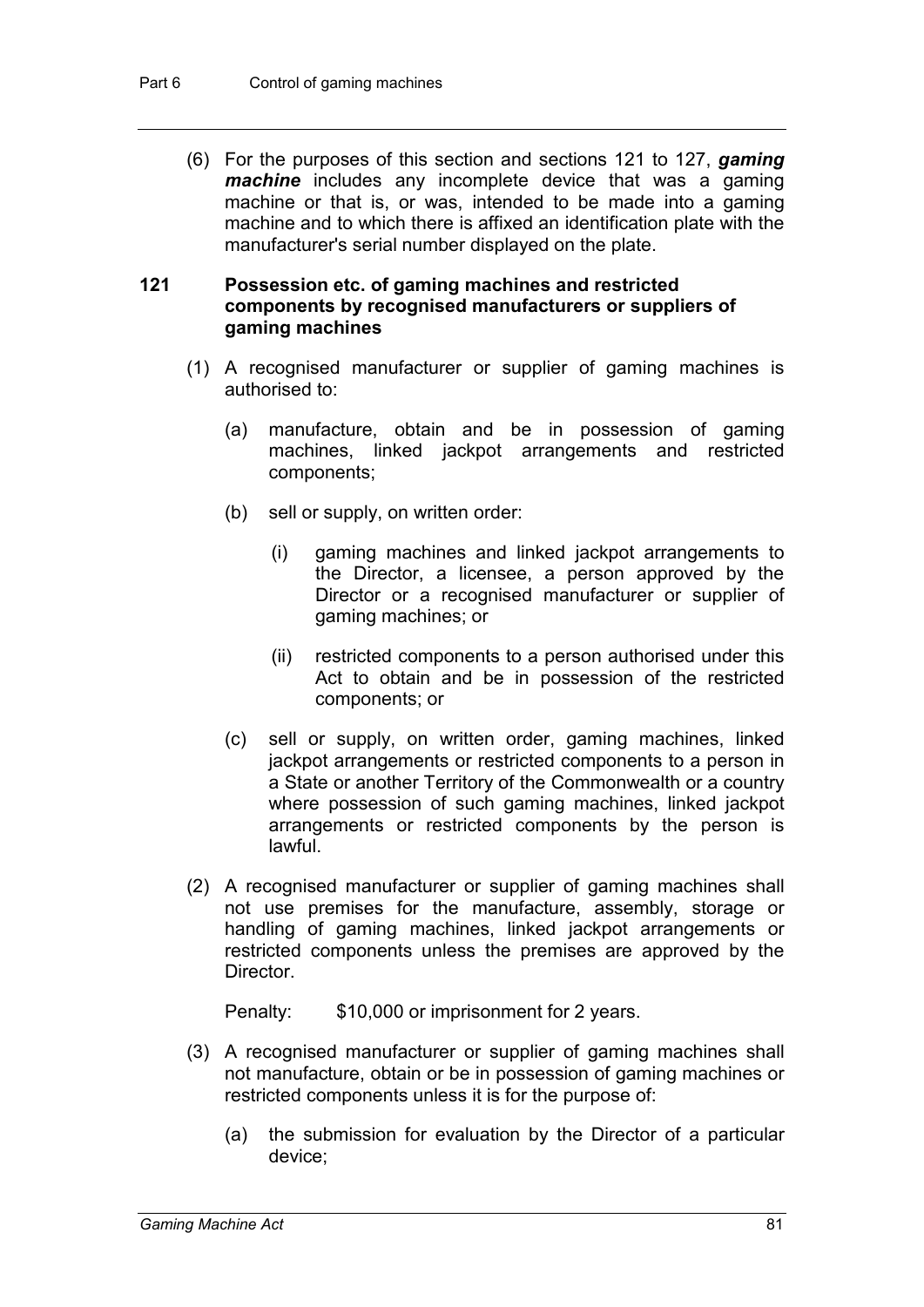- (b) an action authorised under subsection  $(1)(b)$  or  $(c)$ ;
- (c) conducting genuine testing or development work; or
- (d) conducting, at premises approved by the Director, a genuine training course for licensed repairers or applicants for a repairer's licence on the installation, alteration, adjustment, maintenance or repair of gaming equipment.

Penalty: \$50,000 or imprisonment for 5 years.

(4) A recognised manufacturer or supplier of gaming machines shall, not later than one day after the manufacture, assembly, disassembly or destruction of a gaming machine, advise the Director in the form determined by the Director of the manufacturer's serial number of the gaming machine.

Penalty: \$10,000 or imprisonment for 2 years.

### **121A Sale of gaming machines and gaming equipment by licensees**

A licensee is authorised to sell gaming machines and gaming equipment in accordance with the procedures and conditions specified in Regulations.

# **122 Possession, &c., of restricted components by recognised suppliers of restricted components**

- (1) A recognised supplier of restricted components is authorised to:
	- (a) manufacture, obtain and be in possession of restricted components;
	- (b) sell or supply, on written order, restricted components to a person authorised under this Act to obtain and be in possession of the restricted components; or
	- (c) sell or supply, on written order, restricted components to a person in a State or another Territory of the Commonwealth or a country where possession of such restricted components by the person is lawful.
- (2) A recognised supplier of restricted components shall not manufacture, obtain or be in possession of a restricted component unless it is for the purpose of:
	- (a) the submission for evaluation by the Director of a particular device;
	- (b) an action authorised under subsection  $(1)(b)$  or  $(c)$ ;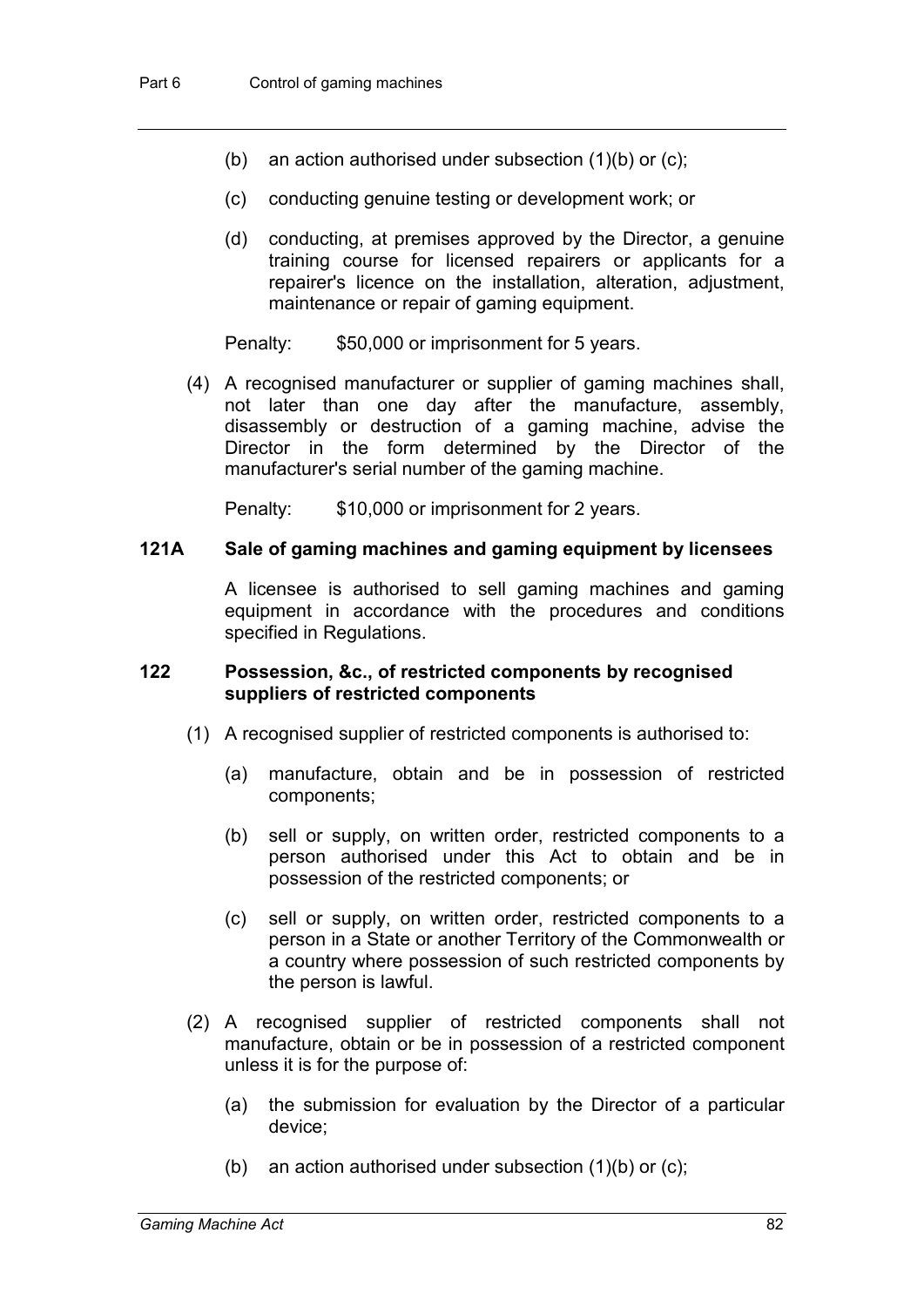- (c) conducting genuine testing or development work; or
- (d) conducting, at premises approved by the Director, a genuine training course for licensed repairers or applicants for repairer's licences on the use of restricted components.

Penalty: \$25,000 or imprisonment for 2 years.

## **123 Possession etc. of restricted components by licensed repairers**

A licensed repairer is authorised to:

- (a) obtain and be in possession of restricted components to such extent as is necessary to do so as a licensed repairer;
- (b) supply restricted components to a licensed repairer employed by him or her as a licensed repairer;
- (c) sell or supply, on written order, restricted components to another person authorised under this Act to obtain and be in possession of such restricted components; and
- (d) be in possession of a gaming machine or linked jackpot arrangement only to such extent as is necessary:
	- (i) with the approval of the Director, to remove, repair and reinstate a gaming machine or linked jackpot arrangement provided to a licensee, subject to an approval of the Director for such removal, repair and reinstatement;
	- (ii) to install, remove and consign the gaming machine or linked jackpot arrangement in order to fulfil a written order of the Director; or
	- (iii) to fulfil a written order of a licensee.

#### **124 Possession, &c., of restricted components by licensed service contractors**

A licensed service contractor is authorised to:

- (a) obtain and be in possession of restricted components to such extent as is necessary to do so as a licensed service contractor;
- (b) supply restricted components to a licensed repairer employed by the licensed service contractor as a licensed repairer; and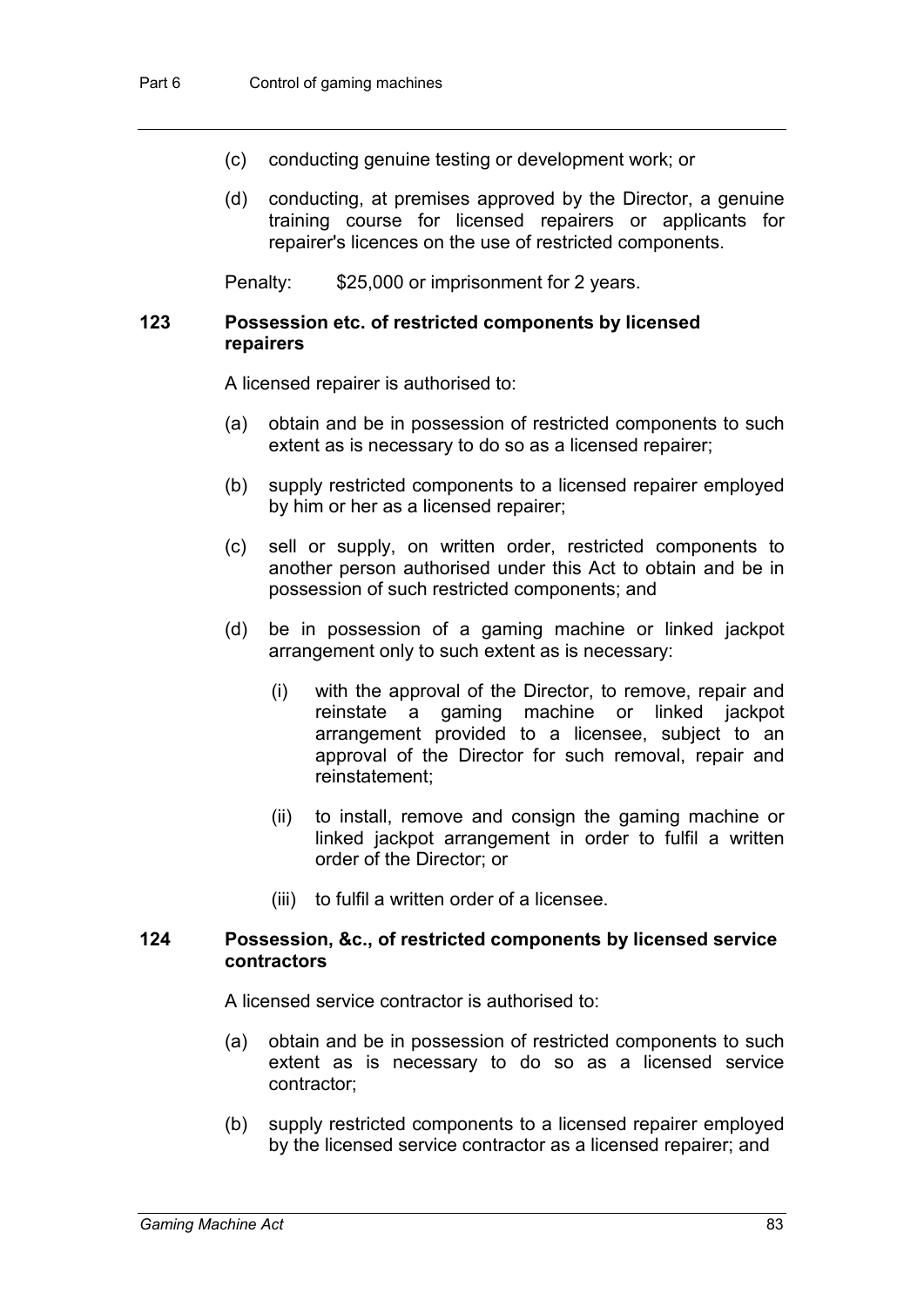(c) sell or supply, on written order, restricted components to another person authorised under this Act to obtain and be in possession of such restricted components.

### **125 Possession etc. of gaming machines and restricted components by licensees**

- (1) A licensee is authorised to:
	- (a) be in possession of gaming machines and linked jackpot arrangements, on the licensee's licensed premises, that are provided under the gaming machine licence to the licensee;
	- (b) obtain and be in possession of restricted components, on the licensee's licensed premises, to such extent as is necessary for the efficient conduct of gaming on the licensed premises;
	- (c) supply restricted components to:
		- (i) a licensed repairer employed by the licensee as a licensed repairer;
		- (ii) a person authorised under section 126(1) to have the restricted components; or
		- (iii) another licensee.
- (2) A licensee shall not, on the licensee's licensed premises, be in possession of, or allow a person to play:
	- (a) a gaming machine that is not provided under the gaming machine licence to the licensee for gaming on the licensed premises; or
	- (b) a gaming machine that is not in accordance with the game, gaming token denomination or betting unit of the gaming machine as provided under the gaming machine licence or, if the gaming machine has been altered under section 40(2), the game, gaming token denomination or betting unit as last altered under that subsection.

Penalty: \$50,000 or imprisonment for 5 years.

(3) A person whose gaming machine licence is suspended under section 48, 49(9) or 50 is authorised to be in possession of gaming machines provided under the gaming machine licence to the person and restricted components during the period of suspension.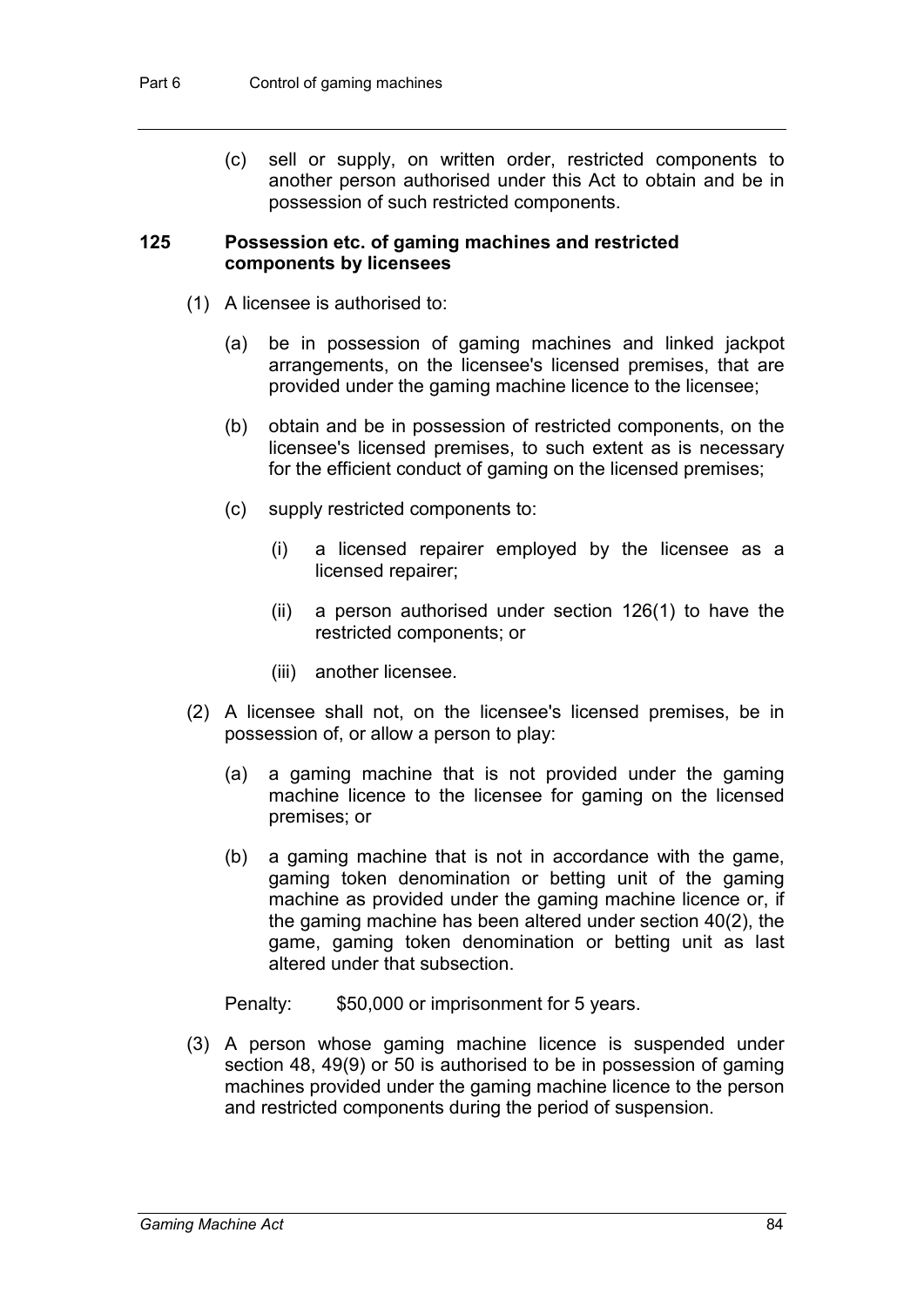### **126 Possession etc. of gaming machines etc. by other persons**

- (1) A person who carries out an installation, alteration, adjustment, maintenance or repair that is prescribed for the purposes of section 58(3), is authorised to obtain and be in possession of restricted components to such extent as is necessary to carry out the installation, alteration, adjustment, maintenance or repair.
- (2) Where a person is authorised to manufacture, sell, supply, obtain or be in possession of gaming machines, linked jackpot arrangements or restricted components, a carrier hired by that person is authorised to have possession of the gaming machines, linked jackpot arrangements or restricted components to such extent as is necessary for the purpose of transporting it.
- (3) A person conducting a genuine training course relating to the conduct of gaming who is not a listed person is authorised to be in possession of gaming machines, linked jackpot arrangements and restricted components subject to:
	- (a) the gaming machines, linked jackpot arrangements and restricted components being provided by the Director or being provided with the approval of the Director; and
	- (b) compliance with all conditions (including the payment of fees) as may be imposed by the Director.
- (4) The Director or a member of the Police Force is authorised to obtain and be in possession of gaming machines, linked jackpot arrangements, restricted components and devices capable of being represented as being gaming machines or linked jackpot arrangements obtained by them in the course of their duties and to do such acts with those things as may be necessary for the exercise or performance of their powers and functions under this Act.
- (5) A person, authorised by the Director, may manufacture, obtain, be in possession of or use (other than for gaming or the conduct of gaming) a gaming machine, linked jackpot arrangement, restricted component or device capable of being represented as being a gaming machine or linked jackpot arrangement.

# **127 Consignment or movement of gaming machines**

- (1) A recognised manufacturer or supplier of gaming machines shall advise the Director, in the form determined by the Director, before gaming machines are moved by, or on behalf of, the recognised manufacturer or supplier of gaming machines:
	- (a) to or from premises approved under section 121(2); or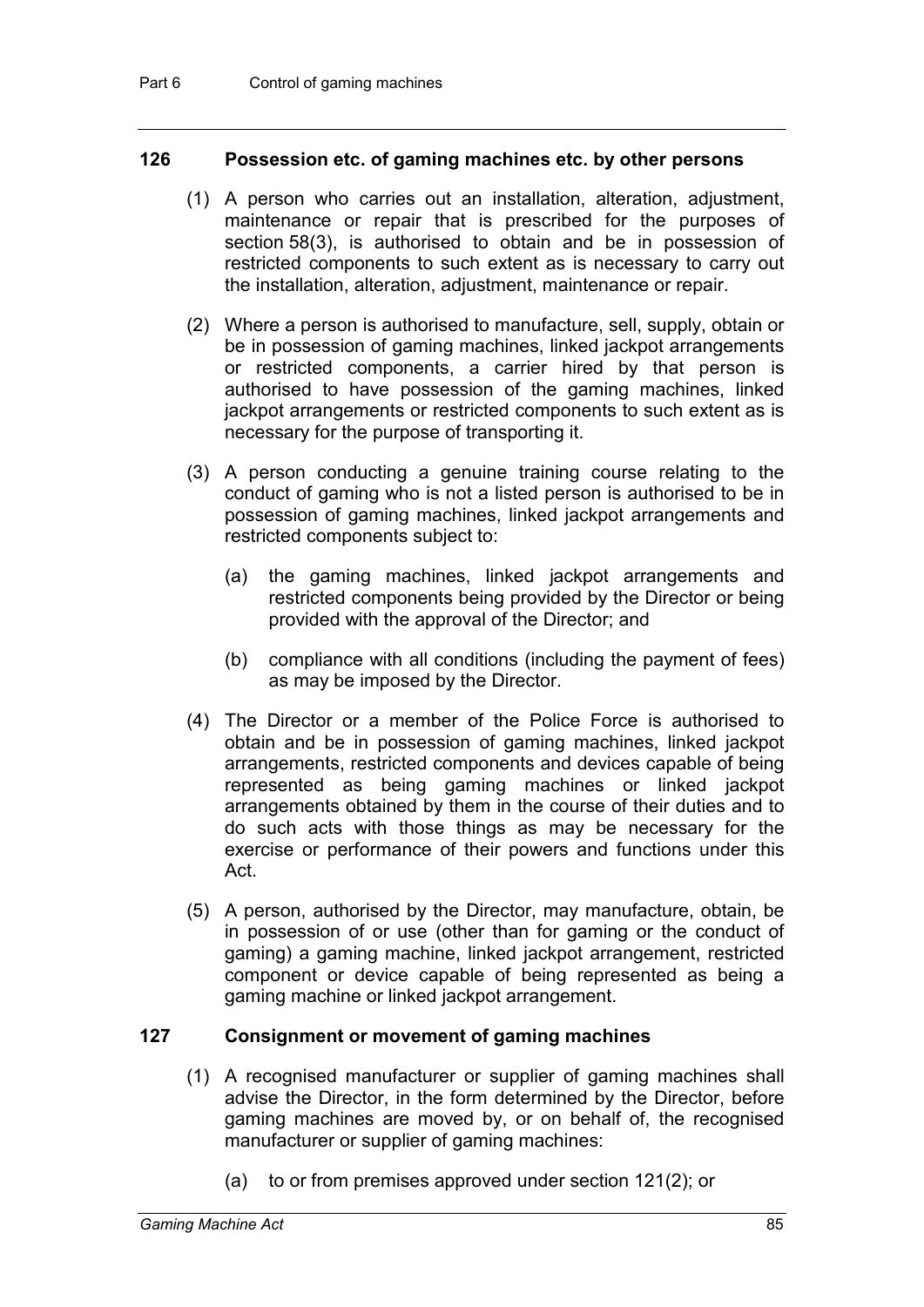- (b) to a place in the Territory from outside the Territory.
- (2) An advice under subsection (1) shall include:
	- (a) the number of gaming machines;
	- (b) the gaming machine type, game and manufacturer's serial number of each of the gaming machines;
	- (c) the origin and destination of the gaming machines;
	- (d) the intended dates of transport;
	- (e) the way the gaming machines are to be transported;
	- (f) the name of the carrier; and
	- (g) such other particulars as are specified in the form.

Penalty: \$10,000 or imprisonment for 2 years.

#### **128 Purchase of gaming equipment etc.**

- (1) Subject to this Act and the *Procurement Act*, the Director is authorised to:
	- (a) call for expressions of interest from persons interested in supplying gaming equipment through subsequent invitations of tender;
	- (b) call tenders for the supply of gaming equipment;
	- (c) purchase, lease, rent or otherwise obtain:
		- (i) restricted components, gaming equipment and ancillary or related items; and
		- (ii) gaming equipment, restricted components and ancillary or related items for the purpose of providing such equipment, components and items under paragraph (d)(ii);
	- (d) provide:
		- (i) gaming machines, linked jackpot arrangements and linked jackpot equipment to a licensee; and
		- (ii) gaming machines, linked jackpot arrangements and restricted components to a person conducting a genuine training course relating to the conduct of gaming;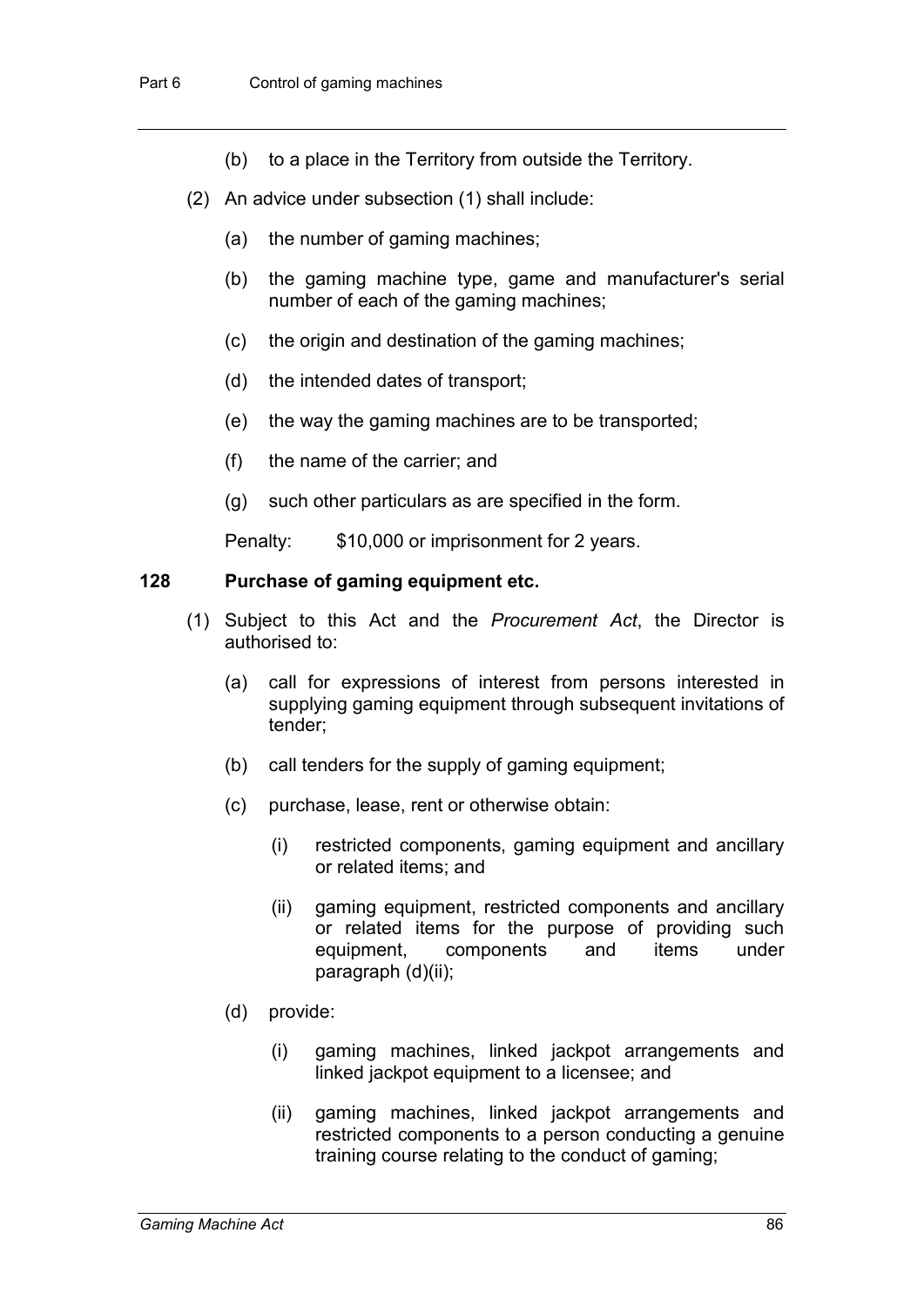- (e) sell restricted components to a person authorised under this Act to obtain and be in possession of the restricted components;
- (f) sell gaming equipment (other than linked jackpot arrangements) and ancillary or related items;
- (g) contract for the service and maintenance of gaming equipment and ancillary or related items that are the property of the Territory; and
- (h) for the purpose of disposing of devices, sell or lease gaming machines and linked jackpot arrangements to a person authorised to obtain and be in possession of gaming machines and linked jackpot arrangements.
- (2) An expression of interest submitted under subsection (1)(a) shall, for the purposes of sections 129 and 130, be a tender submitted in response to a call under section 129(1) and those sections apply to the expression of interest accordingly.

### **129 Submission of tenders for supply of gaming equipment**

- (1) At any time the Director may call tenders for the supply of gaming equipment.
- (2) A tender in response to a call under subsection (1) shall:
	- (a) be in accordance with the specifications and conditions contained in the tender documents as issued by the Director; and
	- (b) contain or be accompanied by the information, records, reports, documents and writings relating to the tender and tenderer as are specified in the tender documents.

#### **130 Procedure for determination of tenders**

- (1) Subject to subsection (2), as soon as practicable after the close of tenders called under section 129(1), the Director shall, in relation to each tender submitted:
	- (a) initiate and have followed through such investigations as the Director considers are necessary in relation to the tender;
	- (b) evaluate each gaming equipment type submitted and either approve the gaming equipment type or reject it;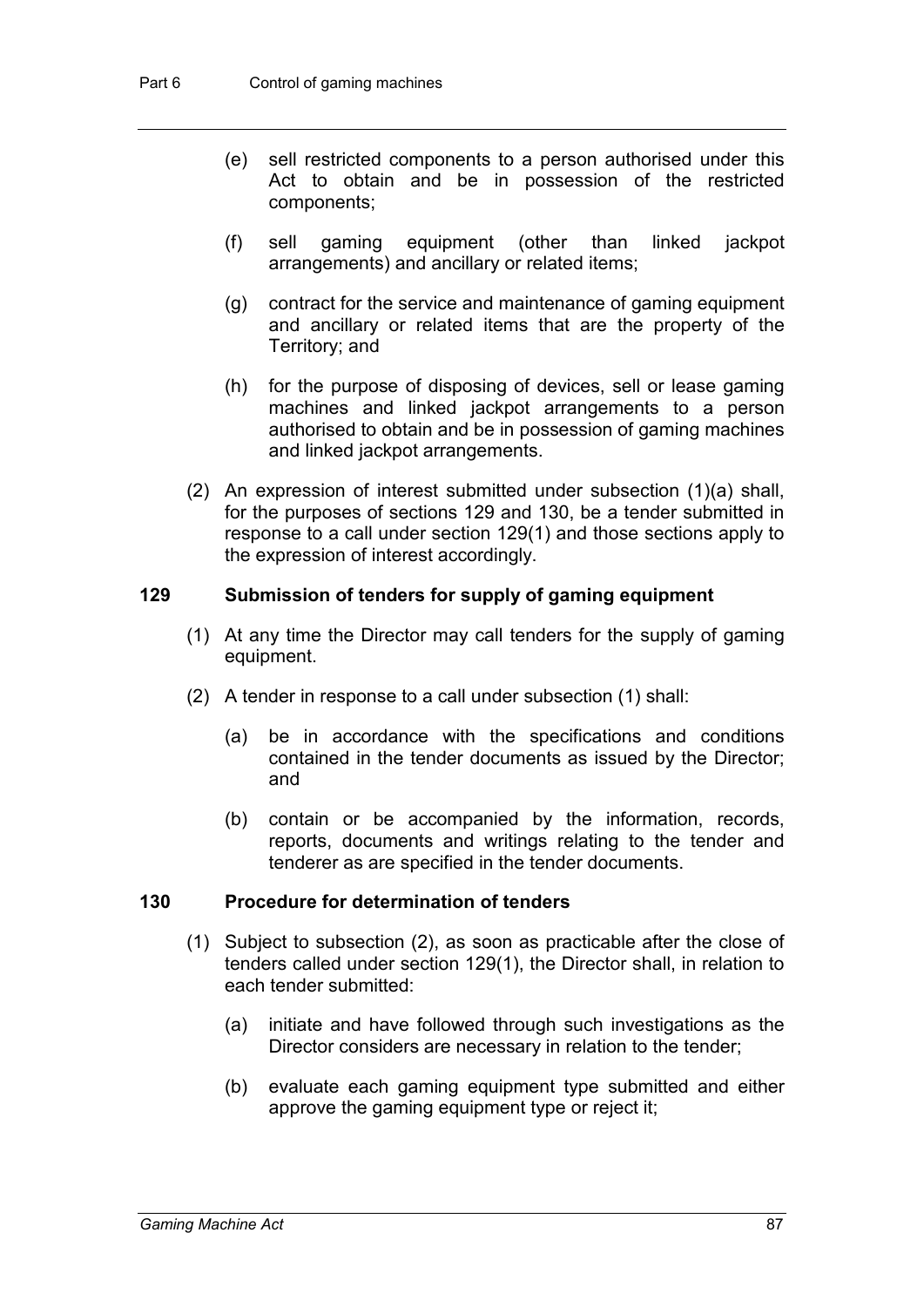- (c) evaluate each game submitted, in relation to a gaming equipment type approved under paragraph (b), and either approve the game or reject it;
- (d) consider the tender and matters accompanying it together with the results of investigations made in relation to the tenders and matters and make an assessment of:
	- (i) if the tenderer is a natural person, the financial stability, general reputation and character of the tenderer;
	- (ii) if the tenderer is a body corporate, the business reputation and financial stability of the body corporate and the general reputation, financial stability and character of the secretary and executive officers of the body corporate;
	- (iii) if the Director considers it appropriate, the suitability of an associate of the tenderer to be an associate of the tenderer;
	- (iv) the ability of the tenderer to fulfil an order that may result from the tender; and
	- (v) the ability of the tenderer to provide ongoing technical support and replacement parts.
- (2) Where the Director has previously evaluated a gaming equipment type or game and has either approved the gaming equipment type or game or rejected it, the Director may determine that a further evaluation of the gaming equipment type or game is not required under this section.
- (3) The Director may by written notice require a tenderer, or an associate of the tenderer, to submit to the Director any additional information or material the Director considers is necessary in order to make an evaluation or assessment under subsection (1).
- (4) A person shall not contravene or fail to comply with a requirement of the Director under subsection (3).

Penalty: \$10,000 or imprisonment for 2 years.

(5) Where a tenderer, or an associate of the tenderer, fails to comply to the satisfaction of the Director with section 129(2) or a requirement under subsection (3), the Director may, without limiting subsection (6), reject a gaming machine type or game submitted by the tenderer without causing an evaluation or assessment referred to in subsection (1) to be made.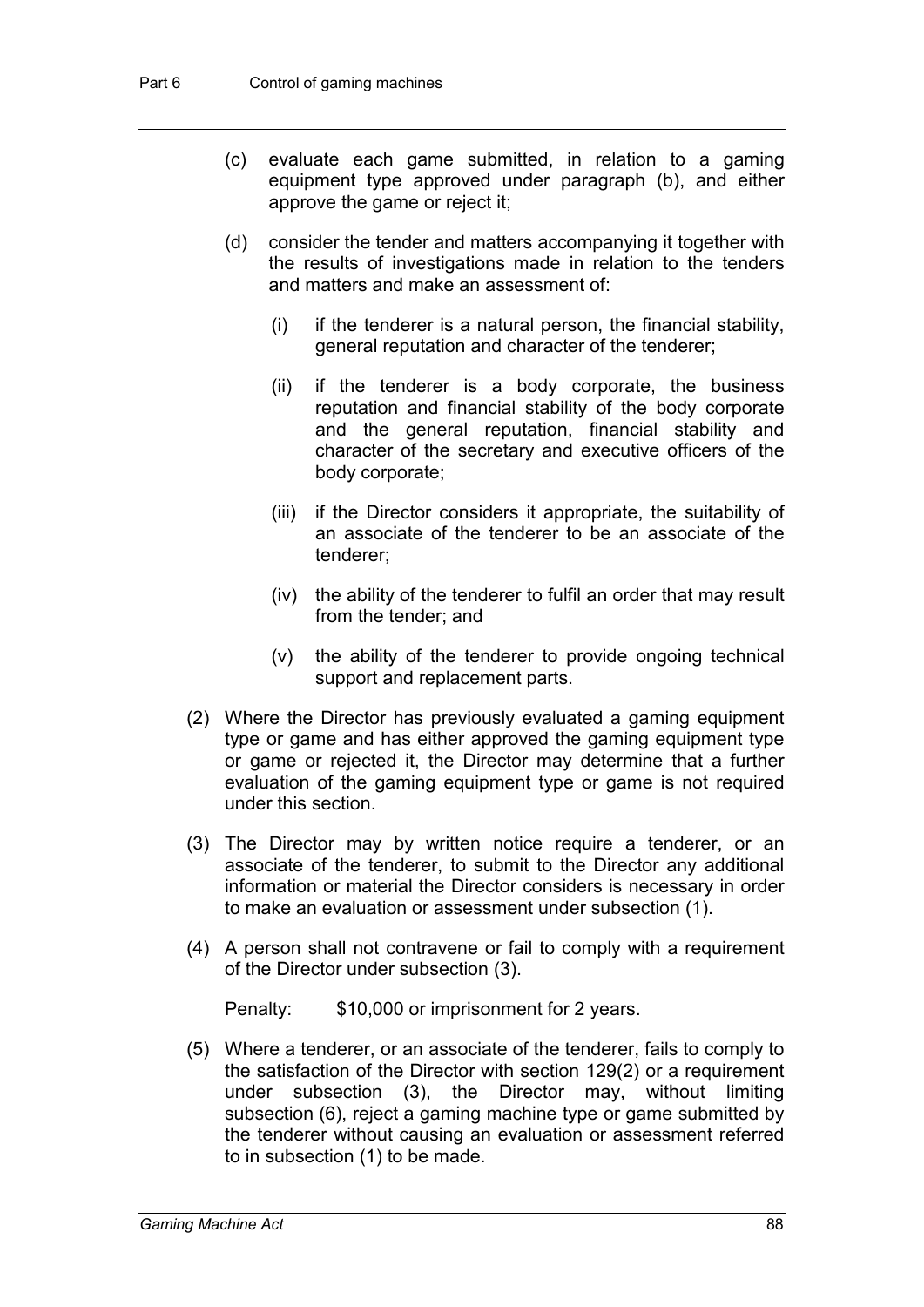(6) A person who, in relation to a tender submitted in response to a call under section 129(1) or a requirement under subsection (3), provides or submits information or material knowing it to be false, erroneous or misleading in a material particular is guilty of an offence against this Act.

Penalty: \$25,000 or imprisonment for 2 years.

- (7) On completion of the procedure in subsection (1), the Director shall forward to the Commission:
	- (a) all relevant tender price information;
	- (b) a report on each tender submitted; and
	- (c) a report on the number of gaming equipment required to be purchased, leased, rented or otherwise obtained.
- (8) The Commission, following consideration of:
	- (a) tender price information; and
	- (b) the reports of the Director,

referred to in subsection (7) and to such other information or material as the Commission considers relevant may make a determination in regard to gaming equipment of each gaming equipment type to be purchased, leased, rented or otherwise obtained and the tenderers with whom orders are to be placed.

- (9) The Commission is not bound to accept the lowest or any tender submitted in accordance with an invitation to tender under this Act.
- (10) The Director shall:
	- (a) implement; and
	- (b) except where the Director is otherwise ordered by the Commission, determine the game, gaming token denomination and betting unit of each gaming machine to be purchased under,

a determination made under subsection (8).

### **131 Acceptance by director of gaming equipment and games for evaluation**

(1) Without limiting section 129 or 130, the Director may, on payment of the prescribed fee, accept gaming equipment types and games for evaluation.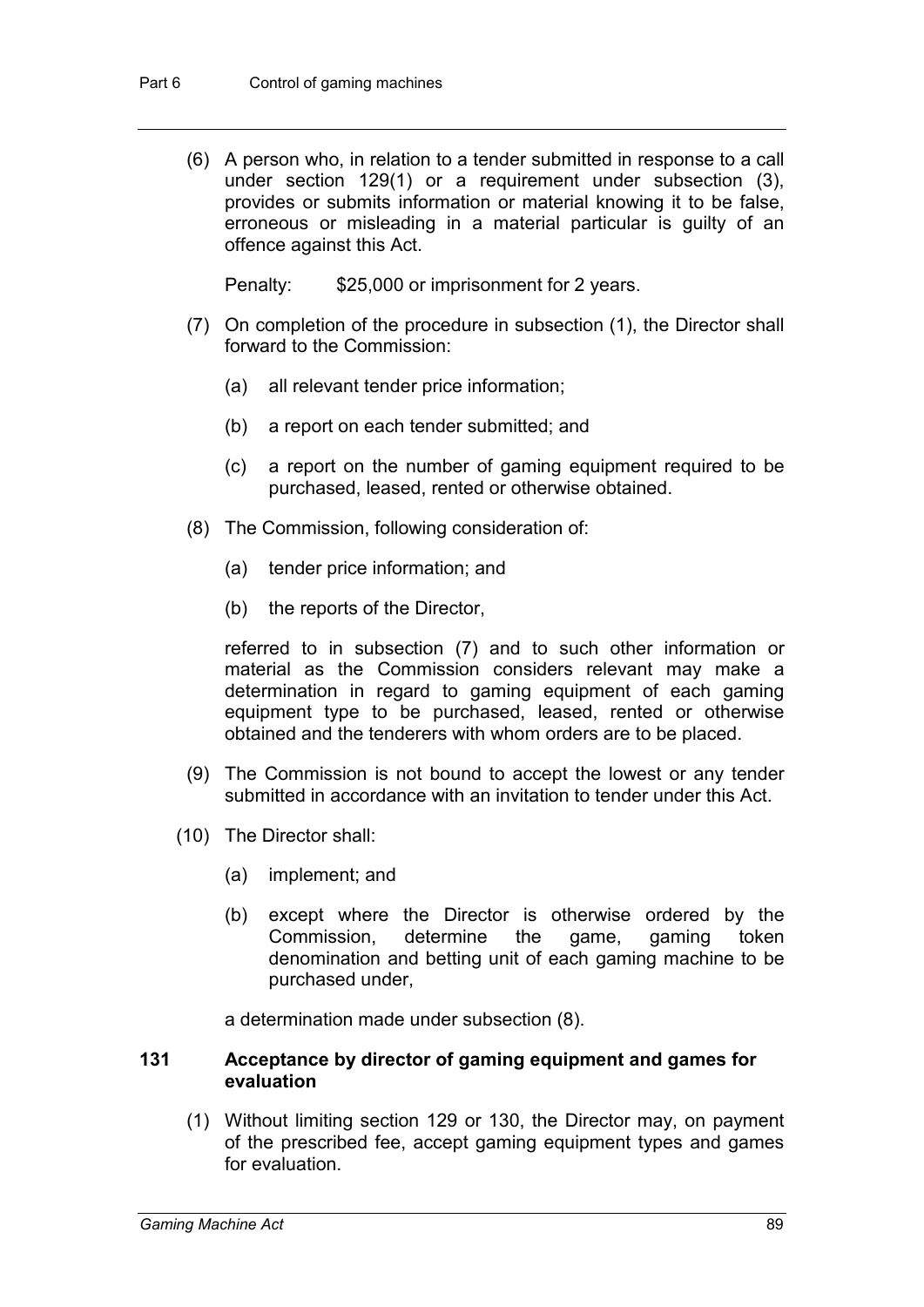- (2) Where the Director accepts a gaming equipment type or game for evaluation under subsection (1), the Director shall, after evaluation of the gaming equipment type or game, approve the gaming equipment type or game or reject it.
- (3) Where, under subsection (1), the Director accepts for evaluation a gaming equipment type or game, the Director may require the person who submitted the gaming equipment type or game to provide such additional information or material as the Director considers is necessary in order to make the evaluation.
- (4) Where a requirement under subsection (3) is not complied with to the satisfaction of the Director, the Director may reject the gaming equipment type or game without evaluation.

# **132 Withdrawal of approval of gaming machine types and games**

- (1) If the Director, under section 172(2), withdraws the approval of an approved gaming machine type or game, the Director shall as soon as practicable give written notice of, and reasons for the withdrawal to:
	- (a) the person who submitted the gaming machine type or game under section 129 or 131; and
	- (b) licensees provided with a gaming machine of that gaming machine type or game.
- (2) A licensee who permits gaming on a gaming machine of a gaming machine type or game specified in a notice given to the licensee under subsection (1) is guilty of an offence against this Act.

Penalty: \$10,000 or imprisonment for 2 years.

## **133 Gaming machines supplied to be in accordance with approval**

A recognised manufacturer or supplier of gaming machines shall not, without the approval of the Director, supply a gaming machine which is in any material particular different from:

- (a) the gaming machine type or game approved by the Director; or
- (b) the gaming machine type or game specified in the order placed by the Director or a licensee.
- Penalty: \$10,000 or imprisonment for 2 years.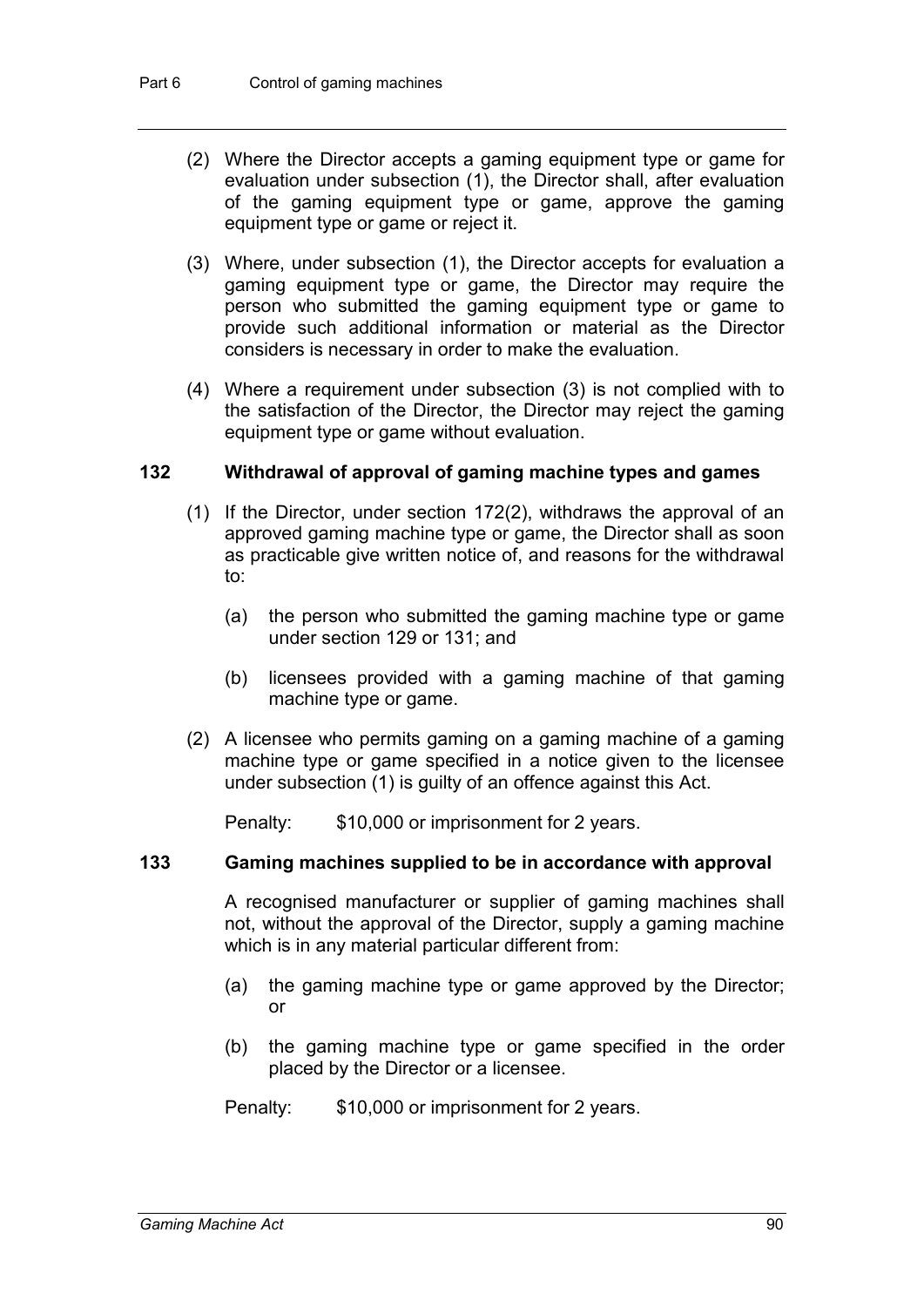### **134 Linked jackpots**

- (1) A licensee on the licensee's licensed premises shall not, without the written approval of the Director:
	- (a) install or operate or cause or allow to be installed or operated a single site linked jackpot arrangement;
	- (b) install or operate or cause or allow to be installed or operated or participate in the operation of, a multiple site linked jackpot arrangement; or
	- (c) install or operate or cause or allow to be installed or operated or participate in the operation of any other electronically connected gaming machine system, under which the return to a player for a result obtained on a gaming machine or by electronically connected equipment is different to the return provided for that result by the game as approved by the Director.

Penalty: \$10,000 or imprisonment for 2 years.

- (2) An application for an approval under subsection (1) shall:
	- (a) be made by a licensee in the form determined by the Director;
	- (b) contain or be accompanied by such other matters and particulars as determined by the Director;
	- (c) be accompanied by the prescribed fee, if any; and
	- (d) be forwarded to or lodged with the Director.
- (3) An approval under subsection (1) shall be given an identifying approval number.
- (4) A licensee shall not cease to operate or participate in the operation of an arrangement or system approved under subsection (1) without the written approval of the Director.

Penalty: \$10,000 or imprisonment for 2 years.

- (5) A licensee operating or participating in the operation of an arrangement or system approved under subsection (1) who fails to comply with:
	- (a) a condition to which the approval is subject; or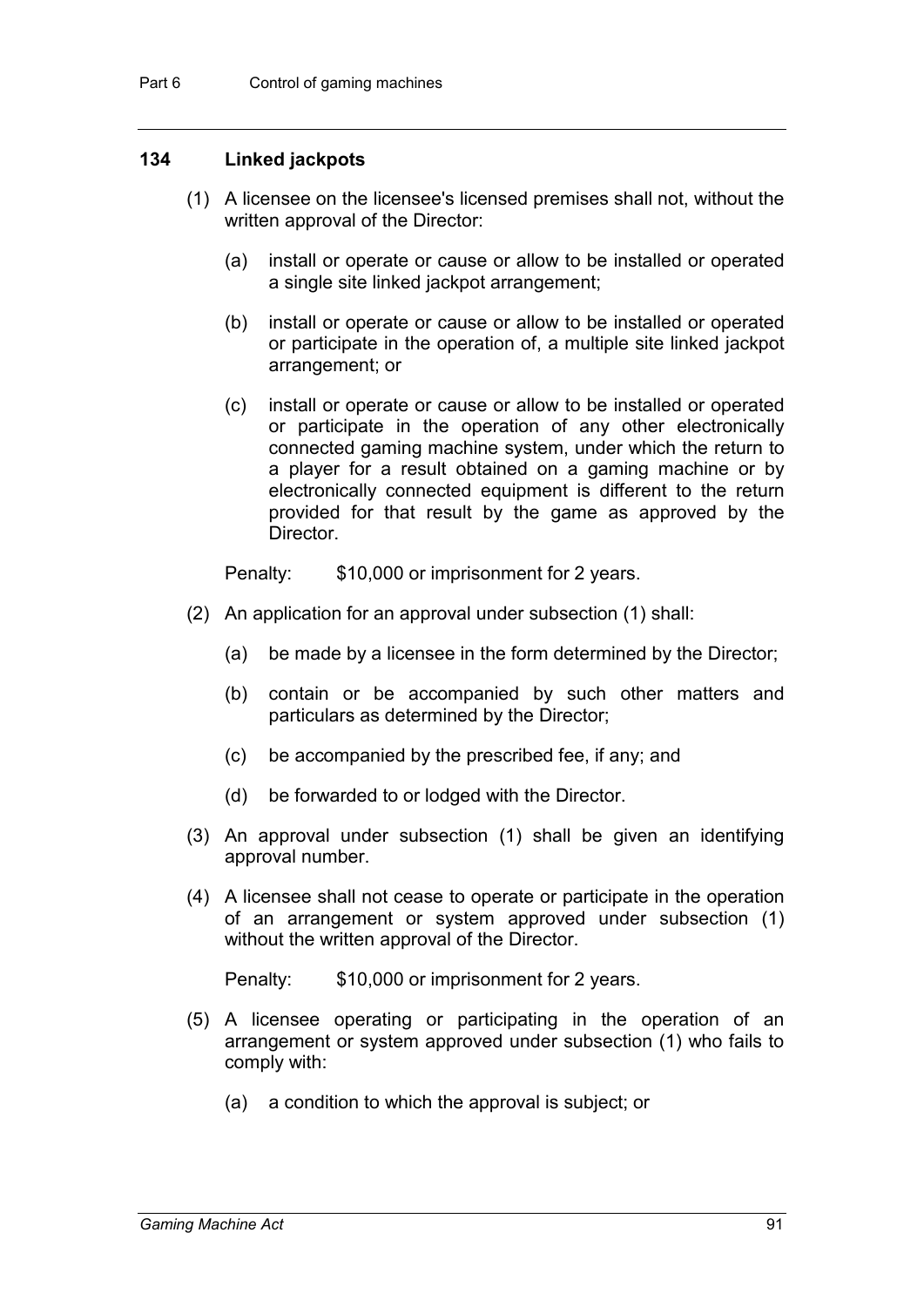(b) a requirement prescribed in relation to the conduct or operation of the arrangement or system approved under subsection (1),

is guilty of an offence.

Penalty: \$25,000 or imprisonment for 2 years.

- (6) The Director approve arrangements as the Director considers appropriate in order for the Director to:
	- (a) collect moneys from licensees participating in the operation of multisite linked jackpot arrangements; and
	- (b) make payments to persons entitled to the amount, or part of the amount, recorded by the linked jackpot arrangement.
- (7) A licensee who fails to comply with an arrangement approved under subsection (6) is guilty of an offence.

Penalty: \$25,000 or imprisonment for 2 years.

- (9) The Director may, at any time, cause to be removed from licensed premises linked jackpot equipment provided and replace it with other linked jackpot equipment.
- (10) Linked jackpot equipment shall be in accordance with such type or description as the Director determines.
- (11) If an application for an approval under subsection (1) is refused, the Director shall as soon as practicable give the applicant written notice of, and the reasons for, the refusal.

#### **135 Gaming machines to be labelled with identification number**

- (1) The Director shall issue an identification number for each gaming machine approved for use in the Territory.
- (2) The Director may, at any time after the issue of an identification number for a gaming machine, issue a new identification number for that gaming machine.
- (3) The Director shall affix or cause to be affixed to each gaming machine a label showing:
	- (a) the identification number issued under subsection (1) or (2); and
	- (b) such other particulars as the Director considers appropriate,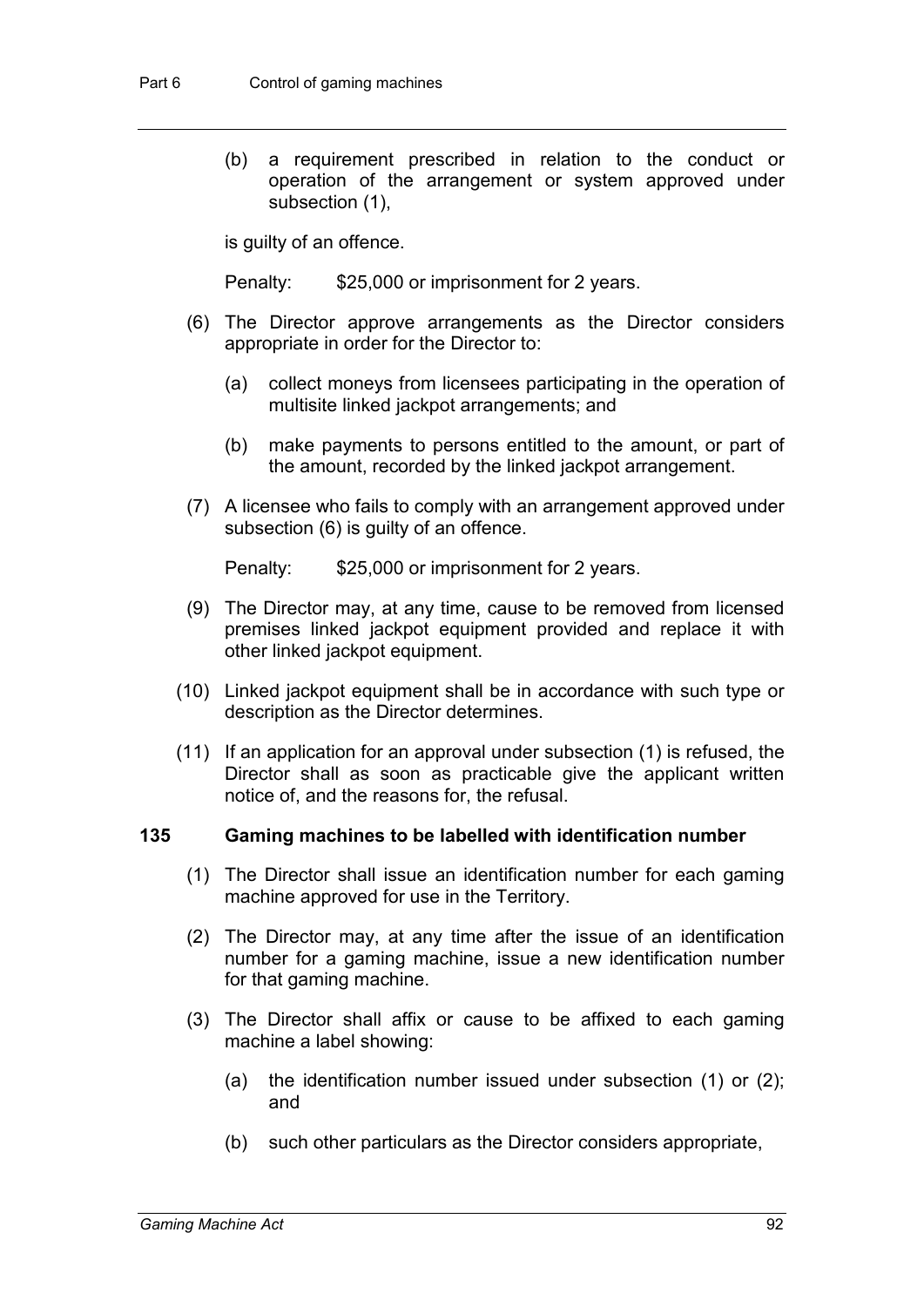on one internal and one external surface of the cabinet of the gaming machine.

(4) A label affixed under this section is to be made of such material, and be affixed, as the Director considers appropriate.

#### **136 Gaming prohibited on unprotected devices**

- (1) A licensee shall not, without lawful excuse, be in possession of or permit gaming on a gaming machine unless the computer cabinet of the gaming machine is securely sealed with a seal affixed by:
	- (a) an inspector;
	- (b) a licensed repairer acting under this Act; or
	- (c) a person authorised under section 138(4).

Penalty: \$50,000 or imprisonment for 5 years.

(2) Subject to subsection (3), at any time when a seal on a computer cabinet has been removed, broken or damaged, the licensee shall not permit gaming on the gaming machine until the gaming machine has been examined by an inspector or person authorised by the Director and the computer cabinet has been sealed.

Penalty: \$50,000 or imprisonment for 5 years.

- (3) Subsection (2) does not apply to a gaming machine that is not available for gaming due to the gaming machine undergoing:
	- (a) repairs by a licensed repairer under this Act; or
	- (b) an alteration to effect a change of game, gaming token denomination or betting unit approved, or caused, by the Director under section 40(2).

#### **137 Unlawful interference with gaming equipment**

- (1) Subject to subsection (2), a person shall not:
	- (a) have possession of a device made or adapted, or intended by the person to be used, for interfering with the normal operation of gaming equipment on licensed premises;
	- (b) do any act or thing calculated, or likely, to interfere with the normal operation of gaming equipment on licensed premises;
	- (c) except as provided in section 134, do an act or thing calculated to interfere with gaming equipment under which the return to a player for a result obtained on a gaming machine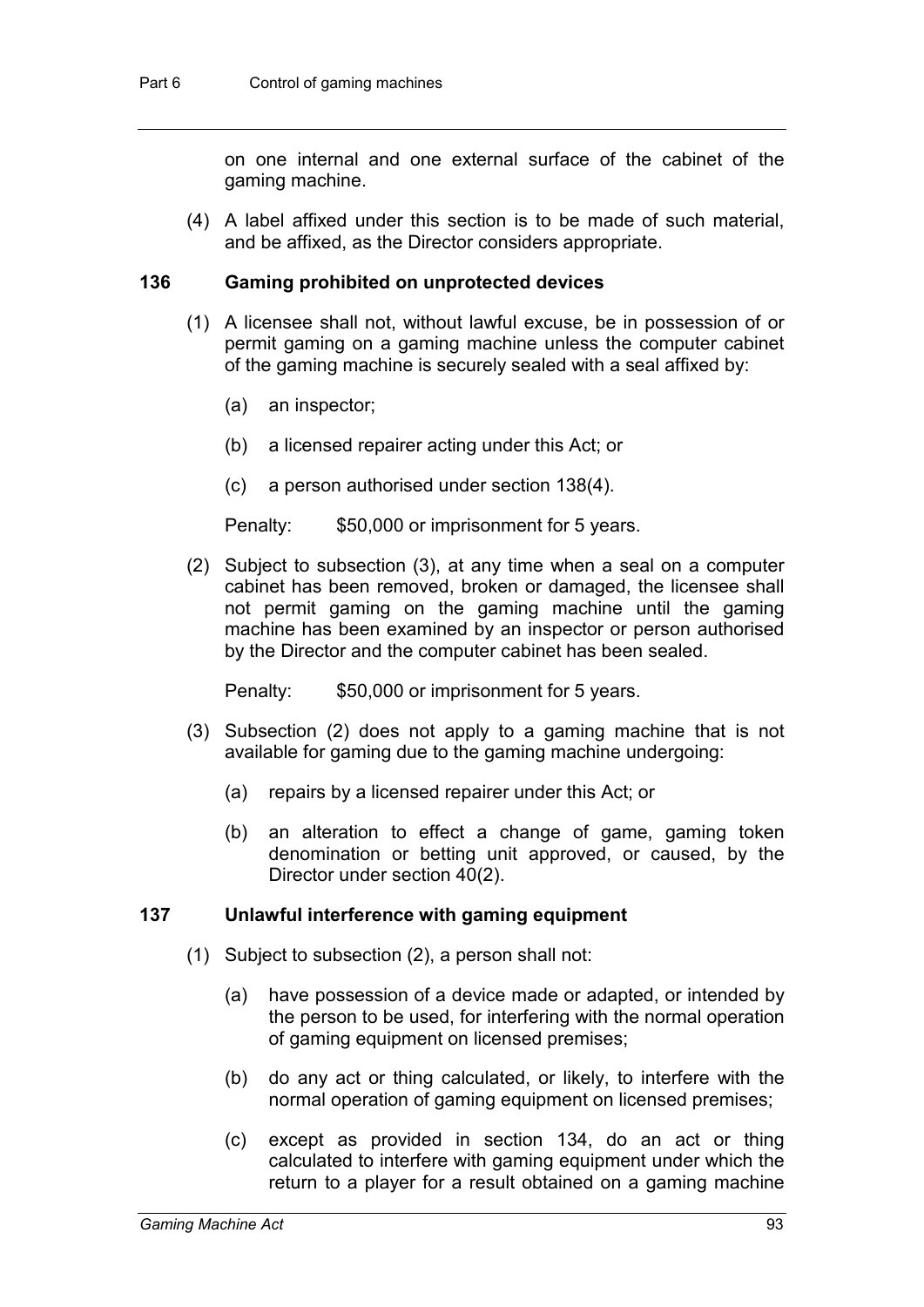on licensed premises is different to the return provided for that result by the game as approved by the Director;

- (d) do an act or thing calculated to render a gaming machine on licensed premises, either temporarily or otherwise, incapable of producing a winning combination; or
- (e) wilfully insert, or cause to be inserted, in a gaming machine on licensed premises anything other than a gaming token of the denomination or type displayed on the gaming machine as a gaming token to be used in order to operate or gain credit on the gaming machine.

Penalty: \$50,000 or imprisonment for 5 years.

- (2) Subsection (1) does not apply to any act or thing done in good faith in connection with:
	- (a) the installation, alteration, adjustment, maintenance or repair of gaming equipment by a licensed repairer;
	- (b) the carrying out of an installation, alteration, adjustment, maintenance or repair prescribed for the purposes of section 58(3);
	- (c) an alteration to a gaming machine to effect a change of game, gaming token denomination or betting unit approved, or caused, by the Director under section 40(2); or
	- (d) the exercise or performance of a power or function by an inspector under this Act.
- (3) A person shall not knowingly, because of fraudulent computer programming, gain for that person or another person an advantage in the operation of gaming equipment.

Penalty: \$50,000 or imprisonment for 5 years.

(4) A person who dishonestly, or because of gross negligence, during the design, manufacture or assembly of gaming equipment, makes provision to subsequently gain for that person or another person an advantage in the operation of the gaming equipment is guilty of an offence.

Penalty: \$50,000 or imprisonment for 5 years.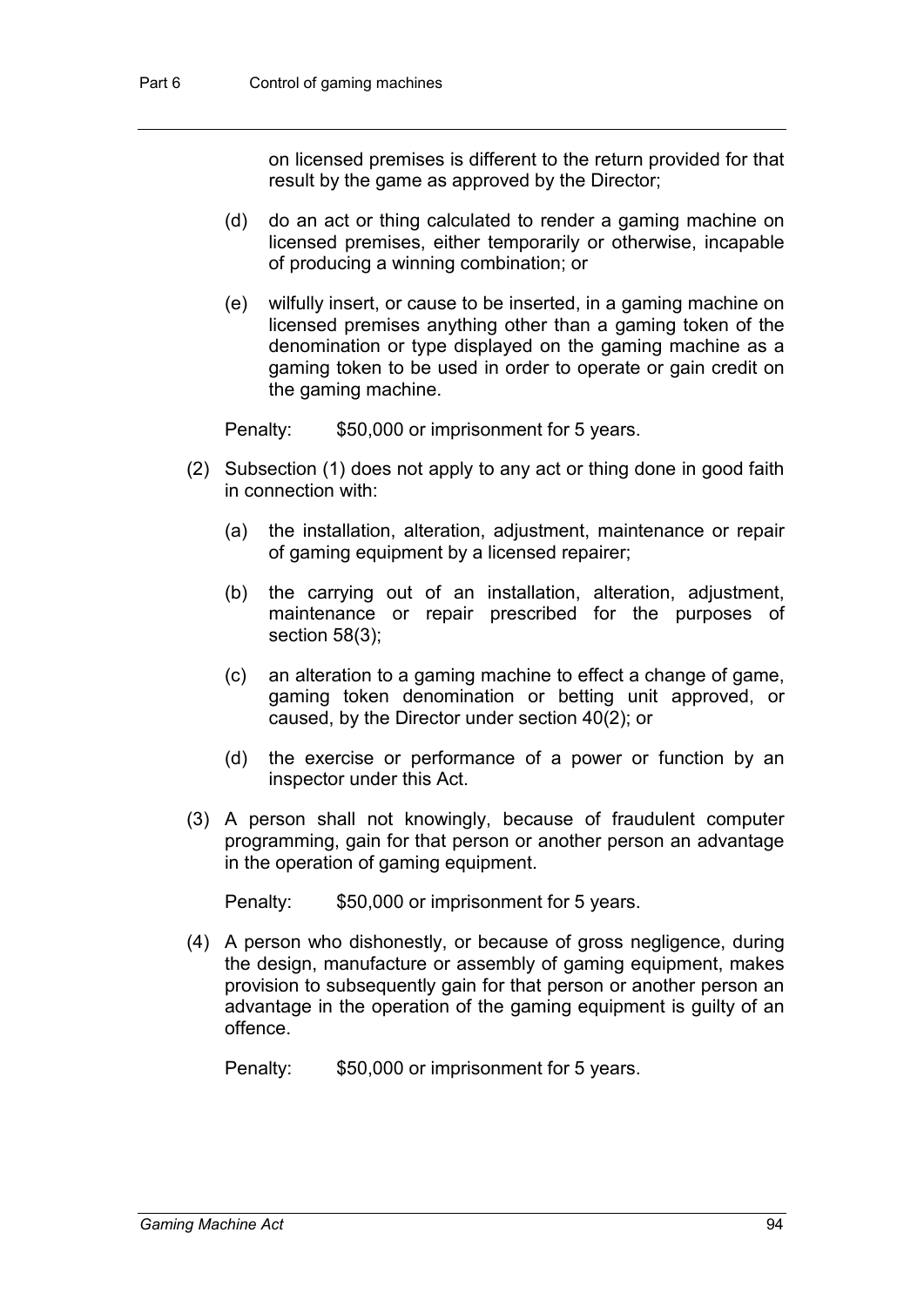### **138 Protection of sensitive areas of gaming equipment**

- (1) Subject to subsections (2) and (4), a person, other than an inspector, shall not:
	- (a) break a seal securing a computer cabinet or gain access to anything within the computer cabinet;
	- (b) affix a seal to a computer cabinet;
	- (c) break a seal protecting the integrity of the game program of a gaming machine;
	- (d) remove, replace or in any way affect or interfere with the operation of a computer cabinet or anything within the computer cabinet;
	- (e) remove or interfere with a security device of a gaming machine;
	- (f) interfere with the normal operation of the components of a gaming machine;
	- (g) interfere with information stored or transmitted electronically by a gaming machine, linked jackpot arrangement or electronic monitoring system;
	- (h) affix a mark or seal to gaming equipment to preserve the integrity of operation of the gaming equipment;
	- (j) remove or interfere with a mark or seal affixed to gaming equipment to preserve the integrity of operation of the gaming equipment;
	- (k) remove, alter or otherwise interfere with the manufacturer's identification plate or the manufacturer's serial number of a gaming machine;
	- (m) remove, alter or otherwise interfere with an identification label affixed to a gaming machine under section 135; or
	- (n) affix anything capable of being taken as a label referred to in section 135 to a gaming machine or a device capable of being taken as a gaming machine.
	- Penalty: \$50,000 or imprisonment for 5 years.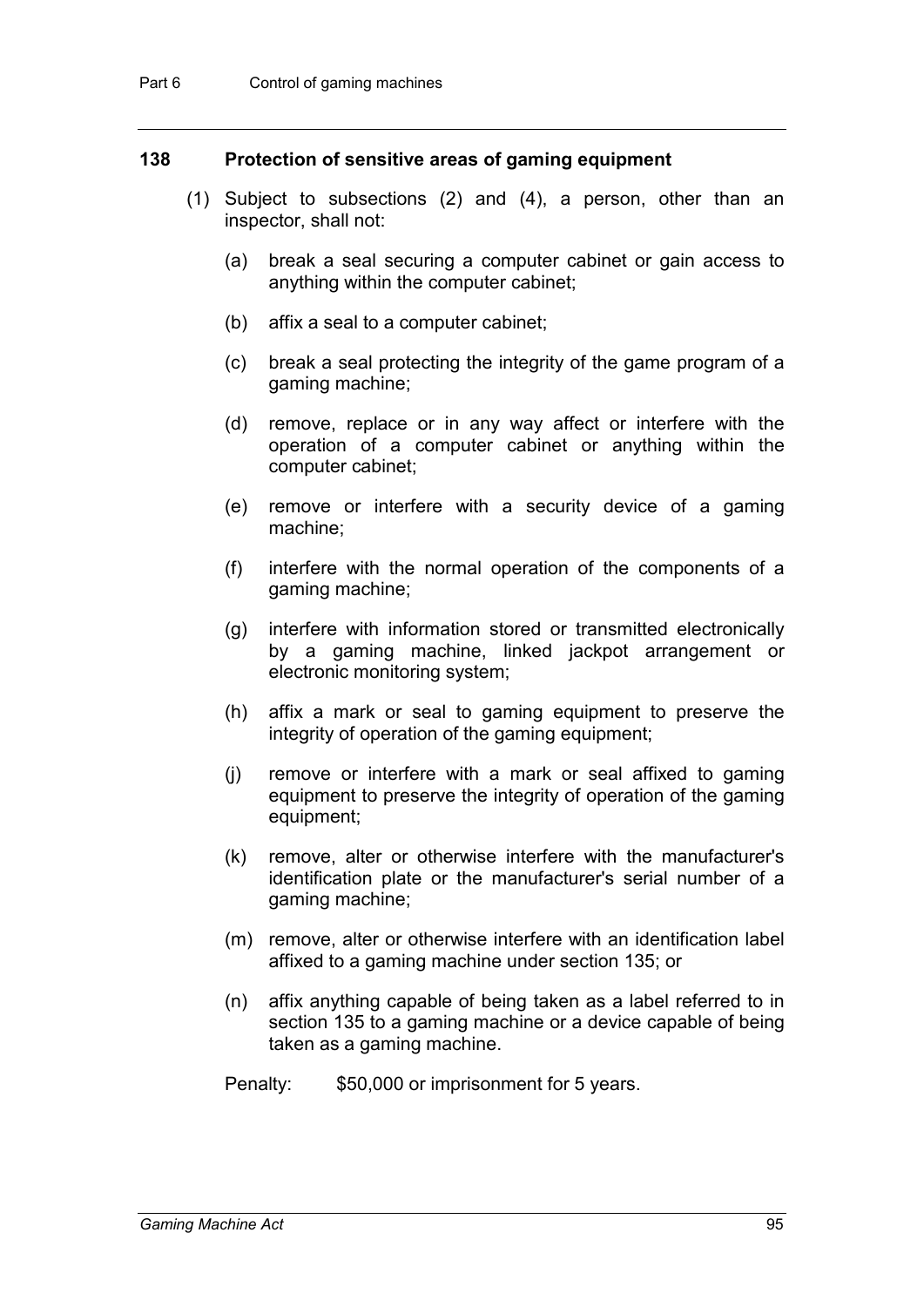- (2) A licensed repairer is authorised, to such extent as is necessary, in the performance of his or her duties as a licensed repairer to do a thing referred to in subsection  $(1)(a)$  to  $(f)$  if:
	- (a) a conversion report is submitted under subsection (5) or the licensed repairer immediately submits a repairer's report to the Director in the form determined by the Director; and
	- (b) the licensed repairer does not, without the approval of the Director:
		- (i) break a seal securing a computer cabinet;
		- (ii) affix a seal to a computer cabinet;
		- (iii) remove or interfere with a mark or seal affixed to gaming equipment to preserve the integrity of operation of the gaming equipment; or
		- (iv) affix a mark or seal to gaming equipment to preserve the integrity of operation of the gaming equipment.
- (3) If a licensed repairer breaks a seal securing a computer cabinet, the licensed repairer shall ensure that the gaming machine is not played (other than for testing purposes) until the computer cabinet is again secured with a seal provided by the Director.

Penalty: \$50,000 or imprisonment for 5 years.

- (4) The Director may authorise a person to do anything referred to in subsection (1).
- (5) A person shall not do anything to a gaming machine to effect a change in the game, gaming token denomination or betting unit of the gaming machine unless:
	- (a) the alteration is approved, or caused, by the Director under section 40(2); and
	- (b) the person performing the alteration immediately submits a conversion report to the Director in the form determined by the Director.
	- Penalty: \$50,000 or imprisonment for 5 years.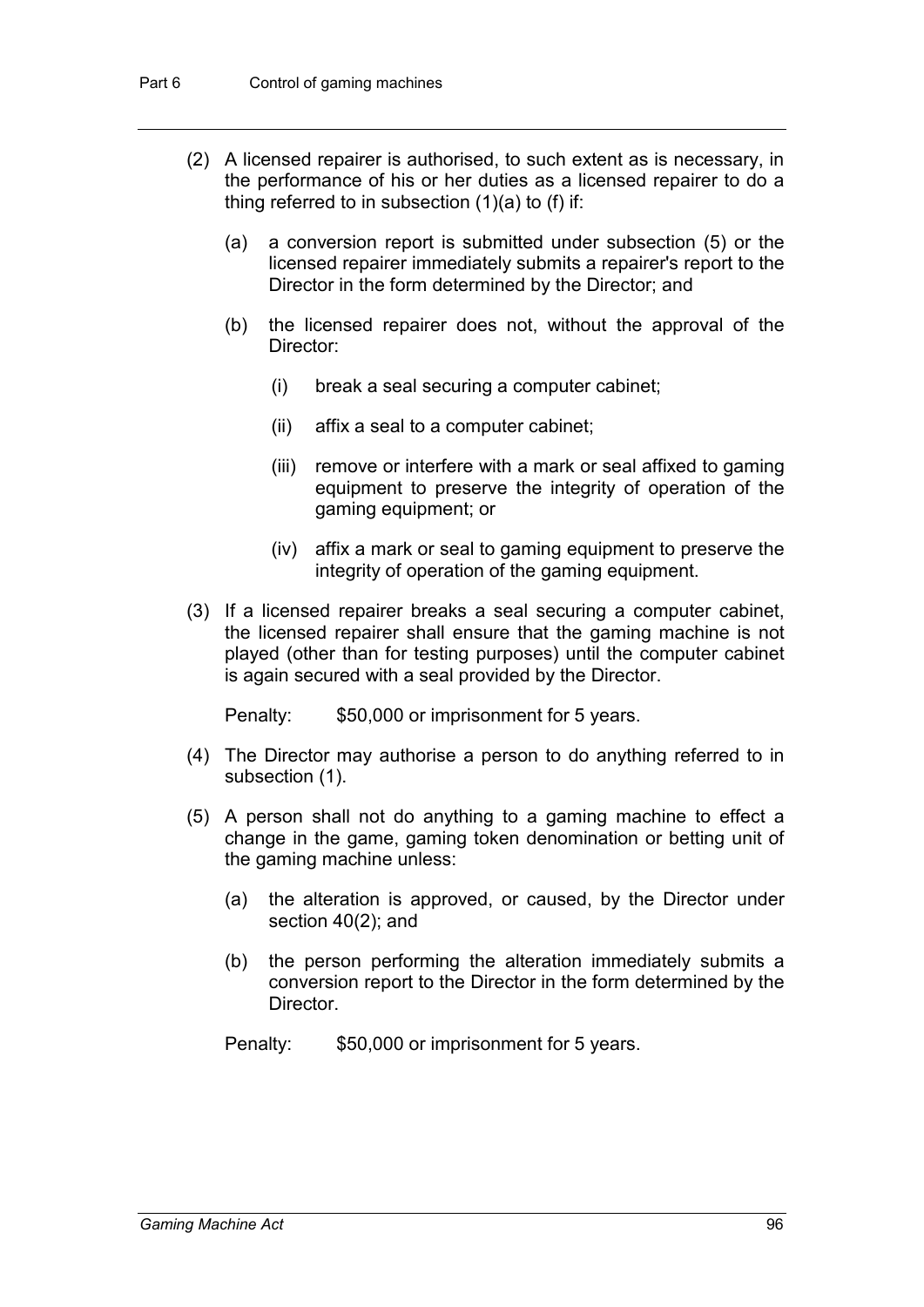## **139 Wilful damage of gaming equipment**

A person shall not wilfully damage or deface gaming equipment on licensed premises.

Penalty: \$10,000.

#### **140 Use of gaming machines not provided to licensees**

(1) A person, other than an inspector or a person referred to in subsection (2), shall not play or allow another person to play a gaming machine unless it is provided under a gaming machine licence.

Penalty: \$50,000 or imprisonment for 5 years.

- (2) A person who has possession of a gaming machine:
	- (a) for the purpose of conducting:
		- (i) a training course referred to in section 121(3)(d) or 126(3); or
		- (ii) genuine testing or development work referred to in section 121(3)(c); or
	- (b) under an authority under section 126(5) and where the authority permits,

may play or allow another person to play the gaming machine only for the purpose of simulating gaming.

- (3) A person shall not:
	- (a) play, or allow another person to play a gaming machine referred to in subsection (2) by the use of a gaming token which is:
		- (i) Australian currency;
		- (ii) approved under section 93(3); or
		- (iii) in any way negotiable; or
	- (b) allow any winnings to become payable because of playing a gaming machine referred to in subsection (2).

Penalty: \$50,000 or imprisonment for 5 years.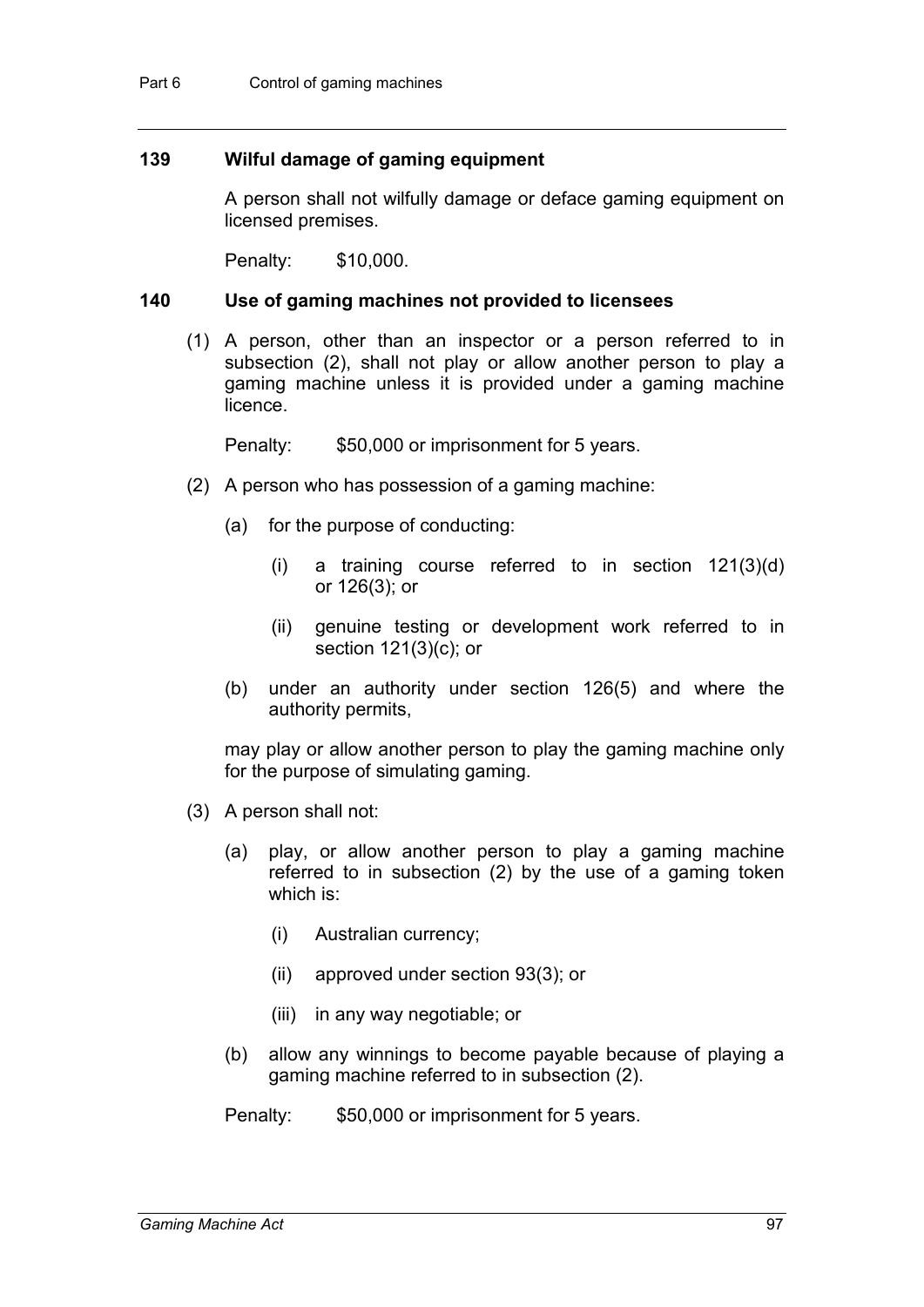# **Part 7 Accounting procedures**

### **141 Monthly money reconciliations**

- (1) Subject to subsection (2), a licensee shall carry out a money reconciliation of all gaming machines installed on the licensee's licensed premises:
	- (a) after the end of the operation of gaming machines that started on the last day of each month; and
	- (b) before the start of the operation of gaming machines on the first day of the next month.
- (2) The Director may direct a licensee to carry out the money reconciliation referred to in subsection (1) during such period as the Director determines, and the licensee shall comply with the direction.
- (3) A licensee shall, in conjunction with a money reconciliation carried out under this section, carry out such functions as the Director determines to be carried out in conjunction with the money reconciliation.

Penalty: \$10,000 or imprisonment for 2 years.

#### **142 Daily money clearances**

- (1) A licensee shall, at least once each day, carry out a money clearance of each gaming machine on the licensee's licensed premises.
- (2) A licensee shall, in conjunction with carrying out a money clearance under subsection (1), carry out such functions as the Director determines to be carried out in conjunction with such a money clearance.

Penalty: \$10,000 or imprisonment for 2 years.

# **143 Accounts and analyses**

(1) A licensee shall keep and maintain such accounting records, in the way and the form determined by the Director, as correctly record and explain the licensee's financial operations in respect of, or connected with, gaming and the conduct of gaming on the licensee's licensed premises.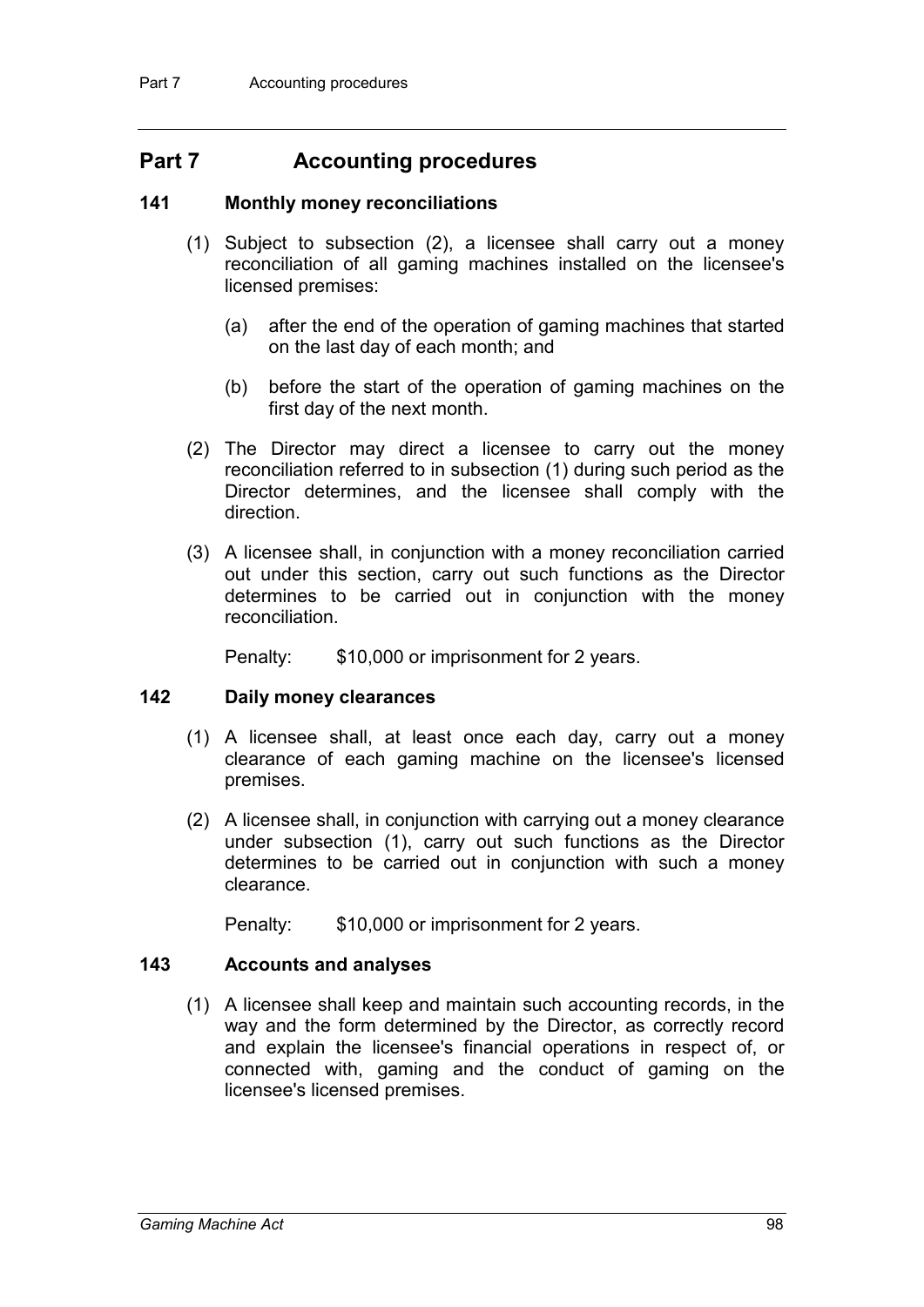(2) A licensee shall carry out such accounting analysis as the Director determines.

Penalty: \$10,000 or imprisonment for 2 years.

### **144 Monthly gaming machine reconciliation reports to be submitted**

- (1) A licensee shall lodge with the Director, not later than 14 days after the last day of each month, a gaming machine reconciliation report in respect of each of the licensee's licensed premises for that month.
- (2) A gaming machine reconciliation report shall under subsection (1):
	- (a) be made in the way and form determined by the Director; and
	- (b) give an accurate account of the matters contained in the report in relation to gaming and the conduct of gaming on the premises to which it relates.

Penalty: \$10,000 or imprisonment for 2 years.

### **145 Records not to be falsified, &c.**

A person shall not, with intent to defraud:

- (a) destroy, alter, mutilate or falsify an accounting record or report; or
- (b) make, or cause to be made, a false, erroneous or misleading entry in, or omit or alter, or cause to be omitted or altered, an entry in an accounting record or report,

required to be kept, maintained or lodged under this Part.

Penalty: \$25,000 or imprisonment for 2 years.

# **146 Audit of accounts**

- (1) In this section, *accountant* means:
	- (a) a member of the Institute of Chartered Accountants in Australia who holds a current Certificate of Public Practice issued by the Institute;
	- (b) a member of the Australian Society of Certified Practising Accountants who holds a current Public Practice Certificate issued by the Society;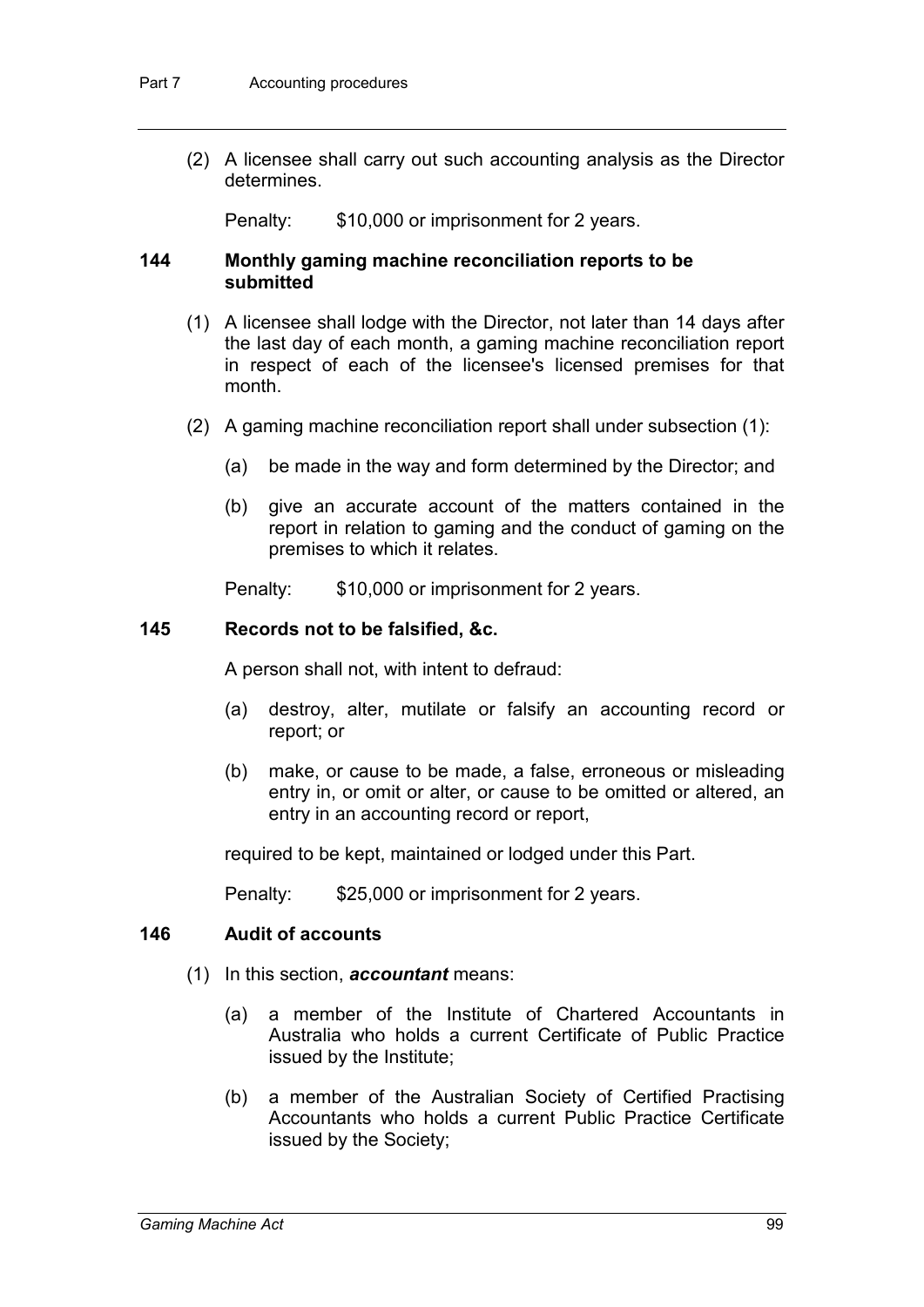- (c) a person registered as an auditor under the Corporations Law; or
- (d) in a particular case, a member of an accounting body referred to in paragraph (a) or (b) who:
	- (i) does not hold the current certificate referred to in the paragraph; and
	- (ii) is approved as an accountant by the Director.
- (2) A licensee shall, in respect of each of the licensee's licensed premises, at the licensee's own expense and not later than 3 months after the expiration of each financial year:
	- (a) prepare, or cause to be prepared, a statement of receipts and payments relating to gaming and the conduct of gaming on each of the licensee's licensed premises during that year; and
	- (b) have the accounts relating to such gaming and conduct of gaming audited by an accountant.
- (3) If a person ceases for any reason to be a licensee, the person shall, at the person's own expense and not later than one month after ceasing to be a licensee (or such further period as the Director may allow):
	- (a) prepare, or cause to be prepared, a statement of receipts and payments for gaming and the conduct of gaming on the person's licensed premises from the day to which the gaming machine accounts were last audited under subsection (2)(b) to the day the person ceased to be a licensee or, if an audit has not been performed, for the period from the start of gaming to the day the person ceased to be a licensee; and
	- (b) have the accounts relating to such gaming and conduct of gaming audited by an accountant.
- (4) On completion of an audit under subsection (2) or (3), the accountant shall submit a report on the audit to the Director.
- (5) A licensee shall, not later than 28 days after the preparation of a statement of receipts and payments under subsection (2)(a) or (3)(a), lodge with the Director a copy of the statement certified as being correct by the accountant who performed the audit under subsection  $(2)(b)$  or  $(3)(b)$ .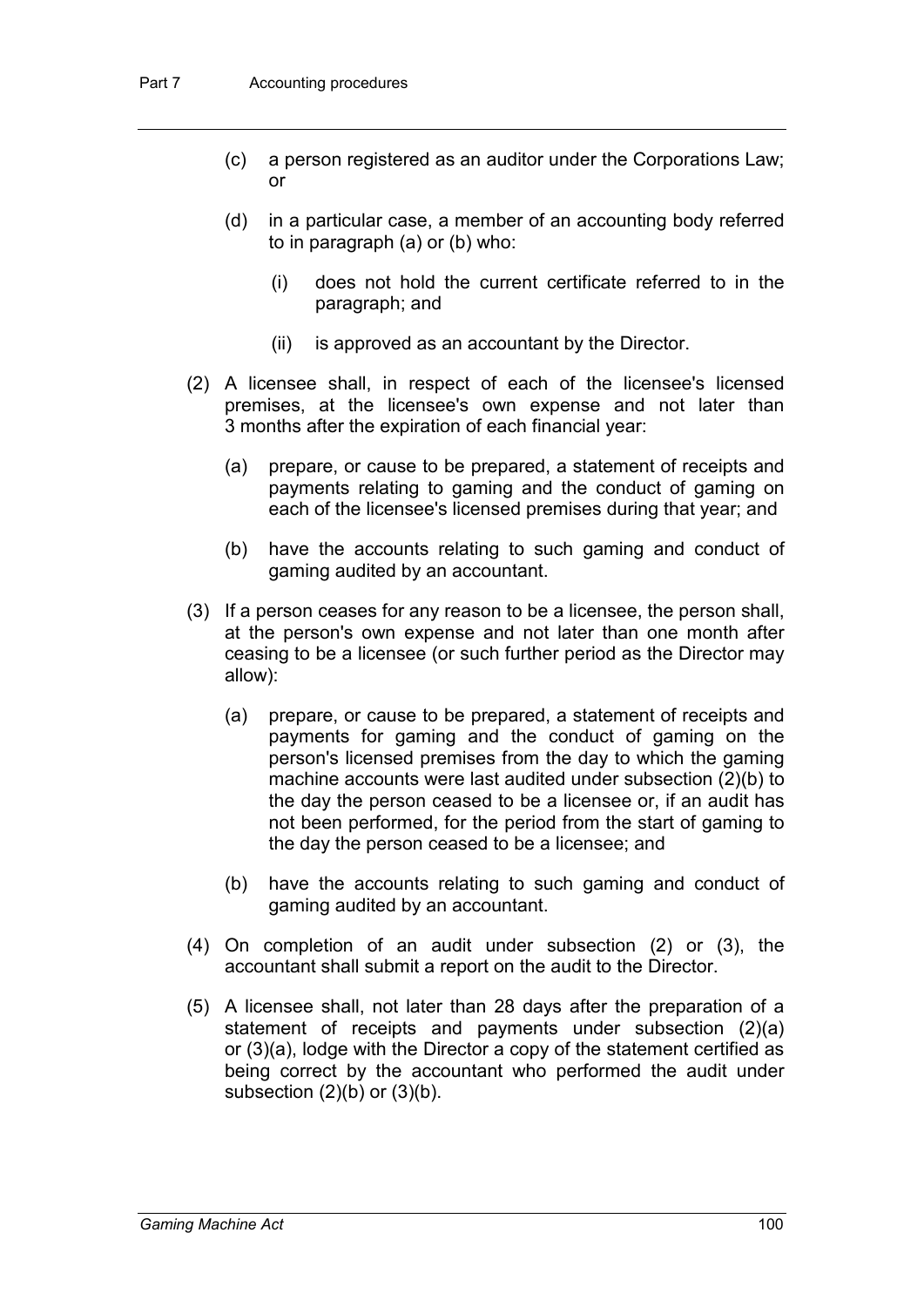- (6) If the licensee is a club it shall also submit:
	- (a) a statement detailing the number of members in each class of membership of the club as at the expiration of the financial year;
	- (b) a copy of the annual report of the club including the audited financial statement for the financial year;
	- (c) a statutory declaration signed by the principal executive officer of the club declaring that the proceeds from the conduct of gaming were expended promoting the objectives of the club; and
	- (d) such other matters as may be prescribed.

Penalty: \$10,000 or imprisonment for 2 years.

### **147 Books, records, &c., to be kept for 7 years**

Subject to section 162, an accounting record required to be kept and maintained by a licensee under this Part shall be retained by the licensee for not less than 7 years from the date of the latest entry in the accounting record.

Penalty: \$10,000 or imprisonment for 2 years.

# **Part 8 Taxes, levies and fees**

# **148 Gross monthly profit**

- (1) Each month the Director shall make, or cause to be made, in respect of the preceding month, an assessment of the gross monthly profit of each licensed premises and the assessment shall be taken to be, for the preceding month, the gross monthly profit of the licensed premises.
- (2) If an assessment is made under subsection (1) by way of an electronic monitoring system installed on the licensee's licensed premises under section 86(2), the period covered by the assessment:
	- (a) for the month in which the system is installed, commences when the system first reports data from the premises to the Director and ends when the system first reports data from the premises to the Director in the next month; and
	- (b) for each month after the month in which the system is installed, commences when the system first reports data from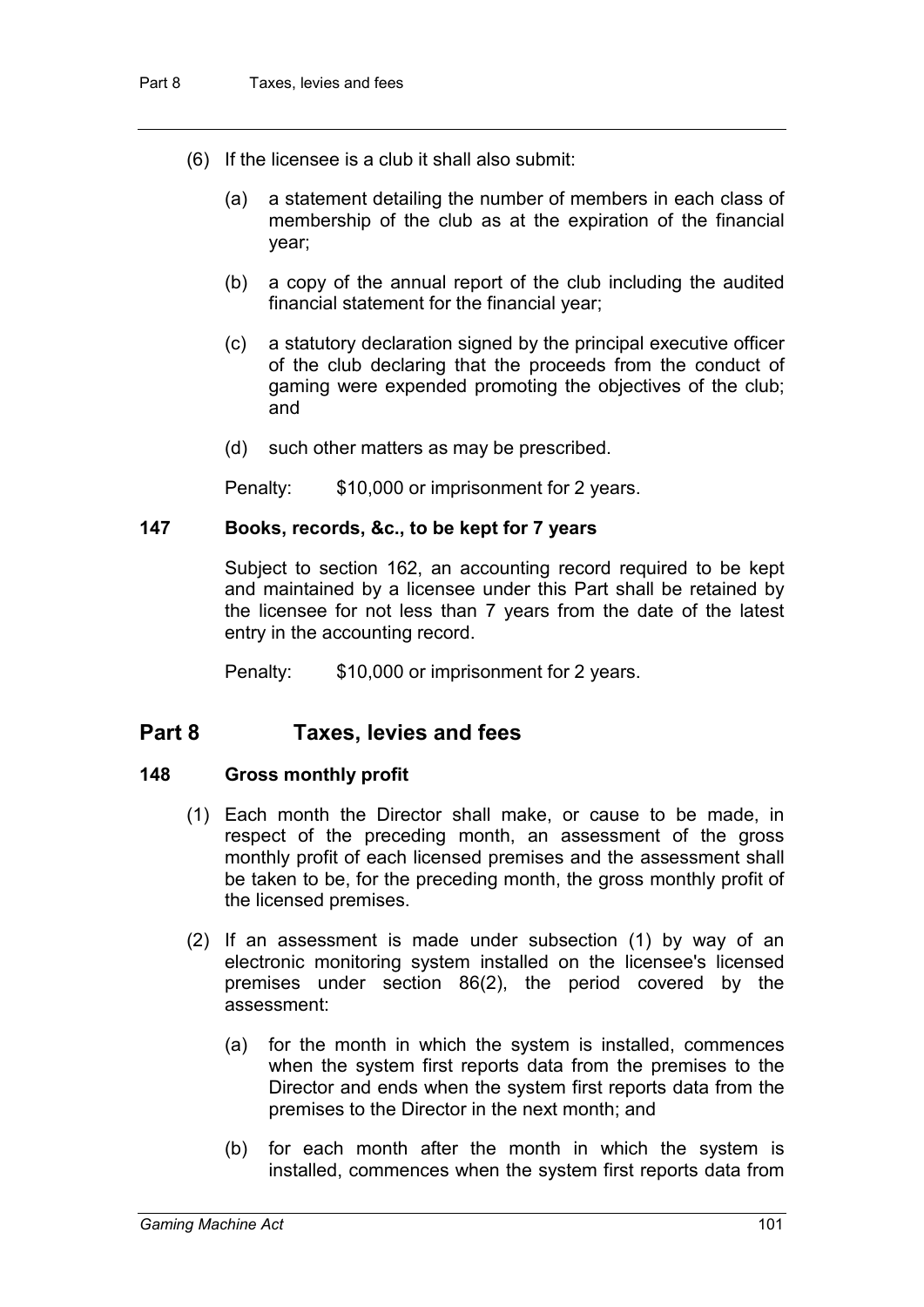the premises to the Director for the month and ends when the system first reports data from the premises to the Director in the next month.

### **149 Gaming machine tax**

- (1) A licensee shall pay a gaming machine tax to the Director each month in respect of the licensee's licensed premises.
- (2) The gaming machine tax shall be paid on or before the day prescribed of the month next following the month in respect of which it is payable.
- (3) The amount of gaming machine tax payable in respect of licensed premises is the amount as is represented by the percentage prescribed for the category of licensed premises to which the licensed premises belongs of the gross monthly profit of the licensed premises for the month in respect of which the tax is payable.
- (4) The percentage prescribed for the purposes of subsection (3) may vary depending on the amount of gross monthly profit.

### **149A Gaming machine ownership costs**

- (1) If a licensee uses a gaming machine under the licensee's licence that is owned by the Director, the licensee must pay to the Director each month while the gaming machine continues to be used the costs and charges in respect of the gaming machine imposed under this section.
- (2) The costs and charges are to be paid on or before the day prescribed of the month next following the month in respect of which they are payable.
- (3) The costs and charges to be imposed on a licensee under this section are to be determined by the Director.
- (4) The costs and charges imposed under this section are to be determined having regard to the reasonable costs and charges arising out of, or associated with, the Director's ownership of the gaming machine, monitoring costs and the costs of repairs to and maintenance of the gaming machine.
- (5) The Director may determine not to impose costs and charges on a licensee under this section.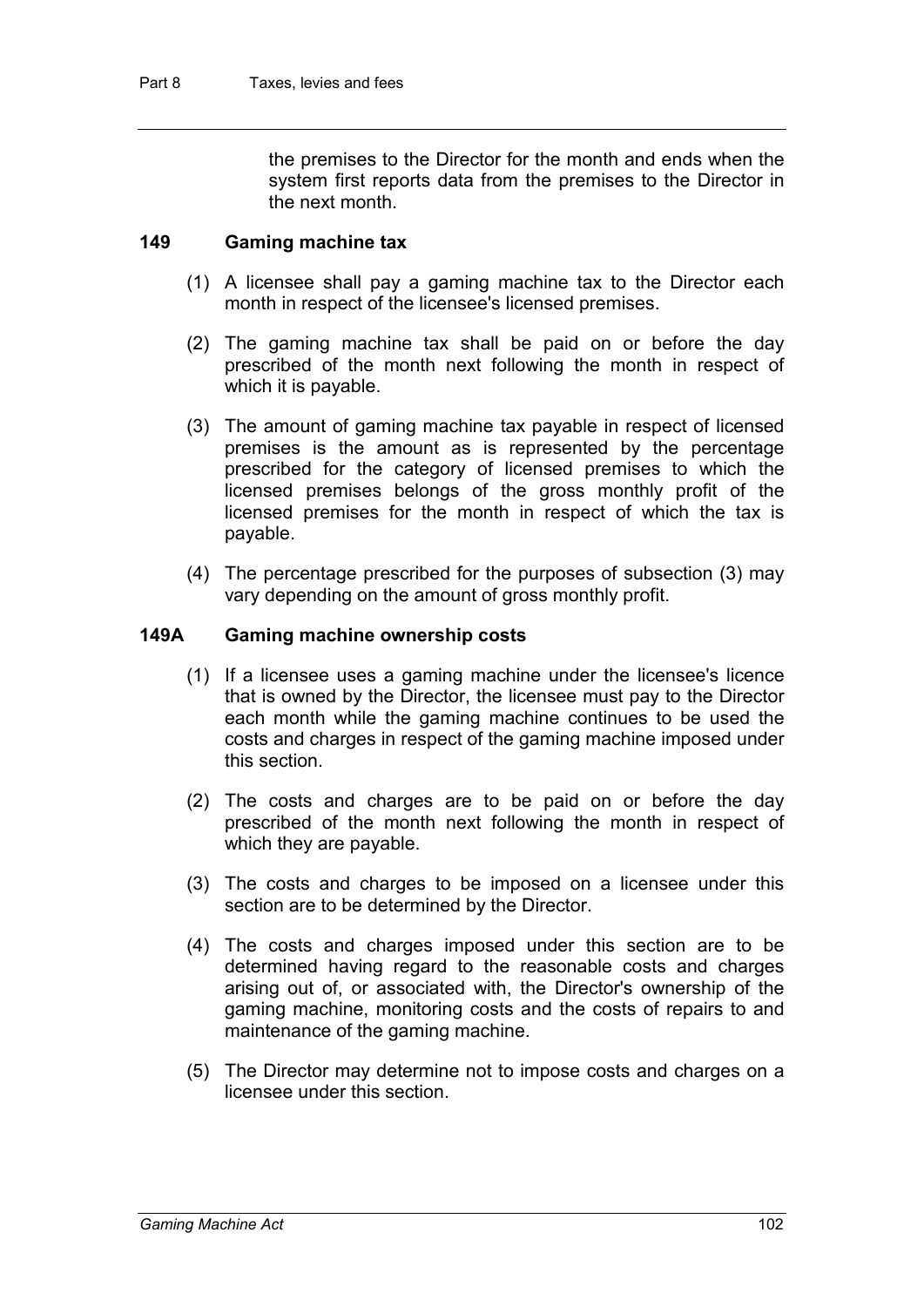# **150 Gaming machine community benefit levy**

- (1) A licensee shall pay a gaming machine community benefit levy to the Director each month for the licensee's licensed premises.
- (2) The gaming machine community benefit levy shall be paid on or before the prescribed day in the month after the month for which it is payable.
- (3) The amount of the gaming machine community benefit levy payable for licensed premises for a month is the prescribed percentage of the gross monthly profit of the licensed premises for the month.
- (4) The Director shall maintain within his or her Agency Operating Account a fund to be known as the Gaming Machine Community Benefit Fund.

#### **151 Gaming Machine Community Benefit Committee**

The Minister shall establish a committee to be known as the Gaming Machine Community Benefit Committee and shall determine its membership and how it is to operate.

#### **152 Payment of monthly taxes, levies etc.**

- (1) A licensee shall, in respect of each of the licensee's licensed premises, ensure that the Director receives, on or before the day prescribed of each month, an amount not less than the total amount of:
	- (a) the gaming machine tax and gaming machine community benefit levy payable under this Part;
	- (ab) any costs and charges payable under section 149A;
	- (b) any penalty payable under section 153 on or before that day; and
	- (c) any gaming machine tax, gaming machine community benefit levy and any penalty under section 153 payable and remaining unpaid at the end of the day prescribed of the preceding month.
	- Penalty: \$10,000 or imprisonment for 2 years.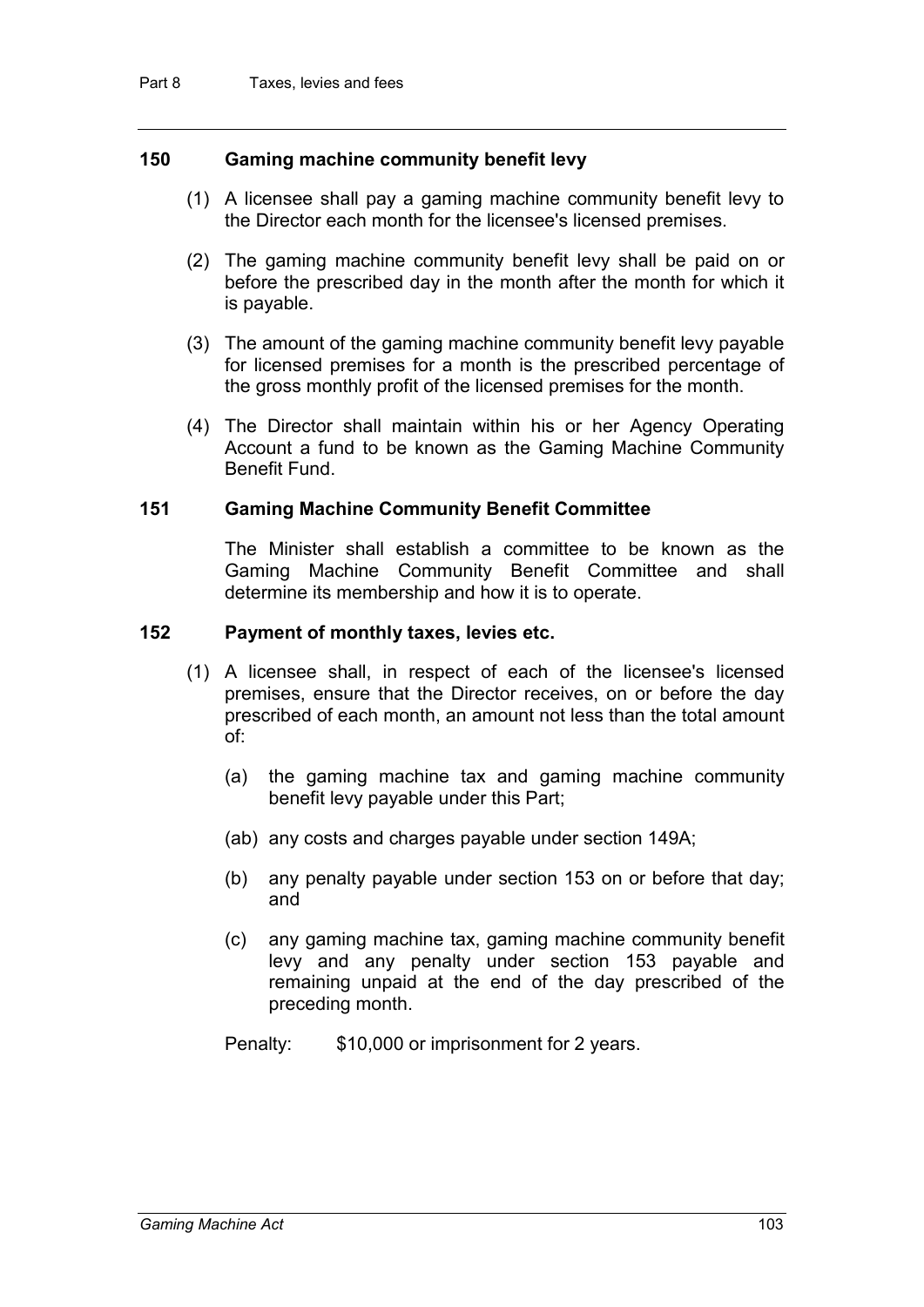(2) A payment to the Director in respect of gaming machine tax, gaming machine community benefit levy, costs and charges payable under section 149A or a penalty under section 153 shall be identifiable as being in respect of a single licensed premises and exclusive of payments for any other licensee or purpose.

Penalty: \$10,000 or imprisonment for 2 years.

(3) Where a payment to the Director does not comply with subsection (2), the Director shall determine the licensed premises or purpose for which the payment was made and this Act applies to the payment as if the payment had been made and identified for the licensed premises or purpose so determined.

# **153 Penalty for late payment**

- (1) Where, in respect of any licensed premises, by the end of the day prescribed of a month (or at the discretion of the Director by a time not more than 7 days later than the end of the day prescribed) the amount received by the Director under section 152(1) is less than the total amount referred to in that subsection in respect of that month:
	- (a) the Director shall impose on the licensee a penalty calculated by applying the percentage prescribed on the difference between the 2 amounts; and
	- (b) the amount received is to be credited as prescribed.
- (2) A penalty imposed under subsection (1)(a) is due and payable by the licensee on or before the day prescribed of the month following the date on which it is imposed.

# **154 Overpaid money**

Where the amount received by the Director in a month under section 152(1) is greater than the total amount referred to in that subsection, the difference shall be:

- (a) taken to be a payment forming part of the payment to be made for the following month under section 152(1) in respect of the licensed premises; or
- (b) at the discretion of the Director, forwarded to the licensee, on written application by the licensee.

# **155 Statement and report by Director**

(1) The Director shall forward to a licensee as soon as practicable after the receipt of each monthly gaming machine reconciliation report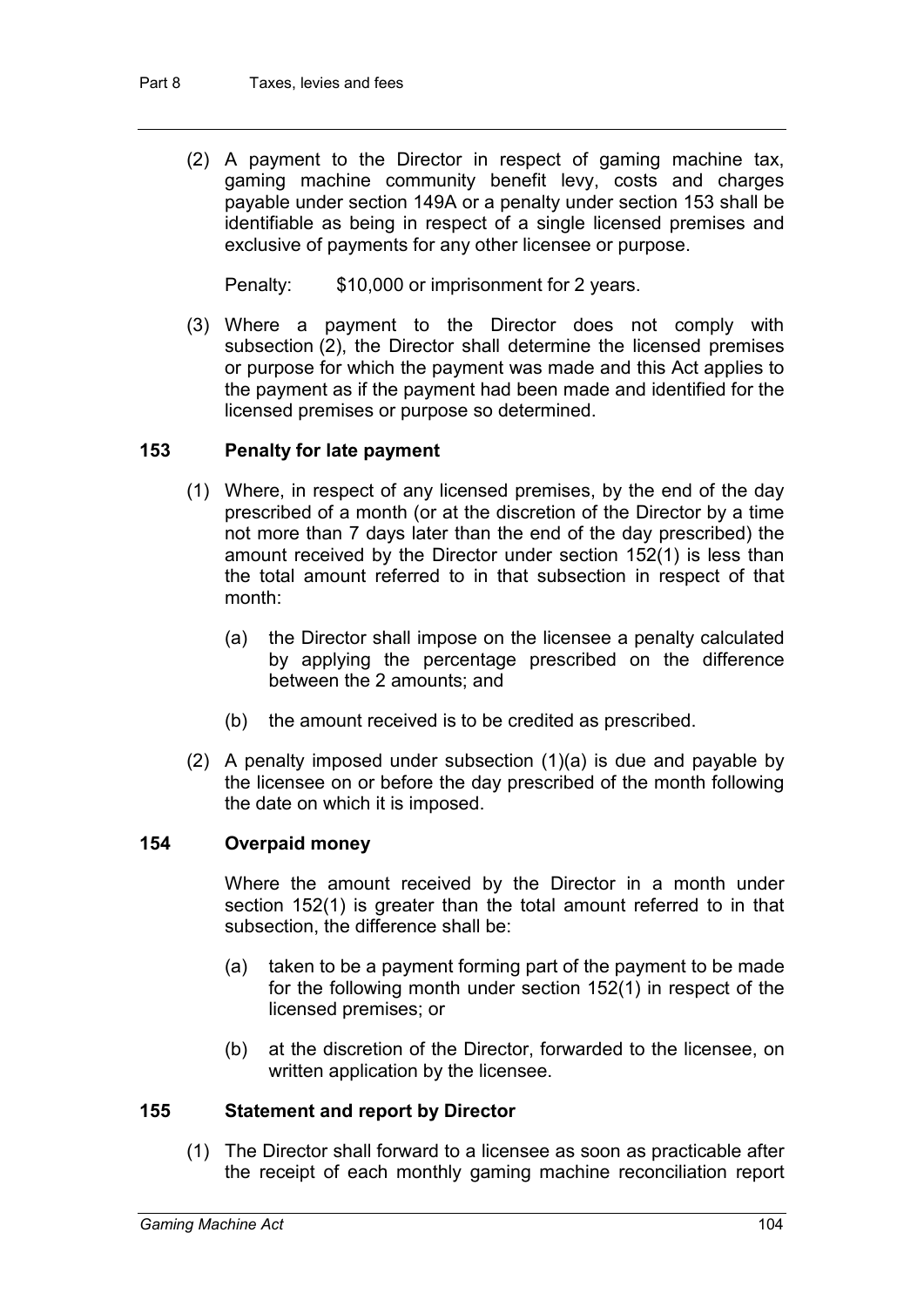from the licensee under section 144 or, if a complete report is not received by the expiration of 10 days after the date on which the report is due, as soon as practicable after that expiration:

- (a) a financial statement; and
- (b) a gaming machine performance report,

containing such particulars as the Director considers appropriate in respect of each of the licensee's licensed premises.

- (2) The Director may, by written notice, require a licensee to provide to the Director an explanation, by a machine manager of the licensed premises, in relation to any matter contained in a statement or report referred to in subsection (1).
- (3) A licensee shall, on receiving a statement or report under subsection (1), cause the report to be reviewed and signed by a machine manager of the licensed premises.

Penalty: \$10,000.

#### **156 Disposition of fees, &c.**

- (1) All fees and charges payable under this Act, other than a payment referred to in subsection (2), received by the Director shall be paid into the Consolidated Revenue Account.
- (2) A payment in respect of a gaming machine tax, gaming machine community benefit levy or penalty under section 153 shall, on its receipt, be paid into the Director's Agency Operating Account for the purpose of holding such payments until an assessment is made on the amounts of such payment under subsection (3).
- (3) A payment referred to in subsection (2) shall, as soon as practicable after the production of the relevant statement under section 155(1)(a), be withdrawn from the account referred to in subsection (2) and such part of the payment as is assessed by the Director as being:
	- (a) gaming machine tax or a penalty under section 153 shall be paid by the Director into the Consolidated Revenue Account; or
	- (b) gaming machine community benefit levy, shall be paid by the Director into the Gaming Machine Community Benefit Fund.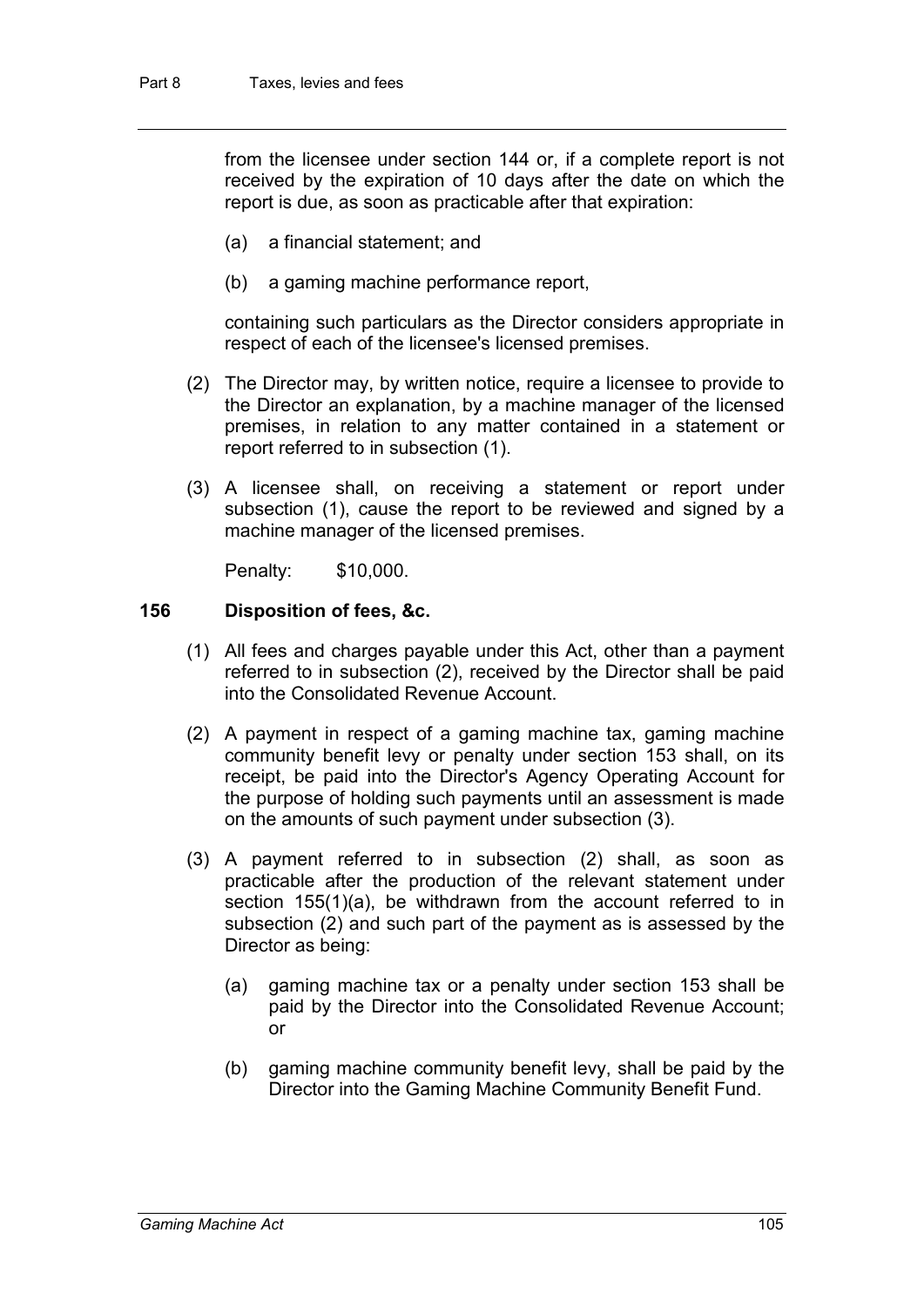(4) The Director, with the approval of the Minister, may, having regard to the recommendation of the Gaming Machine Community Benefit Committee, pay amounts out of the Gaming Machine Community Benefit Fund for the benefit of the community.

# **157 Recovery of taxes and levies**

- (1) A gaming machine tax, gaming machine community benefit levy, costs and charges payable under section 149A or a penalty payable under section 153 that remains unpaid may be recovered as a debt due and payable by the licensee to the Territory.
- (2) The Director may, instead of proceeding with or continuing an action under subsection (1), accept in full payment of a debt payable, an amount that is less than the amount payable or remaining unpaid where:
	- (a) the gaming machine licence in relation to which the debt is payable has been cancelled or surrendered; and
	- (b) the person who held the licence is not the holder of any other gaming machine licence.

### **158 Offences relating to revenue**

- (1) A licensee who:
	- (a) wilfully evades the payment, in whole or part, of a gaming machine tax or gaming machine community benefit levy payable under this Part, any costs and charges payable under section 149A or a penalty payable under section 153;
	- (b) makes or provides, or authorises or permits the making or providing of, a monthly gaming machine reconciliation report to the Director knowing the report to be false, erroneous or misleading in a material particular; or
	- (c) knowingly makes or provides, or authorises or permits the making of, a monthly gaming machine reconciliation report to the Director containing errors in calculation that result in a delay or avoidance of the payment, in whole or part, of a gaming machine tax or gaming machine community benefit levy payable under this Part or a penalty payable under section 153,

is guilty of an offence.

Penalty: \$25,000 or imprisonment for 2 years.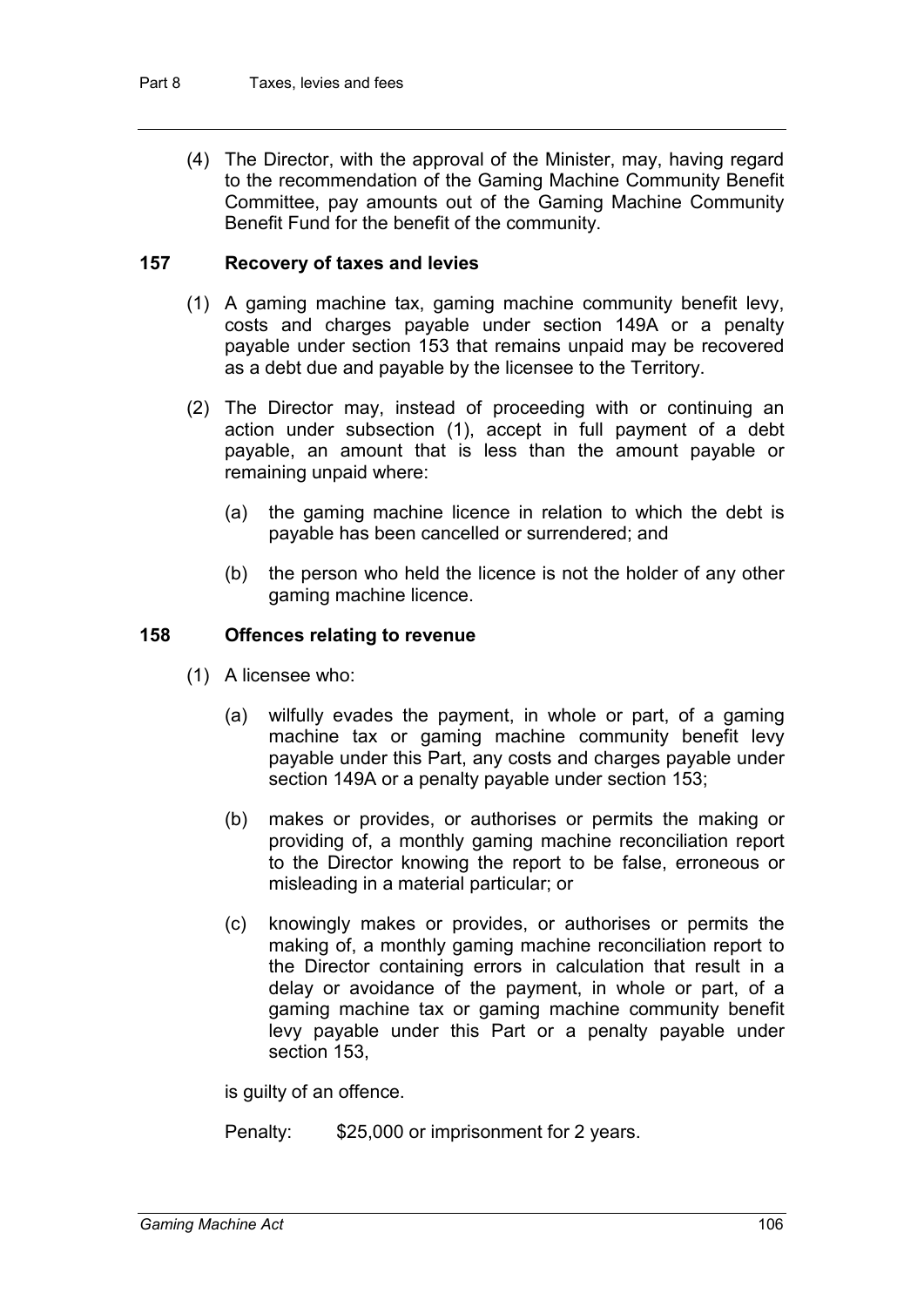- (2) A licensee who:
	- (a) makes or provides, or authorises or permits the making or providing of, a monthly gaming machine reconciliation report to the Director that is false, erroneous or misleading in a material particular, without having taken reasonable steps to ensure that the report was not false, erroneous or misleading in a material particular; or
	- (b) knowingly lodges or causes to be lodged with the Director a remittance of an amount less than the amount due and payable under section 152(1),

is guilty of an offence.

Penalty: \$10,000 or imprisonment for 2 years.

# **159 Offences relating to explanations**

- (1) A licensee who, when required under section 155(2) to provide a written explanation:
	- (a) fails to provide a written explanation; or
	- (b) knowingly provides an explanation that is false, erroneous or misleading in a material particular,

is guilty of an offence.

(2) A machine manager who knowingly makes a written explanation, for the purposes of a requirement under section 155(2), that is false, erroneous or misleading in a material particular is guilty of an offence.

Penalty: \$25,000 or imprisonment for 2 years.

# **Part 9 Directions, powers, &c.**

#### **160 Definitions**

In this Part, unless the contrary intention appears:

#### *article* means:

- (a) gaming equipment;
- (b) a restricted component;
- (c) a device capable of being represented as being a gaming machine or linked jackpot arrangement;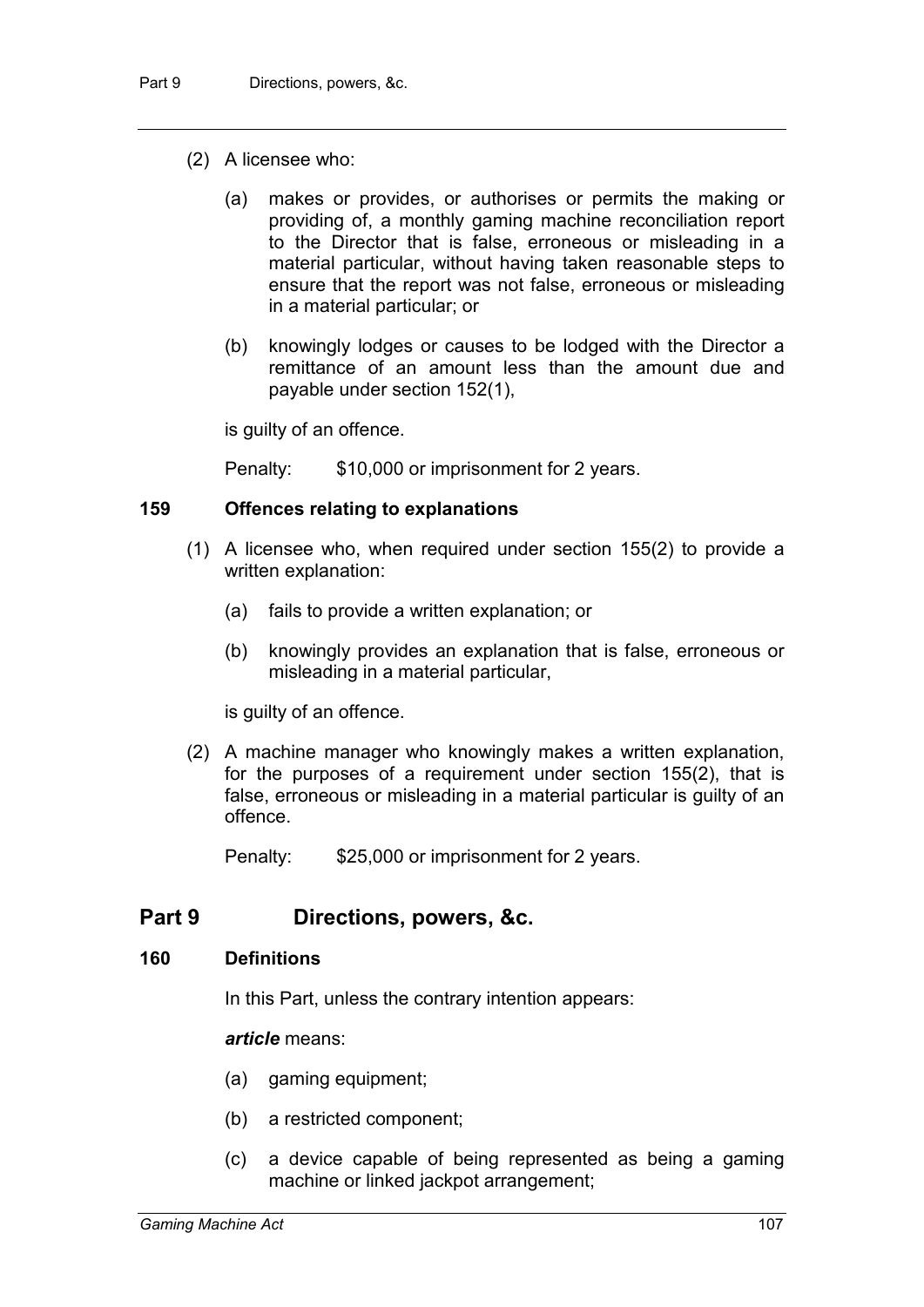- (d) anything capable of forming gaming equipment;
- (e) anything inserted, or capable of being inserted, into a gaming machine in order to operate or gain credit on the gaming machine (other than a gaming token of the denomination or type displayed on the gaming machine);
- (f) a device intended for use, or capable of being used, to interfere with the normal operation of gaming equipment;
- (g) anything that permits or facilitates cheating or stealing;
- (h) a gaming token;
- (j) a lock or key;
- (k) a counter of or apparatus for weighing gaming tokens; or
- (m) any other item related to gaming or the conduct of gaming or the manufacture, assembly, sale, supply, installation, alteration, obtaining, possession, operation, use, adjustment, maintenance or repair of gaming equipment.

*records* means books, accounts, records or documents, in any form, which are related to:

- (a) the conduct of gaming;
- (b) the manufacture, assembly, sale, supply, installation, alteration, obtaining, possession, operation, use, adjustment, maintenance or repair of gaming equipment; or
- (c) the administration of licensed premises.

# **161 Directions to licensees**

- (1) The Commission or Director may, by written notice, give directions to a licensee in relation to the conduct of gaming or the administration of the licensee's licensed premises.
- (2) A licensee shall comply with and not contravene a direction given under subsection (1).

Penalty: \$10,000 or imprisonment for 2 years.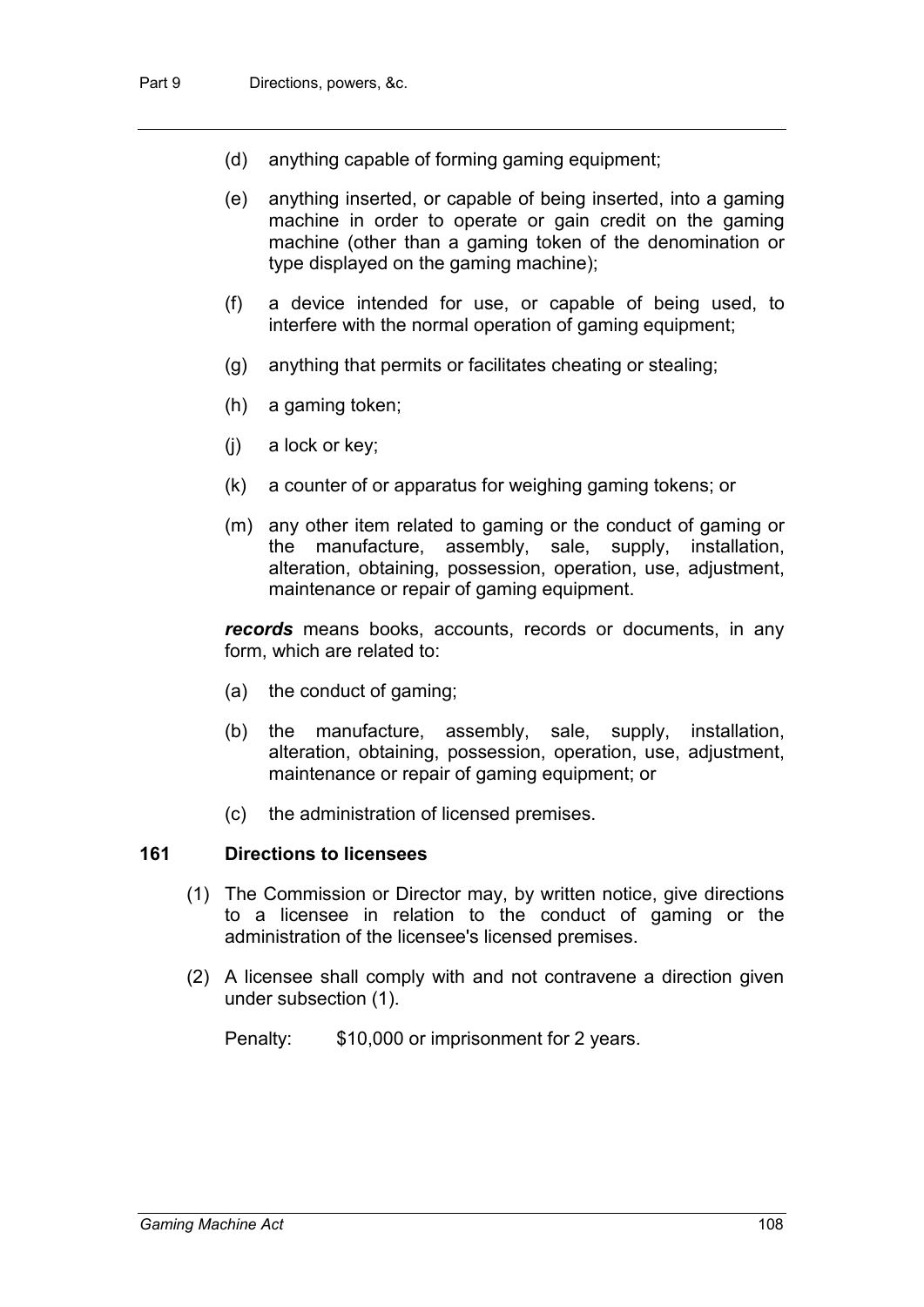(3) If a licensee who has been convicted of an offence against subsection (1) continues to fail to comply or continues to contravene the direction given under the subsection, the licensee is guilty of an offence.

Penalty: \$1,000 for each day during which the offence continues.

# **162 Powers of inspectors**

- (1) Subject to subsections (2) and (7), an inspector, who believes on reasonable grounds that it is necessary in the exercise or performance of the inspector's powers or functions under this Act, may enter, be and remain on licensed premises or any other place in or at which the inspector believes on reasonable grounds any:
	- (a) article is manufactured, assembled, sold, supplied, stored, transported, handled, installed, altered, obtained, possessed, operated, used, adjusted, maintained, repaired or kept; or
	- (b) records are made, maintained, prepared, handled, stored or kept;

and may:

- (c) make such investigations and inquiries as are necessary to ascertain whether this Act is being complied with;
- (d) make an inspection of the licensed premises or other place and of:
	- (i) any articles, records, fittings and fixtures; and
	- (ii) any other thing of any kind apparently used, or capable of being used, in connection with:
		- (A) gaming or the conduct of gaming; or
		- (B) the manufacture, assembly, sale, supply, installation, alteration, obtaining, possession, operation, use, adjustment, maintenance or repair of gaming equipment;
- (e) open, or order to be opened:
	- (i) any container or other receptacle of any kind; or
	- (ii) a door of any container or other receptacle of any kind,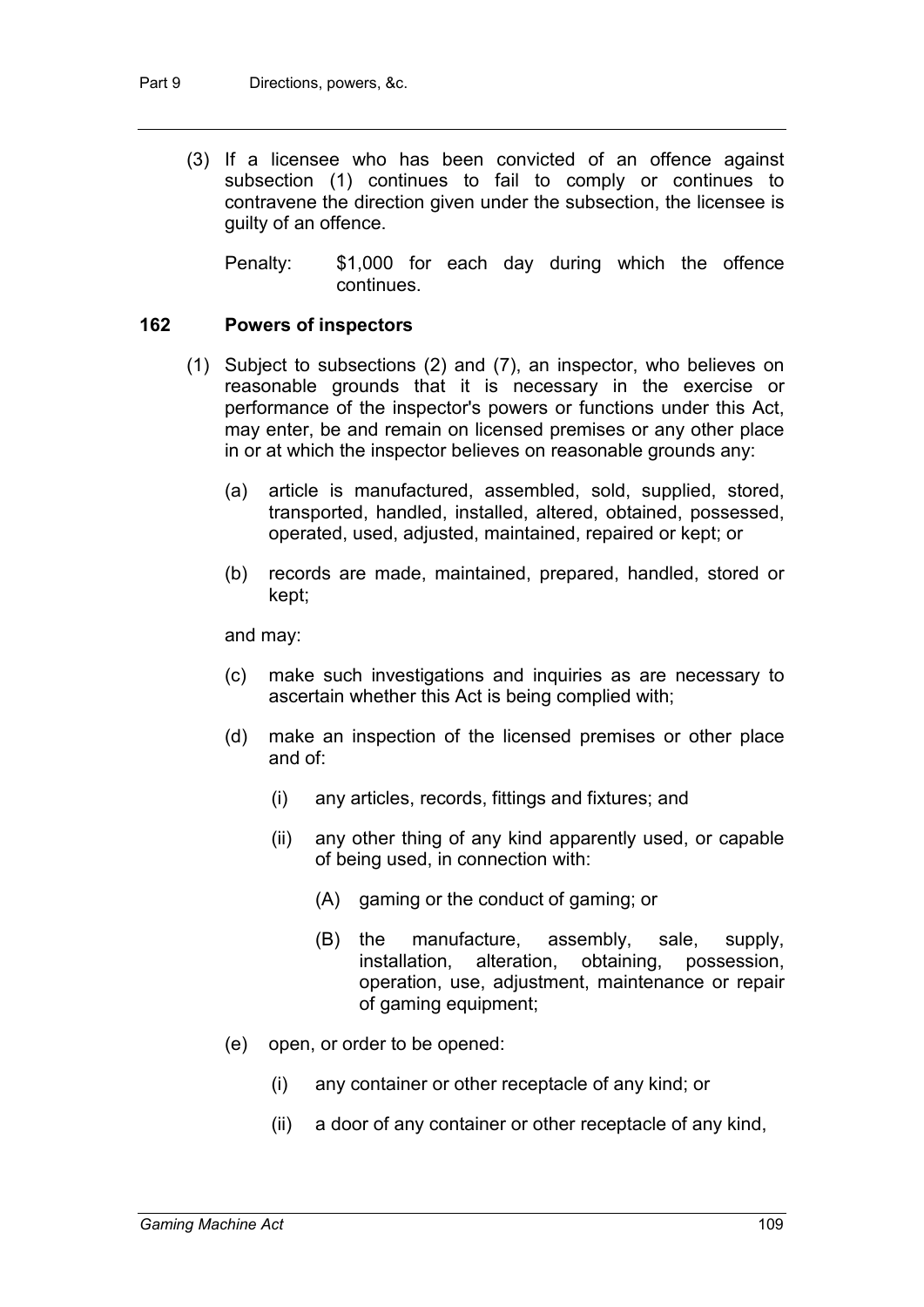used for the storage or conveyance of any article or records or that the inspector believes on reasonable grounds contains any article or records;

- (f) search for and seize and retain any article, records or other thing that the inspector considers will afford evidence as to the commission of an offence against this Act or any other Act or law suspected by the inspector on reasonable grounds to have been committed;
- (g) open or order to be opened any gaming equipment;
- (h) inspect and test any gaming equipment or part of the gaming equipment and order the withdrawal from use of any gaming equipment or part considered by the inspector to be unsatisfactory for use;
- (j) take such photographs, or films or audio or visual recordings that he or she considers may afford evidence as to the commission of an offence against this Act or any other Act or law suspected by the inspector on reasonable grounds to have been, or to be likely to be, committed;
- (k) require a person to produce to the inspector any licence, registration, permit, approval, certificate or authorisation under this Act granted or issued to that person or alleged by that person to have been granted or issued to that person;
- (m) when so required by the Director:
	- (ii) alter a gaming machine to effect a change in the game, gaming token denomination or betting unit; or
	- (iii) take possession of and remove any gaming equipment or ancillary or related property of the Crown and do such works and actions as are required in order to do so; and
- (n) in all other respects, exercise and perform the inspector's powers and functions under this Act.
- (2) Where an act referred to in subsection (1)(a) or (b) is carried out during the night time, an entry and inspection under subsection (1) may be made at all reasonable times during the day time or night time but otherwise such entry and inspection shall be made at all reasonable times during the day time.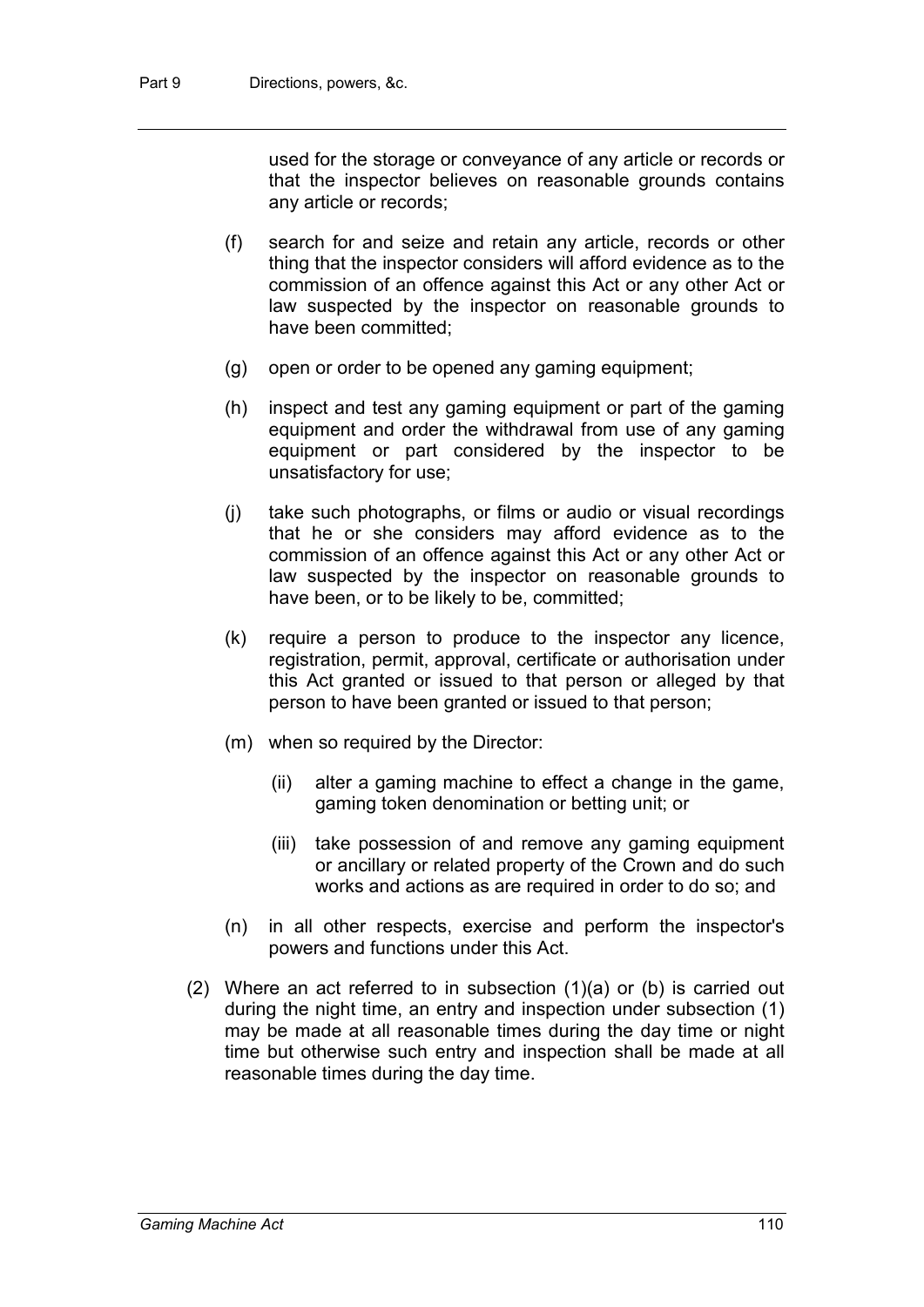- (3) An inspector, who believes on reasonable grounds that it is necessary in the exercise or performance of the inspector's powers or functions under this Act, may:
	- (a) require any person who has in the person's possession or under the person's control any article or records to:
		- (i) produce for the inspector's inspection such article or records; and
		- (ii) attend before the inspector at a time and place named and to answer questions or supply information with respect to any article or records or any entry in any article or records;
	- (b) inspect any article or records referred to in paragraph (a) and take such notes or copies of or in relation to such records or take extracts from such records as the inspector considers are necessary;
	- (c) for the purpose of obtaining evidence for production in proceedings against any person for an offence against this Act or any other Act or law, seize and retain any article or records inspected by the inspector under paragraph (b);
	- (d) require any person responsible for or connected with:
		- (i) the conduct of gaming; or
		- (ii) the manufacture, assembly, sale, supply, installation, alteration, obtaining, possession, operation, use, adjustment, maintenance or repair of gaming equipment; or
		- (iii) the administration of licensed premises,

to attend before the inspector at a time and place named and to answer any questions or supply any information with respect to the matters referred to in this paragraph;

- (e) require a person to state his or her full name, usual place of residence and date of birth;
- (f) require a person referred to in paragraph (e) to produce evidence of the correctness of any particular stated in answer under that paragraph if the inspector suspects that the particular is false;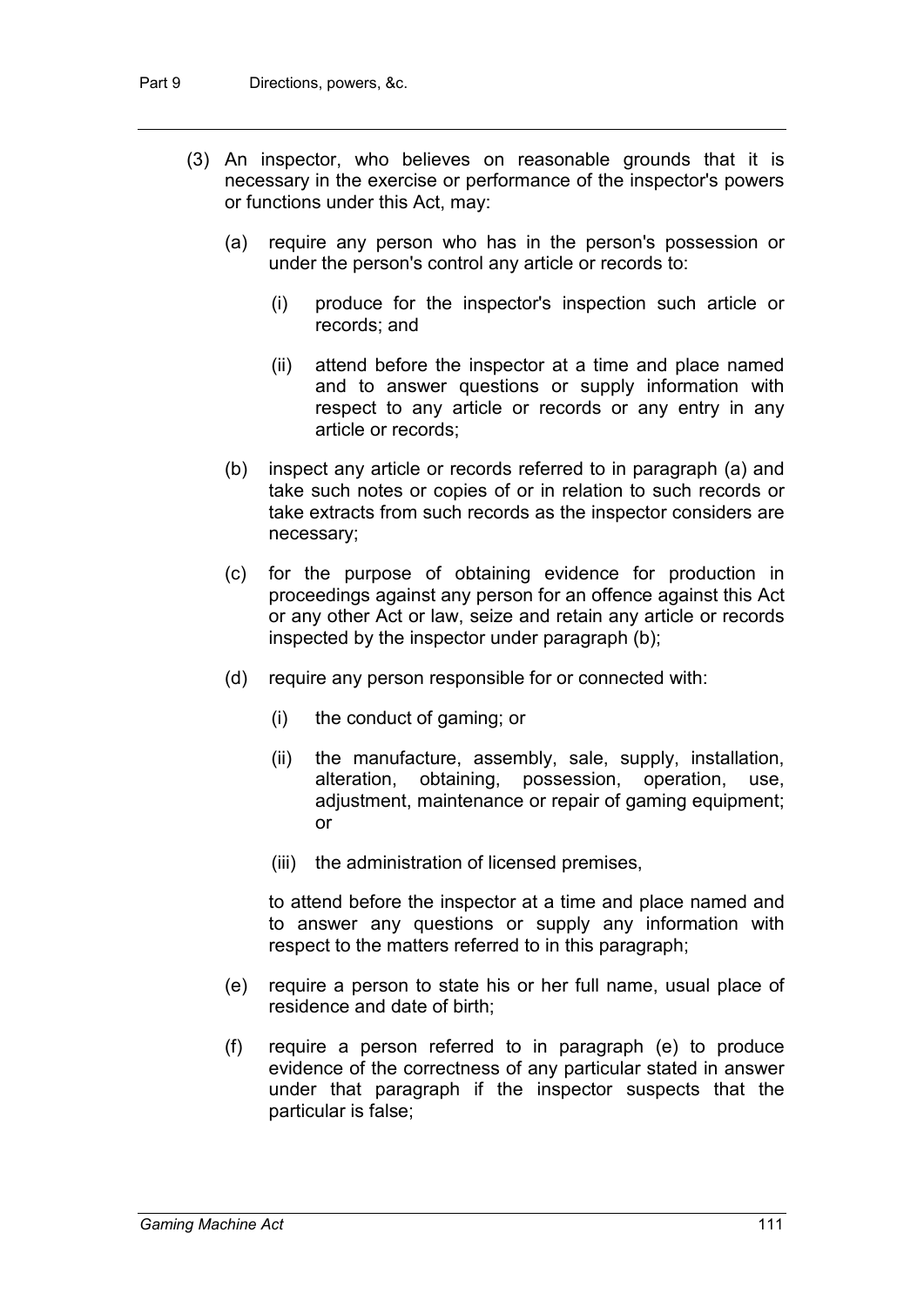- (g) receive and investigate complaints from any person with respect to:
	- (i) gaming;
	- (ii) the conduct of gaming;
	- (iii) the manufacture, assembly, sale, supply, installation, alteration, obtaining, possession, operation, use, adjustment, maintenance or repair of gaming equipment; or
	- (iv) the administration of licensed premises,

and advise the person the results of the investigations;

- (h) stop and search any vehicle or vessel used or that the inspector believes on reasonable grounds has been, is being, or is likely to be, used for the conveyance of any article, records or other thing that the inspector considers will afford evidence as to the commission of an offence against this Act;
- (j) call to the inspector's aid:
	- (i) another inspector or a member of the Police Force; or
	- (ii) a person whom the inspector thinks is competent to assist the inspector in the exercise or the performance of the inspector's powers or functions under this Act;
- (k) use such force as is reasonably necessary in the circumstances in the exercise or performance of the inspector's powers or functions under this Act;
- (m) in order to identify or protect the integrity of any article, records or other thing, mark, fasten, secure or seal:
	- (i) the article, records or other thing; or
	- (ii) any door, gate or opening that the inspector believes on reasonable grounds affords access to the article, records or other thing; and
- (n) exercise or perform such other powers or functions as may be prescribed.
- (4) Any:
	- (a) article, records or other thing seized and retained under subsection (1)(f); or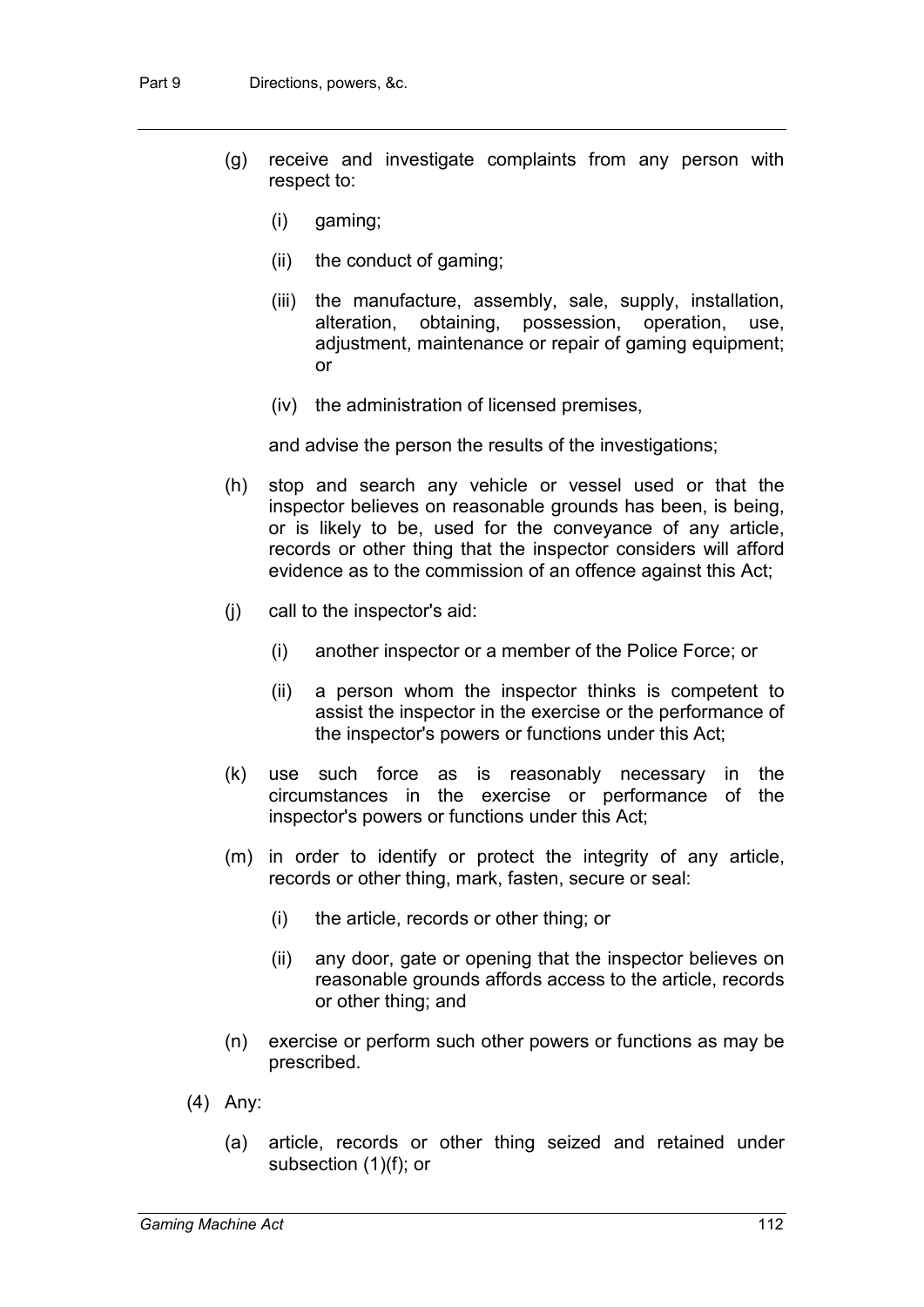(b) article or records seized and retained under subsection (3)(c),

may be detained for such period as the inspector, on reasonable grounds, thinks fit and, where any proceedings are started for the purpose of which the article or records or other thing was or were retained, shall be detained until the final determination of those proceedings including any appeal in respect of those proceedings.

- (5) Where, under subsection (1)(f) or (3)(c), records are seized and retained, the person entitled to possession of the records, on application to the inspector who retained the records and within a reasonable time after the seizure, shall be provided by the inspector with a correct copy of the records.
- (6) A copy of records provided under subsection (5) certified by the inspector as being a correct copy is admissible as evidence in any court and has the same effect as if it were the original of the records.
- (7) Before an inspector enters any premises that are used or any part of premises that is used exclusively as a private dwelling, the inspector shall, except where the inspector has the permission of the occupier of the premises or part of the premises to the entry, obtain from a Justice a warrant to enter the premises or part.
- (8) For the purposes of subsections (6) to (10), premises used as a dwelling house do not include the curtilage of those premises.
- (9) A Justice who is satisfied on the information of an inspector that there is reasonable cause to suspect that any article, records or other thing relevant to the administration of this Act is or are on premises or a part of premises used exclusively as a private dwelling and that:
	- (a) in respect of the article, records or thing an offence against this Act or any other Act or law has been, is being or is likely to be, committed; or
	- (b) it is or they are likely to be or provide evidence for production in possible subsequent proceedings against any person for an offence against this Act or any other Act or law,

may issue a warrant, directed to the inspector, to enter the premises or part of premises specified in the warrant for the purpose of exercising and performing powers and the inspector's functions under this Act.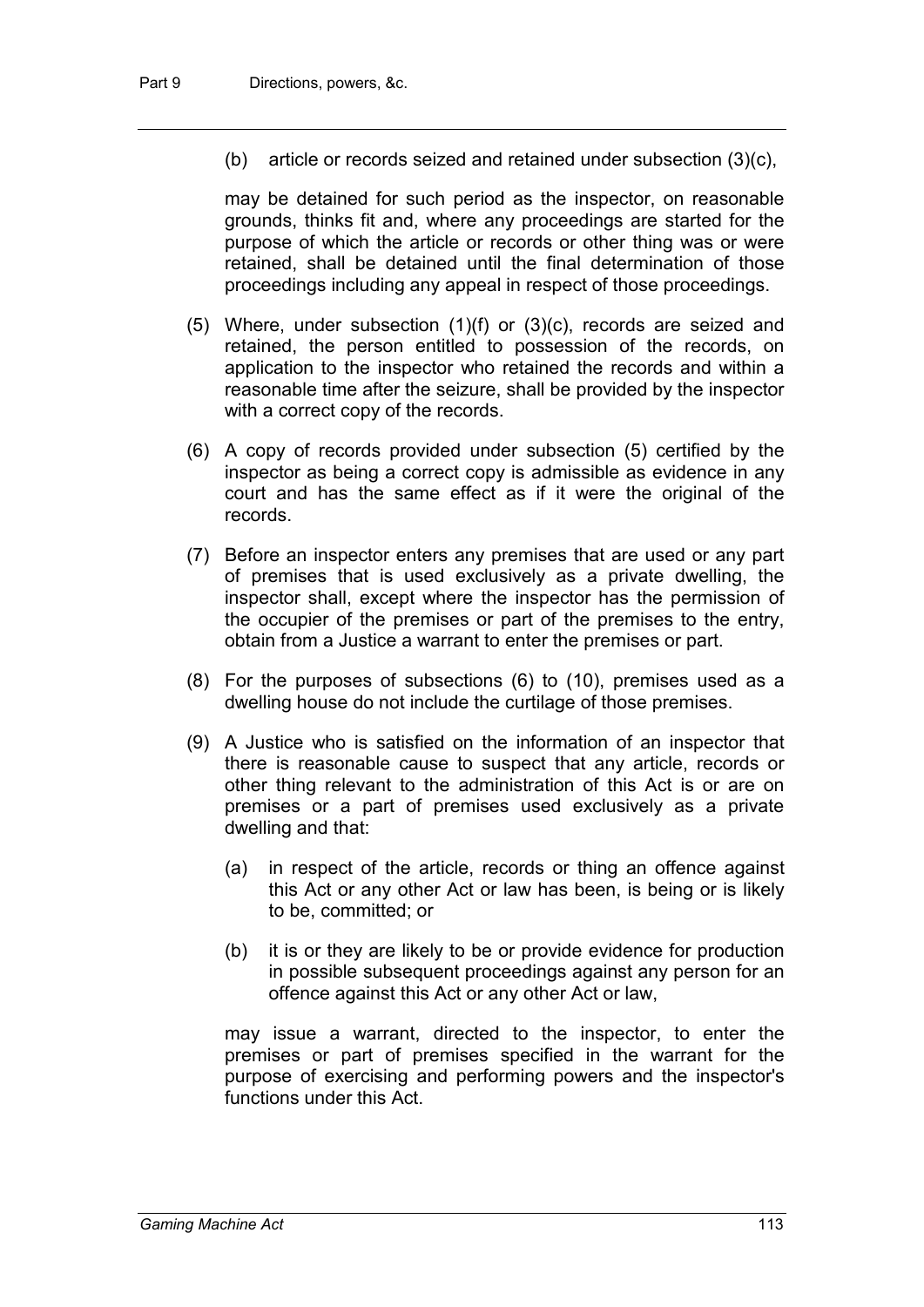- (10) For one month from the date of its issue, a warrant issued under subsection (9) is authority for the inspector and any person acting in aid of the inspector:
	- (a) to enter the premises or part of premises specified in the warrant; and
	- (b) exercise and perform the inspector's powers under this Act.
- (11) For the purpose of gaining entry to any place that the inspector is authorised under this Act to enter, an inspector and all persons acting in aid of the inspector may use such force as is reasonable in the circumstances.
- (12) A person who is acting in aid of an inspector has and may exercise and perform the powers and functions of an inspector under this Act.
- (13) A requirement by an inspector under this section may be made orally or in writing directed to the person to or on whom it is made.
- (14) A requirement made to a person by an inspector under this section to produce records is, where the records are not written, or are not written in the English language, a requirement to produce (at that person's expense):
	- (a) such records; and
	- (b) a statement, written in the English language, setting forth such information in the records as is not written or is not written in the English language.
- (15) A person is not required, in respect of any matter within the application of this Act, to answer any question or give any information tending to incriminate the person.

#### **163 Offences relating to inspectors**

A person shall not:

- (a) assault, obstruct, hinder, threaten, abuse, insult or intimidate an inspector or person acting in aid of an inspector who is exercising or performing powers or functions under this Act or attempting to do so;
- (b) when required under this Act to produce:
	- (i) for inspection an article or record; or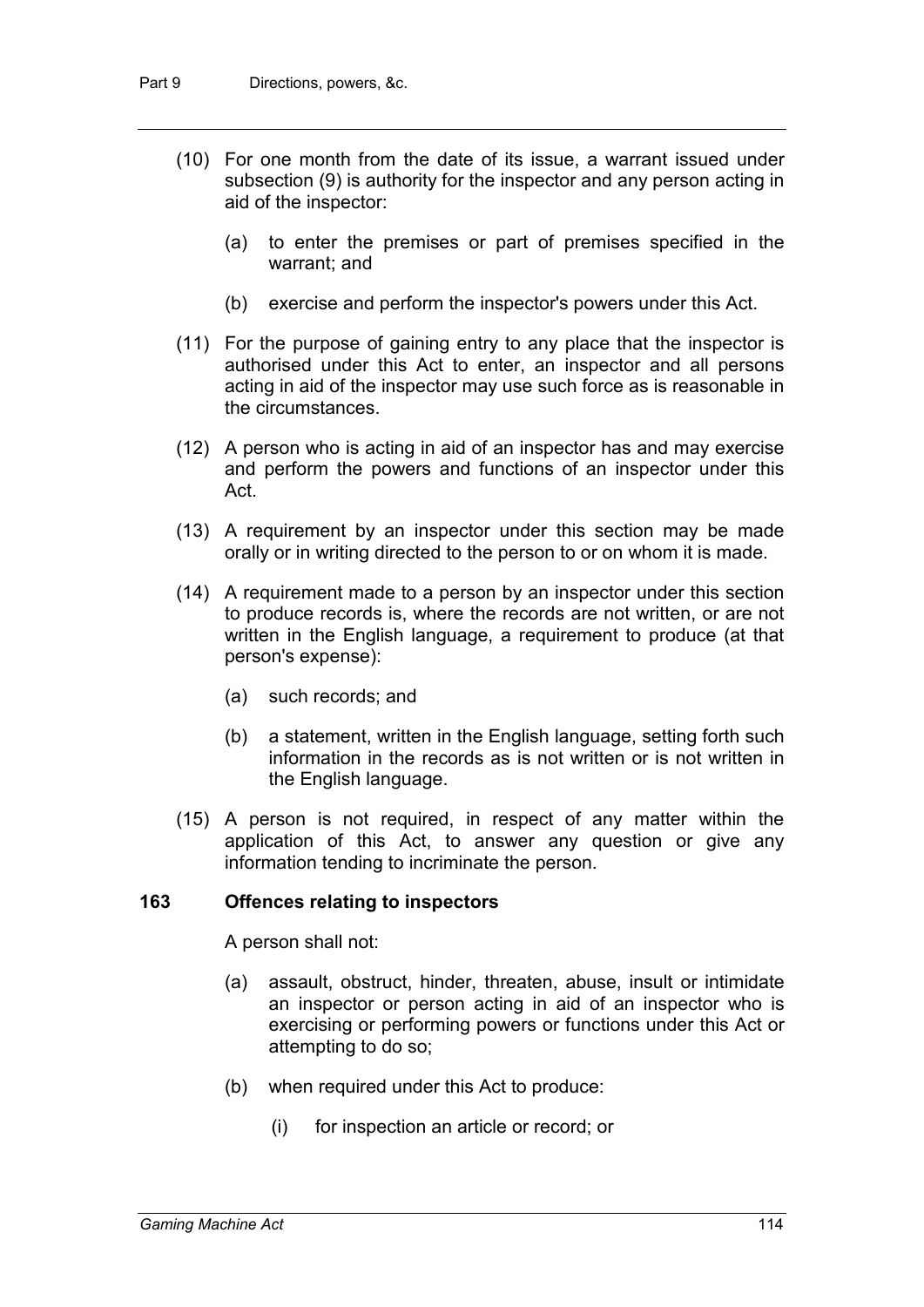(ii) a licence, registration, permit, approval, certificate or authorisation under this Act granted or issued to the person,

fail without lawful excuse to produce it in accordance with the requirement;

- (c) when required under this Act to attend before an inspector, fail without lawful excuse to so attend in accordance with the requirement;
- (d) when required under section 162(3)(a) or (d) to answer a question or supply information with respect to:
	- (i) an article, record or an entry in such record;
	- (ii) the conduct of gaming;
	- (iii) the manufacture, assembly, sale, supply, installation, alteration, obtaining, possession, operation, use, adjustment, maintenance or repair of gaming equipment; or
	- (iv) the administration of licensed premises,

or, knowing or being in a position to know the answer or information required, fail to answer that question or supply that information or supply information that is to the person's knowledge false, erroneous or misleading in a material particular;

- (e) when required under section 162(3)(e) to state the person's full name, the address of the person's usual place of residence and the person's date of birth or any of those particulars:
	- (i) fail to immediately state any such particular; or
	- (ii) state any false particular;
- (f) when required under section 162(3)(f) to produce evidence of the correctness of any particular:
	- (i) fail to produce that evidence; or
	- (ii) produce false evidence with respect to that particular;
- (g) retake an article, record or other thing seized and retained under this Act;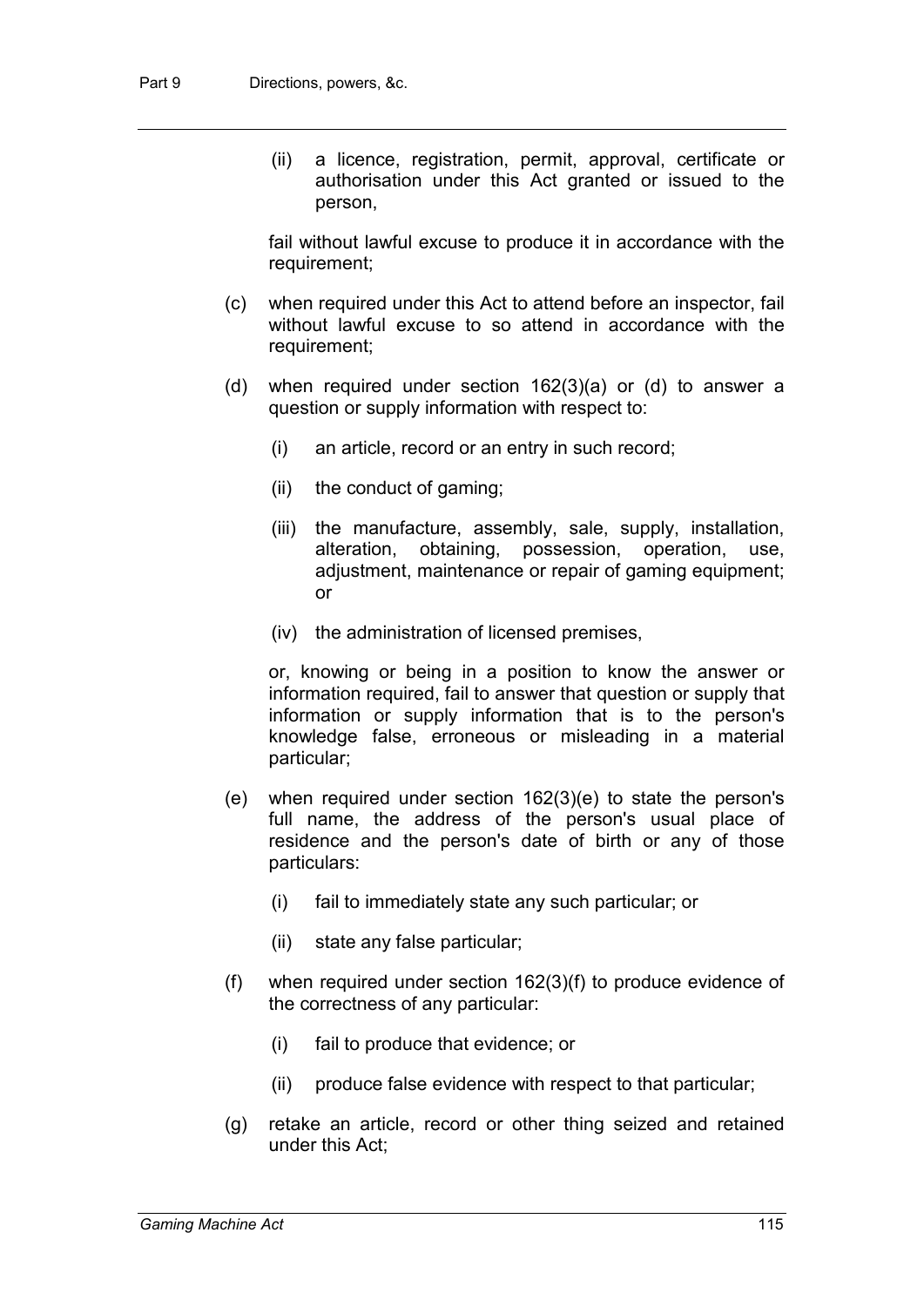- (h) tamper with:
	- (i) an article, record or other thing; or
	- (ii) a door, gate or opening that the inspector believes on reasonable grounds affords access to an article, record or other thing;

marked, fastened, secured or sealed under this Act;

- (j) fail to open a container or other receptacle of any kind, a door of a container or other receptacle of any kind or gaming equipment when ordered to do so by an inspector acting under this Act;
- (k) fail to withdraw from use gaming equipment or part of the gaming equipment considered by an inspector to be unsatisfactory for use when ordered to do so by an inspector acting under this Act; or
- (m) prevent, directly or indirectly, a person from attending before an inspector, or producing to an inspector an article or record or answering a question or supplying information to an inspector when that person is required to do so under this Act.

Penalty: \$25,000 or imprisonment for 2 years.

# **164 Minister may order inquiry**

The Minister may appoint the Commission or a person, including a member of the Commission appointed under section 6 of the *Northern Territory Licensing Commission Act* or the Director, to hold an inquiry into any or all aspects of:

- (a) gaming;
- (b) the conduct of gaming;
- (c) the manufacture, assembly, sale, supply, installation, alteration, obtaining, possession, operation, use, adjustment, maintenance or repair of gaming equipment; or
- (d) the administration of licensed premises.

# **165 Review and termination of agreements**

(1) A listed person or the holder of a licence under this Act, if directed by the Director, shall provide to the Director within the time specified in the direction such information or material as the Director thinks fit with respect to a lease, agreement or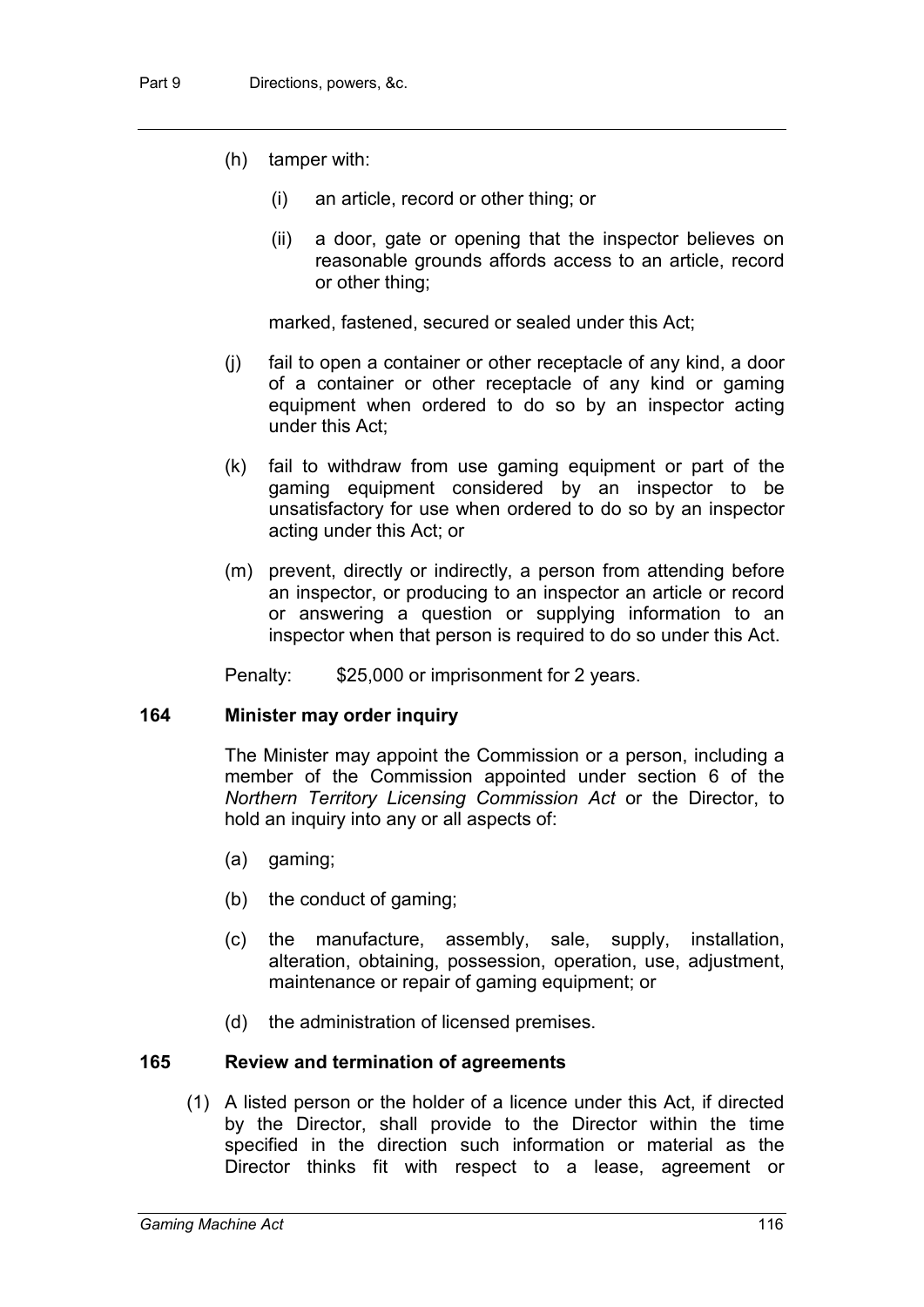arrangement (*the agreement*) that the listed person or holder has with any other person relating to the conduct of the business of the listed person or holder.

Penalty: \$10,000 or imprisonment for 2 years.

- (2) Without limiting the generality of subsection (1), matters in respect of which the Director may direct the provision of information or material include:
	- (a) the names of persons entering into the agreement;
	- (b) a description of property, goods or other things or any services provided or to be provided;
	- (c) the value, type or nature of consideration; and
	- (d) the period of the agreement.
- (3) A listed person or the holder of a licence under this Act, if directed by the Director, shall provide to the Director, within the time specified in the direction, a copy of the agreement (if it is in writing).

Penalty: \$10,000 or imprisonment for 2 years.

- (4) If the Director, after reviewing information or material provided under this section, considers (having regard to the terms of the agreement and such other information or material as the Director considers is relevant) that the continuation of the agreement:
	- (a) is not in the public interest; or
	- (b) jeopardises the integrity of:
		- (i) gaming;
		- (ii) the conduct of gaming; or
		- (iii) the manufacture, assembly, sale, supply, installation, alteration, obtaining, possession, operation, use, adjustment, maintenance or repair of gaming equipment,

the Director may issue to a listed person or a holder of a licence under this Act who is the party to the agreement a written notice to show cause why the agreement should not be terminated.

(5) Notice under subsection (4) shall set out the grounds for its issue and shall specify a date, not less than 21 days after its issue, on or before which cause is to be shown.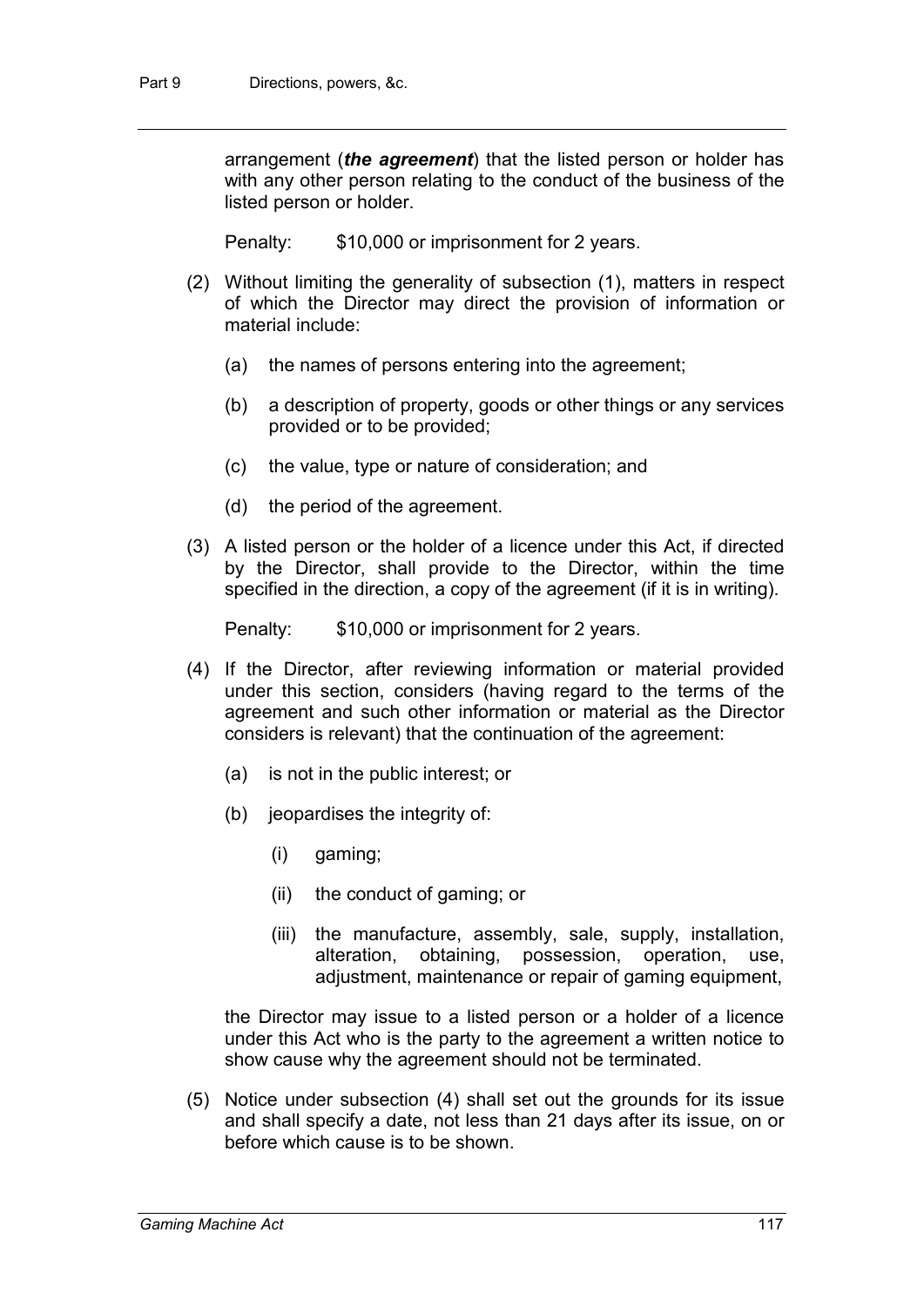- (6) A copy of a notice under subsection (4) shall be given to the other party to the agreement.
- (7) A listed person or the holder of a licence under this Act to whom notice under subsection (4) is issued may give a written answer to the Director to show cause at any time not later than the date specified in the notice.
- (8) The other party may make such submissions to the Director as the party thinks fit at any time not later than the date specified in the notice.
- (9) The Director shall consider answers given in reply to a notice to show cause and submissions made under subsection (8) and, if the Director considers that:
	- (a) answers given or submissions made in reply to or in respect of the notice are satisfactory, the Director shall not take any action or any further action in relation to the notice; or
	- (b) answers given or submissions made in reply to or in respect of the notice are not satisfactory or if no answers are given and no submissions are made, the Director may recommend to the Commission that the agreement be terminated.
- (10) Where the Director makes a recommendation to the Commission, the Director shall submit the notice to show cause and answers, all submissions made and such other information or material in the Director's possession as the Director considers is relevant to the recommendation.
- (11) The Commission, having regard to the recommendation of the Director, other matters referred to in subsection (10) and to such other information or material as the Commission considers is relevant, may:
	- (a) take no action with respect to the agreement if the Commission considers action is not warranted; or
	- (b) direct the termination of the agreement.
- (12) A direction under subsection (11)(b) shall be in writing and given to the parties to the agreement and shall specify the reasons for the termination and a date on which the agreement is terminated under this Act.
- (13) An agreement, if not sooner terminated by the parties to it, is terminated by force of this Act on the date specified in the direction under subsection (11)(b).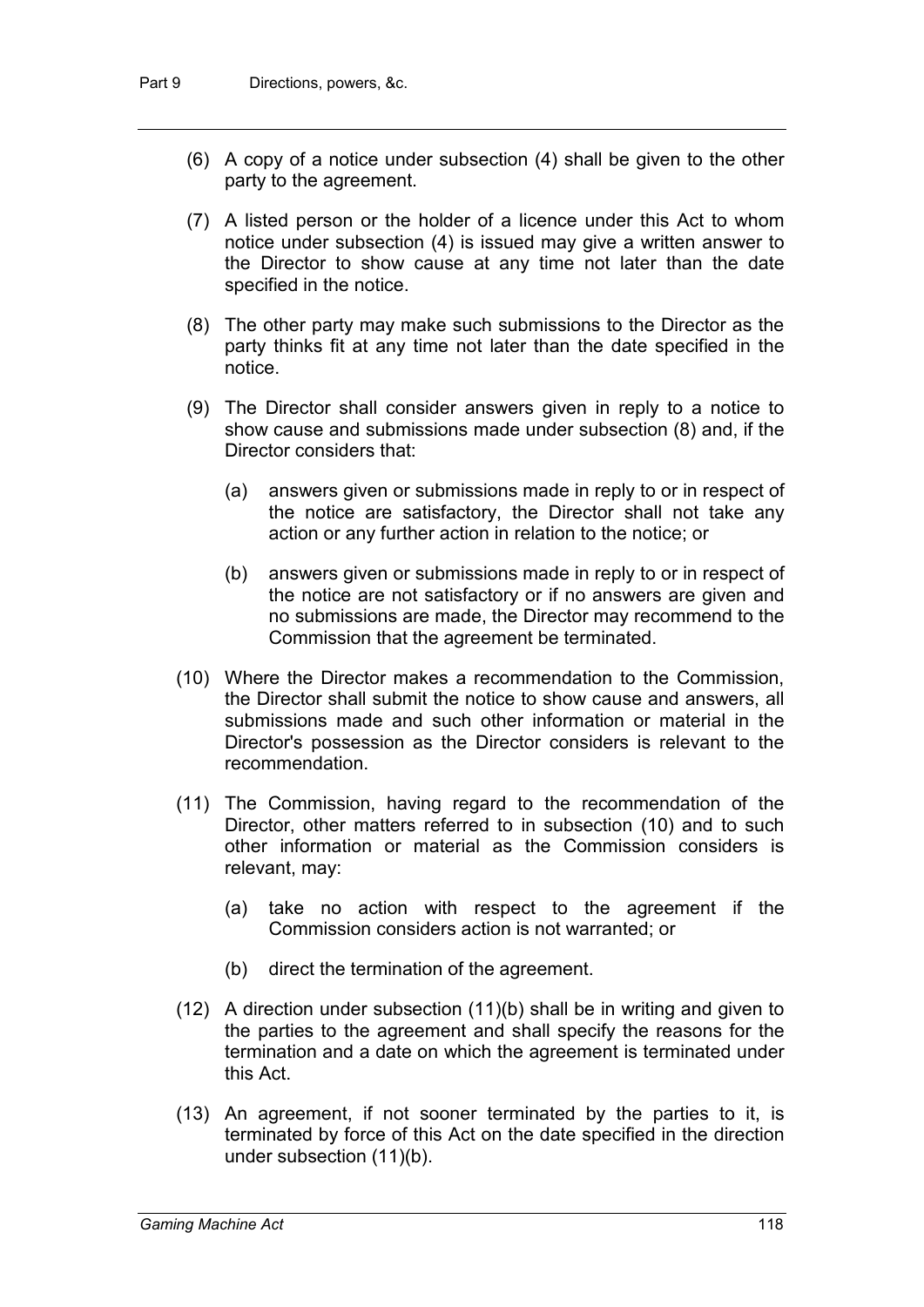- (14) The termination of an agreement by force of this Act does not affect the rights and obligations of the parties to the agreement up to the time of its termination.
- (15) No liability for breach of an agreement attaches to any party to the agreement because of its termination by force of this Act.

# **166 Financial institution may be required to provide particulars**

(1) The manager or other principal officer of a financial institution in which a licensee keeps and maintains an account in relation to the operation of the licensee's licensed premises shall, when so required in writing by the Director, submit to the Director a statement of account and other particulars required by the Director to be provided, including copies of cheques or records relevant to the account.

Penalty: \$10,000 or imprisonment for 2 years.

(2) No liability is incurred by the financial institution or the manager or other principal officer of the financial institution in respect of any breach of trust or otherwise because of the provision of any statement or particulars or copies under this section.

# **Part 10 General**

#### **167 Certain persons not to play gaming machines**

(1) A licensed repairer or service contractor shall not play a gaming machine installed on licensed premises except to such extent as is necessary for the repairer or contractor to alter, adjust, maintain, repair or test the gaming machine.

Penalty: \$10,000 or imprisonment for 2 years.

- (2) A person who is a licensee or machine manager shall not play a gaming machine installed on licensed premises of which that person is licensee or machine manager:
	- (a) during the period that the person is the licensee or machine manager of the licensed premises, except to such extent as is necessary to do so in the course of carrying out duties as the licensee or machine manager; or
	- (b) for the period of 30 days after ceasing to be such licensee or machine manager.

Penalty: \$5,000.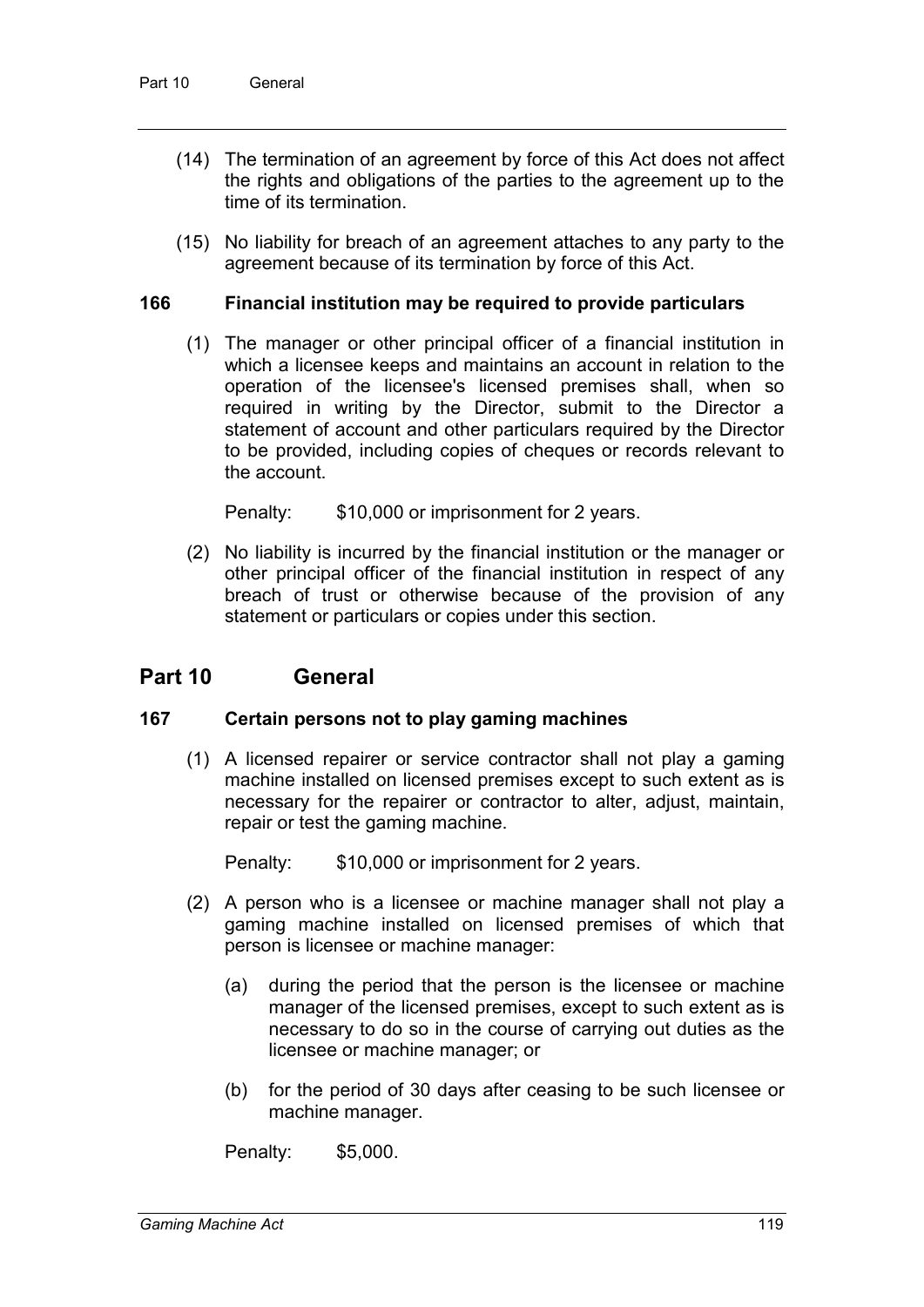(3) Where winnings become payable because of playing a gaming machine as authorised by this section, those winnings remain the property of the licensee and are not payable to any person.

### **168 Inspectors may be prohibited from playing gaming machines**

- (1) An inspector, if directed in writing by the Director, shall not play a gaming machine except to such extent as is necessary for the exercise or performance of the inspector's powers and functions under this Act.
- (2) A direction under subsection (1) may be made subject to such conditions as the Director thinks fit.

### **169 Prohibition on control of applications by clubs**

A person shall not have or gain:

- (a) control over, or the ability to control:
	- (i) whether or not a club makes an application under Part 3; or
	- (ii) the content of an application made by a club under Part 3; or
- (b) the ability to interpose between a club and the Director in respect to an application made by the club under Part 3,

unless the person is the secretary, an executive officer or a member of the club exercising or performing the powers or functions that the person has as secretary, executive officer or member.

Penalty: \$10,000 or imprisonment for 2 years.

## **170 Restriction on certain agreements**

- (1) A licensee or any other person shall not enter into, or be a party to, a lease, agreement or arrangement for a person to lease, let, lend or otherwise provide any property, thing or service to the licensee in return for any direct or indirect interest in or percentage or share of:
	- (a) the amount bet for the purpose of gaming; or
	- (b) moneys, revenues, profits or earnings from the conduct of gaming,

on the licensee's licensed premises.

Penalty: \$10,000 or imprisonment for 2 years.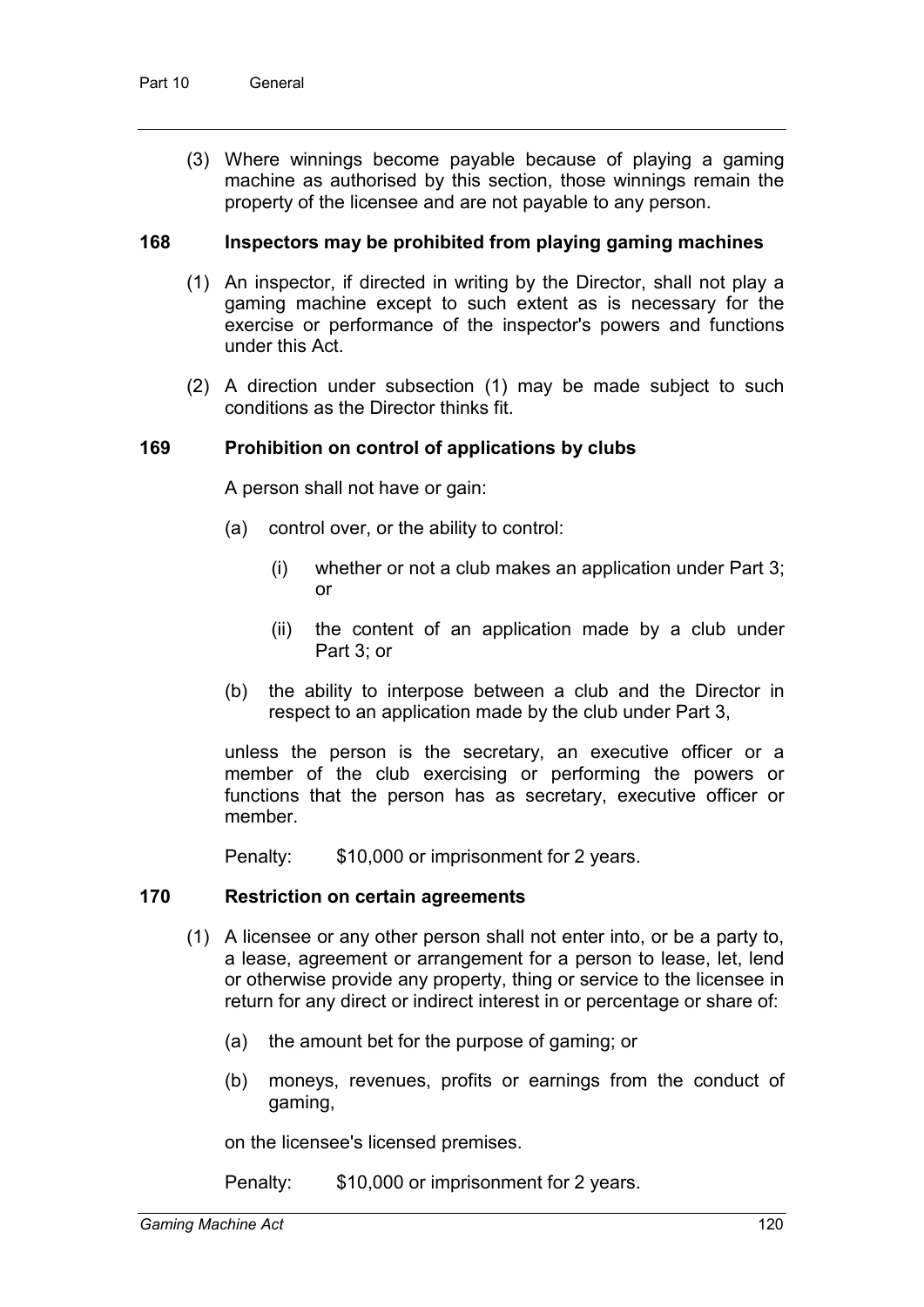- (2) If a licensee or any other person, before the issue of the licensee's gaming machine licence, has entered into or has in any way become a party to a lease, agreement or arrangement referred to in subsection (1), the lease, agreement or arrangement on and from the issue of the gaming machine licence, to the extent that it contravenes or is inconsistent with subsection (1), is void.
- (3) No right of action arises against any person because of the operation of subsection (2).
- (4) The Commission may, where the Commission is of the opinion that it is in the public interest to do so, exempt in writing a lease, agreement or arrangement referred to in subsection (1) and subject such exemption to such conditions as the Commission considers appropriate.
- (5) An exemption under subsection (4) may, at any time, be revoked by the Commission.
- (6) This section does not apply to an agreement referred to in section 134(6).

# **171 Exemption of devices, &c.**

- (1) The Director may declare that anything is not a gaming machine or a device capable of being represented as being a gaming machine for the purposes of this Act.
- (2) The Director may declare that anything is not a restricted component for the purposes of this Act.

# **172 Approvals and authorities**

- (1) Where this Act provides that an act or thing shall not be done except with, or may be done with, the approval or authorisation of the Commission or Director, the approval or authorisation may be granted by the Commission or Director by instrument in writing.
- (2) An approval or authorisation under this Act may:
	- (a) be subject to such conditions as the Commission or the Director thinks fit; and
	- (b) the Commission or the Director may at any time:
		- (i) impose further conditions on the approval or authorisation;
		- (ii) vary the conditions or further conditions; and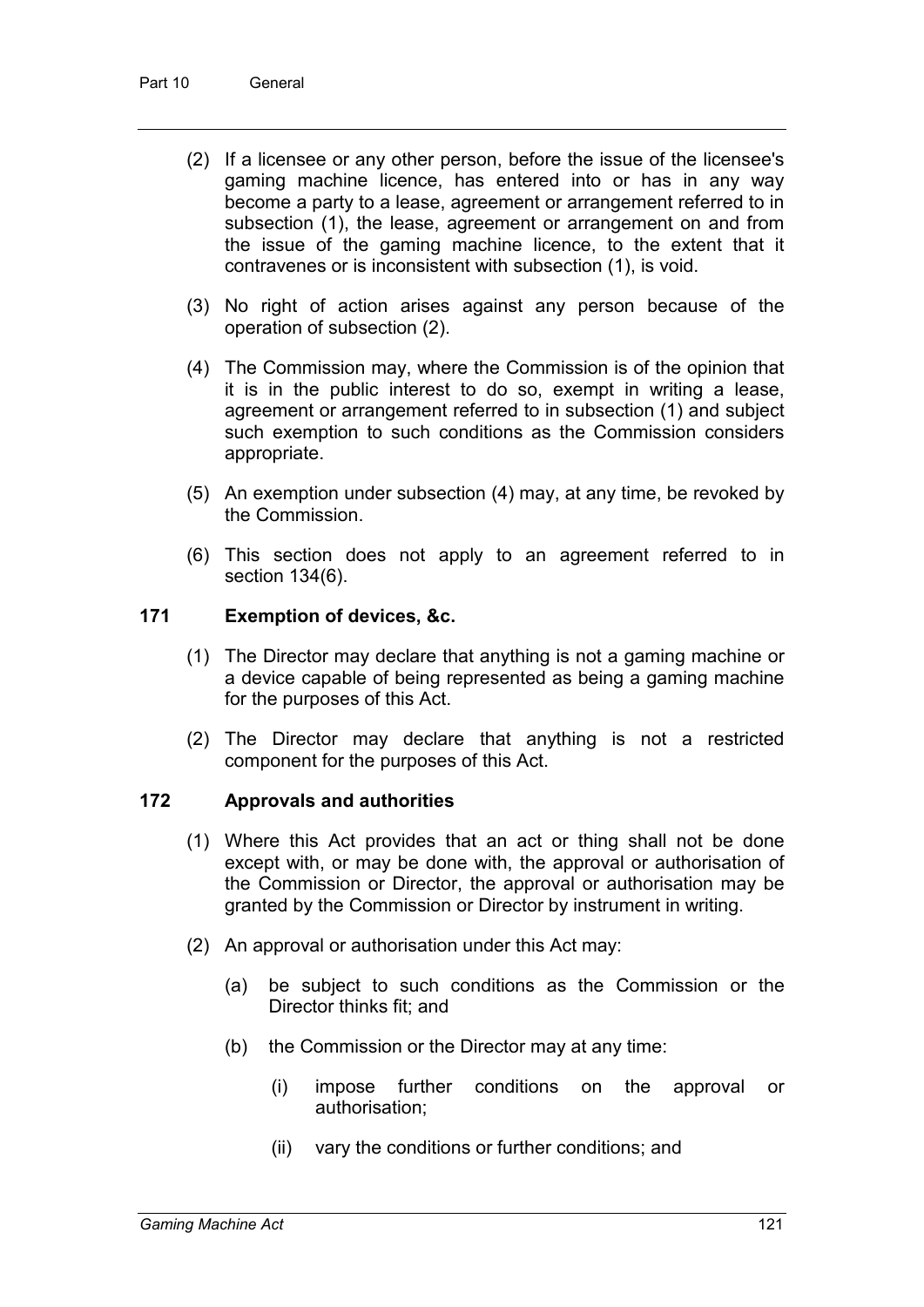(iii) revoke the approval or authorisation,

if the Commission or Director considers it necessary or appropriate in the public interest or for the proper conduct of gaming.

(3) Without limiting section 134(5), a person shall not contravene or fail to comply with a condition to which an approval or authorisation is subject.

Penalty: \$10,000 or imprisonment for 2 years.

- (4) A person shall not:
	- (a) modify anything subject to an approval or authorisation from; or
	- (b) fail to maintain anything subject to an approval or authorisation in,

the form, state or condition in which it was approved or authorised except in order to comply with the conditions to which the approval or authorisation is subject.

Penalty: \$10,000 or imprisonment for 2 years.

# **173 Bribery**

- (1) A person who corruptly asks for, receives, or obtains or agrees to receive or obtain any money, property or benefit of any kind for the person or any other person:
	- (a) so that the person will forego or neglect his or her powers or functions under this Act or in order to influence the person in the exercise or performance of his or her powers or functions under this Act;
	- (b) because of anything already done or omitted to be done or to be afterwards done or omitted to be done by the person in the exercise or performance of his or her powers or functions under this Act; or
	- (c) for the person to use or take advantage of his or her position improperly to gain a benefit or advantage for or facilitate the commission of an offence by another person,

is guilty of an offence.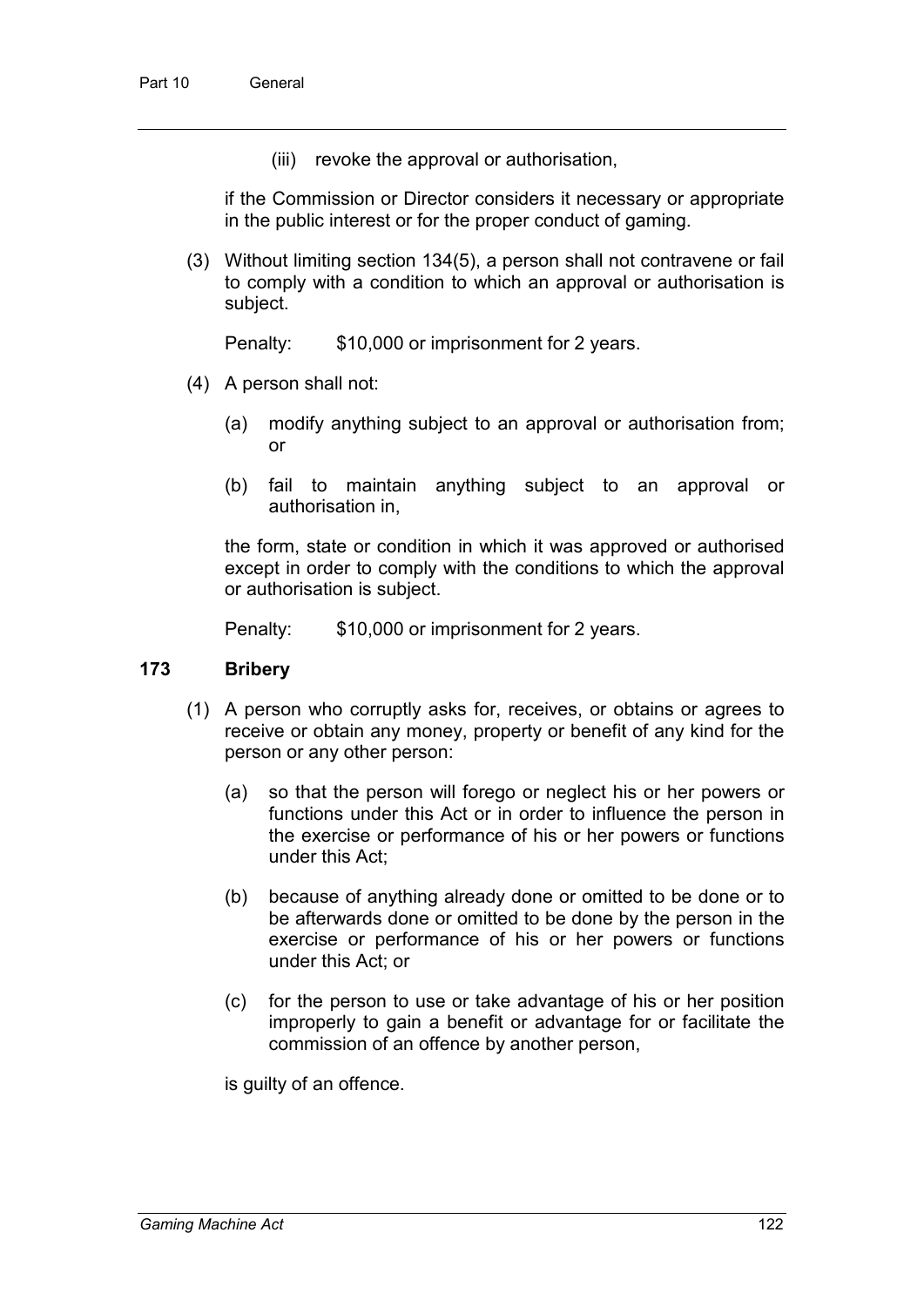- (2) A person who corruptly gives, confers or procures or promises or offers to give, confer or procure to, on or for any other person money, property or benefit of any kind:
	- (a) so that the person will forego or neglect his or her powers or functions under this Act or in order to influence that other person in the exercise or performance of his or her powers or functions under this Act;
	- (b) because of anything already done or omitted to be done or to be afterwards done or omitted to be done by that other person in the exercise or performance of his or her powers or functions under this Act; or
	- (c) for that other person to use or take advantage of his or her position improperly to gain any benefit or advantage for or facilitate the commission of an offence,

is guilty of an offence.

Penalty: \$25,000 or imprisonment for 2 years.

# **174 Financial connections and interests of inspectors**

- (1) An inspector:
	- (a) shall not knowingly have, directly or indirectly:
		- (i) any business or financial connection with; or
		- (ii) any business or financial interest in any matter in conjunction with,

a listed person or the holder of a licence under this Act; or

- (b) shall not:
	- (i) be;
	- (ii) be an employee in any capacity of; or
	- (iii) hold the position of executive officer or secretary of a body corporate which is,

a listed person or the holder of a licence under this Act; or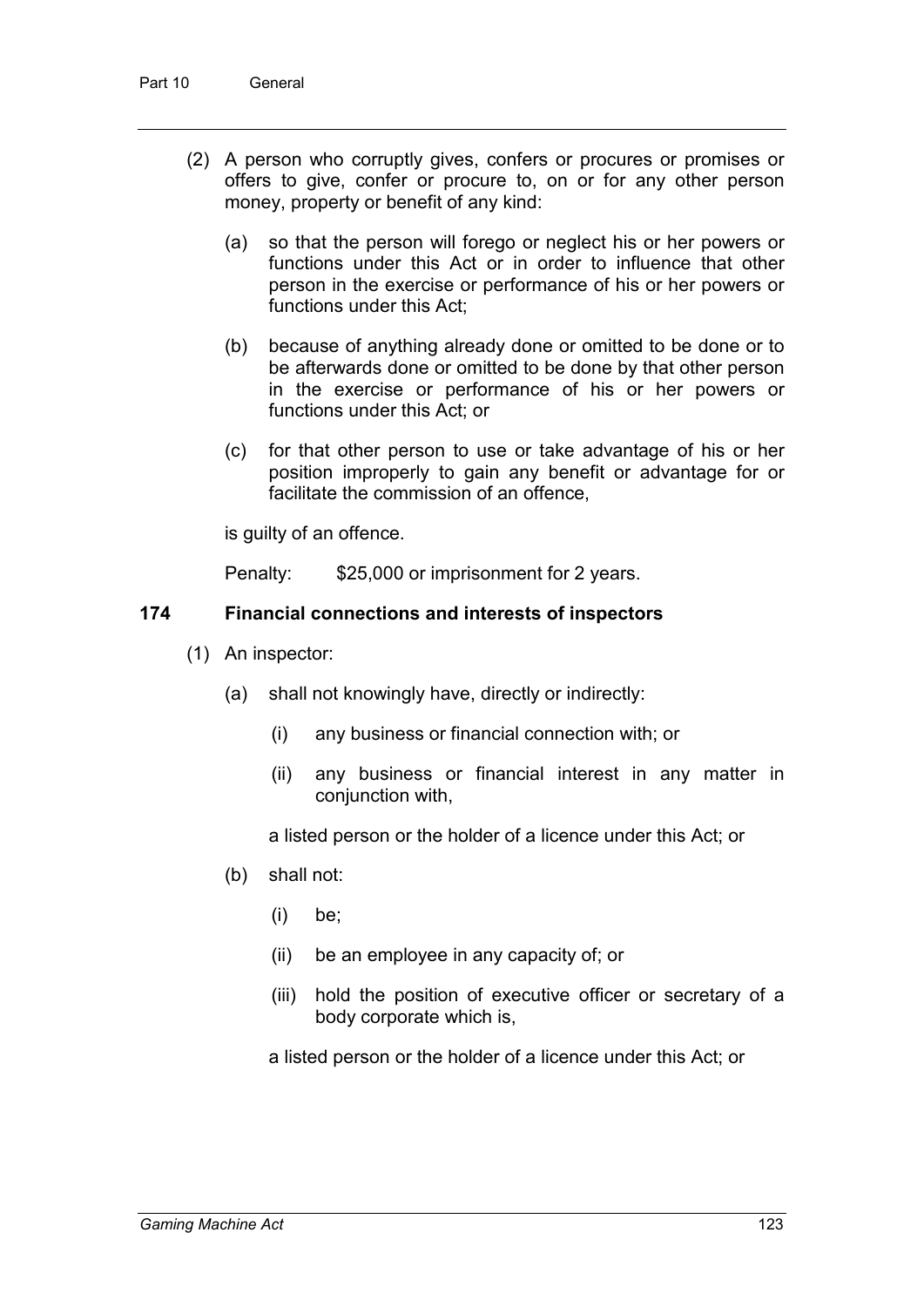(c) shall not, without the approval of the Director, solicit or accept employment from, be an employee in any capacity of, or have a business or financial connection with a listed person or the holder of a licence under this Act for one year after ceasing to be an inspector.

Penalty: \$10,000 or imprisonment for 2 years.

- (2) A listed person or the holder of a licence under this Act:
	- (a) shall not knowingly have, directly or indirectly, any business or financial connection, or any business or financial interest in any matter in conjunction, with an inspector;
	- (b) shall not employ in any capacity an inspector; or
	- (c) shall not, without the approval of the Director, employ in any capacity or have a business or financial connection with a person who was an inspector for one year after the person ceases to be an inspector.

Penalty: \$10,000 or imprisonment for 2 years.

- (3) An inspector who has directly or indirectly:
	- (a) any business or financial connection with; or
	- (b) any business or financial interest in any matter in conjunction with,

a person who becomes a listed person, the holder of a licence under this Act or the applicant for a licence under this Act shall, immediately on becoming aware that the person has become listed, licensed or an applicant:

- (c) notify the Director of the connection or interest; and
- (d) if directed by the Director, terminate the connection or relinquish the interest within a time specified by the Director.

Penalty: \$10,000 or imprisonment for 2 years.

- (4) This section does not prohibit an inspector:
	- (a) from being a financial member of a club that is a licensee, or having a financial connection with a club that is generally had by other members of the club; or
	- (b) from having a business or financial connection (being a connection that is not related to the manufacture, assembly,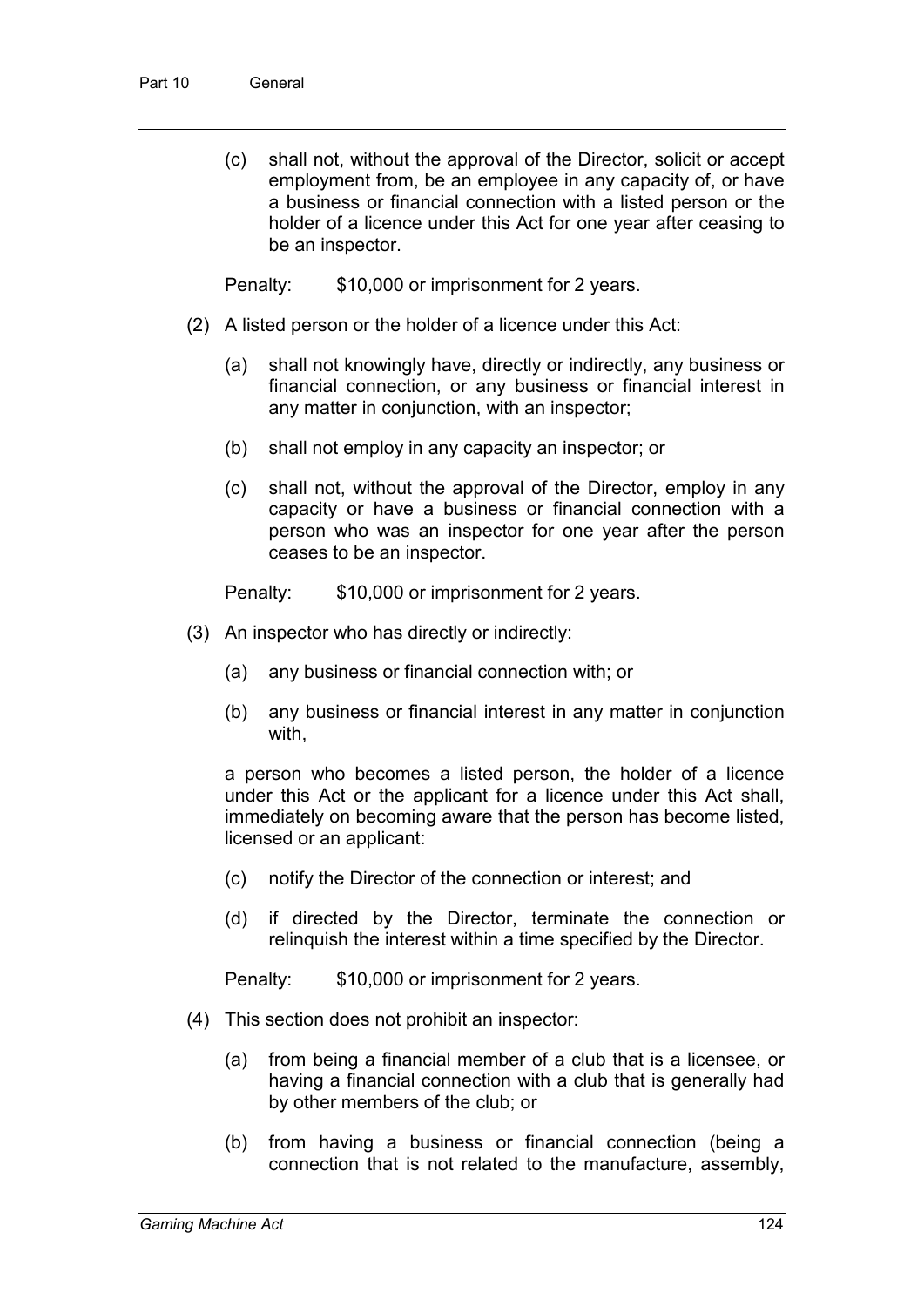sale, supply, installation, alteration, obtaining, possession, adjustment, maintenance or repair of gaming equipment) with a listed person or the holder of a licence under this Act that is generally had by members of the public.

(5) An inspector shall, when required by the Director, disclose to the Director the inspector's membership of, and any interest that the inspector has in or in relation to, a club.

Penalty: \$10,000.

### **175 Reporting of accounting discrepancies and criminal activity**

- (1) A licensee or machine manager shall, not later than 3 days after becoming aware or suspecting that a person by fraud, misrepresentation or theft has obtained a benefit for the person or another, advise the Director in writing of all facts known to the licensee or machine manager in relation to the fraud, misrepresentation or theft.
- (2) A person who:
	- (a) terminates the employment or otherwise prejudices the career of;
	- (b) prejudices the safety of; or
	- (c) intimidates or harasses,

a licensee, machine manager or other person because the licensee or machine manager has advised, or may advise, the Director under subsection (1) is guilty of an offence.

Penalty: \$10,000 or imprisonment for 2 years.

# **176 Cheating**

- (1) A person shall not dishonestly:
	- (a) by a scheme or practice;
	- (b) by the use of gaming equipment; or
	- (c) by the use of an instrument or article of a type used in connection with gaming, or appearing to be of a type used in connection with gaming, or of any other thing,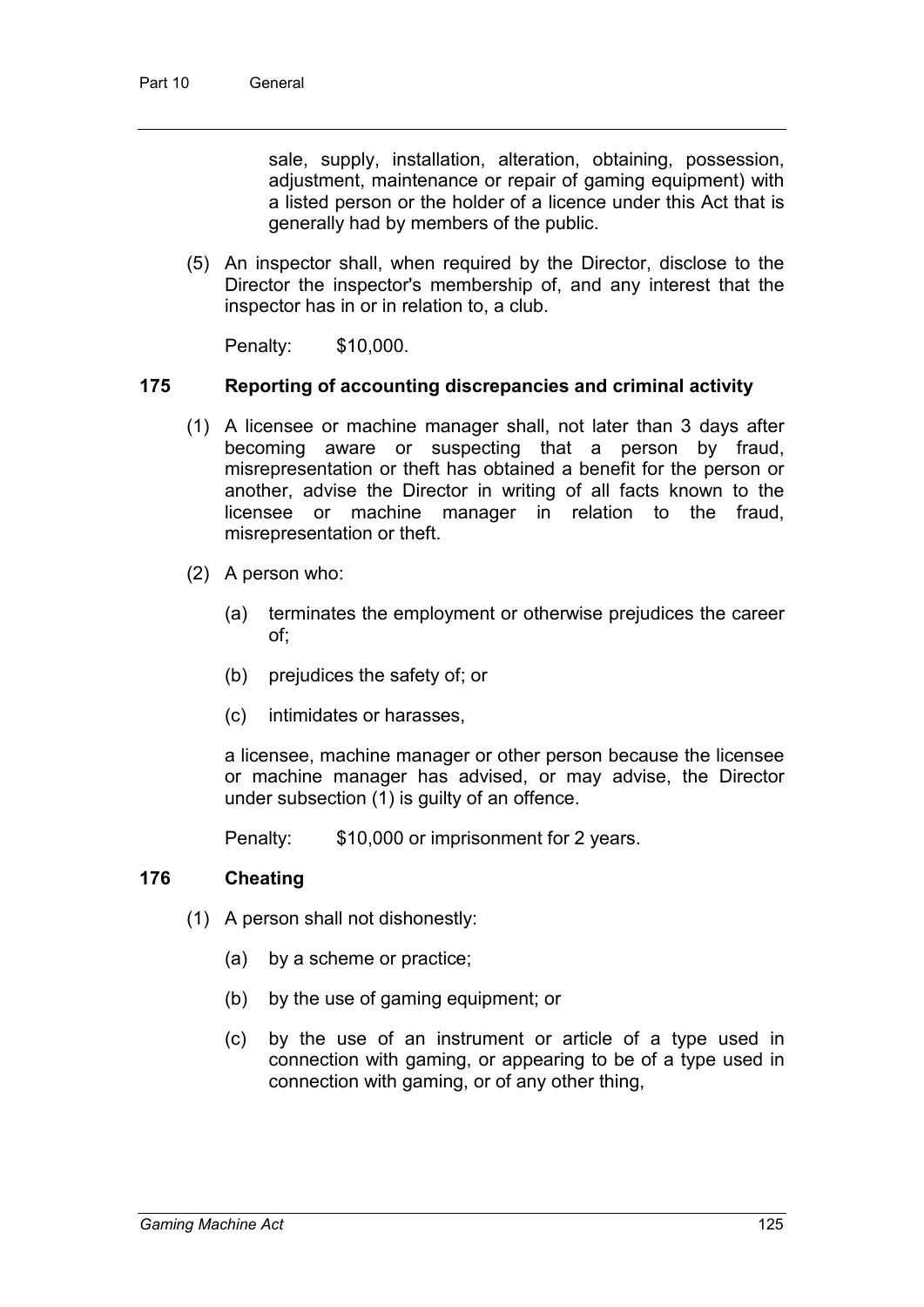in relation to gaming or the conduct of gaming, induce a licensee or a person acting on behalf of the licensee to deliver, give or credit to the person or another person any money, gaming tokens, gaming machine credits, benefit, advantage, valuable consideration or security.

- (2) A licensee shall not dishonestly:
	- (a) by a scheme or practice;
	- (b) by the use of gaming equipment; or
	- (c) by the use of an instrument or article of a type used in connection with gaming, or appearing to be of a type used in connection with gaming, or of any other thing,

in relation to gaming or the conduct of gaming, induce a person to deliver, give or credit to the licensee or any other person any money, gaming tokens, gaming machine credits, benefit, advantage, valuable consideration or security.

- (3) In subsection (2), *licensee* includes:
	- (a) a machine manager or a person who supervises gaming or attends to gaming machines on behalf of a licensee; and
	- (b) a person employed by a licensee to sell or redeem gaming tokens or carry out centralised credit transactions on behalf of the licensee.
- (4) A person shall not dishonestly cause gaming equipment to deliver, give or credit to the person or another person any gaming tokens, gaming machine credits, benefit, advantage, valuable consideration or security.
- (5) A person shall not, for the purpose of cheating or stealing in relation to gaming or the conduct of gaming, use, or be in possession of:
	- (a) any gaming tokens that the person knows are bogus or counterfeit; or
	- (b) anything that permits or facilitates cheating or stealing.

Penalty: \$50,000 or imprisonment for 5 years.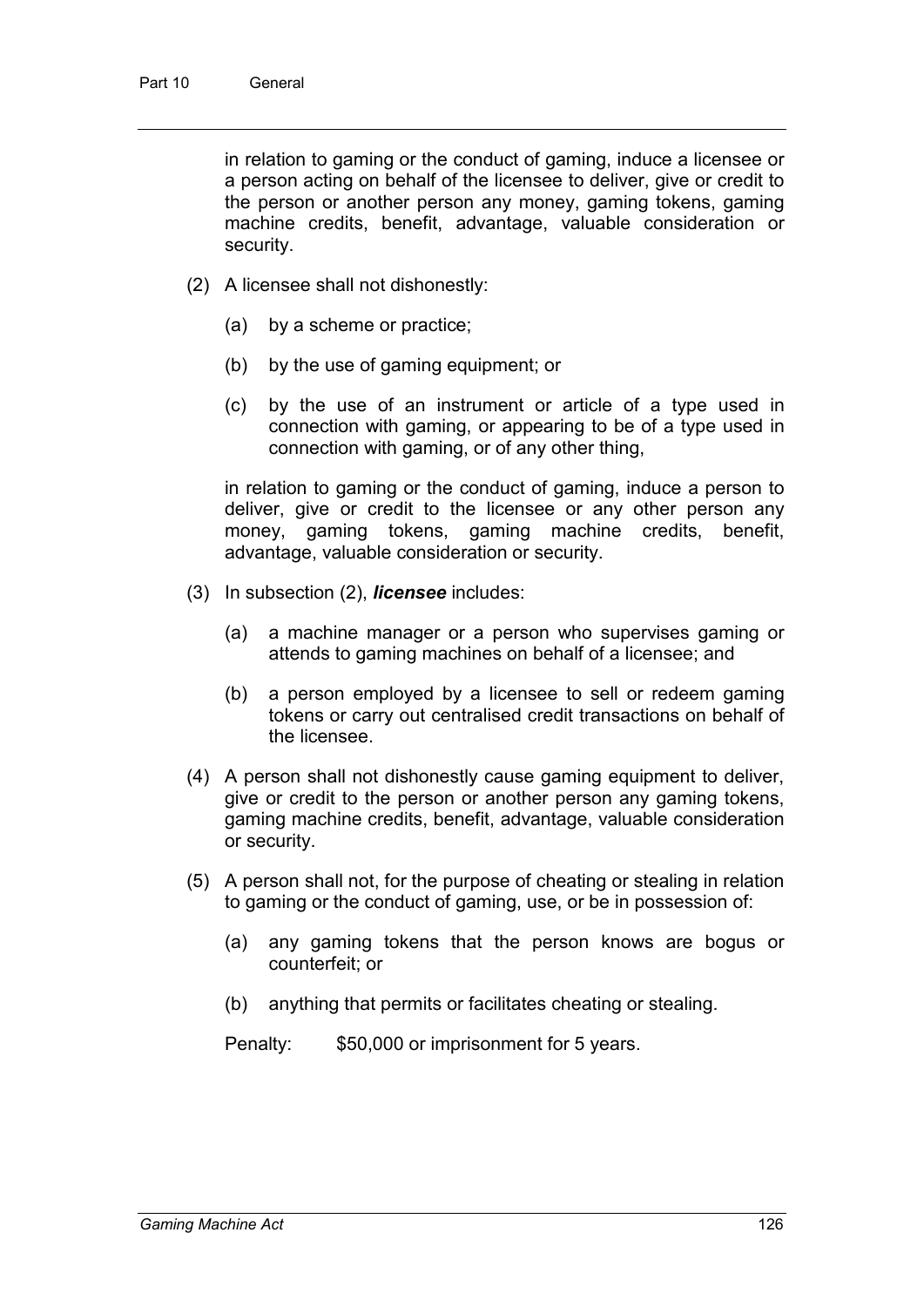# **177 Forgery and similar offences**

A person who:

- (a) forges or counterfeits any gaming token, licence, identification card or other form of identification authorised to be issued under this Act;
- (b) knowingly utters any such gaming token, licence, identification card or other form of identification so forged or counterfeited;
- (c) personates any person named in any such licence, identification card or other form of identification;
- (d) falsely represents that the person is an inspector;
- (e) connives at any such forging, counterfeiting, uttering, personating or representing as referred to in this section; or
- (f) provides or submits information or material knowing it to be false, erroneous or misleading in a material particular in, or in relation to, any application, response to a requirement, submission, advice, notification, answer to a notice, statement or affidavit made under this Act,

is guilty of an offence.

Penalty: \$50,000 or imprisonment for 5 years.

### **178 Detention, arrest, &c., of persons by police in relation to certain offences**

- (1) A member of the Police Force may arrest without warrant a person who has, or whom the member suspects on reasonable grounds has, committed or attempted to commit an offence against section 52, 120(1) or (2), 137(1), 176 or 177.
- (2) A member of the Police Force who under subsection (1) arrests a person, may:
	- (a) search the person and the possessions of the person;
	- (b) seize anything found as a result of the search that may afford evidence of the commission of an offence; and
	- (c) use such force as is reasonable in the circumstances for the purpose of such detention and search.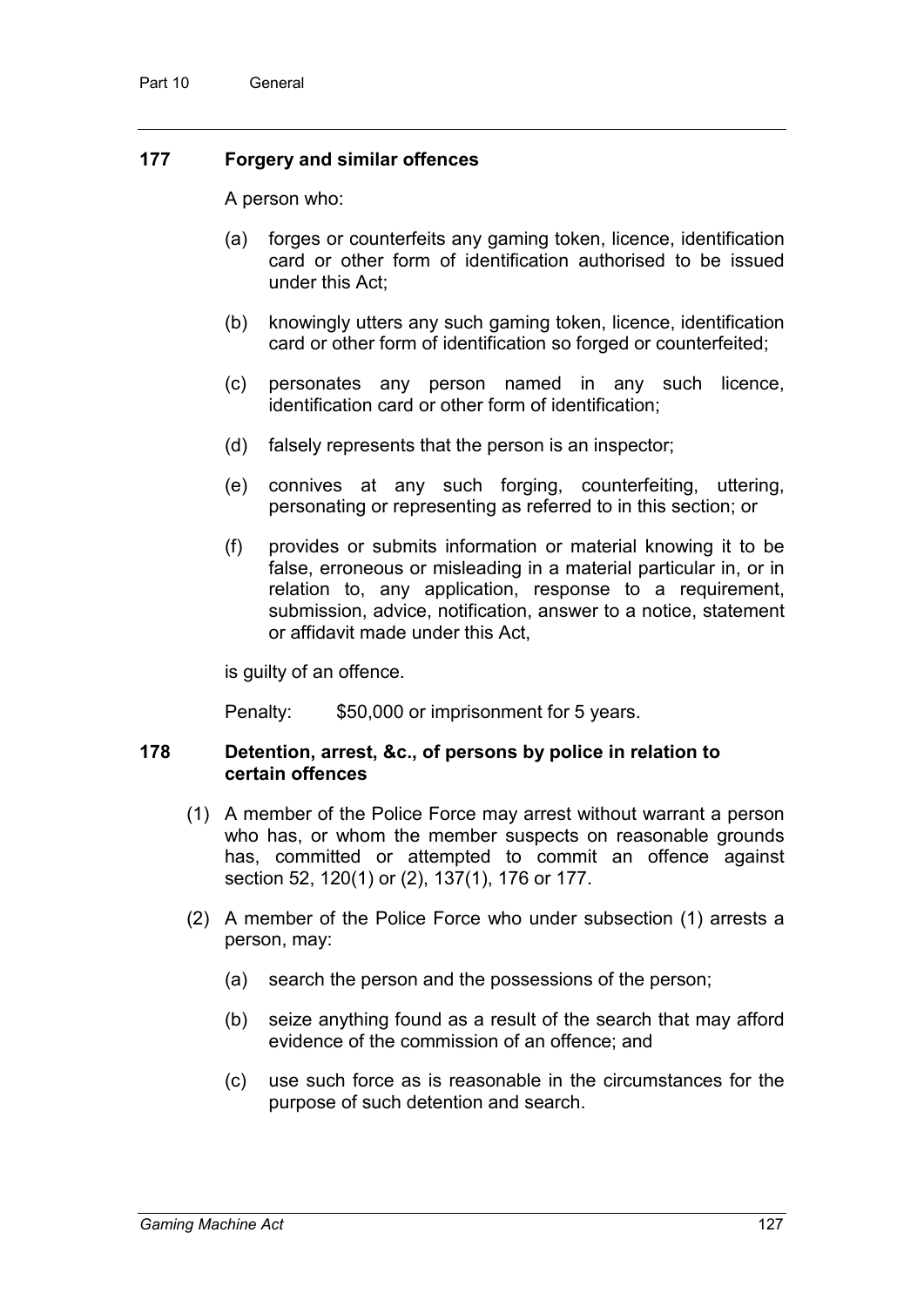## **179 Liability for offences by servants, agents or employees**

- (1) Where a person commits an offence against this Act as a servant, agent or employee, then, without limiting section 12 of the Criminal Code, the employer of that person is, subject to subsection (2), taken:
	- (a) to have committed the offence; and
	- (b) to be criminally responsible for the act or omission that constitutes the offence,

and, notwithstanding any other rule of law or practice, may be charged with and convicted of the offence.

- (2) It is a defence to a prosecution for an offence against an employer referred to in subsection (1) to prove that the offence was committed without the employer's consent or connivance and that the employer exercised due diligence to prevent the commission of the offence.
- (3) In proceedings for an offence against this Act alleged to have been committed by a defendant as servant, agent or employee, the court shall not convict the defendant if the evidence establishes that:
	- (a) the offence was committed while the business of the defendant's employer was being conducted under the personal supervision of the employer or any manager or any other representative of the employer; and
	- (b) the reason that the defendant committed the offence was that the defendant had been compelled to do so by the employer, manager or representative.
- (4) Except as provided by subsection (2), this section does not prejudice any liability imposed by or under this Act on any person by whom an offence against this Act is actually committed.

#### **180 Liability for offence by body corporate**

- (1) Where a body corporate commits an offence against this Act, then, without limiting section 12 of the Criminal Code:
	- (a) the person who, at the time the offence is committed, is secretary or an executive officer of the body corporate; and
	- (b) every person who, at the time the offence is committed, manages or acts or takes part in the management, administration or government of the business of the body corporate in the Territory,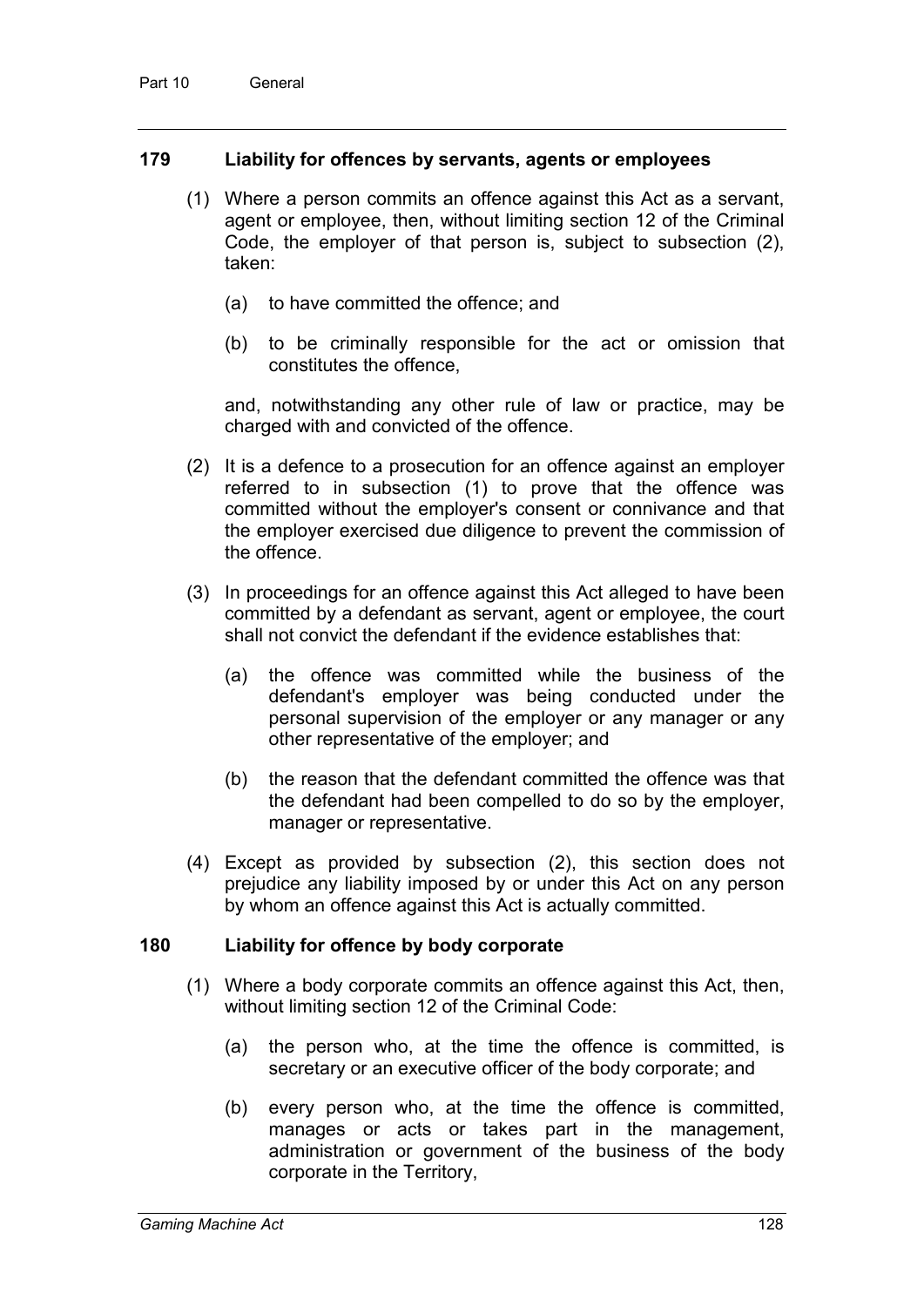is, subject to subsection (3), taken:

- (c) to have committed the offence; and
- (d) to be criminally responsible for the act or omission that constitutes the offence,

and, notwithstanding any other rule of law or practice, may be charged with and convicted of the offence.

- (2) This section does not limit or affect in any way the liability of a body corporate to be charged with and convicted of an offence against this Act.
- (3) It is a defence to a prosecution for an offence against this Act brought against a person referred to in subsection (1)(a) or (b) to prove that the offence was committed without that person's consent or connivance and that the person exercised due diligence to prevent the commission of the offence.

## **181 Power to request name and address by police officers**

- (1) A member of the Police Force may, in connection with the exercise of the powers or the discharge by the member of any duties under this Act, request a person to state the person's full name, address and date of birth or any of those particulars.
- (2) If a member of the Police Force suspects, on reasonable grounds, that any of the particulars stated following a request under subsection (1) is false, the member may request evidence of the correctness of the particulars.
- (3) A person requested under this section to state the person's name, address and date of birth who:
	- (a) fails to immediately state those particulars; or
	- (b) states false particulars,

is guilty of an offence.

Penalty: \$10,000 or imprisonment for 2 years.

- (4) A person requested under this section to produce evidence of the correctness of particulars who:
	- (a) fails to produce the evidence; or
	- (b) produces false evidence with respect to those particulars,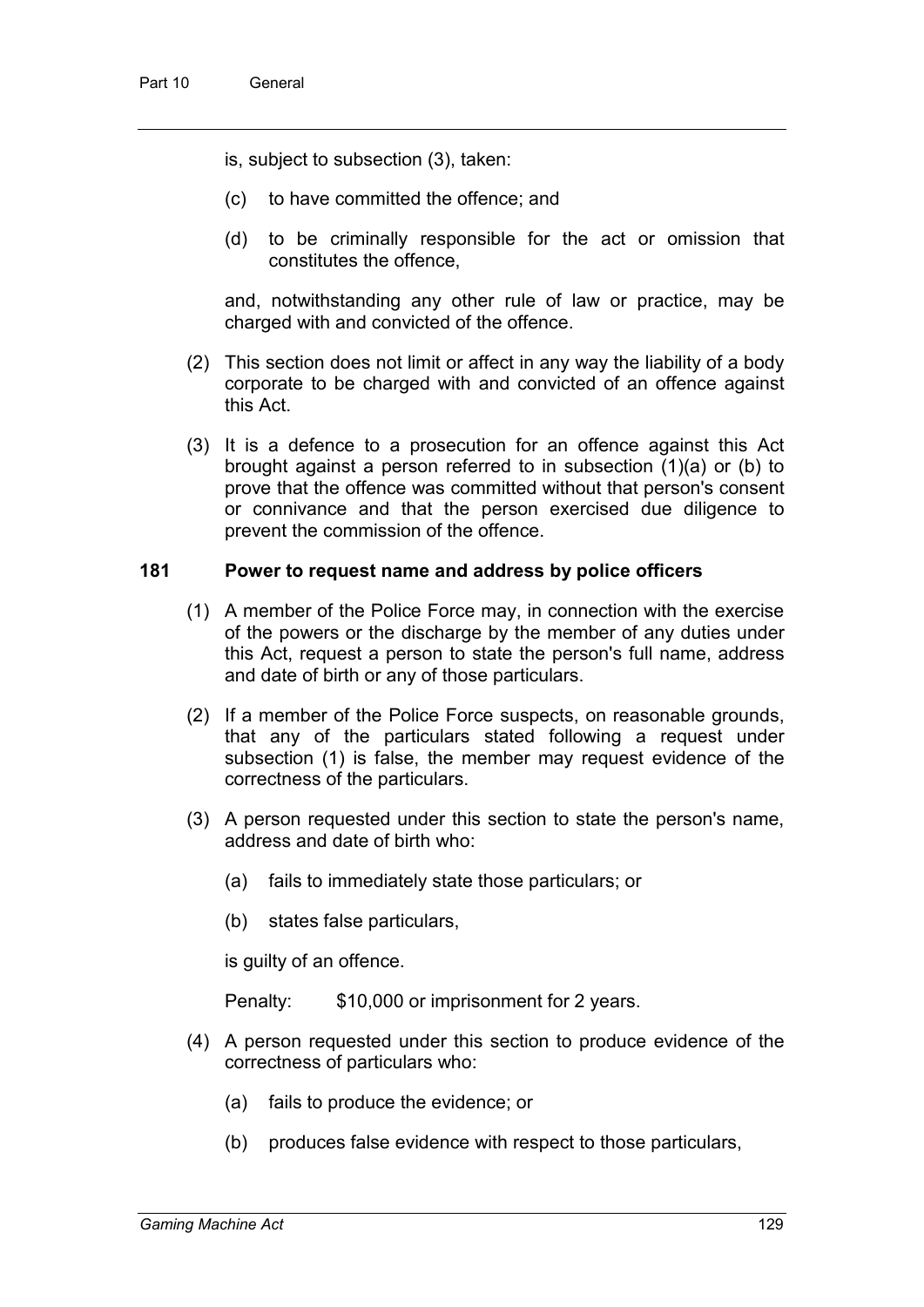is guilty of an offence.

Penalty: \$10,000 or imprisonment for 2 years.

- (5) A member of the Police Force may arrest without warrant a person who, when requested under this section:
	- (a) to state the person's name, address and date of birth or any of those particulars; or
	- (b) to produce evidence of the correctness of any such particulars,

fails to do so or states a name, address or date of birth or produces evidence that, in the opinion of the member, is false.

(6) A member of the Police Force who makes a request of a person under this section shall warn the person when making the request that failure to comply with the request or to state false particulars or to produce false evidence with respect to the particulars requested is an offence against this Act.

# **182 Fingerprints and the like**

- (1) Where a person has been arrested for an offence or an attempt to commit an offence against section 120(1) or (2), 137(1), 176 or 177, a member of the Police Force at the police station to which the person is taken after arrest, or where the person is in custody, may take all such particulars as the member considers necessary for the identification of the person, including the person's voice print, photograph, fingerprints, palm prints, footprints, toe prints and handwriting.
- (2) In taking those particulars (other than any voice print or handwriting), such force as is reasonable in the circumstances may be used.
- (3) A court that convicts a person who appears personally before it of an offence or an attempt to commit an offence against section 120(1) or (2), 137(1), 176 or 177 may, in its discretion, order that person into the custody of a member of the Police Force for the purpose of obtaining any particulars referred to in subsection (1).
- (4) A member of the Police Force referred to in subsection (3) and any other member acting in aid of that member shall take the person to a place where those particulars can adequately be taken and take those particulars and may, for that purpose, use such force as is reasonable in the circumstances.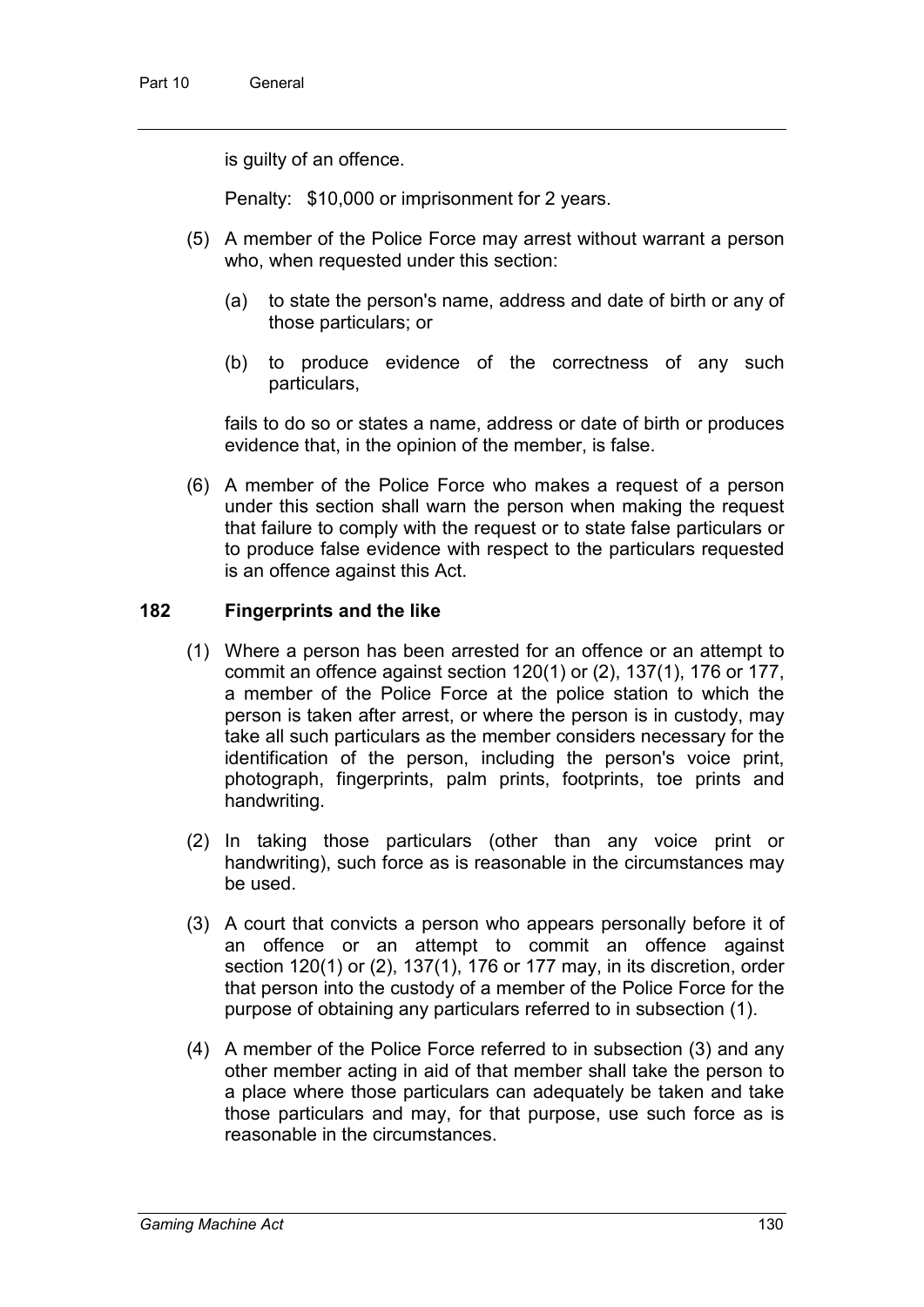(5) Where a person is found not guilty of an offence or an attempt to commit an offence against section 120(1) or (2), 137(1), 176 or 177, any voice print, photograph, fingerprints, palm prints, footprints, toe prints or handwriting previously taken under this section in relation to the alleged offence shall, on written request by the person, be destroyed in the person's presence or in the presence of a person nominated by the person.

# **183 Claims of privilege in proceedings for offences**

- (1) In proceedings for an offence against this Act, a prosecutor or a witness for the prosecution shall not be compelled to disclose information, or produce any document containing the information, where the information may be subject to a genuine claim of privilege under any Act or law.
- (2) Except as provided in subsection (1), in proceedings for an offence against this Act a prosecutor or a witness for the prosecution, on application by or on behalf of the defendant, may be compelled to disclose to the court information relevant to the proceedings or produce any document containing information relevant to the proceedings.
- (3) The court in the interests of justice, having regard to all the circumstances of the proceedings, shall determine if the information is to be disclosed, or the document produced, to the defendant or the defendant's legal representative.

# **184 Protection of inspectors, &c.**

An action or proceeding, civil or criminal, shall not be commenced or lie against the Director, an inspector, a member of the Police Force or a person approved or authorised under this Act acting in the execution or intended execution of this Act or the Regulations on account of anything done or omitted to be done for the purpose of this Act or the Regulations or done or omitted to be done in good faith and purporting to be for the purpose of this Act or the Regulations.

# **185 Prosecution of offenders**

- (1) An offence against this Act may be prosecuted at any time.
- (2) The conviction or acquittal of a person of an offence against this Act does not:
	- (a) prevent a further prosecution and conviction in respect of a continuation of the offence after the date on which the person was convicted or acquitted;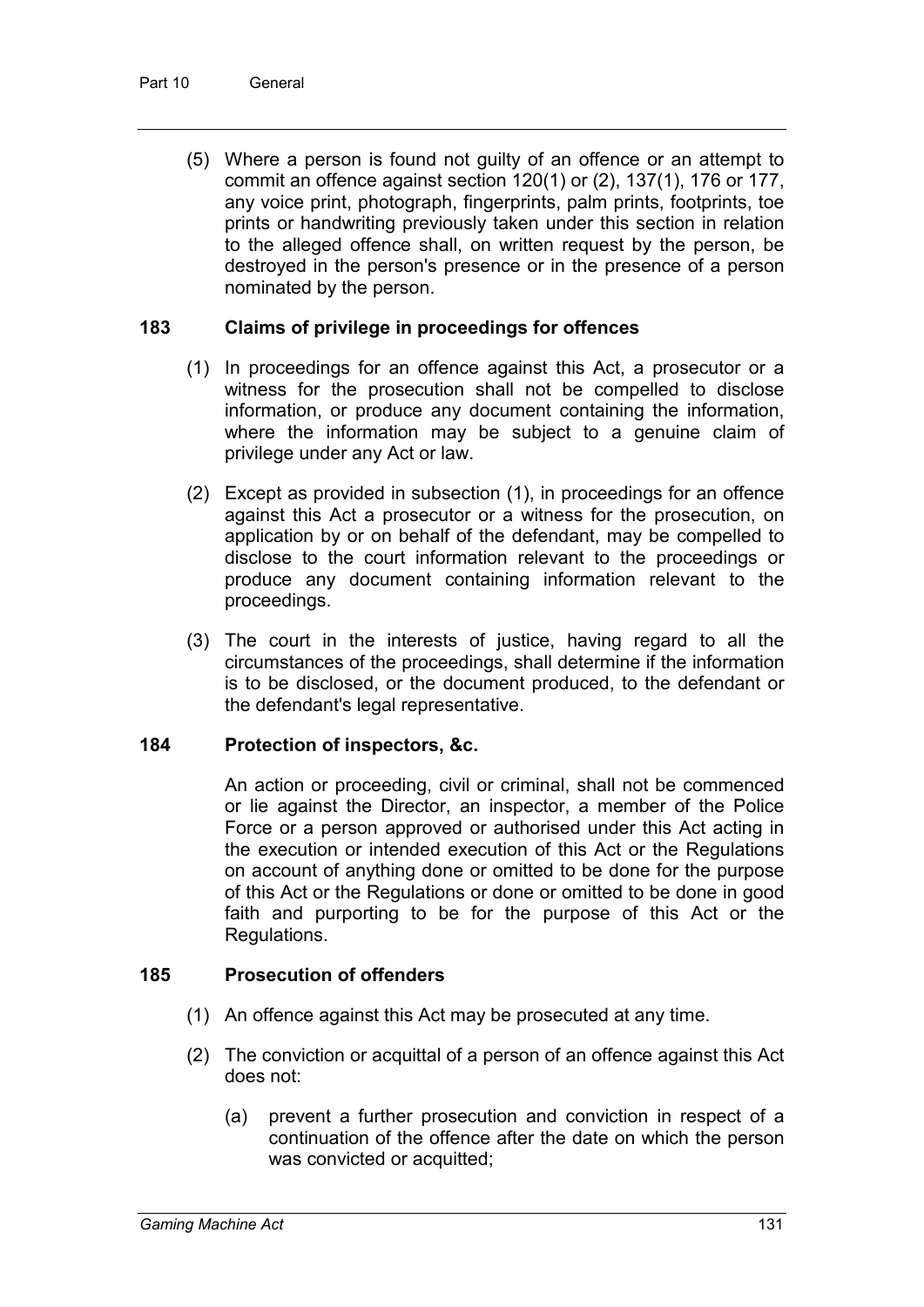- (b) extinguish any obligation or liability imposed on the person under this Act; or
- (c) prevent the imposing of any other penalty on, or the taking of any other action against, the person under this Act.

## **186 Institution of proceedings**

Proceedings for an offence against this Act may be instituted only by a member of the Police Force or the Director.

### **187 Forfeiture**

- (1) A court that convicts a person of an offence against this Act may order to be forfeited to the Territory:
	- (a) anything seized under section 178; and
	- (b) any article, records or other thing, seized and retained under section 162(1)(f) or (3)(c) and detained under section 162(4),

relating to or connected with the commission of the offence of which the person has been convicted.

- (2) Where a person charged with an offence against this Act is not convicted of any offence, the court may order to be forfeited to the Territory any article, records or other thing, seized and retained under section 162(1)(f) or (3)(c) and detained under section 162(4), that was or were found in the possession or under the control of that person.
- (3) Anything forfeited to the Territory under this section shall be dealt with or disposed of in such way as the Minister directs.

#### **188 Service of documents**

Where under this Act a document of any kind is required to be served on or given to a person it may be served or given:

- (a) by delivering it to the person;
- (b) by posting it to the person's last-known place of business or residence;
- (c) by leaving it at the person's last-known place of business or residence with a person who is apparently over the age of 16 years and living or working there; or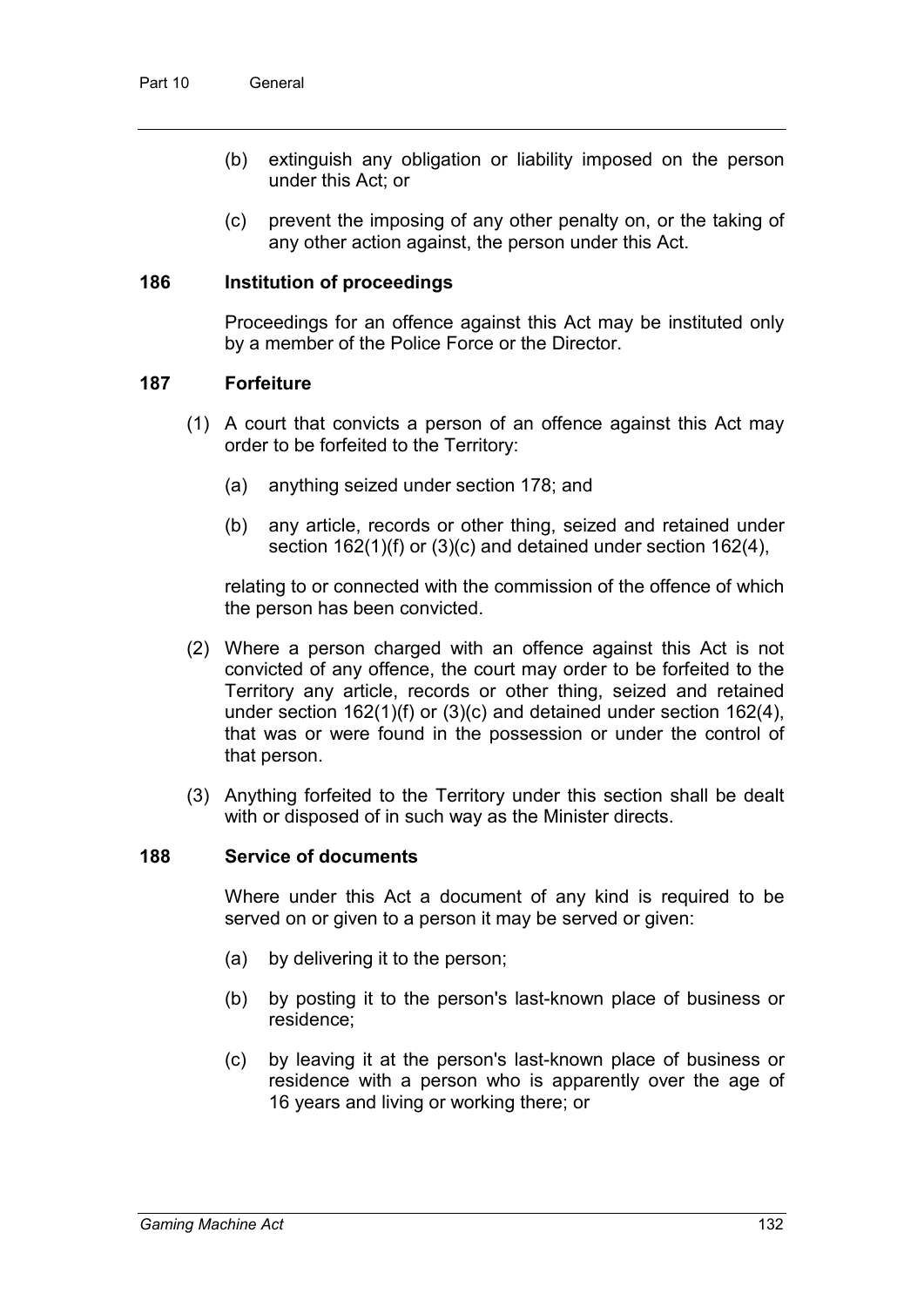(d) in the case of a corporation, by delivering or posting it to its registered office in the Territory or otherwise as provided by the Corporations Law.

# **189 Evidence in proceedings**

- (1) In proceedings in respect of an offence against this Act:
	- (a) a document purporting to be a copy of a document served on or given to a person under this Act or of a licence issued under this Act is evidence of the document of which it purports to be a copy and, in the absence of evidence to the contrary, is conclusive evidence; and
	- (b) a certificate, purporting to be signed by the Director, certifying that at a specified time or during a specified period:
		- (i) there was or was not in force under this Act a licence, approval, authorisation or exemption;
		- (ii) a person was or was not a recognised manufacturer or supplier of gaming machines or a recognised supplier of restricted components;
		- (iii) premises were or were not licensed premises;
		- (iv) a person was or was not licensed under this Act;
		- (v) a named person was, or was not, an inspector; or
		- (vi) a determination, declaration, approval, permission or direction was, or was not, in force,

is evidence and, in the absence of evidence to the contrary, conclusive evidence of the matters contained in the certificate.

(2) Where a person observes an incident the fact that the observation was made by means of a camera, television set, video display unit or other electronic medium and not directly does not of itself render inadmissible any evidence that the person may give relating to the observation.

# **190 Disclosure of criminal history**

Subject to the *Criminal Records (Spent Convictions) Act*, a person who:

(a) is an applicant for a licence under Part 3 or 4;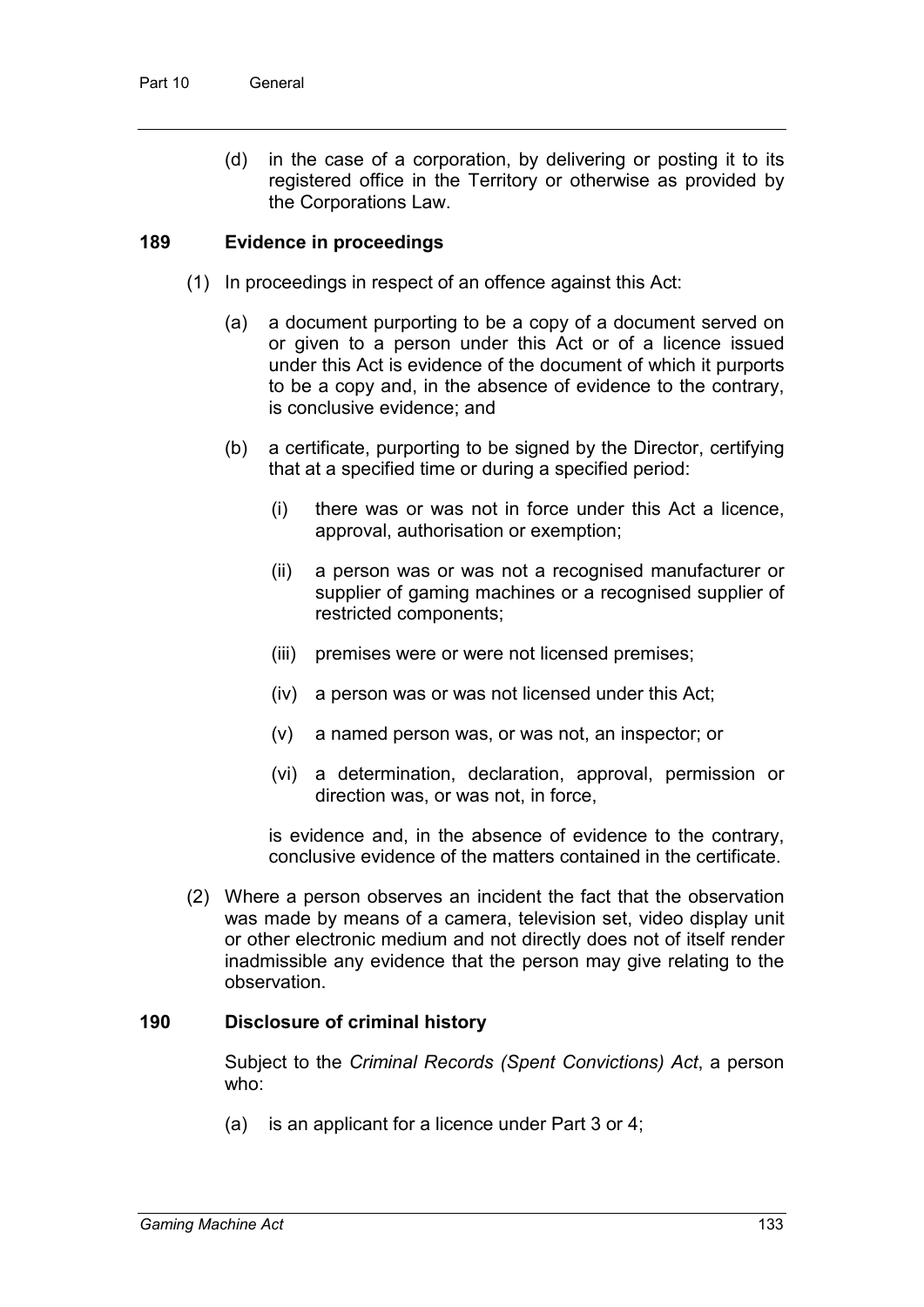- (b) is the secretary or an executive officer of a body corporate that is an applicant for a licence under Part 3 or 4;
- (c) submits a tender in response to a call under section 129(1);
- (d) is the secretary or an executive officer of a body corporate that submits a tender in response to a call under section 129(1); or
- (e) is required to submit information or material, or additional information or material, under section 25(8), 45(2), 64(3), 75(2), 118(2) or 130(3);

shall, if required for the purposes of this Act, disclose:

- (g) the person's criminal history with respect to contraventions of any provision of law, whether committed in the Territory or elsewhere; and
- (h) convictions recorded against the person in respect of contraventions of any provision of law, whether committed in the Territory or elsewhere, that under any law are taken not to be convictions.

Penalty: \$10,000 or imprisonment for 2 years.

# **191 Approval of terminating date for financial year**

The Director may approve a date other than 30 June as the termination date of a financial year which may be for a period longer or shorter than one year, but not longer than 18 months, ending on the date so approved.

#### **192 Refund of amounts in certain circumstances**

The Director may refund:

- (a) amounts paid to the Director in error; or
- (b) a fee paid in relation to an application under this Act where:
	- (i) in the opinion of the Director no substantial expense has been incurred by the Director in regard to such application; and
	- (ii) the applicant or a person acceptable to the Director makes a written request for the application not to proceed.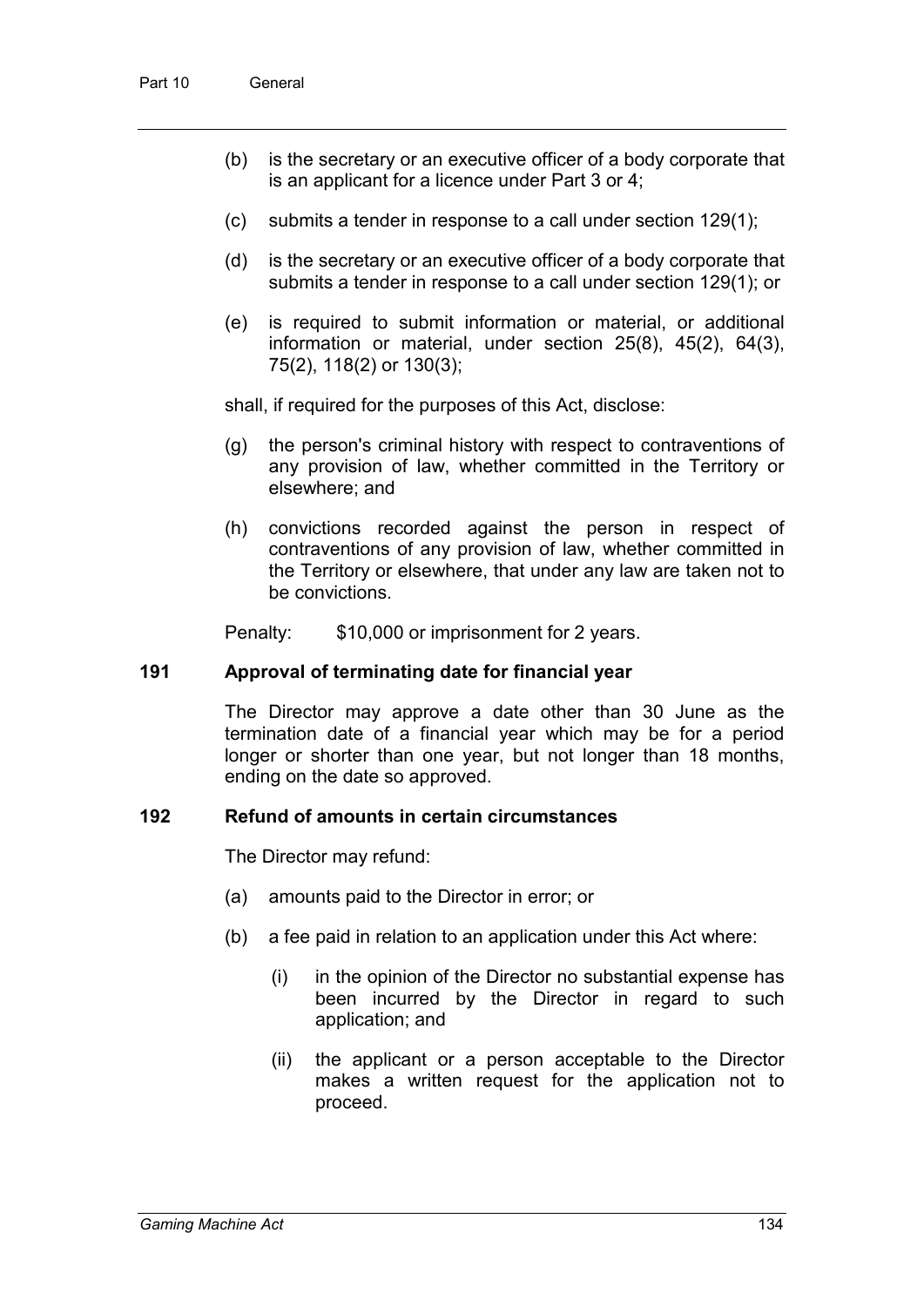# **193 Review of decision of Director**

- (1) A person aggrieved by a decision by the Director under this Act (other than Part 3) may apply to the Gaming Control Commission established by the *Gaming Control Act* for it to review the decision.
- (2) For the purposes of a review under this section, the *Gaming Control Act* and the Regulations made under that Act apply to and in relation to the review as if the review was a review of a decision of the Director relating to the administration of gaming control under section 13(1)(h) of that Act.
- (3) In respect of a review under this section, the Gaming Control Commission shall be constituted in the same way as if the review was a review under section 13(1)(h) of the *Gaming Control Act* and it has the same powers and functions as it has in respect of a review of a decision of the Director under section 13(1)(h).

### **194 Regulations**

- (1) The Administrator may make regulations, not inconsistent with this Act, prescribing matters:
	- (a) required or permitted by this Act to be prescribed; or
	- (b) necessary or convenient to be prescribed for carrying out or giving effect to this Act.
- (2) Without limiting the generality of subsection (1), the Regulations may make provision for or in relation to:
	- (a) arrangements and procedures for the taking of fingerprints and palm prints of an applicant for a repairer's licence or machine manager's licence;
	- (b) the activities of listed persons or holders of licences under this Act;
	- (c) forms to be used for the purposes of this Act;
	- (d) the control of the premises of licensed repairers or licensed service contractors;
	- (e) security procedures for the manufacture, assembly, storage, handling, transport, consignment and receipt of gaming equipment and restricted components;
	- (f) the form and way of applications for approval of premises used in connection with the manufacture, assembly, storage or handling of gaming machines or restricted components;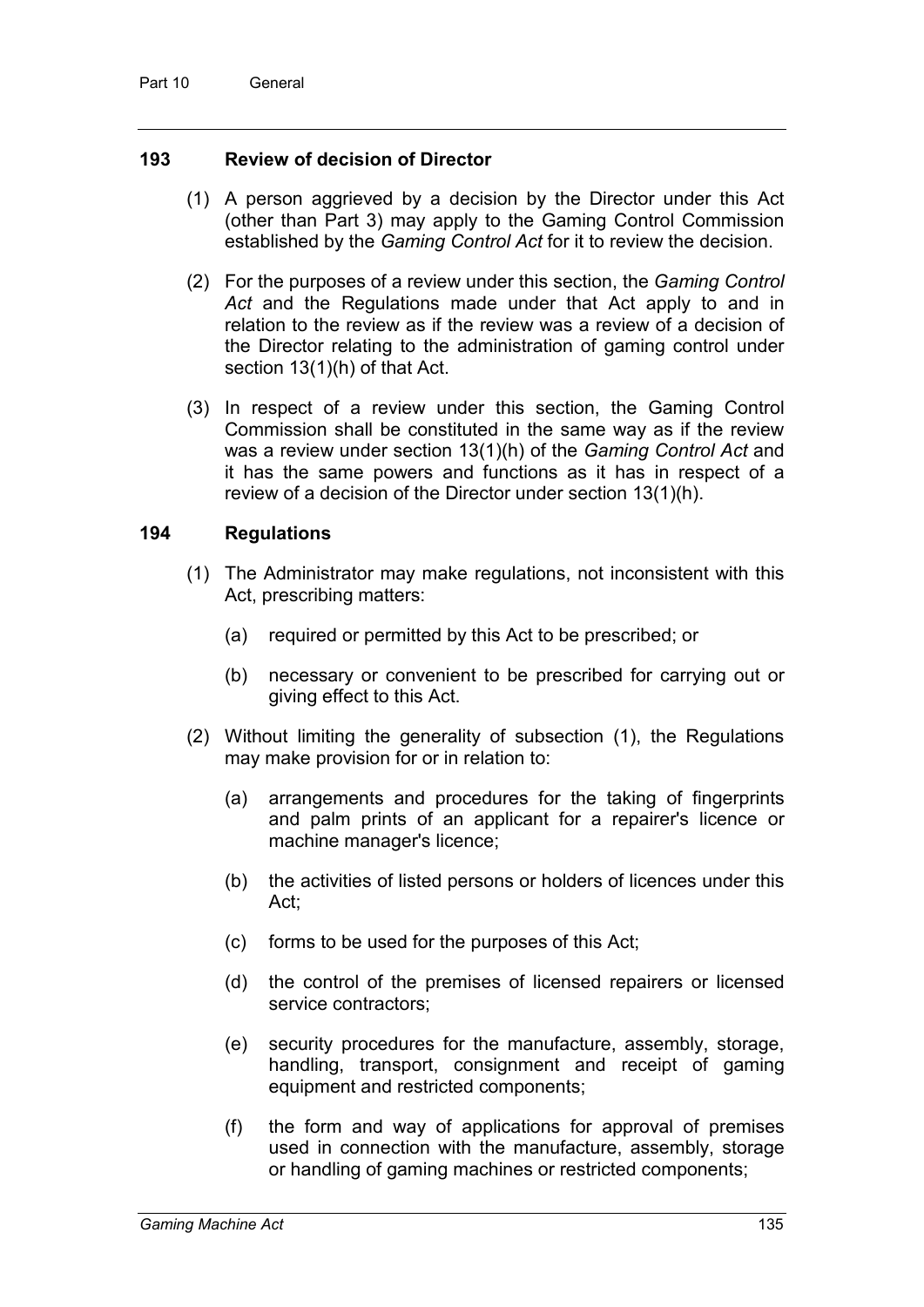- (g) the different categories of licensed premises;
- (h) the restrictions or entitlements which apply to different categories of licensed premises;
- (j) any matter or thing in relation to the administration of this Act in respect of which a fee is payable and prescribing the amount of such fee;
- (k) prescribing, where not provided in this Act, when a fee may be payable for any service or act carried out or undertaken and the amount of such fee;
- (m) matters to enable the proper conduct of gaming;
- (n) provision of signs and notices in licensed premises;
- (p) the control of advertising or promotions by any licensee, recognised manufacturer or supplier of gaming machines or other person in relation to gaming machines, gaming and the conduct of gaming;
- (q) applications and fees with respect to the approval of electronic monitoring and centralised credit systems;
- (r) the keeping of accounts with financial institutions by licensees;
- (s) the Director's obligations to licensees in relation to the providing of gaming equipment;
- (t) identification of machine managers and employees of licensees;
- (u) the conduct and proceedings of meetings of the Commission; and
- (w) offences against the regulations, including regulatory offences, and prescribing penalties, not exceeding \$5,000, for those offences.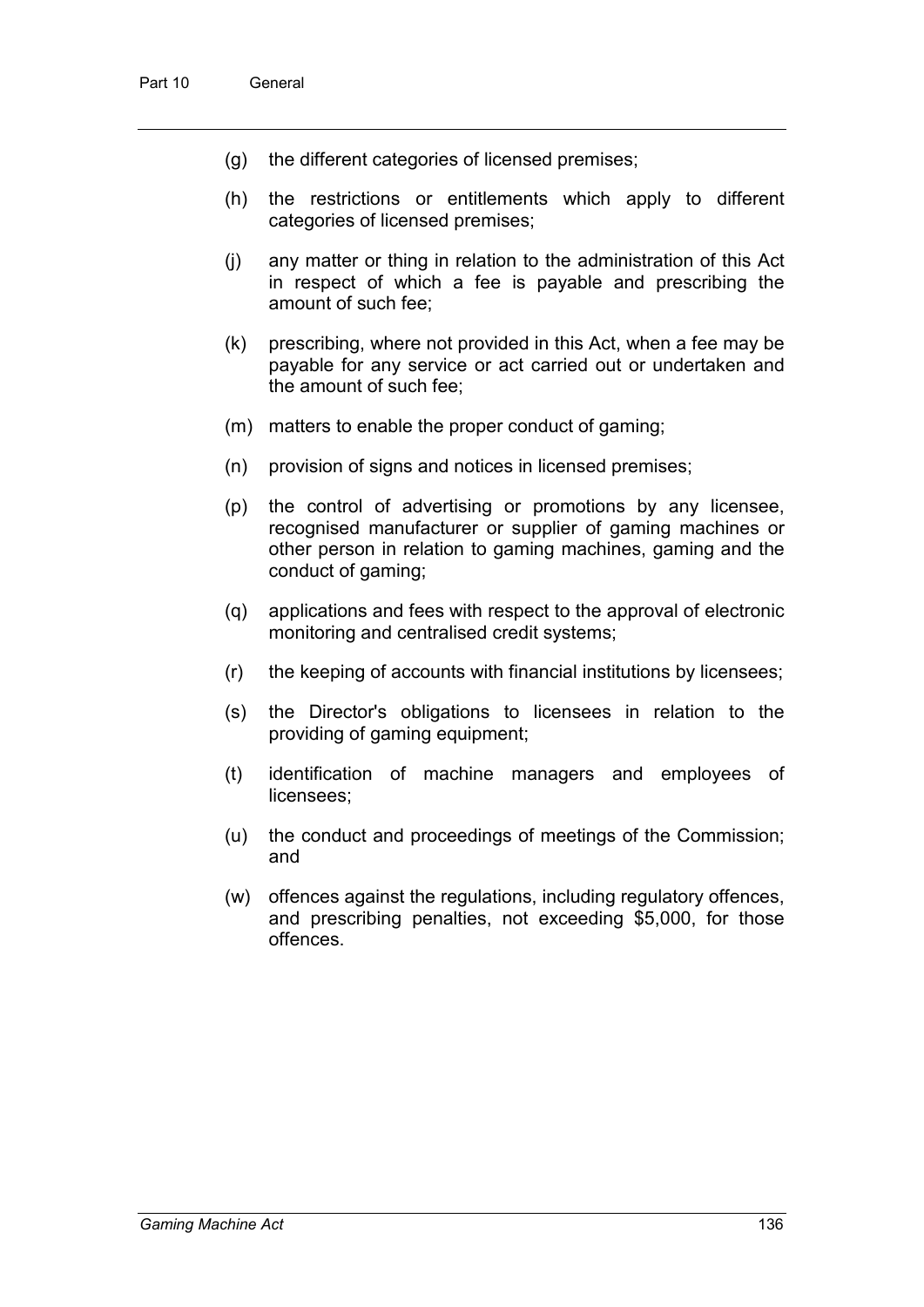#### **ENDNOTES**

**1 KEY**

Key to abbreviations

**amd = amended od = order app = appendix om = omitted bl** = by-law<br>ch = Chapter **ch = Chapter r = regulation/rule cl = clause rem = remainder**  $exp = exp$ **ires/expired**<br>**f** = forms *Gaz* = *Gazette*<br>hdg = heading **hdg = heading sdiv = Subdivision nc = not commenced**

**renum = renumbered**<br>rep = repealed **f = forms s = section ins = inserted SL = Subordinate Legislation lt = long title sub = substituted**

# **2 LIST OF LEGISLATION**

# *Gaming Machine Act 1995* **(Act No. 50, 1995)**

Assent date 22 November 1995<br>Commenced 19 December 1995 19 December 1995 (*Gaz* S43, 19 December 1995)

#### *Statute Law Revision Act (No. 2) 1999* **(Act No. 48, 1999)**

| Assent date | 10 November 1999 |
|-------------|------------------|
| Commenced   | 10 November 1999 |

# *Gaming Machine Amendment Act 1999* **(Act No. 69, 1999)**

Assent date 17 December 1999<br>Commenced 14 February 2000 ( 14 February 2000 (s 2, s 2 *Northern Territory Licensing Commission Act 1999* (Act No. 67, 1999) and *Gaz* G5, 9 February 2000, p 6)

#### *Gaming Machine Amendment Act 2001* **(Act No. 4, 2001)**

| Assent date | 22 March 2001                      |
|-------------|------------------------------------|
| Commenced   | 18 May 2001 (Gaz S24, 18 May 2001) |

# **3 SAVINGS AND TRANSITIONAL PROVISIONS**

s 9 *Gaming Machine Amendment Act 1999* (Act No. 69, 1999)

# **4 LIST OF AMENDMENTS**

| s 3       | amd No. 48, 1999, s 3; No. 69, 1999, s 4 |
|-----------|------------------------------------------|
| ss 9 – 16 | rep No. 69, 1999, s 5                    |
| s 18      | rep No. 69, 1999, s 5                    |
| s 21      | rep No. 69, 1999, s 5                    |
| s 24      | amd No. 48, 1999, s 3; No. 4, 2001, s 4  |
| s 25      | amd No. 4, 2001, s 5                     |
| s 27      | amd No. 4, 2001, s 6                     |
| s 29      | amd No. 4, 2001, s 7                     |